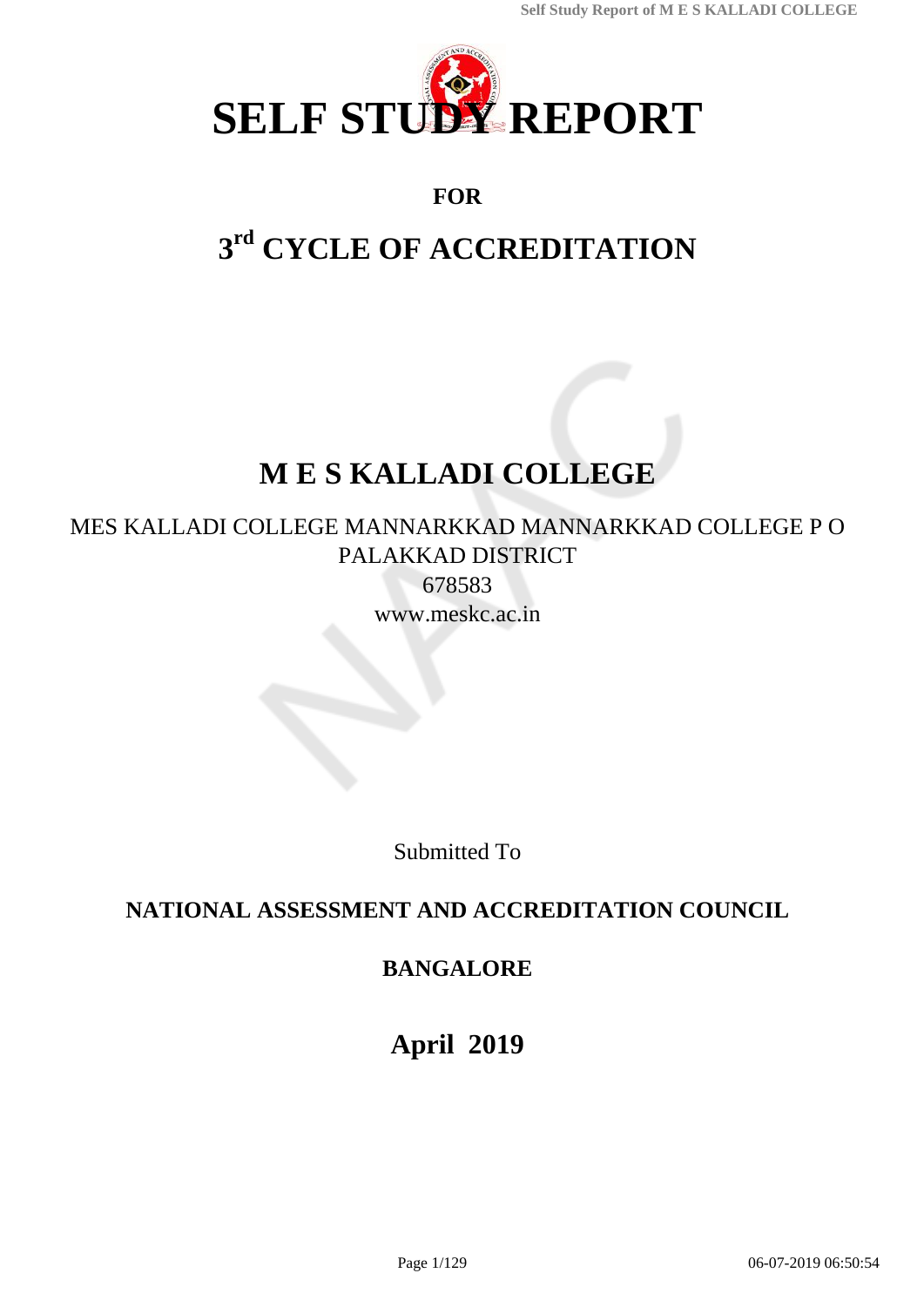# **1. EXECUTIVE SUMMARY**

# **1.1 INTRODUCTION**

MES Kalladi College, is the proud symbol of the Muslim Educational Society, Calicut to the cause of higher education in Kerala, especially to the educationally backward areas of Malabar. This is the first college started by the MES and it is also the felicitous outcome of the noble endeavor of the late Kalladi Cheriya Kunhammed Sahib and the local public. College is located in a vast area, a major part of which was donated by the late Janab Valayadi Kunhayammu Haji.

The college started functioning as a junior college in 1967 and was upgraded in 1971 with the introduction of degree courses in History, Economics, Mathematics, Botany and Commerce. Further, it was upgraded as a Post Graduate college in 1978.

The departments of History and Chemistry have been upgraded as Research Centres in 2016 and 2017 respectively, and are equipped with Modern Laboratories, Research Halls and Research Cubicles. At present, the college is offering 17 undergraduate and 8 postgraduate programmes in various disciplines. This Institution has well-equipped laboratory facilities in Chemistry, Botany, Zoology, Physics, Mass Communication, Food Technology, and Computer Science. The College Library is automated with more than 50,000 barcoded books and journals. The library has a separate digital section with a broadband internet connection and INFLIBNET facilities by which students have access to E-journals and E-books. Presently the library is in its process of modernization with RFID system. The two well-equipped computer centers offer short term courses for students along with their regular programmes. College administration is facilitated with Enterprise Resource Planning (ERP) software and the implementation of E-learning with ICT integrated classrooms is at its completion.

The college is renowned for its achievements in sports and games in the national and international levels. The infrastructure includes a playground with 400 meters track, Indoor Stadium, and gymnasium for physical fitness and training. The college has remarkable achievements in arts festivals. The College provides UGC aided minority coaching for the academic improvement of poor and weak students. All the students benefit from exposure to national seminars and similar academic programmes through active participation.

# **Vision**

*All-inclusiveness, integrity, and the promotion of equity, social justice, and scientific temper.*

# **Mission**

*To set and nurture a path for catering to the educational needs leading to empowerment of underprivileged sections to face the challenges of time and change.*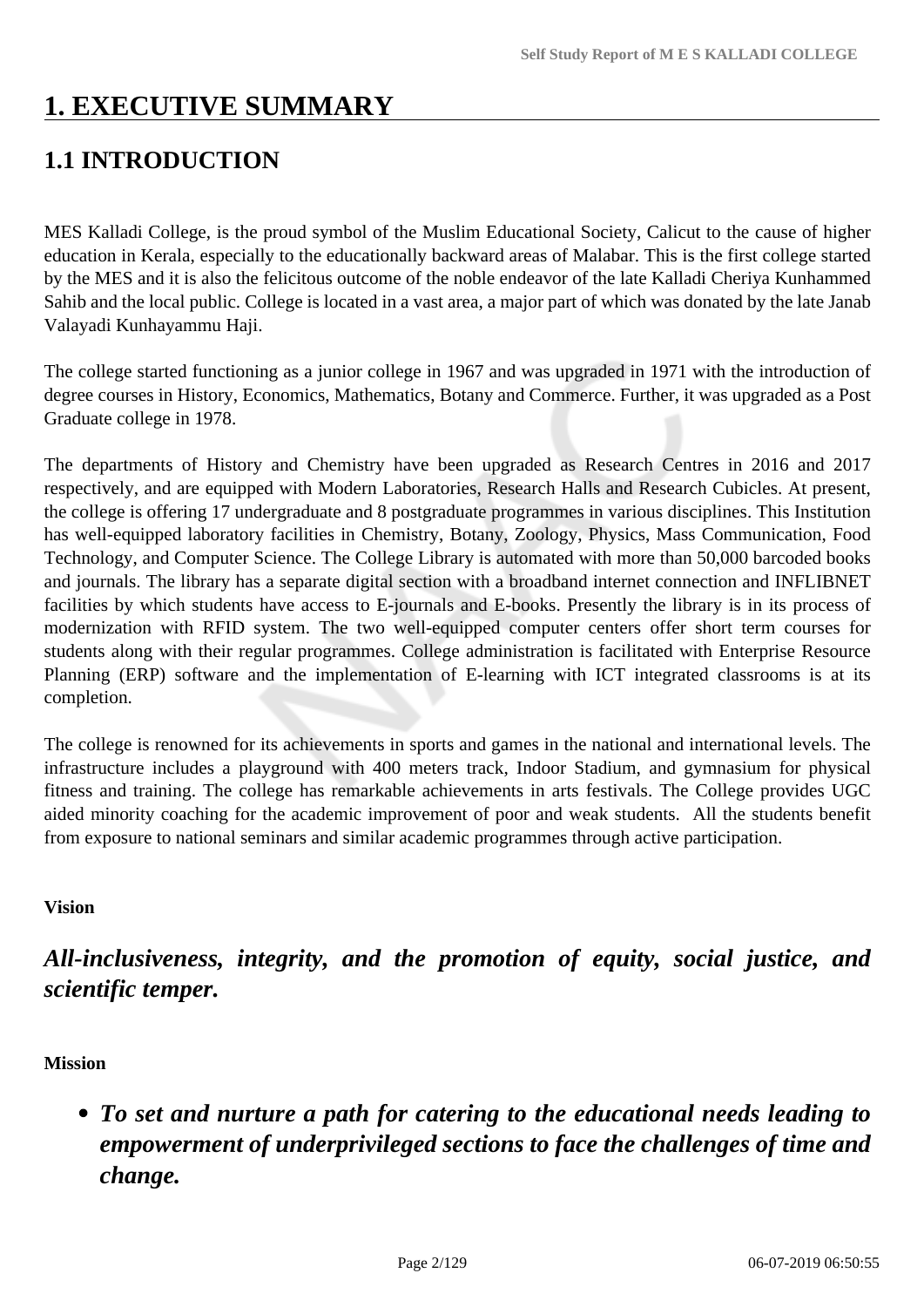*Inculcating social commitment to the cause of value-based higher education, nation building, and universal brotherhood.*

# **1.2 Strength, Weakness, Opportunity and Challenges(SWOC)**

# **Institutional Strength**

- **Value based education is being offered to all the programmes.**
- **New methodologies like software assisted teaching are in vogue.**
- **Feedback is collected on-line from stakeholders and the changes are made accordingly.**
- **Academic audit is being conducted regularly.**
- **Our library is housed with more than 39,000 books with INFLIBNET facility.**
- **Two research departments with five research guides.**
- **Scholarships and other financial assistance to the needy students are being provided by institution and government.**
- **PTA general body meeting is held twice every year.**
- **Coaching classes were conducted for UGC CSIR JRF & NET.**
- **Effective functioning of Anti-Ragging cell, Grievance Cell and Anti-Narcotic cell.**
- **Women empowerment through Vanitha Vedi.**
- **Field training, industrial visits and workshops are being conducted.**
- **Highly committed and qualified Faculties.**
- **A good heritage Museum**
- **Provide all round development through effective education and other supports.**
- **College has well equipped infrastructural growth.**
- **Smart class rooms with internet facility for Post Graduate Students**
- **Well equipped laboratories for UG and PG students**
- **Provides platform for co-curricular activities.**
- **Extension activities with significant contribution from NCC and NSS and other clubs and associations.**
- **Furnished boys and girls hostel.**
- **Well organized and supportive Alumni.**
- **Well-structured tutorial and mentoring system.**
- **Special focus for tribal student's empowerment.**
- **Eco friendly campus.**
- **Diverse demography reflects minority, SC/ST, backward community, female dominated and financially backward students.**
- **DST-FIST supported science departments.**
- **Well integrated counselling facility.**
- **Wide range of courses.**
- **Outstanding performance in University examination with three ranks irrespective of the poor and challenging socio-economic backwardness.**
- **Permanently affiliated to University of Calicut, Minority Status and 2(f) and 12 (b).**
- **Supporting and encouraging management.**
- **A good combination of newly recruited and senior faculties guiding the students.**
- **Faculties from the college are chairman and members in BOS, Syndicate, Senate and Faculty**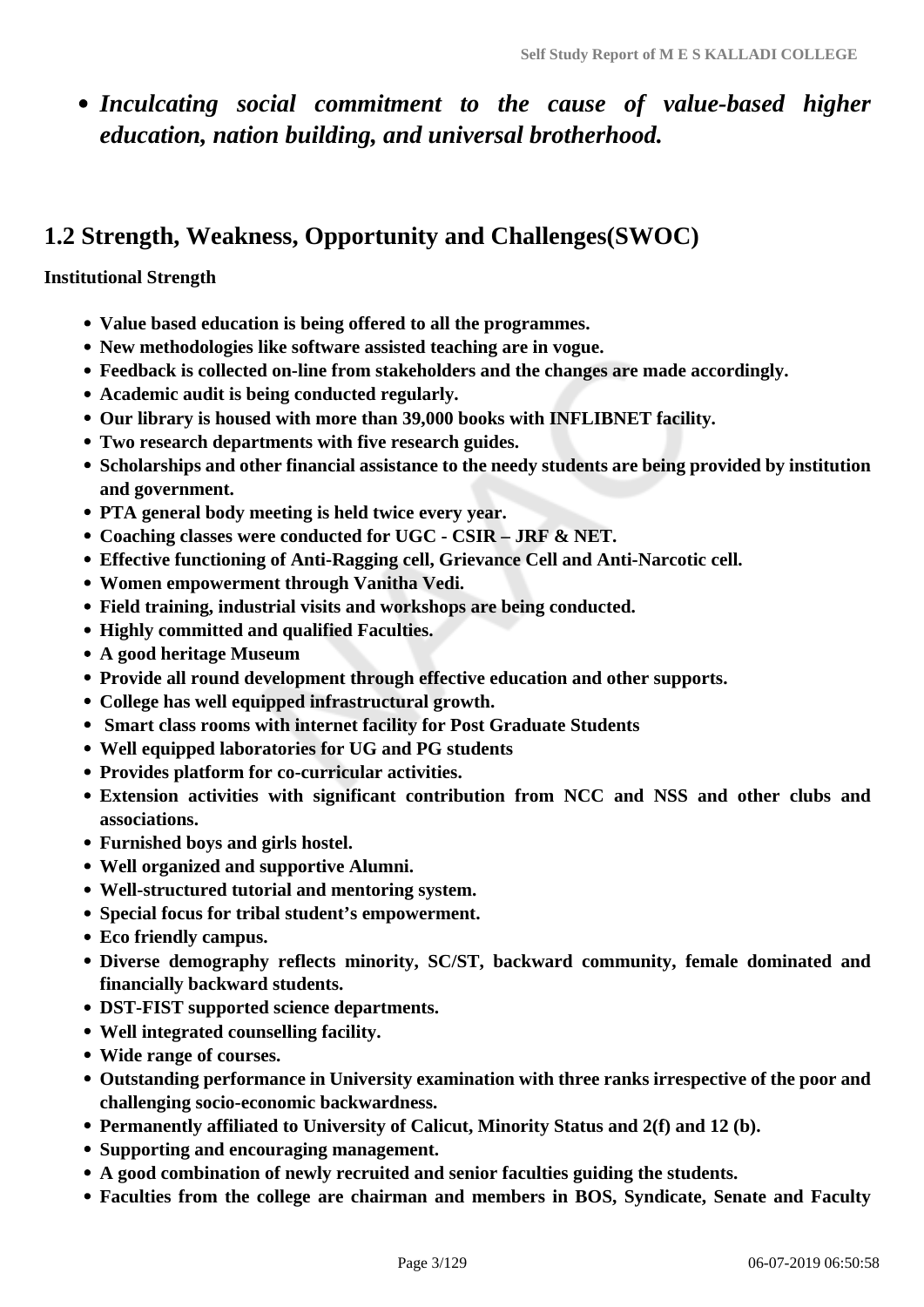**Councils, and Centralised valuation camps, Viva Boards and Question setters of the various Universities and autonomous colleges.**

- **Intensive community-oriented programmes under various clubs and forums.**
- **Well organized and supportive Alumni.**
- **Effective tutorial system.**
- **Daycare centre.**
- **Well equipped computer lab.**
- **Leading performance in arts and sports.**
- **Serene Location and abundant natural resources.**
- **Good infrastructure with sufficient amenities for effectiv**e teaching- learning**.**

#### **Institutional Weakness**

- **Our college is situated in a rural setup and is away from the urban advantages.**
- **More laboratories on the emerging areas of importance apart from the existing laboratories are to be established.**
- **More MNCs are to be attracted for the better placements of our students.**
- **Corpus fund is to be increased in the years to come.**
- **Poor and L1 influenced English communication skill of students.**
- **Lab facility is not enough to meet the demand of the students.**
- **Tight academic schedule restricts time devoted to co-curricular and extra activities.**
- **The requirement of more financial assistance and sponsorships for coaching in various cultural and sports competitions.**
- **In some programes students were enrolled without any particular interest for the subject.**
- **Part time working students find it very difficult to keep the timing of the college.**
- **Consultancies are carried out only in limited areas.**
- **Lack of maintenance grant from the government.**
- **Less Doctoral degree holders among the faculties.**
- **Indifferent recruitment policy of Non-Teaching Staff leads to inefficiency.**
- **Less focus on research outcome and innovations.**

#### **Institutional Opportunity**

- **Hands on experiences provided to students help them to adjust and accustom quickly in the industry.**
- **Flexibility makes the students to choose the topics of their interest.**
- **Our curriculum instils confidence among the students to face competitive examinations.**
- **Faculty members are encouraged to indulge in research activities by providing incentives.**
- **There is much scope for the students for all-round development.**
- **There is much scope for both students and faculty to participate in various clubs and forums.**
- **Teachers are available even after the teaching hours to clarify the doubts of the students.**
- **Development of technology-enabled teaching-learning process**
- **Enormous prospectus for consultancy and collaborations.**
- **Availability of well-qualified faculty to enhance research activities.**
- **More facilities to improve sports are established.**
- **More opportunities for tribal studies and research to protect their cultural diversities in this area.**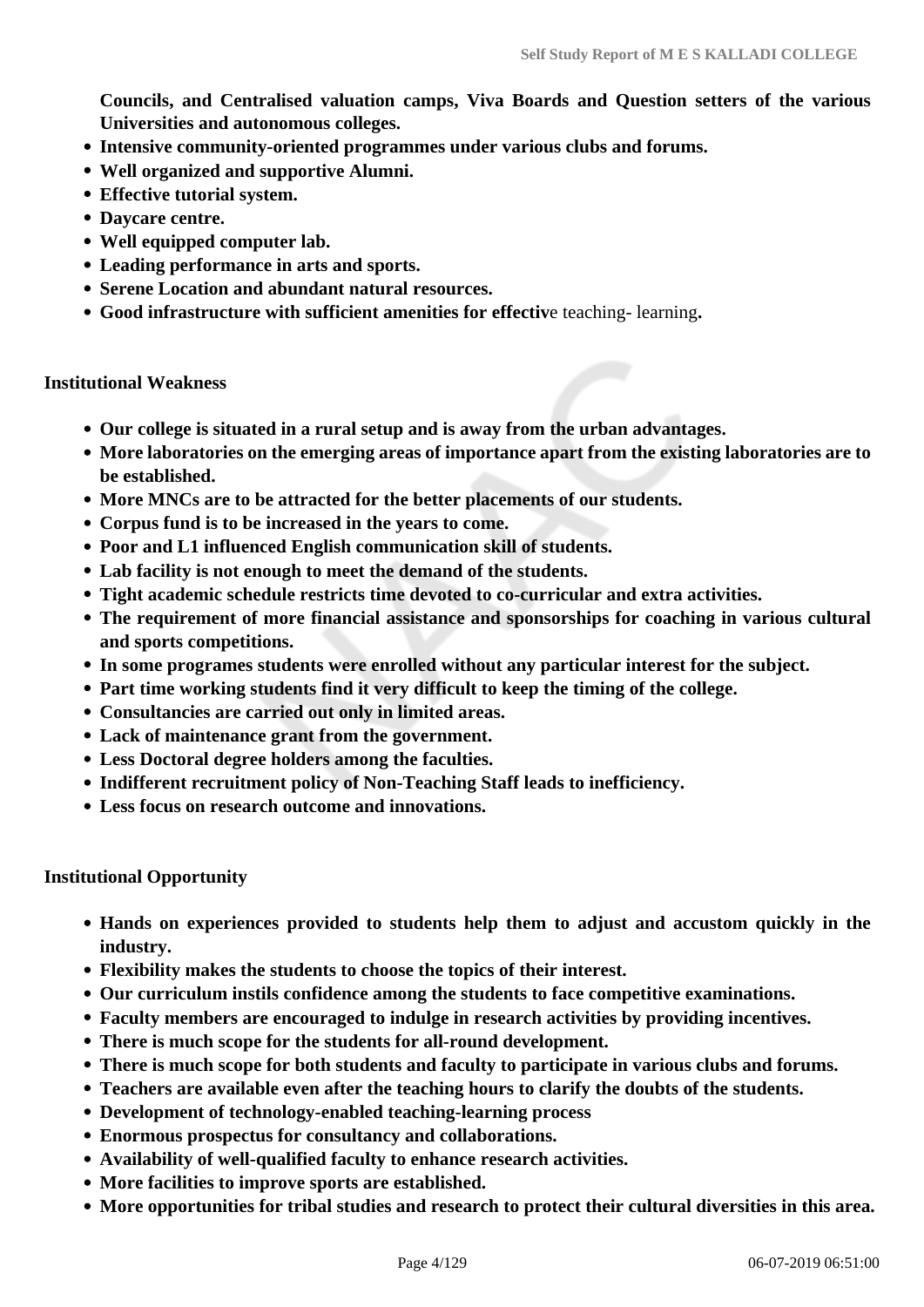- **Opportunities for more courses that can be fruitfully implemented to meet the educational demand of the students in this area.**
- **Modernized classrooms, updated learning resources that strengthening the laboratories at UG and PG.**
- **Additional facilities for differently abled students.**
- **Personal Counselling is provided for students by professional counsellors and teachers.**
- **Sports, Cultural activities, NSS, NCC, ASAP, WWS, SSP, Students Union, Women cell etc... Promotes the overall development of students.**
- **More opportunities to top minor and major research projects.**
- **Opportunities to gather different governmental and non-governmental funds for the development of the college.**
- **Opportunities to sign MoU with renowned institutions.**
- **More opportunities to develop artistic and cultural talents.**

## **Institutional Challenge**

- **To orient the curriculum with the fast changing trends in the industry is a challenge.**
- **To attract the specialized faculty to this rural area is a challenge.**
- **Investment in technology to make the entire process of education technology-based is a challenge.**
- **It is a challenge to develop an attitude of mind that helps for innovation.**
- **Lack of interest of girl students to pursue higher education due to marriage.**
- **Students belonging to educationally marginalised families.**
- **Bigger challenge in building up a vibrant research and consultancy culture.**
- **Too much attention on growing enrolment in terms of quantity and not enough on retention in terms of quality.**
- **Time lag in publication of University examination results.**
- **Semester system suffocates co-curricular and extension activities.**
- **Postponement of examination affects the number of academic days.**
- **Lack of interest of girl students to pursue higher education due to marriage.**
- **Students belonging to educationally marginalised families.**
- **Lack of motivation among some of the students.**
- **Employability of the students Despite running a good teaching learning program,**
- **Bigger challenge in building up a vibrant research and consultancy culture.**
- **Too much attention on growing enrolment in terms of quantity and not enough on retention in terms of quality.**
- **Legal constraints from the industry level to form industrial linkage/ tie-ups.**
- **Time lag in publication of University examination results.**
- **Semester system suffocates co-curricular and extension activities**
- **Postponement of examination affects the number of academic days**
- **Lab injuries and lab accidents are increasing**
- **Lack of interest of girl students to pursue higher education due to marriage**
- **Students belonging to educationally marginalised families**

# **1.3 CRITERIA WISE SUMMARY**

**Curricular Aspects**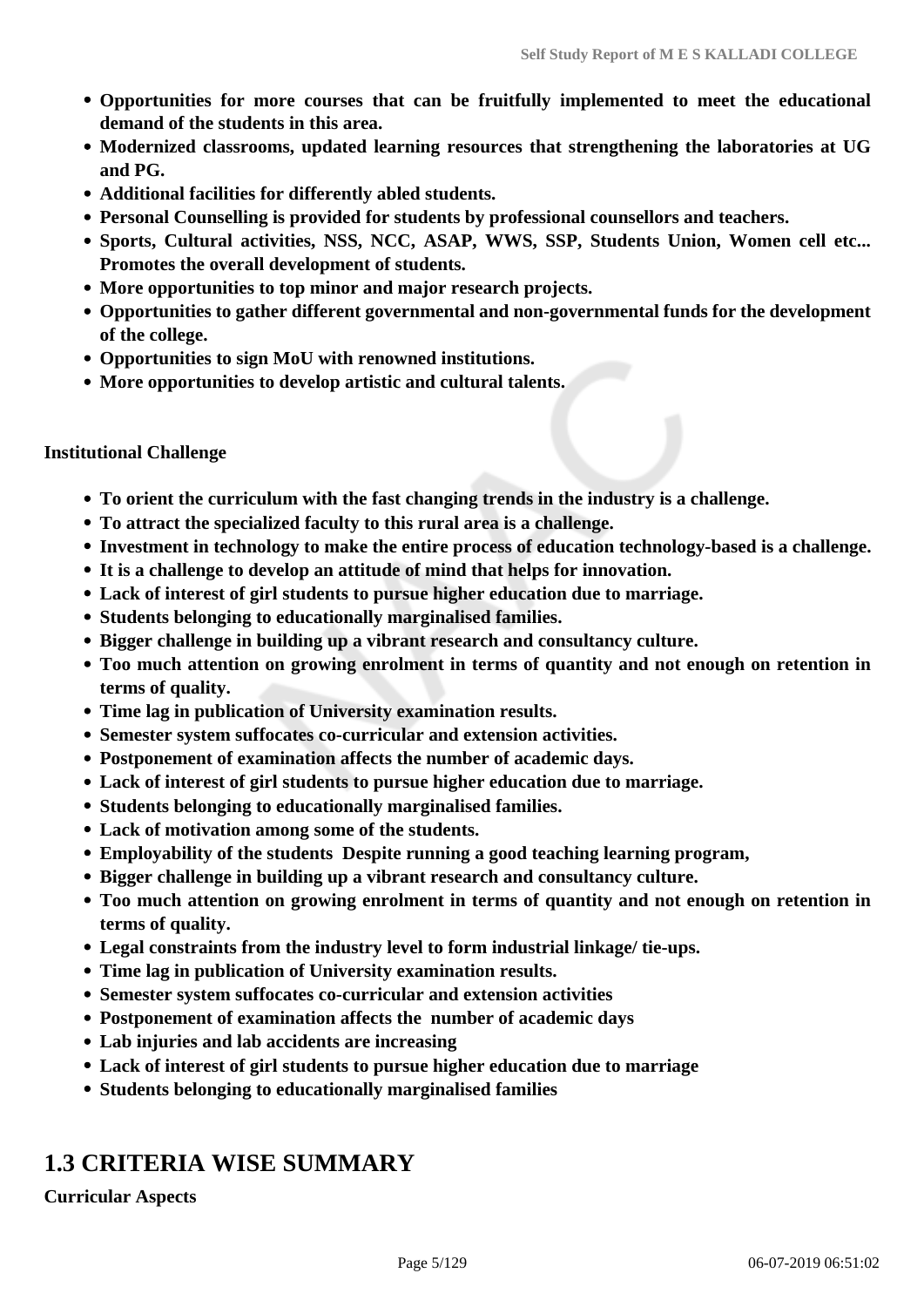M.E.S. Kalladi is an affiliated college under the University of Calicut and follows the curriculum offered by the university. Based on the recommendations by the NAAC peer team, new courses, such as B.Com. (Cooperation), BBA, B.Com.(Computer Application), B.Sc (Computer Science), BCA, B. Sc (Food Technology), BA Mass Communication, and M. Sc Botany have been introduced. Number of certificate and value added courses have been introduced for the benefit of the students. The institution offers courses in Aided and Self-financing streams. Internship opportunity is open to all students through collaboration with different corporates. An MoU is also signed with portfolio companies of Times Internet to provide internship and placement opportunities to eligible students.

The institution provides the choice of electives to the students. In addition, CBCS has also been implemented as per the directives by the university.

Academic calendar is prepared by every department in accordance with the university academic calendar. The HoDs meet at the beginning of the semester to decide the subject allocation and the preparation of the academic calendar. The faculties create and maintain session plan and communicated the same to the students. LMS and other ICT tools are used by every faculty.

The departments also organise regular guest lectures and workshops of eminent faculties and industry representatives. The student-centric methodology is followed by every department and quality teachinglearning is one of the key focus areas of the institution. A proof of quality teaching-learning is the fact that the institution has produced a number of top performing students.

The institution makes every effort to ensure that the certificate courses and the value added courses help the students for employment. Regular feedback is taken about the curriculum and the same is communicated to the university.

The feedback is taken through an online software from all stakeholders - the students, parents, faculties, alumni and employers. The IQAC analyses the feedback and the recommendations are forwarded to the principal. The action taken report is prepared by the IQAC.

The IQAC has also implemented a 360-degree feedback system.

## **Teaching-learning and Evaluation**

Most of the students are from the local communities, although we do have some students who are from other states. Adequate facilities are provided for the differently abled students. The institution focusses on inclusiveness for all students.

LMS is used extensively by all faculties. Through the LMS every faculty uploads their digital content including PowerPoint, PDF ad other e-content. The content is structured program and course wise. Students can access the e-content for their program and course through online link as well through the mobile app. Once the content is accessed the accession record of the e-content is also created automatically by the software. The faculties have an option to create online course in the LMS.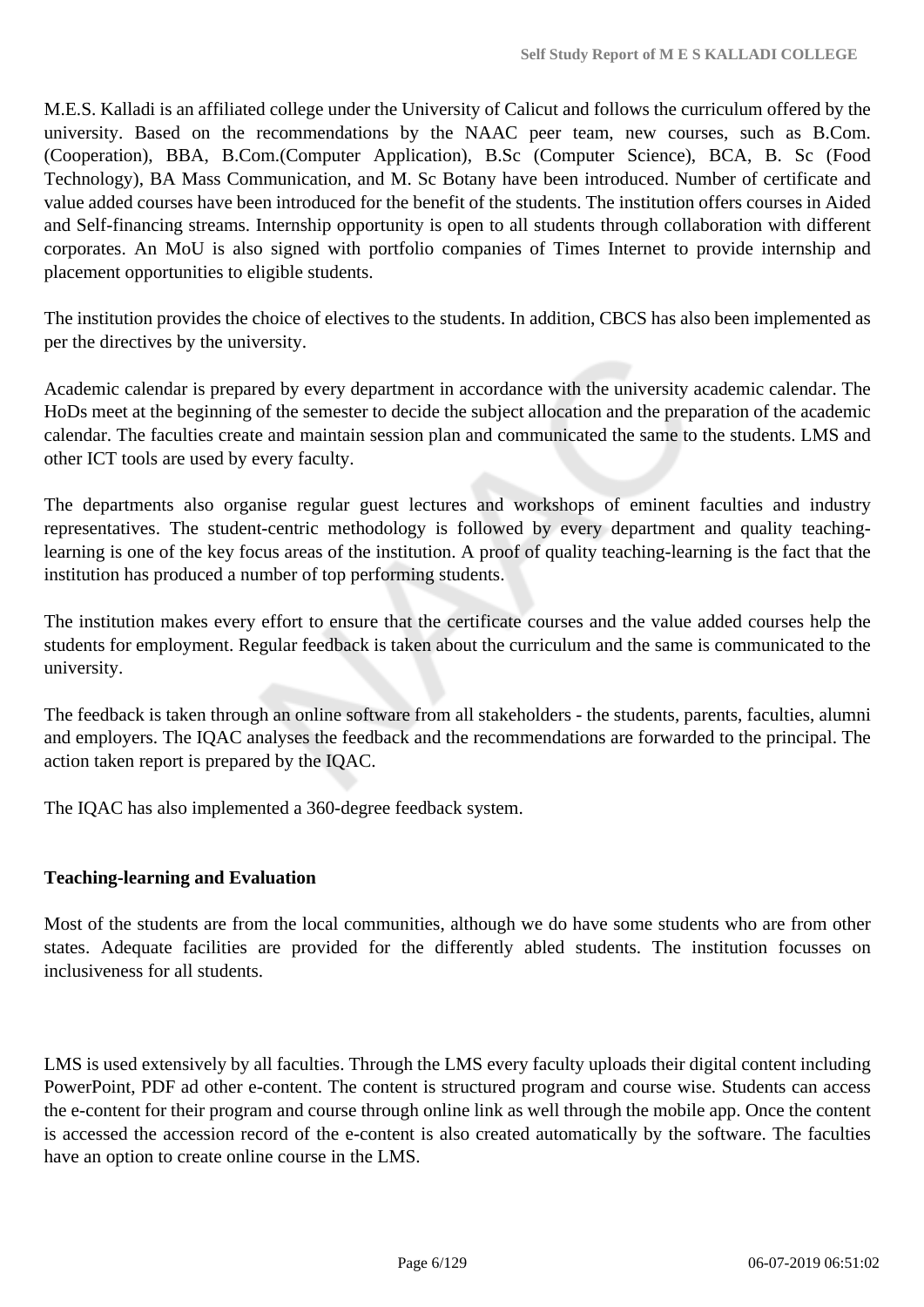A Continuous Internal Assessment (CIE) system has been implemented using an online MCQ portal. Random set of questions are generated for every student for every module. The examination scores are automatically generated through the software. Students can take the MCQ through the mobile app or the online portal. The students securing lower marks in the MCQ are identified for remedial coaching or additional support through their mentors.

Some of the departments also use online assignment integrated with plagiarism check software.

The institution has defined Program Outcome (PO) and Course Outcome (CO) for every program and course. Direct and indirect methodologies have been created to assess the Program Outcome and the Course Outcome, and every department has prepared assessment rubrics. An online software is being used in order to assess the attainment of the outcome by the students. In case the attainment is low, supplementary activities such as Quiz, Assignments etc are planned in order to improve the attainment.

The institution has qualified faculties. Some of the faculties are from out of state. Most of the faculties are Ph.D.

Bridge course is organized by the departments. Advanced Learners are provided support for live projects. Library is well equipped with books and e-journals.

A mentoring system is in place where every student is assigned to a mentor. They may contact their mentors for any academic or any other issues.

## **Research, Innovations and Extension**

Many of the faculties are working on research projects approved by the UGC and other Govt agencies. Some of the projects are approved by non Governmental funding agencies. The institution also has a policy of providing seed money to the faculties for pursuing research project. In the recent past many faculties have received seed money grant for the institution to pursue research projects.

A number of faculties have published papers, research articles and book chapters. Some of the articles are published in UGC listed journals.

The institution encourages extension activities and many activities are conducted on a regular basis by the students and staff. Under the community engagement initiative, the local Attapadi tribes are also supported by institution extension activities. A number of extension activities are also recognized by the local authorities.

The institution has signed a number of MoUs with the local industries, other institutions as well as corporate houses to support the students through faculty exchange, student exchange and internship and placement and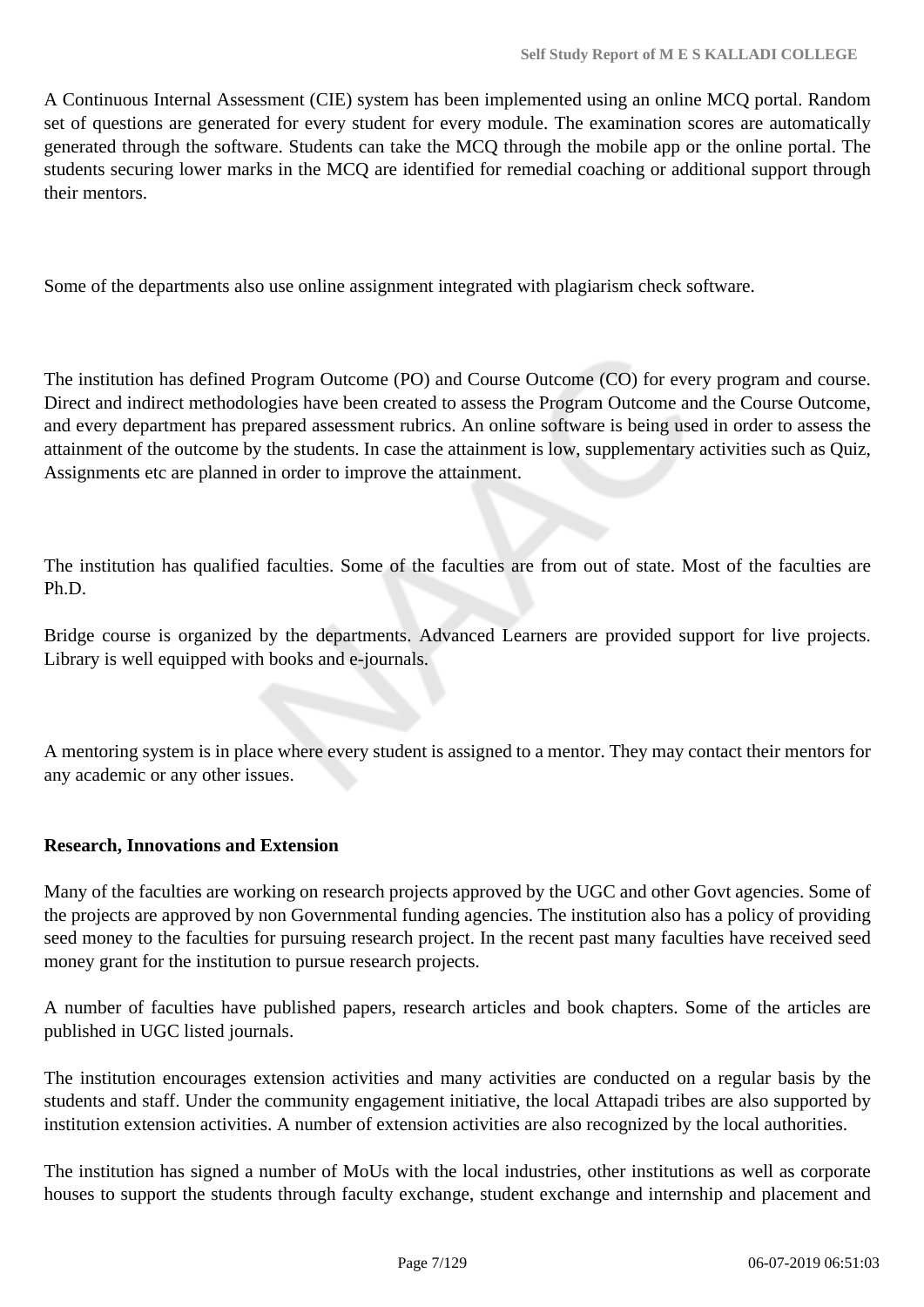projects.

A start up incubation center has been set up through which the institution provides secretarial, legal and other support to the startups in the campus. Seed money is also provided on a case to case basis.

### **Infrastructure and Learning Resources**

The institution has provided adequate facilities for teaching learning as well as sports and extra curricular activities, The class rooms are equipped with LCD projectors and many class rooms have smart boards. Internet connectivity is provided through a wi-fi and LAN network connected to 50 MBPS 1:1 leased line.

Library is well equipped with books, journals, periodicals. The institution has subscribed to e-journals such as Inflibnet is available for the use of the faculties and the students. Library is open for extended hours. Library is fully automated and web OPAC is available in the library. There are spacious reading rooms available for both the faculties and students. Wash rooms are available in adequate number in each floor.

Computer centres are well equipped with computers to support the students. Common room is available. Adequate facilities are available for common indoor and outdoor games.

Lecture capturing system is implemented alongwith a dedicated media processing facility.

## **Student Support and Progression**

The institution facilitates Govt scholarships to the students of various categories. In addition the institution also provides scholarship to various students and facilitates scholarships through non Governmental agencies. Soft skills trainings are provided.

There is a dedicated placement cell which provides internship and placement to the students. The placement and career counselling cell organizes career oriented program and promotion for the students. Psychometric tests are conducted and personal counsellors are available to assist the students. Yoga and meditation workshops are conducted. A language lab is available.

Courses are conducted to help the students for various competitive examinations. Mock tests for various competitive examinations are also conducted.

Some of the students have participated in various cultural and sports competitions and have been awarded medals. Alumni network is strong and alumni meets are conducted regularly. There is significant contribution from the alumni.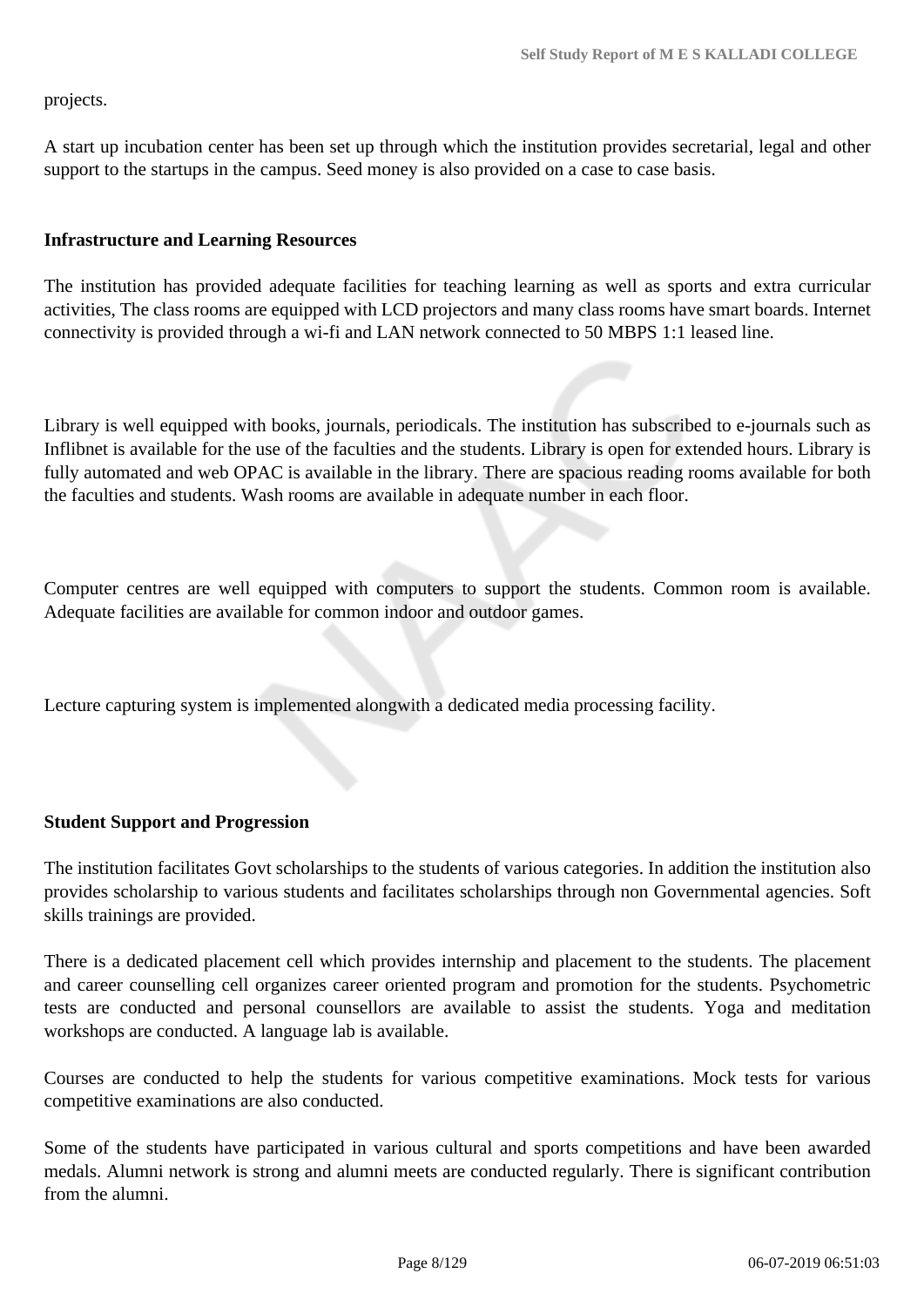The institution also regularly conducts a number of extra curricular and co curricular events.

### **Governance, Leadership and Management**

The institution has a committed management working towards quality improvement and overall development. The college strives to ensure that education is affordable and available to all parts of the society. A decentralized and participative management policy is followed. Head of the departments are empowered to take decisions. At the same time a number of committees have been formed with all faculties to assist with the decision making process. A perspective plan is created which is approved by the Board of Management and The IQAC works towards the overall quality improvement of the institution in line with the perspective plan.

IQAC is functional and conducts regular meetings. Academic and Administrative Audit, Quality Audit are conducted by the external agencies. The IQAC has also conducted a number of activities regularly over the years to support the quality improvement. Feedback is taken using online software, it is analysed and the recommendations are forwarded to the Principal. Action taken reports are also prepared. AQAR reports are submitted for all the years.

### **Institutional Values and Best Practices**

The institution regularly conducts activities related to Gender equity, women empowerment, national values etc. Courses are offered on human values and ethics. A number of initiatives are taken to spread the environmental consciousness among the faculties and the students. Green audit is conducted regularly by the IQAC through an external agency.

The institution has significantly contributed to the development of the Tribal settlement Attappady through its Best Practices- **DREAMES (MES Drive for the Socio-Cultural Empowerment of Tribes in Attappady) and the larger integration of ICT into Teaching-Learning process.**

Rain water harvesting is in place. Solar system in installed. A number of green initiatives such as no plastic zone, switch off drill etc are conducted regularly to spread environmental awareness.

Handbooks are prepared for the students, faculties and the management. There are many provisions for the differently abled students.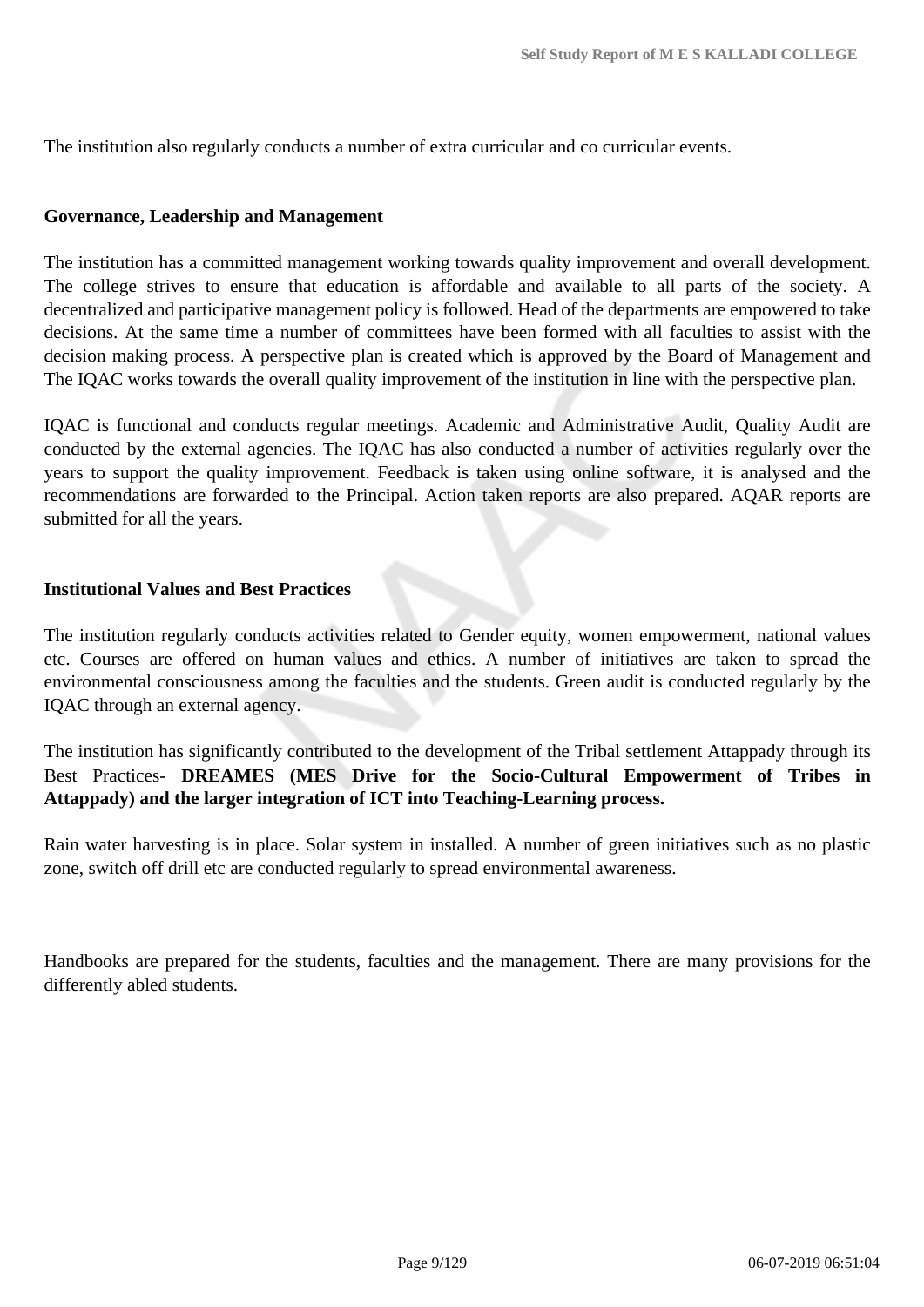# **2. PROFILE**

# **2.1 BASIC INFORMATION**

| <b>Name and Address of the College</b> |                                                                            |
|----------------------------------------|----------------------------------------------------------------------------|
| Name                                   | MES KALLADI COLLEGE                                                        |
| Address                                | MES Kalladi College Mannarkkad Mannarkkad<br>College P O Palakkad District |
| City                                   | Mannarkkad                                                                 |
| <b>State</b>                           | Kerala                                                                     |
| Pin                                    | 678583                                                                     |
| Website                                | www.meskc.ac.in                                                            |

| <b>Contacts for Communication</b> |                    |                                          |               |                         |                                 |
|-----------------------------------|--------------------|------------------------------------------|---------------|-------------------------|---------------------------------|
| <b>Designation</b>                | <b>Name</b>        | <b>Telephone with</b><br><b>STD Code</b> | <b>Mobile</b> | Fax                     | Email                           |
| Principal(in-<br>charge)          | O.P<br>Salahudheen | 04924-222377                             | 9946003502    | 04924-22341<br>4        | iqacmeskc@gmail.<br>com         |
| IQAC / CIQA<br>coordinator        | Haseena V A        | 04924-222311                             | 9400172854    | 04924-22231<br>$\theta$ | economicsamabi $@$<br>gmail.com |

| <b>Status of the Institution</b> |              |
|----------------------------------|--------------|
| Institution Status               | Grant-in-aid |

| Type of Institution |              |  |
|---------------------|--------------|--|
| By Gender           | Co-education |  |
| By Shift            | Regular      |  |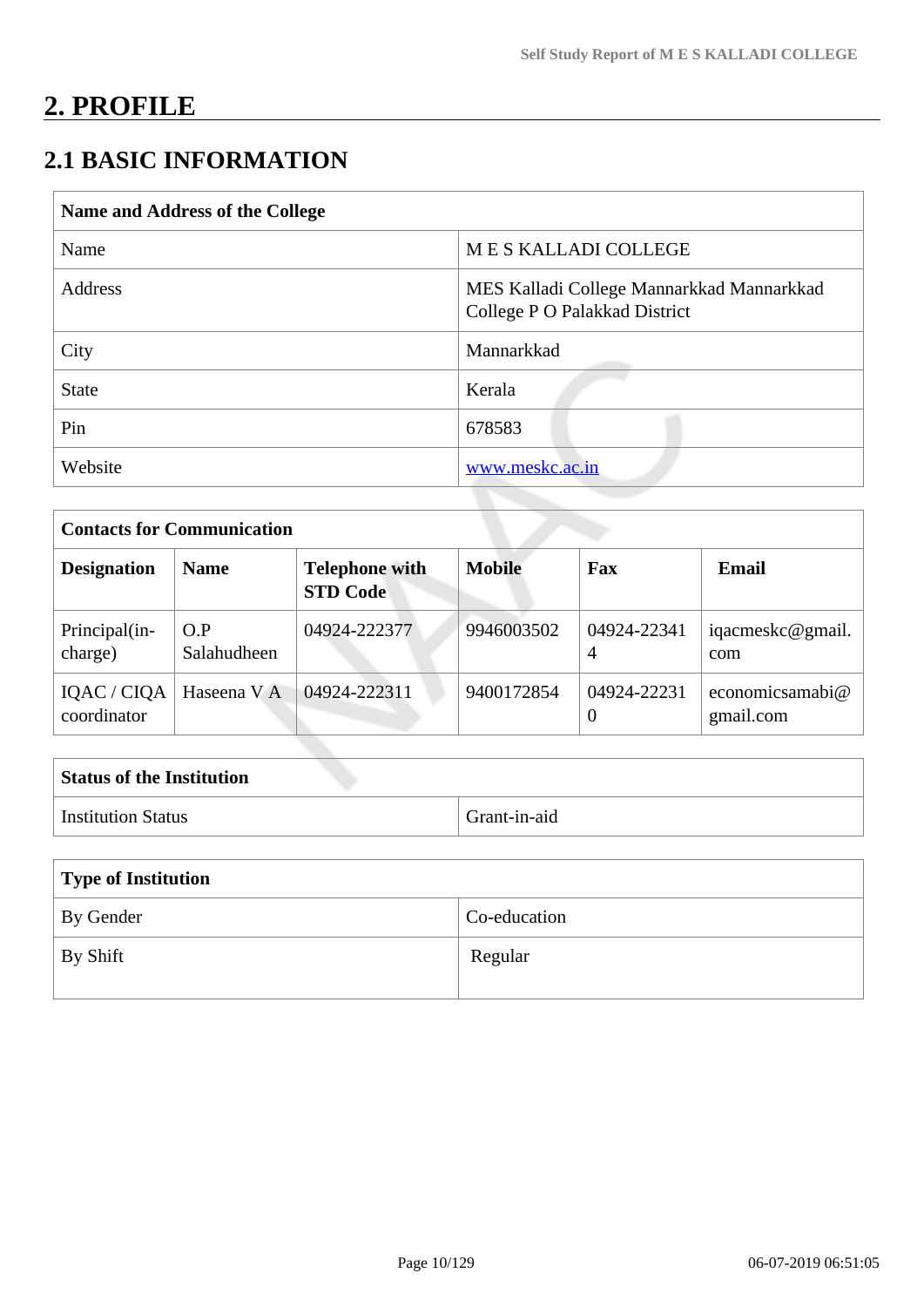| <b>Recognized Minority institution</b>     |                                   |  |
|--------------------------------------------|-----------------------------------|--|
| If it is a recognized minroity institution | Yes<br><b>Minority Status.pdf</b> |  |
| If Yes, Specify minority status            |                                   |  |
| Religious                                  | <b>MUSLIM</b>                     |  |
| Linguistic                                 |                                   |  |
| Any Other                                  |                                   |  |

| <b>Establishment Details</b>         |              |
|--------------------------------------|--------------|
| Date of establishment of the college | $03-07-1967$ |

**University to which the college is affiliated/ or which governs the college (if it is a constituent college)**

| <b>State</b> | University name       | <b>Document</b>      |
|--------------|-----------------------|----------------------|
| Kerala       | University Of Calicut | <b>View Document</b> |

| <b>Details of UGC recognition</b> |             |                      |  |
|-----------------------------------|-------------|----------------------|--|
| <b>Under Section</b>              | <b>Date</b> | <b>View Document</b> |  |
| 2f of UGC                         | 17-06-1978  | <b>View Document</b> |  |
| 12B of UGC                        | 17-06-1978  | <b>View Document</b> |  |

| Details of recognition/approval by stationary/regulatory bodies like<br>AICTE, NCTE, MCI, DCI, PCI, RCI etc(other than UGC)                                                                                                               |  |  |  |  |
|-------------------------------------------------------------------------------------------------------------------------------------------------------------------------------------------------------------------------------------------|--|--|--|--|
| <b>Validity in</b><br><b>Remarks</b><br><b>Recognition/App</b><br>Day, Month and<br><b>Statutory</b><br>roval details Inst<br><b>Regulatory</b><br>year(dd-mm-<br>months<br><b>Authority</b><br>itution/Departme<br>yyyy)<br>nt programme |  |  |  |  |
| No contents                                                                                                                                                                                                                               |  |  |  |  |

| <b>Details of autonomy</b>                                                                                                           |                |  |
|--------------------------------------------------------------------------------------------------------------------------------------|----------------|--|
| Does the affiliating university Act provide for<br>conferment of autonomy (as recognized by the<br>UGC), on its affiliated colleges? | N <sub>0</sub> |  |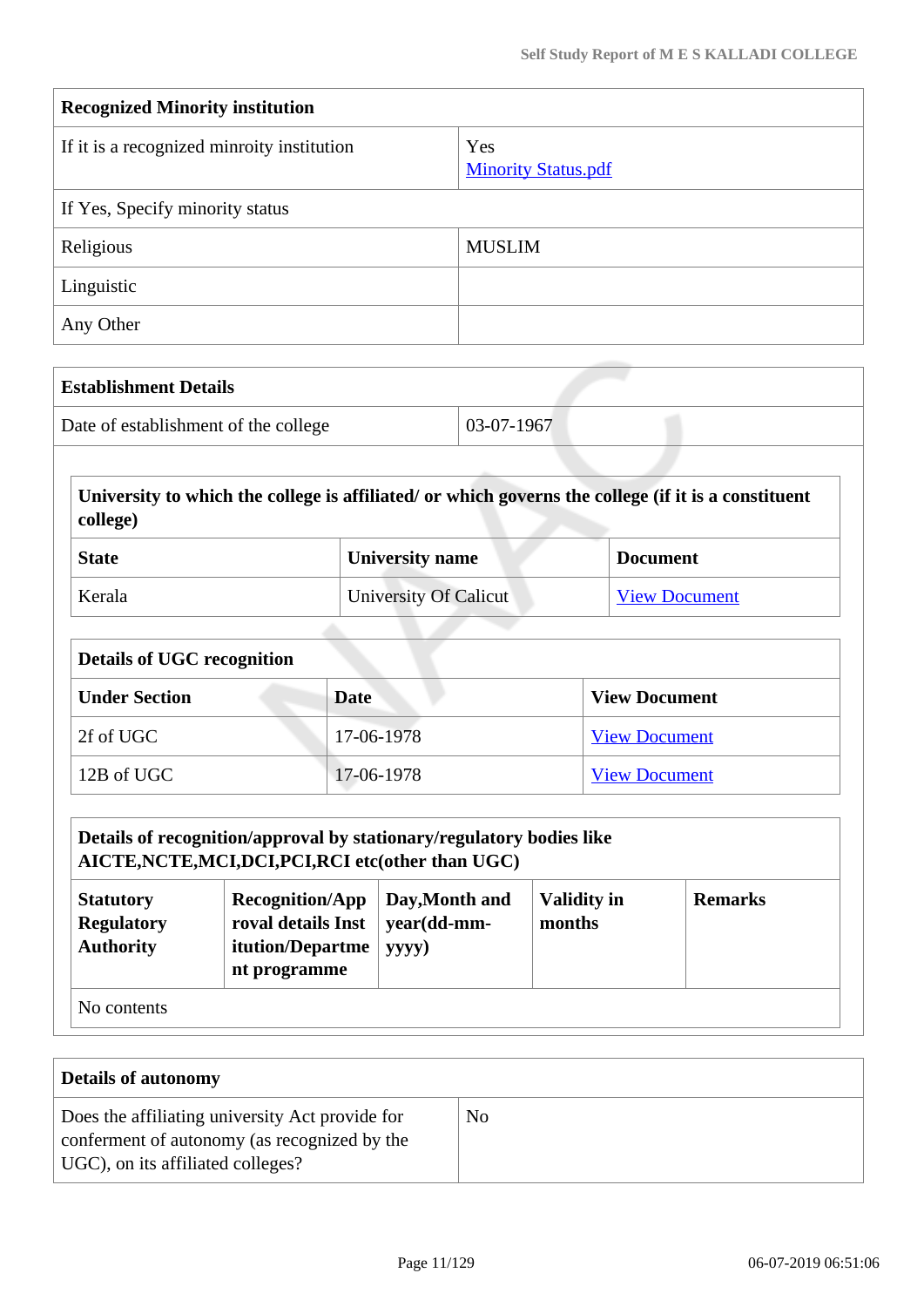| <b>Recognitions</b>                                                                   |    |
|---------------------------------------------------------------------------------------|----|
| Is the College recognized by UGC as a College<br>with Potential for Excellence (CPE)? | No |
| Is the College recognized for its performance by<br>any other governmental agency?    | No |

| <b>Location and Area of Campus</b> |                                                                                      |           |                                |                             |
|------------------------------------|--------------------------------------------------------------------------------------|-----------|--------------------------------|-----------------------------|
| <b>Campus Type</b>                 | <b>Address</b>                                                                       | Location* | <b>Campus Area</b><br>in Acres | Built up Area in<br>sq.mts. |
| Main campus<br>area                | <b>MES Kalladi College</b><br>Mannarkkad Mannarkkad<br>College P O Palakkad District | Rural     | 22.93                          | 12870.4                     |

# **2.2 ACADEMIC INFORMATION**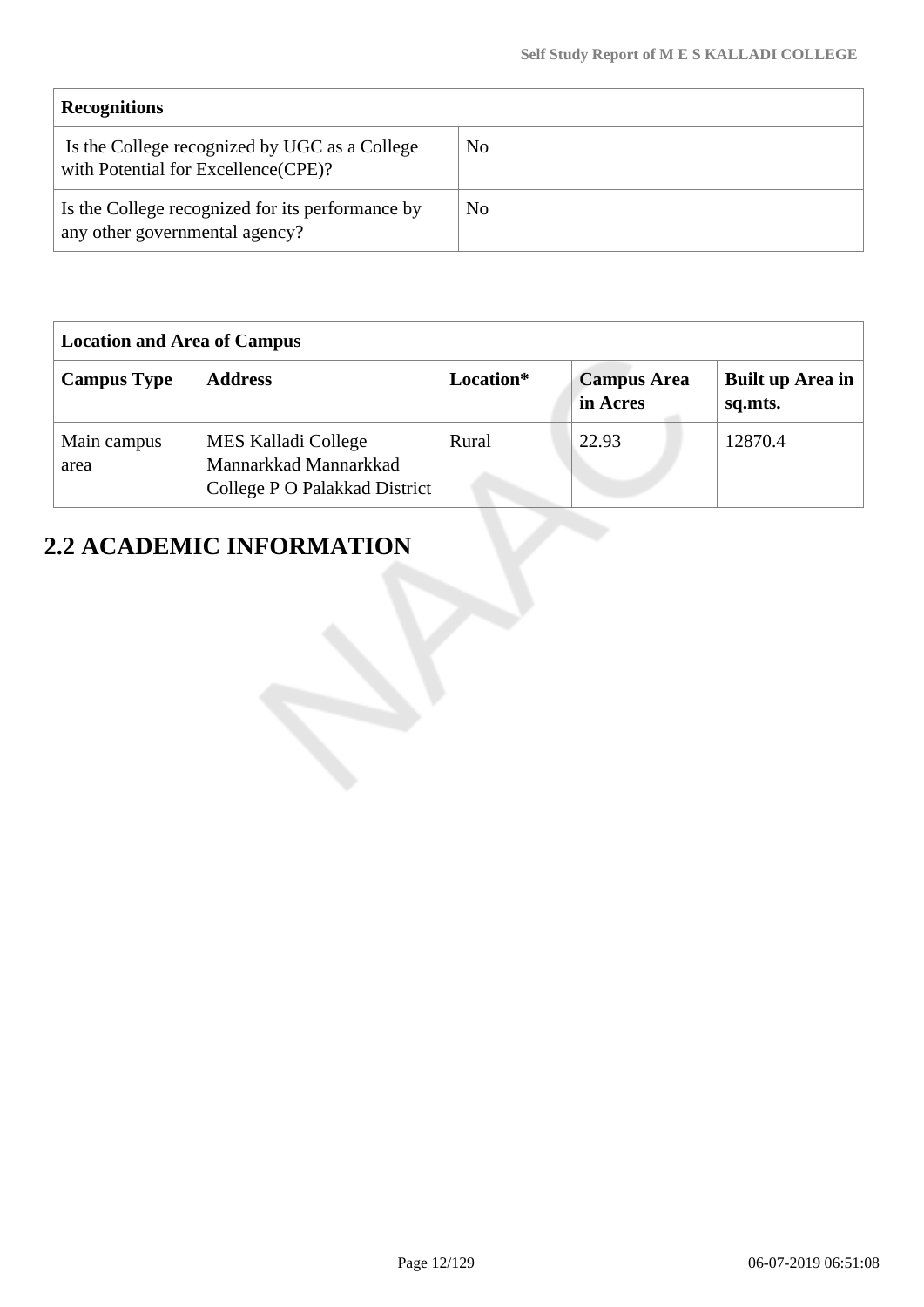| Details of Programmes Offered by the College (Give Data for Current Academic year) |                                                        |                                     |                                   |                                        |                                      |                                             |  |  |  |  |
|------------------------------------------------------------------------------------|--------------------------------------------------------|-------------------------------------|-----------------------------------|----------------------------------------|--------------------------------------|---------------------------------------------|--|--|--|--|
| Programme<br><b>Level</b>                                                          | Name of Pr<br>ogramme/C<br>ourse                       | <b>Duration</b> in<br><b>Months</b> | <b>Entry</b><br>Qualificatio<br>n | <b>Medium</b> of<br><b>Instruction</b> | <b>Sanctioned</b><br><b>Strength</b> | No.of<br><b>Students</b><br><b>Admitted</b> |  |  |  |  |
| <b>UG</b>                                                                          | <b>BA, History</b>                                     | 36                                  | Plus Two                          | English                                | 68                                   | 68                                          |  |  |  |  |
| <b>UG</b>                                                                          | BSc, Botany                                            | 36                                  | Plus Two                          | English                                | 37                                   | 37                                          |  |  |  |  |
| <b>UG</b>                                                                          | <b>BSc, Chemist</b><br>ry                              | 36                                  | Plus Two                          | English                                | 44                                   | 44                                          |  |  |  |  |
| <b>UG</b>                                                                          | BSc, Mathem<br>atics                                   | 36                                  | Plus Two                          | English                                | 49                                   | 49                                          |  |  |  |  |
| <b>UG</b>                                                                          | BSc, Physics                                           | 36                                  | Plus Two                          | English                                | 46                                   | 46                                          |  |  |  |  |
| <b>UG</b>                                                                          | BA, Economi<br>$\mathbf{c}\mathbf{s}$                  | 36                                  | Plus Two                          | English                                | 65                                   | 65                                          |  |  |  |  |
| <b>UG</b>                                                                          | BA, English<br>Language<br>And<br>Literature           | 36                                  | Plus Two                          | English                                | 44                                   | 44                                          |  |  |  |  |
| <b>UG</b>                                                                          | BSc,Food<br>Technology                                 | 36                                  | Plus Two                          | English                                | 30                                   | 30                                          |  |  |  |  |
| <b>UG</b>                                                                          | <b>BSc,Comput</b><br>er Science                        | 36                                  | Plus Two                          | English                                | 26                                   | 26                                          |  |  |  |  |
| <b>UG</b>                                                                          | BCA, Compu<br>ter Science                              | 36                                  | Plus Two                          | English                                | 26                                   | 26                                          |  |  |  |  |
| <b>UG</b>                                                                          | <b>BA, Mass Co</b><br>mmunication<br>And<br>Journalism | 36                                  | Plus Two                          | English                                | 33                                   | 33                                          |  |  |  |  |
| <b>UG</b>                                                                          | BA, Arabic<br>And Islamic<br>History                   | 36                                  | Plus Two                          | English                                | 60                                   | 54                                          |  |  |  |  |
| <b>UG</b>                                                                          | BCom,Com<br>merce                                      | 36                                  | Plus Two                          | English                                | 58                                   | 58                                          |  |  |  |  |
| <b>UG</b>                                                                          | BCom,Com<br>merce                                      | 36                                  | Plus Two                          | English                                | 60                                   | 60                                          |  |  |  |  |
| <b>UG</b>                                                                          | BBA,Comm<br>erce                                       | 36                                  | Plus Two                          | English                                | 50                                   | 50                                          |  |  |  |  |
|                                                                                    |                                                        |                                     |                                   |                                        |                                      |                                             |  |  |  |  |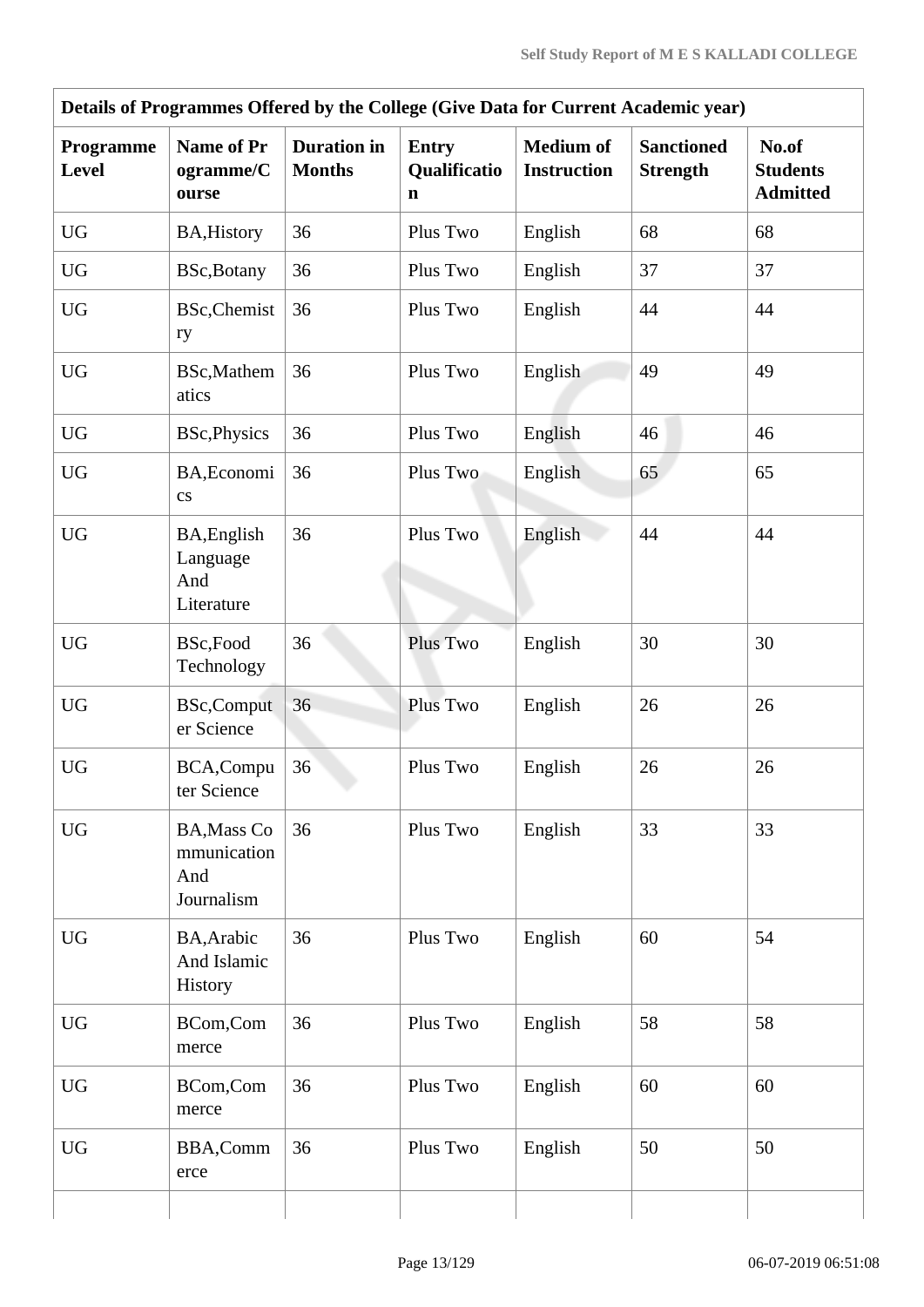| <b>UG</b>              | BBA,Comm<br>erce                     | 36 | Plus Two  | English | 56    | 56               |
|------------------------|--------------------------------------|----|-----------|---------|-------|------------------|
| <b>UG</b>              | BCom,Com<br>merce                    | 36 | Plus Two  | English | 66    | 66               |
| $\mathbf{P}\mathbf{G}$ | MA, History                          | 24 | <b>UG</b> | English | 24    | 24               |
| PG                     | MSc, Botany                          | 24 | <b>UG</b> | English | 12    | 11               |
| PG                     | MSc, Chemis<br>try                   | 24 | <b>UG</b> | English | 13    | 13               |
| $\mathbf{P}\mathbf{G}$ | MSc, Mathe<br>matics                 | 24 | <b>UG</b> | English | 20    | 17               |
| PG                     | MSc, Physics                         | 24 | <b>UG</b> | English | 12    | 12               |
| PG                     | MA, Econom<br>ics                    | 24 | <b>UG</b> | English | 20    | 20               |
| PG                     | MA, Arabic<br>And Islamic<br>History | 24 | <b>UG</b> | English | 20    | 14               |
| PG                     | MCom,Com<br>merce                    | 24 | <b>UG</b> | English | 22    | 22               |
| Doctoral<br>(Ph.D)     | PhD or<br>DPhil, Histor<br>y         | 60 | PG        | English | $8\,$ | $\boldsymbol{0}$ |
| Doctoral<br>(Ph.D)     | PhD or DPhi<br>l, Chemistry          | 60 | PG        | English | 8     | $\mathbf{1}$     |

**Position Details of Faculty & Staff in the College**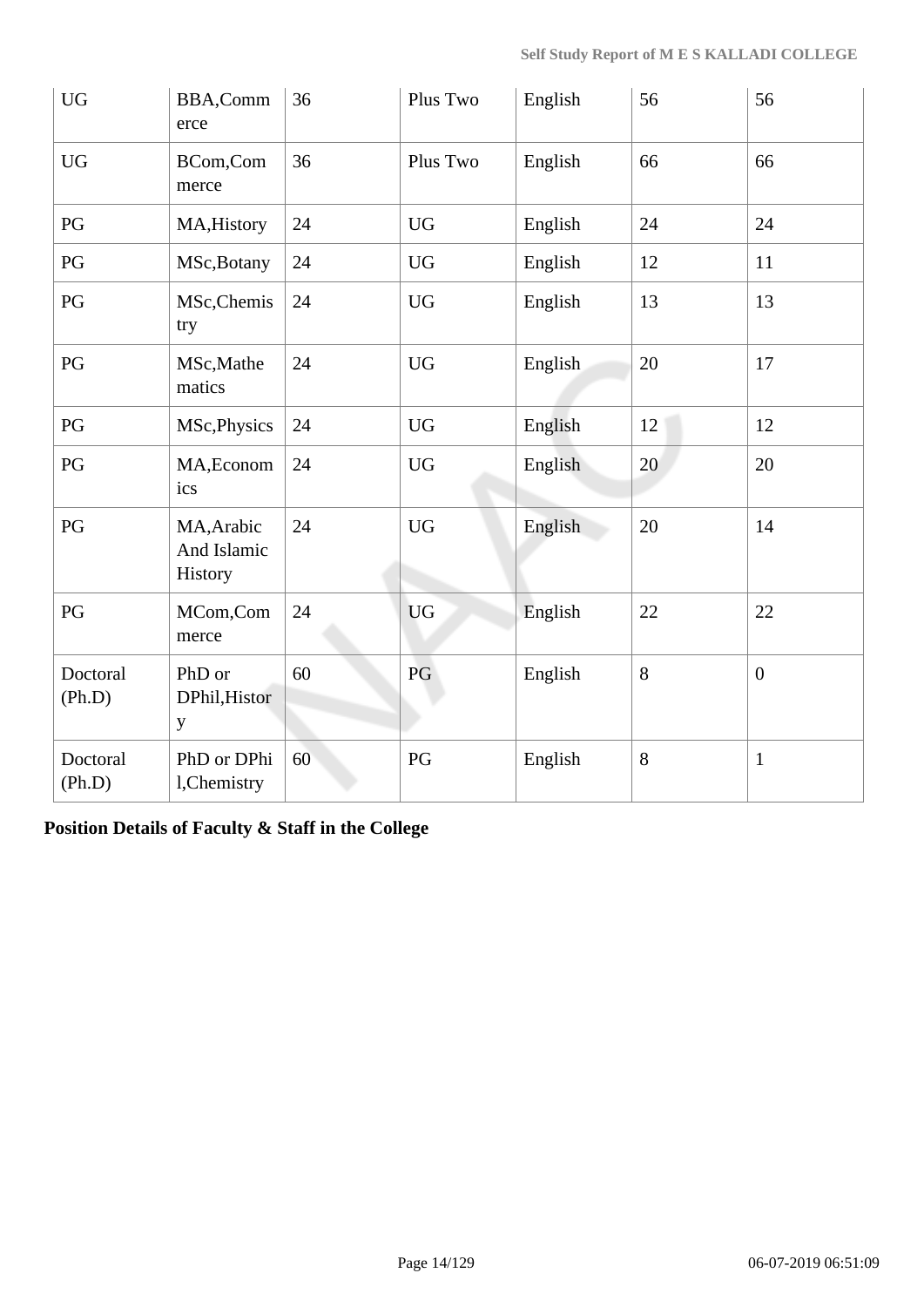|                                                                                     | <b>Teaching Faculty</b> |                  |              |                  |                  |                            |                |                  |                            |        |                |          |
|-------------------------------------------------------------------------------------|-------------------------|------------------|--------------|------------------|------------------|----------------------------|----------------|------------------|----------------------------|--------|----------------|----------|
|                                                                                     |                         | <b>Professor</b> |              |                  |                  | <b>Associate Professor</b> |                |                  | <b>Assistant Professor</b> |        |                |          |
|                                                                                     | Male                    | Female           | Others       | Total            | Male             | Female                     | Others         | Total            | Male                       | Female | Others         | Total    |
| Sanctioned by the<br>UGC /University<br><b>State</b><br>Government                  |                         |                  |              | $\overline{0}$   |                  |                            |                | $\overline{4}$   |                            |        |                | 65       |
| Recruited                                                                           | $\mathbf{0}$            | $\overline{0}$   | $\mathbf{0}$ | $\boldsymbol{0}$ | $\mathbf{1}$     | 3                          | $\overline{0}$ | $\overline{4}$   | 28                         | 31     | $\overline{0}$ | 59       |
| Yet to Recruit                                                                      |                         |                  |              | $\overline{0}$   |                  |                            |                | $\boldsymbol{0}$ |                            |        |                | 6        |
| Sanctioned by the<br>Management/Soci<br>ety or Other<br>Authorized<br><b>Bodies</b> |                         |                  |              | $\overline{0}$   |                  |                            |                | $\overline{0}$   |                            |        |                | 51       |
| Recruited                                                                           | $\overline{0}$          | $\overline{0}$   | $\mathbf{0}$ | $\mathbf{0}$     | $\boldsymbol{0}$ | $\overline{0}$             | $\overline{0}$ | $\boldsymbol{0}$ | 15                         | 36     | $\overline{0}$ | 51       |
| Yet to Recruit                                                                      |                         |                  |              | $\overline{0}$   |                  |                            |                | $\theta$         |                            |        |                | $\theta$ |
|                                                                                     |                         |                  |              |                  |                  |                            |                |                  |                            |        |                |          |

| <b>Non-Teaching Staff</b>                                                       |             |               |                |                |  |  |  |
|---------------------------------------------------------------------------------|-------------|---------------|----------------|----------------|--|--|--|
|                                                                                 | <b>Male</b> | <b>Female</b> | <b>Others</b>  | <b>Total</b>   |  |  |  |
| Sanctioned by the<br><b>UGC</b> / University State<br>Government                |             |               |                | 29             |  |  |  |
| Recruited                                                                       | 8           | 9             | $\overline{0}$ | 17             |  |  |  |
| Yet to Recruit                                                                  |             |               |                | 12             |  |  |  |
| Sanctioned by the<br>Management/Society<br>or Other Authorized<br><b>Bodies</b> |             |               |                | 27             |  |  |  |
| Recruited                                                                       | 12          | 15            | $\overline{0}$ | 27             |  |  |  |
| Yet to Recruit                                                                  |             |               |                | $\overline{0}$ |  |  |  |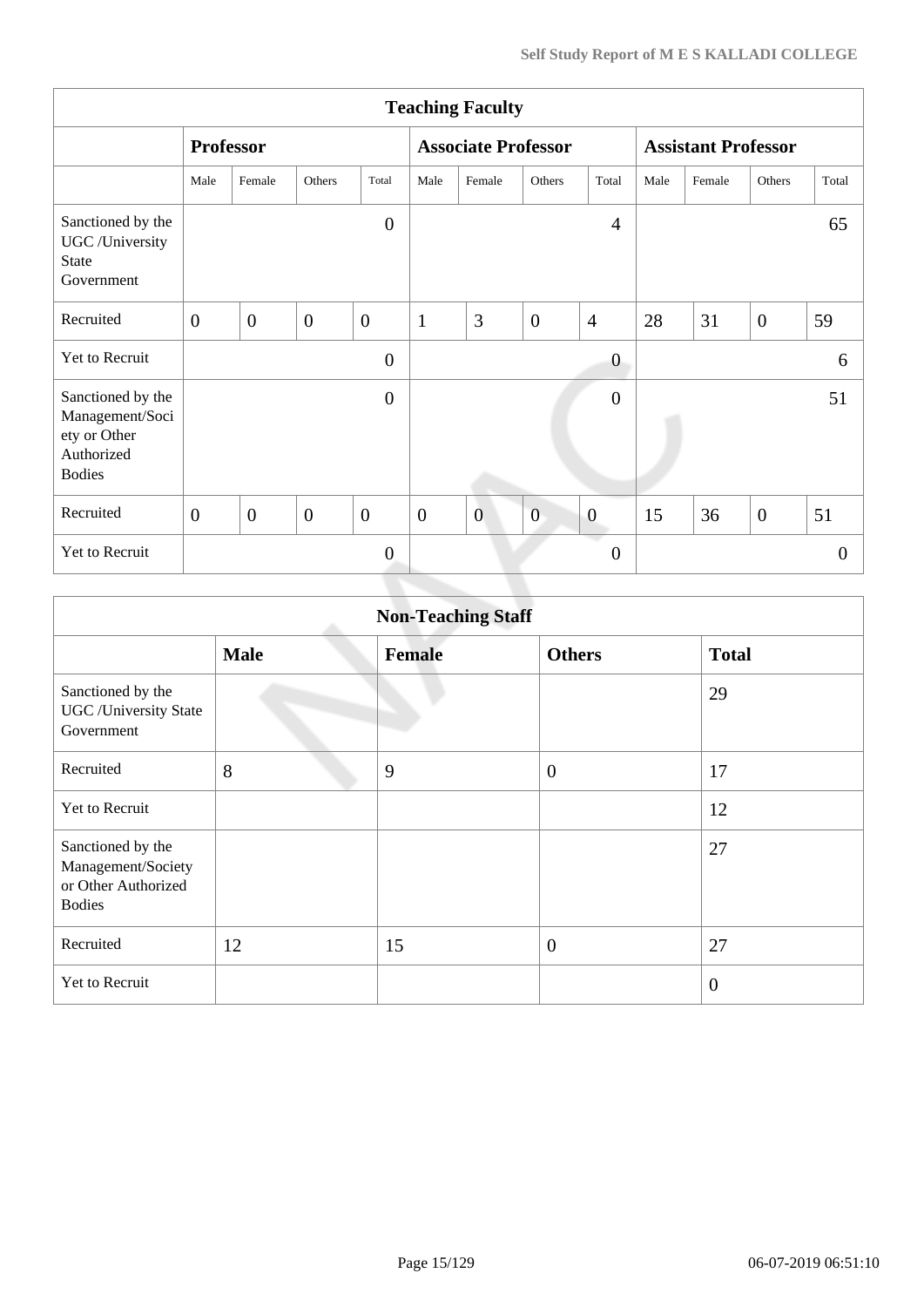| <b>Technical Staff</b>                                                          |                |                  |                |                |  |  |  |  |
|---------------------------------------------------------------------------------|----------------|------------------|----------------|----------------|--|--|--|--|
|                                                                                 | <b>Male</b>    | Female           | <b>Others</b>  | <b>Total</b>   |  |  |  |  |
| Sanctioned by the<br><b>UGC</b> /University State<br>Government                 |                |                  |                | $\overline{2}$ |  |  |  |  |
| Recruited                                                                       | $\overline{2}$ | $\overline{0}$   | $\theta$       | $\overline{2}$ |  |  |  |  |
| Yet to Recruit                                                                  |                |                  |                | $\theta$       |  |  |  |  |
| Sanctioned by the<br>Management/Society<br>or Other Authorized<br><b>Bodies</b> |                |                  |                | 1              |  |  |  |  |
| Recruited                                                                       | $\mathbf{1}$   | $\boldsymbol{0}$ | $\overline{0}$ | -1<br>л        |  |  |  |  |
| Yet to Recruit                                                                  |                |                  |                | $\theta$       |  |  |  |  |

# **Qualification Details of the Teaching Staff**

|                                               | <b>Permanent Teachers</b> |                |                            |                |                  |                            |                |                |                |              |
|-----------------------------------------------|---------------------------|----------------|----------------------------|----------------|------------------|----------------------------|----------------|----------------|----------------|--------------|
| <b>Highest</b><br>Qualificatio<br>$\mathbf n$ | <b>Professor</b>          |                | <b>Associate Professor</b> |                |                  | <b>Assistant Professor</b> |                |                |                |              |
|                                               | Male                      | Female         | Others                     | Male           | Female           | Others                     | Male           | Female         | Others         | Total        |
| D.sc/D.Litt.                                  | $\theta$                  | $\overline{0}$ | $\overline{0}$             | $\theta$       | $\boldsymbol{0}$ | $\theta$                   | $\overline{0}$ | 1              | $\overline{0}$ | $\mathbf{1}$ |
| Ph.D.                                         | $\overline{0}$            | $\overline{0}$ | $\overline{0}$             | $\overline{0}$ | $\mathbf{1}$     | $\theta$                   | 8              | $\overline{2}$ | $\overline{0}$ | 11           |
| M.Phil.                                       | $\overline{0}$            | $\overline{0}$ | $\overline{0}$             | $\theta$       | 1                | $\overline{0}$             | $\overline{7}$ | 5              | $\overline{0}$ | 13           |
| PG                                            | $\overline{0}$            | $\overline{0}$ | $\overline{0}$             | -1             | $\mathbf{1}$     | $\overline{0}$             | 13             | 23             | $\theta$       | 38           |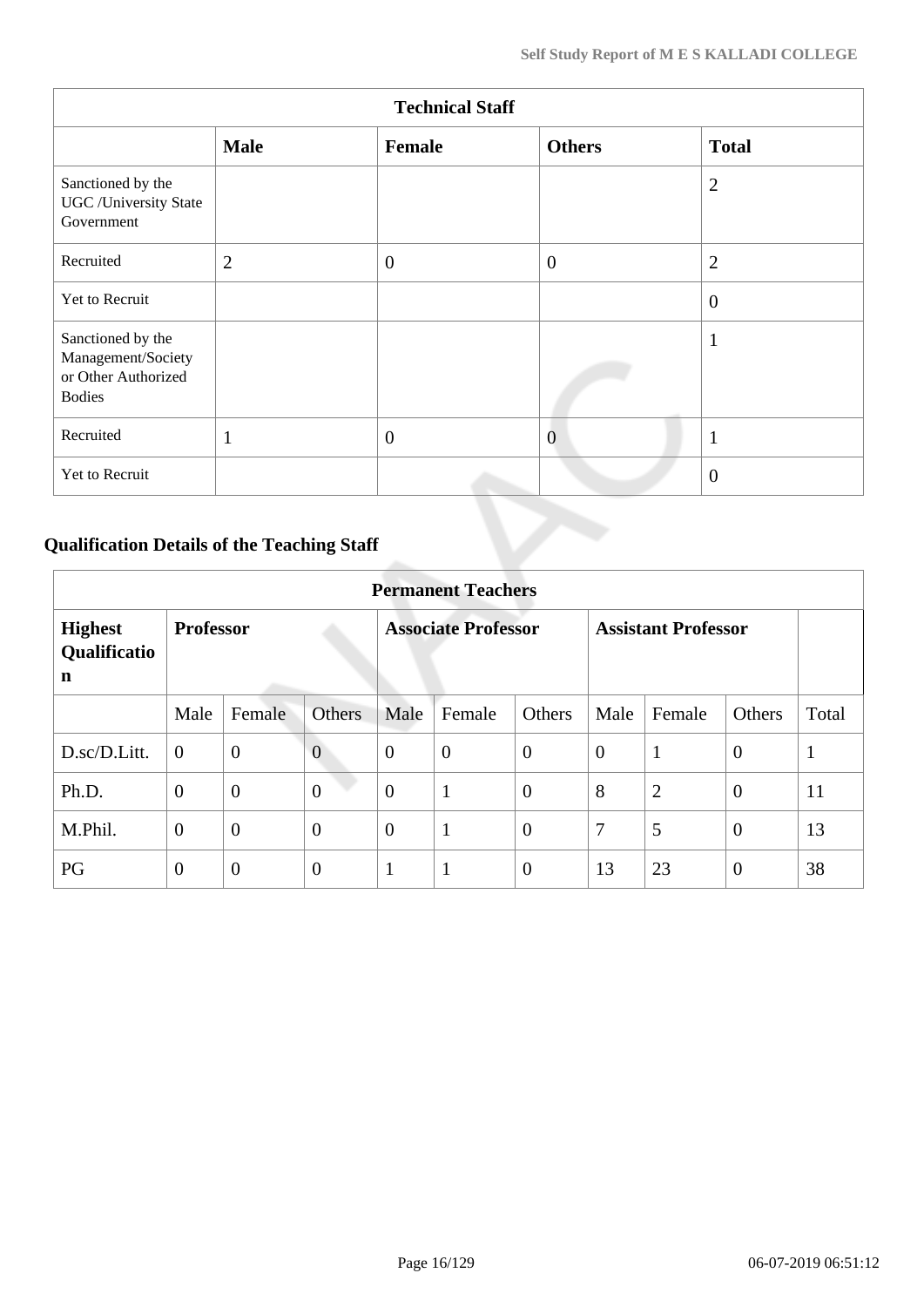| <b>Temporary Teachers</b>                     |                  |                  |                            |                |                |                            |                |                |                |                |
|-----------------------------------------------|------------------|------------------|----------------------------|----------------|----------------|----------------------------|----------------|----------------|----------------|----------------|
| <b>Highest</b><br>Qualificatio<br>$\mathbf n$ | <b>Professor</b> |                  | <b>Associate Professor</b> |                |                | <b>Assistant Professor</b> |                |                |                |                |
|                                               | Male             | Female           | Others                     | Male           | Female         | Others                     | Male           | Female         | Others         | Total          |
| D.sc/D.Litt.                                  | $\theta$         | $\overline{0}$   | $\boldsymbol{0}$           | $\overline{0}$ | $\overline{0}$ | $\overline{0}$             | $\overline{0}$ | $\overline{0}$ | $\overline{0}$ | $\overline{0}$ |
| Ph.D.                                         | $\theta$         | $\boldsymbol{0}$ | $\boldsymbol{0}$           | $\overline{0}$ | $\overline{0}$ | $\overline{0}$             | $\overline{4}$ | $\overline{0}$ | $\overline{0}$ | $\overline{4}$ |
| M.Phil.                                       | $\overline{0}$   | $\overline{0}$   | $\overline{0}$             | $\overline{0}$ | $\overline{0}$ | $\overline{0}$             | $\overline{2}$ | $\overline{2}$ | $\theta$       | $\overline{4}$ |
| PG                                            | $\overline{0}$   | $\theta$         | $\mathbf{0}$               | $\overline{0}$ | $\overline{0}$ | $\overline{0}$             | 9              | 34             | $\overline{0}$ | 43             |

|                                     | <b>Part Time Teachers</b> |                |                            |                |                |                            |                |                |                |                |
|-------------------------------------|---------------------------|----------------|----------------------------|----------------|----------------|----------------------------|----------------|----------------|----------------|----------------|
| <b>Highest</b><br>Qualificatio<br>n | <b>Professor</b>          |                | <b>Associate Professor</b> |                |                | <b>Assistant Professor</b> |                |                |                |                |
|                                     | Male                      | Female         | Others                     | Male           | Female         | <b>Others</b>              | Male           | Female         | Others         | Total          |
| D.sc/D.Litt.                        | $\boldsymbol{0}$          | $\mathbf{0}$   | $\overline{0}$             | $\overline{0}$ | $\overline{0}$ | $\overline{0}$             | $\theta$       | $\overline{0}$ | $\theta$       | $\overline{0}$ |
| Ph.D.                               | $\theta$                  | $\overline{0}$ | $\overline{0}$             | $\overline{0}$ | $\overline{0}$ | $\overline{0}$             | $\overline{0}$ | $\overline{0}$ | $\overline{0}$ | $\theta$       |
| M.Phil.                             | $\theta$                  | $\overline{0}$ | $\overline{0}$             | $\overline{0}$ | $\overline{0}$ | $\overline{0}$             | $\theta$       | $\overline{0}$ | $\overline{0}$ | $\theta$       |
| PG                                  | $\theta$                  | $\overline{0}$ | $\overline{0}$             | $\theta$       | $\overline{0}$ | $\overline{0}$             | $\overline{0}$ | $\overline{0}$ | $\theta$       | $\theta$       |

| <b>Details of Visting/Guest Faculties</b> |             |               |               |              |  |  |
|-------------------------------------------|-------------|---------------|---------------|--------------|--|--|
| <b>Number of Visiting/Guest Faculty</b>   | <b>Male</b> | <b>Female</b> | <b>Others</b> | <b>Total</b> |  |  |
| engaged with the college?                 |             |               |               |              |  |  |

**Provide the Following Details of Students Enrolled in the College During the Current Academic Year**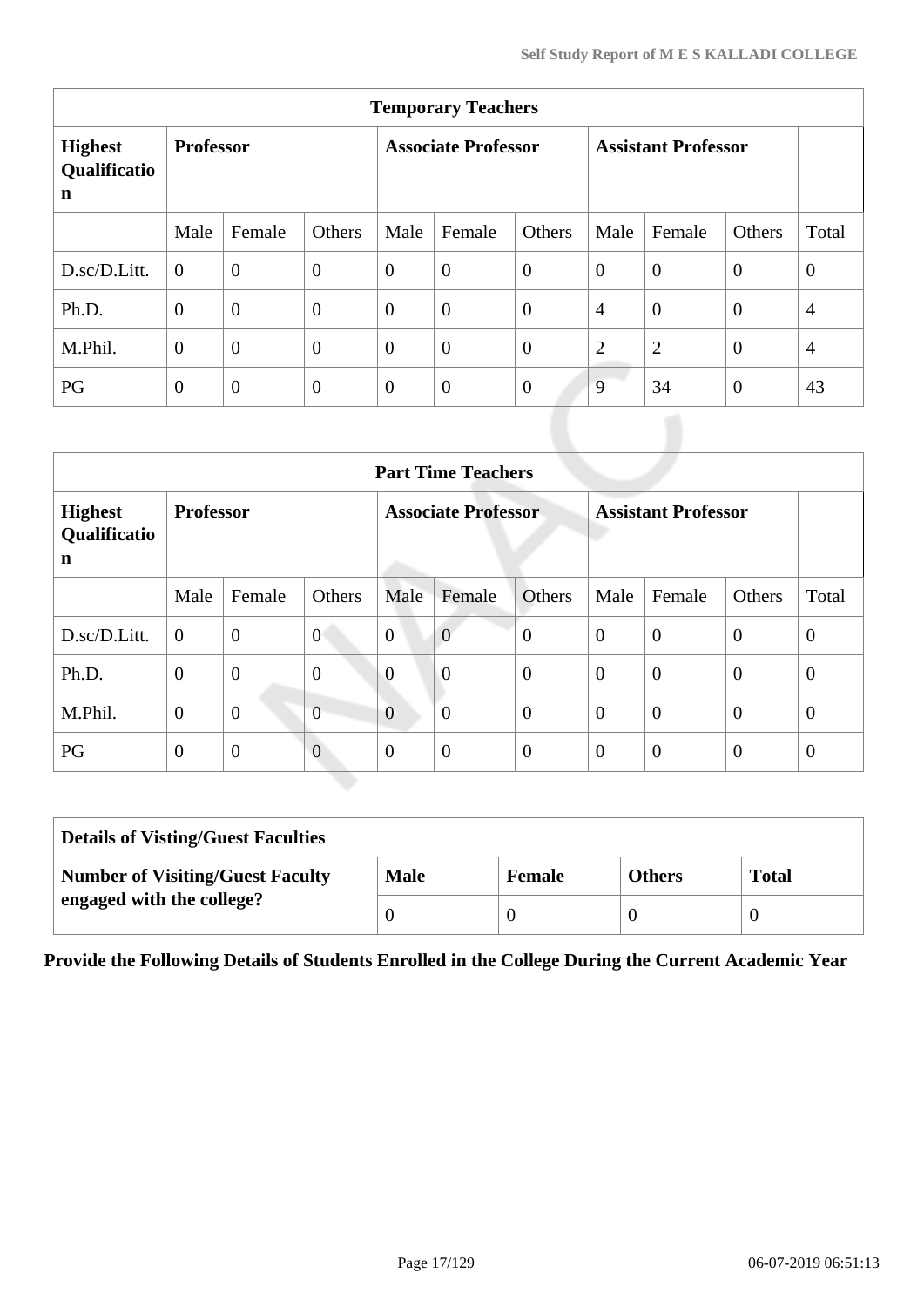| Programme       |        | <b>From the State</b><br><b>Where College</b><br>is Located | <b>From Other</b><br><b>States of India</b> | <b>NRI Students</b> | Foreign<br><b>Students</b> | <b>Total</b>   |
|-----------------|--------|-------------------------------------------------------------|---------------------------------------------|---------------------|----------------------------|----------------|
| Doctoral (Ph.D) | Male   | $\overline{0}$                                              | $\mathbf{0}$                                | $\theta$            | $\theta$                   | $\overline{0}$ |
|                 | Female | $\mathbf{1}$                                                | $\overline{0}$                              | $\overline{0}$      | $\theta$                   | $\mathbf{1}$   |
|                 | Others | $\boldsymbol{0}$                                            | $\overline{0}$                              | $\overline{0}$      | $\overline{0}$             | $\overline{0}$ |
| PG              | Male   | 30                                                          | $\overline{0}$                              | $\theta$            | $\overline{0}$             | 30             |
|                 | Female | 226                                                         | $\mathbf{0}$                                | $\overline{0}$      | $\overline{0}$             | 226            |
|                 | Others | $\overline{0}$                                              | $\theta$                                    | $\overline{0}$      | $\overline{0}$             | $\mathbf{0}$   |
| <b>UG</b>       | Male   | 969                                                         | 7                                           | $\overline{0}$      | $\overline{0}$             | 976            |
|                 | Female | 1338                                                        | $\mathbf{1}$                                | $\mathbf{0}$        | $\theta$                   | 1339           |
|                 | Others | $\overline{0}$                                              | $\theta$                                    | $\overline{0}$      | $\boldsymbol{0}$           | $\mathbf{0}$   |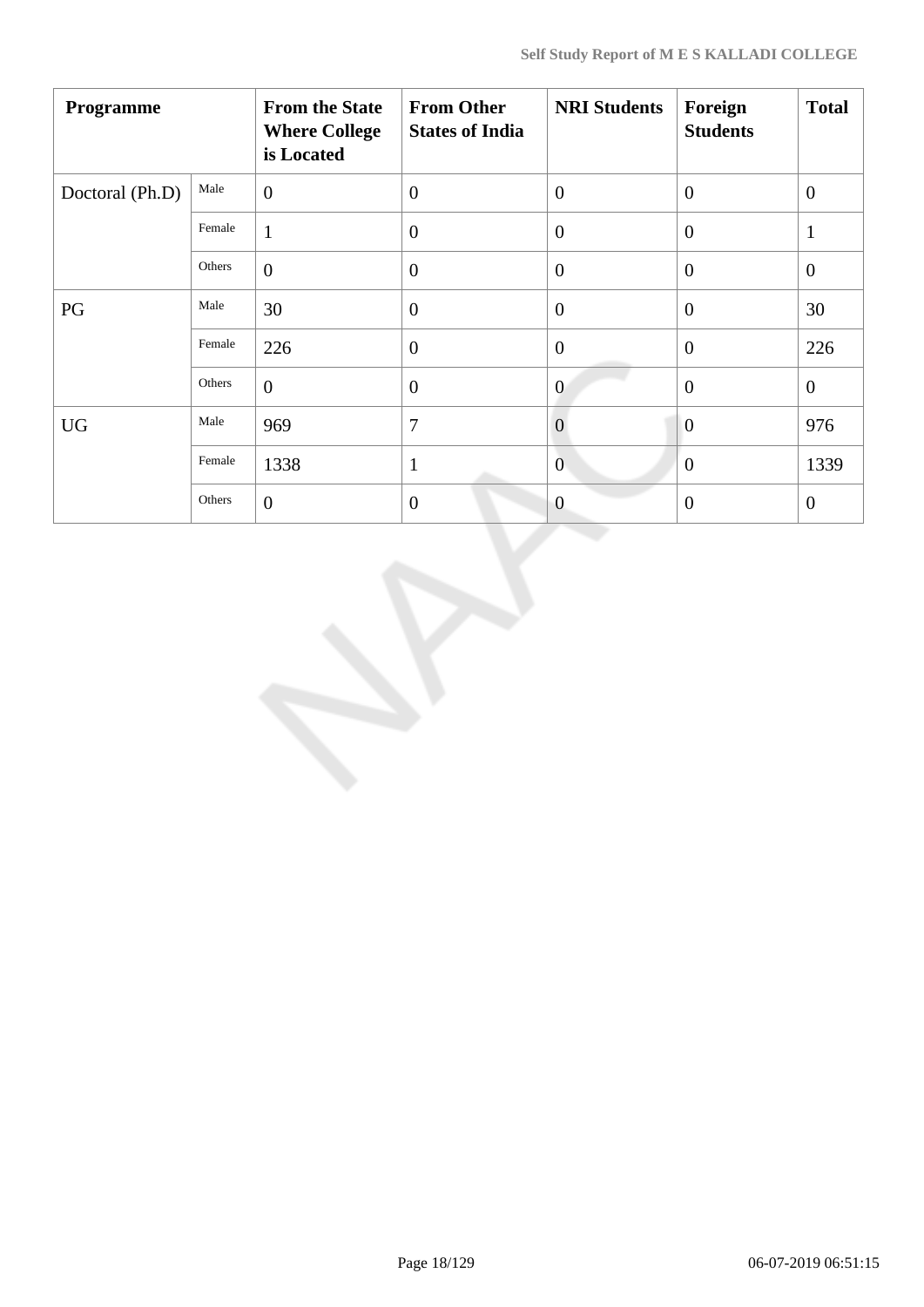| <b>Y</b> ears |        |                  |                  |                  |                  |
|---------------|--------|------------------|------------------|------------------|------------------|
| Programme     |        | Year 1           | Year 2           | Year 3           | Year 4           |
| <b>SC</b>     | Male   | 29               | 25               | 50               | 24               |
|               | Female | 58               | 62               | 30               | 68               |
|               | Others | $\boldsymbol{0}$ | $\boldsymbol{0}$ | $\overline{0}$   | $\boldsymbol{0}$ |
| ${\cal ST}$   | Male   | $\mathbf{1}$     | 3                | $\overline{4}$   | 5                |
|               | Female | $\mathbf{1}$     | $\sqrt{2}$       | $\overline{3}$   | $\overline{3}$   |
|               | Others | $\overline{0}$   | $\boldsymbol{0}$ | $\overline{0}$   | $\mathbf{0}$     |
| <b>OBC</b>    | Male   | 149              | 249              | 328              | 292              |
|               | Female | 371              | 357              | 423              | 485              |
|               | Others | $\overline{0}$   | $\overline{0}$   | $\boldsymbol{0}$ | $\mathbf{0}$     |
| General       | Male   | 36               | 28               | 29               | 35               |
|               | Female | 92               | 80               | 55               | 69               |
|               | Others | $\mathbf{0}$     | $\overline{0}$   | $\overline{0}$   | $\overline{0}$   |
| Others        | Male   | $\overline{2}$   | $\overline{4}$   | $\overline{2}$   | $\mathbf{1}$     |
|               | Female | $\overline{2}$   | 9                | 3                | 8                |
|               | Others | $\overline{0}$   | $\boldsymbol{0}$ | $\overline{0}$   | $\boldsymbol{0}$ |
| Total         |        | 741              | 819              | 927              | 990              |

**Provide the Following Details of Students admitted to the College During the last four Academic Years**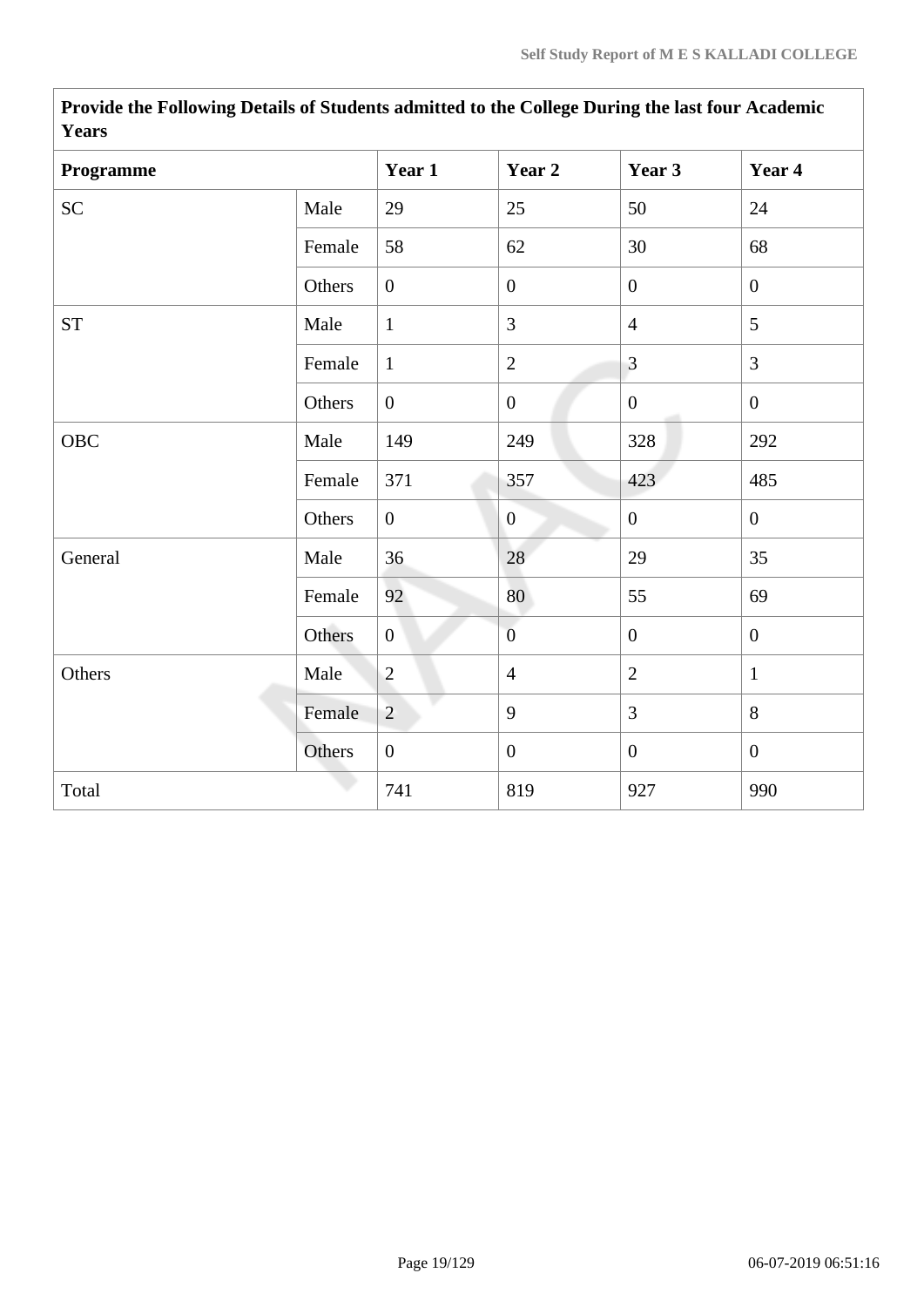# **3. Extended Profile**

# **3.1 Program**

# **Number of courses offered by the institution across all programs during the last five years**

| <b>Response: 500</b> File Description   | Document             |
|-----------------------------------------|----------------------|
| Institutional Data in Prescribed Format | <b>View Document</b> |

## **Number of programs offered year-wise for last five years**

| 2017-18          | 2016-17        | 2015-16 | 2014-15             | 2013-14 |
|------------------|----------------|---------|---------------------|---------|
| $\gamma$<br>ں کے | $\Omega$<br>ر_ | 24      | $-$<br>$\mathbf{r}$ |         |

# **3.2 Students**

# **Number of students year-wise during the last five years**

| 2017-18                                 | 2016-17 | $2015 - 16$ |                      | 2014-15 | 2013-14 |  |
|-----------------------------------------|---------|-------------|----------------------|---------|---------|--|
| 2568                                    | 2300    | 1980        |                      | 1667    | 1678    |  |
| <b>File Description</b>                 |         |             | Document             |         |         |  |
| Institutional Data in Prescribed Format |         |             | <b>View Document</b> |         |         |  |

# **Number of seats earmarked for reserved category as per GOI/State Govt rule year-wise during the last five years**

| 2017-18                                 | 2016-17 | 2015-16  |                      | 2014-15 | 2013-14 |
|-----------------------------------------|---------|----------|----------------------|---------|---------|
| 282                                     | 281     | 250      |                      | 228     | 222     |
| <b>File Description</b>                 |         | Document |                      |         |         |
| Institutional data in prescribed format |         |          | <b>View Document</b> |         |         |

## **Number of outgoing / final year students year-wise during the last five years**

| 2017-18 | 2016-17 | 2015-16      | 2014-15 | 2013-14 |
|---------|---------|--------------|---------|---------|
| 680     | 595     | 573<br>ر ے ر | 414     | 381     |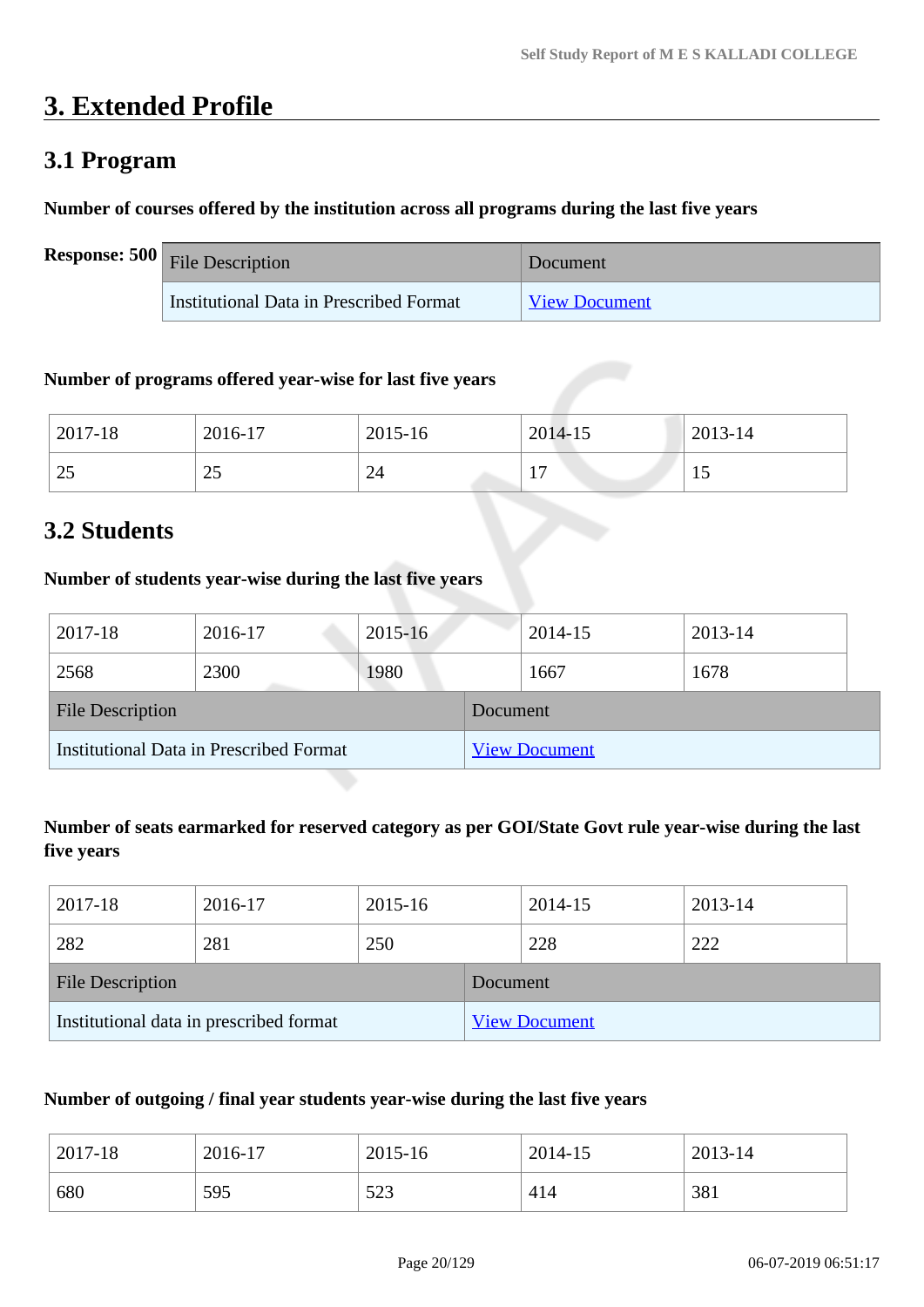| File Description                        | Document             |
|-----------------------------------------|----------------------|
| Institutional Data in Prescribed Format | <b>View Document</b> |

# **3.3 Teachers**

# **Number of full time teachers year-wise during the last five years**

| 2017-18                 | 2016-17                                 | 2015-16 |          | 2014-15              | 2013-14 |  |
|-------------------------|-----------------------------------------|---------|----------|----------------------|---------|--|
| 107                     | 109                                     | 96      |          | 80                   | 78      |  |
| <b>File Description</b> |                                         |         | Document |                      |         |  |
|                         | Institutional Data in Prescribed Format |         |          | <b>View Document</b> |         |  |

# **Number of sanctioned posts year-wise during the last five years**

| 2017-18                                 | 2016-17 | 2015-16 |                      | 2014-15 | 2013-14 |
|-----------------------------------------|---------|---------|----------------------|---------|---------|
| 112                                     |         | 99      |                      | 85      | 78      |
| <b>File Description</b>                 |         |         | Document             |         |         |
| Institutional data in prescribed format |         |         | <b>View Document</b> |         |         |

# **3.4 Institution**

# **Total number of classrooms and seminar halls**

#### **Response: 69**

## **Total Expenditure excluding salary year-wise during the last five years ( INR in Lakhs)**

| 2017-18  | 2016-17  | 2015-16  | 2014-15  | 2013-14  |
|----------|----------|----------|----------|----------|
| 462.7376 | 307.6949 | 674.3658 | 475.7291 | 313.7862 |

#### **Number of computers**

#### **Response: 240**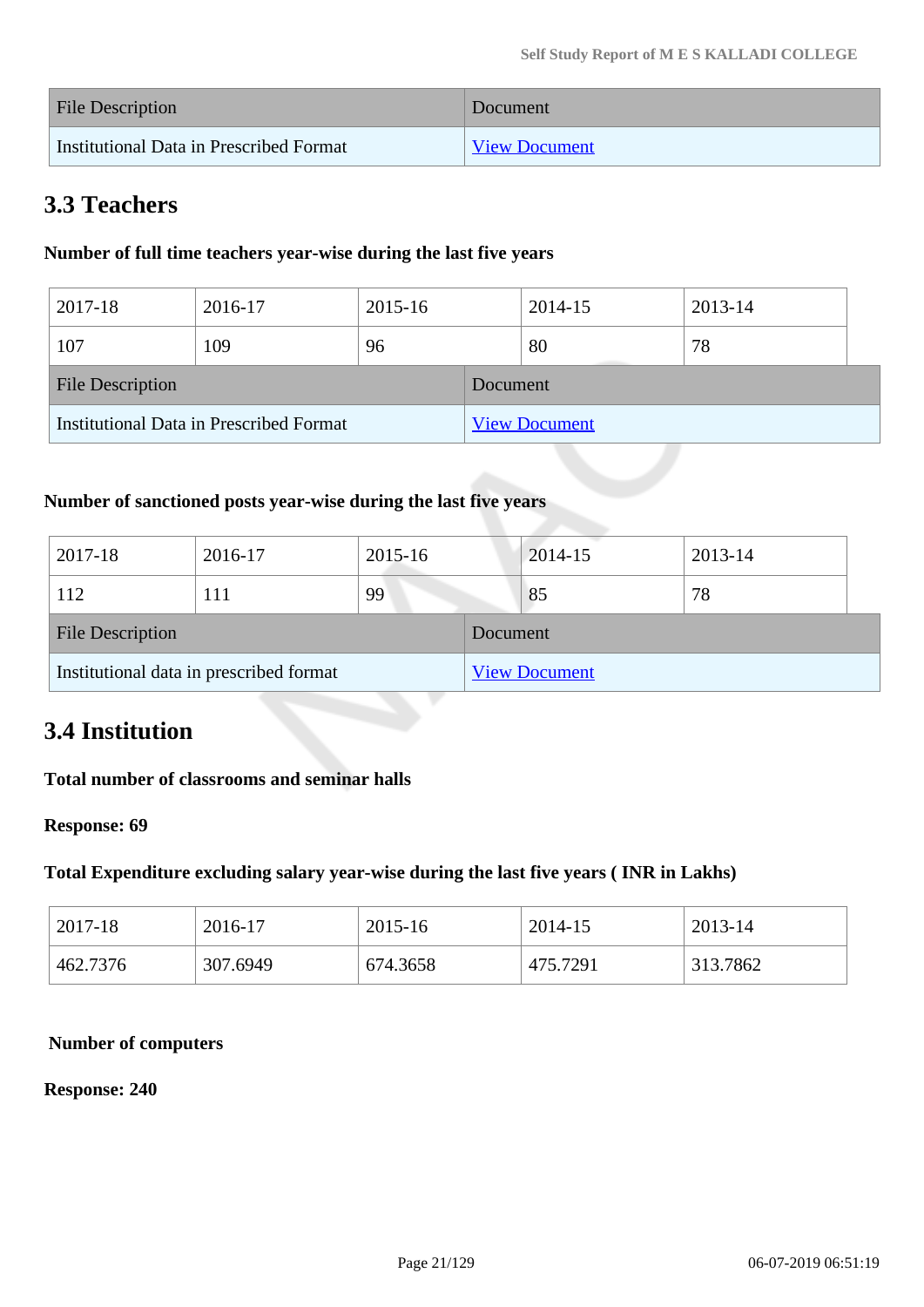# **4. Quality Indicator Framework(QIF)**

# **Criterion 1 - Curricular Aspects**

# **1.1 Curricular Planning and Implementation**

**1.1.1 The institution ensures effective curriculum delivery through a well planned and documented process** 

# **Response:**

The institution follows the curriculum prescribed by the University of Calicut. At the beginning of the session, the principal conducts the meeting of the college council to develop strategies for effective implementation of the curriculum. Accordingly, every department prepares its academic calendar. Heads of the Departments conduct meeting with all faculties for subject allocation. Session Plan is prepared by every faculty and the same is distributed to the students through the college website, LMS, and the mobile App.

Faculties are encouraged to impart the curriculum through innovative teaching methods such as presentations, assignments, discussions, workshops, seminars and industrial visits besides the regular/traditional chalk and talk methods.

The entire academic activities and events are recorded and implemented through professionally developed ERP software (e-campus). Both the faculty members and students can individually log-on to the e-campus software through their respective password via computer or mobile app (posto).

At the beginning of every semester, HOD holds a meeting where the academic calendar and lesson plan (prepared by the respective faculty) for the semester is discussed and a plan of action is formulated. Once the semester commences, the teachers identify the slow learners and fast learners through direct and indirect assessment and take remedial classes for slow learners and arrange for additional support for advanced learners.

The Feedback from the students on the curriculum, its relevance, the teaching and learning infrastructure, quality of teachers, job opportunities were annually obtained, analyzed and remedial measures initiated to improve the system.

- As an affiliated College we have aligned the curriculum design and transaction of the curriculum with the College vision, mission, and objectives.
- Elective options are available in all programmes of study.
- Provide Inter department open courses in all UG programmes.
- Value-added certification programmes.
- A focus of each department is also to ensure that all projects, case studies, experiential learning is interdisciplinary in its focus and approach.
- Pedagogy is adapted to cater to the demands of the fresher's and facilitate faster technology development.
- Measures were taken in the form of departmental meetings, whole college meetings and all faculties of the college are permitted to attend FDPs, Orientation and Refresher Courses conducted by Various HRDC's of India.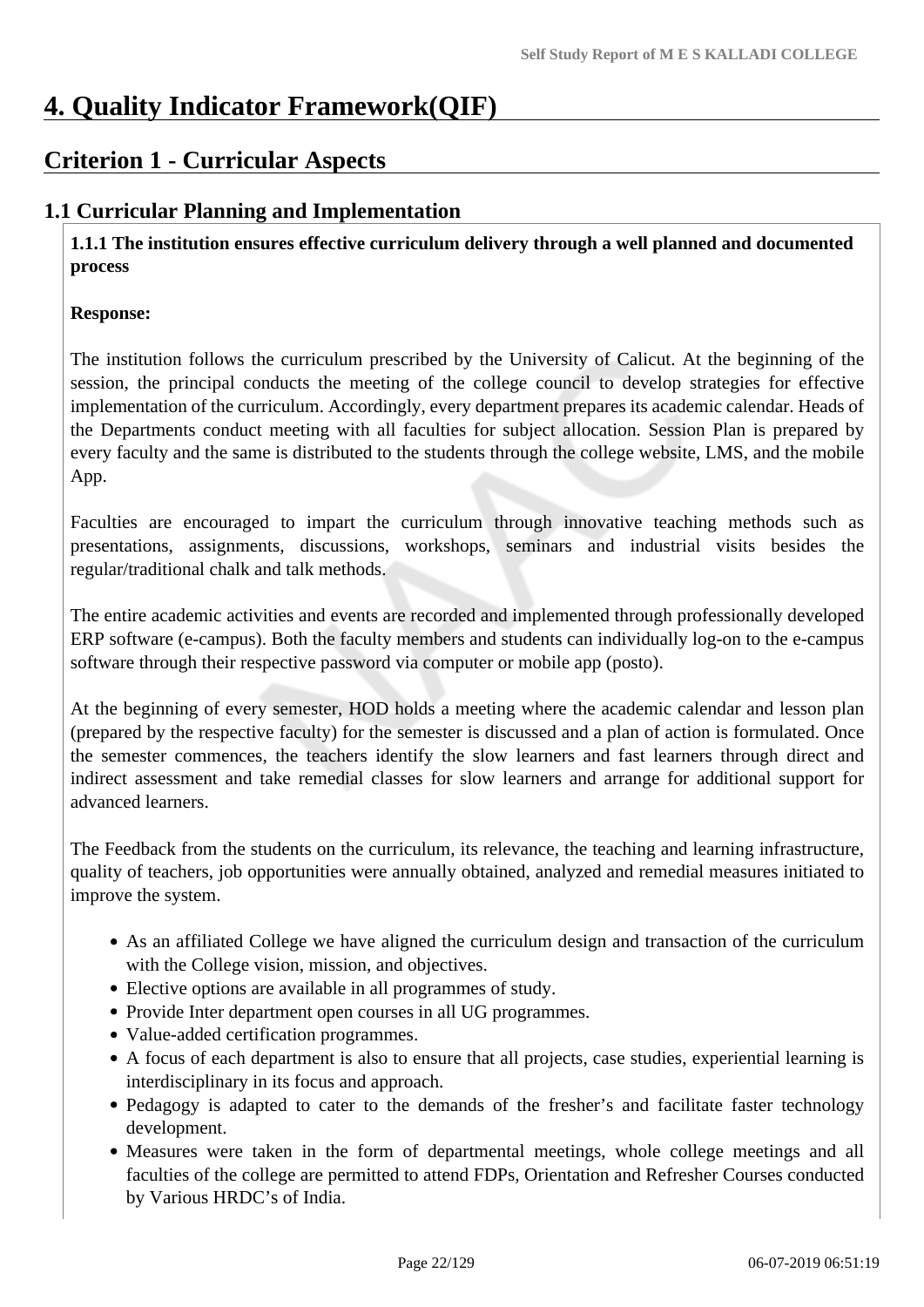- Enrichment programmes are offered by each Department which taken in the form of Interactive deliberation sessions, Industry-academia visits, workshops and conferences are organized from time to time by the support of government departments, PTA and various funding agencies.
- Extension activities are introduced by giving students topics that are beyond the classroom textbook study to provoke their individual and creative thinking. Students are encouraged to participate in all academia related intercollegiate competitions and co-scholastic competitions.
- To help the slow learners, in addition to the Government-funded SSP (Scholar Support Programme) Remedial coaching is provided.
- For advanced learners, conducted career orientation programmes, visits to industries and reputed institutions are provided under the Government funded WWS (Walk with Scholar) programme.
- Offers Additional Skill Acquisition Programme.

| <b>File Description</b>         | <b>Document</b>      |
|---------------------------------|----------------------|
| Any additional information      | <b>View Document</b> |
| Link for Additional Information | <b>View Document</b> |

### **1.1.2 Number of certificate/diploma program introduced during the last five years**

#### **Response:** 17

#### 1.1.2.1 **Number of certificate/diploma programs introduced year-wise during the last five years**

| 2017-18 | 2016-17 | 2015-16 | 2014-15   | 2013-14      |
|---------|---------|---------|-----------|--------------|
| 04      | UΙ      | ◡       | <u>UI</u> | $\mathbf{r}$ |

| <b>File Description</b>                              | <b>Document</b>      |
|------------------------------------------------------|----------------------|
| Minutes of relevant Academic Council/BOS<br>meetings | <b>View Document</b> |
| Details of the certificate/Diploma programs          | <b>View Document</b> |
| Any additional information                           | <b>View Document</b> |

**1.1.3 Percentage of participation of full time teachers in various bodies of the Universities/ Autonomous Colleges/ Other Colleges, such as BoS and Academic Council during the last five years** 

**Response:** 21.28

1.1.3.1 Number of teachers participating in various bodies of the Institution, such as BoS and Academic Council year-wise during the last five years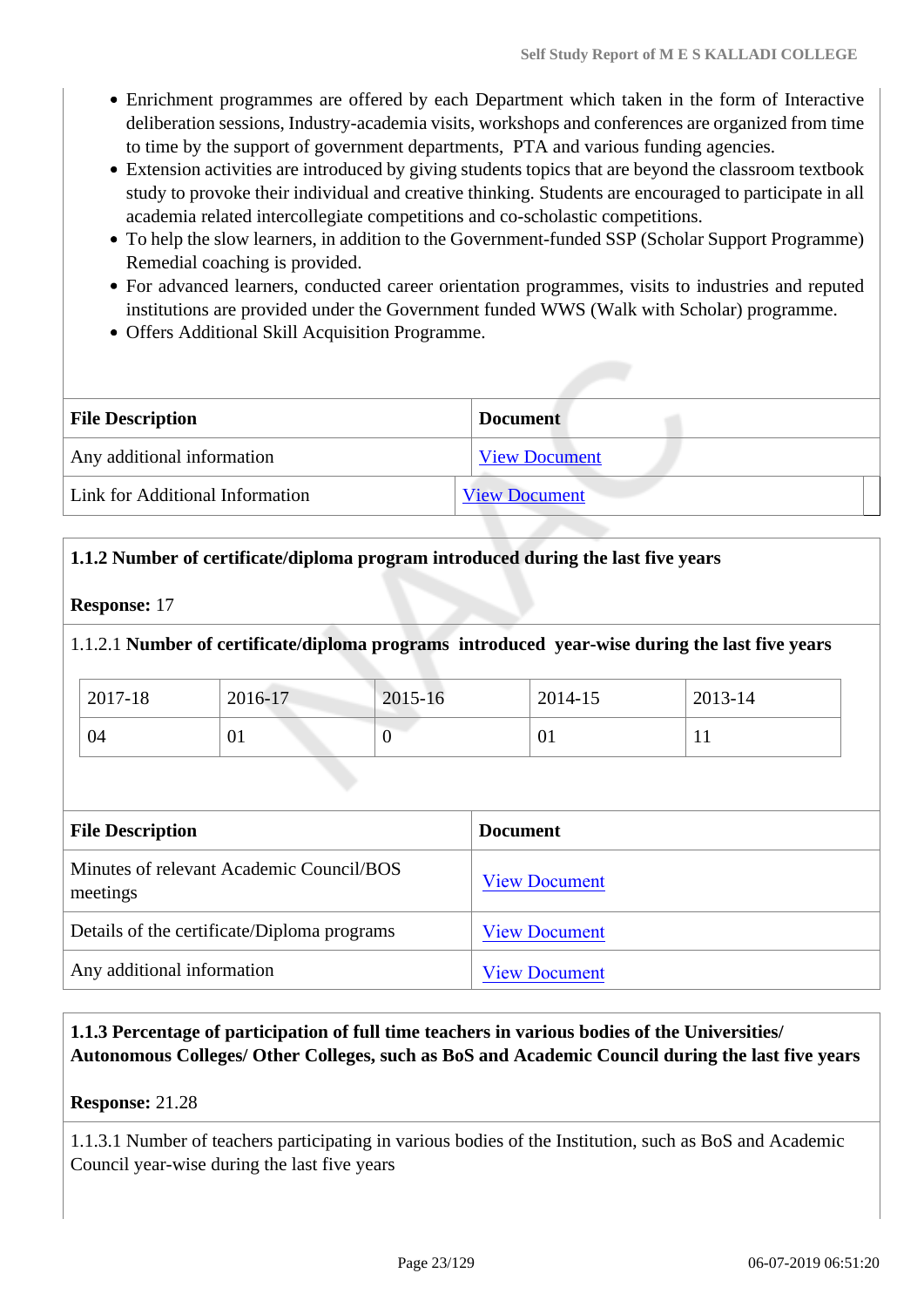| 2017-18                 | 2016-17                                                | 2015-16 |                 | 2014-15              | 2013-14 |  |
|-------------------------|--------------------------------------------------------|---------|-----------------|----------------------|---------|--|
| 5                       | 8                                                      | -1      |                 | 1                    | 5       |  |
|                         |                                                        |         |                 |                      |         |  |
|                         |                                                        |         |                 |                      |         |  |
| <b>File Description</b> |                                                        |         | <b>Document</b> |                      |         |  |
|                         | Details of participation of teachers in various bodies |         |                 | <b>View Document</b> |         |  |

# **1.2 Academic Flexibility**

**1.2.1 Percentage of new Courses introduced out of the total number of courses across all Programs offered during last five years**

### **Response:** 50

1.2.1.1 How many new courses are introduced within the last five years

Response: 250

| <b>File Description</b>                               | <b>Document</b>      |
|-------------------------------------------------------|----------------------|
| Minutes of relevant Academic Council/BOS<br>meetings. | <b>View Document</b> |
| Details of the new courses introduced                 | <b>View Document</b> |
| Any additional information                            | <b>View Document</b> |

# **1.2.2 Percentage of programs in which Choice Based Credit System (CBCS)/Elective course system has been implemented**

**Response:** 100

1.2.2.1 Number of programmes in which CBCS/ Elective course system implemented.

Response: 25

| <b>File Description</b>                               | <b>Document</b>      |
|-------------------------------------------------------|----------------------|
| Name of the programs in which CBCS is<br>implemented  | <b>View Document</b> |
| Minutes of relevant Academic Council/BOS<br>meetings. | <b>View Document</b> |
| Any additional information                            | <b>View Document</b> |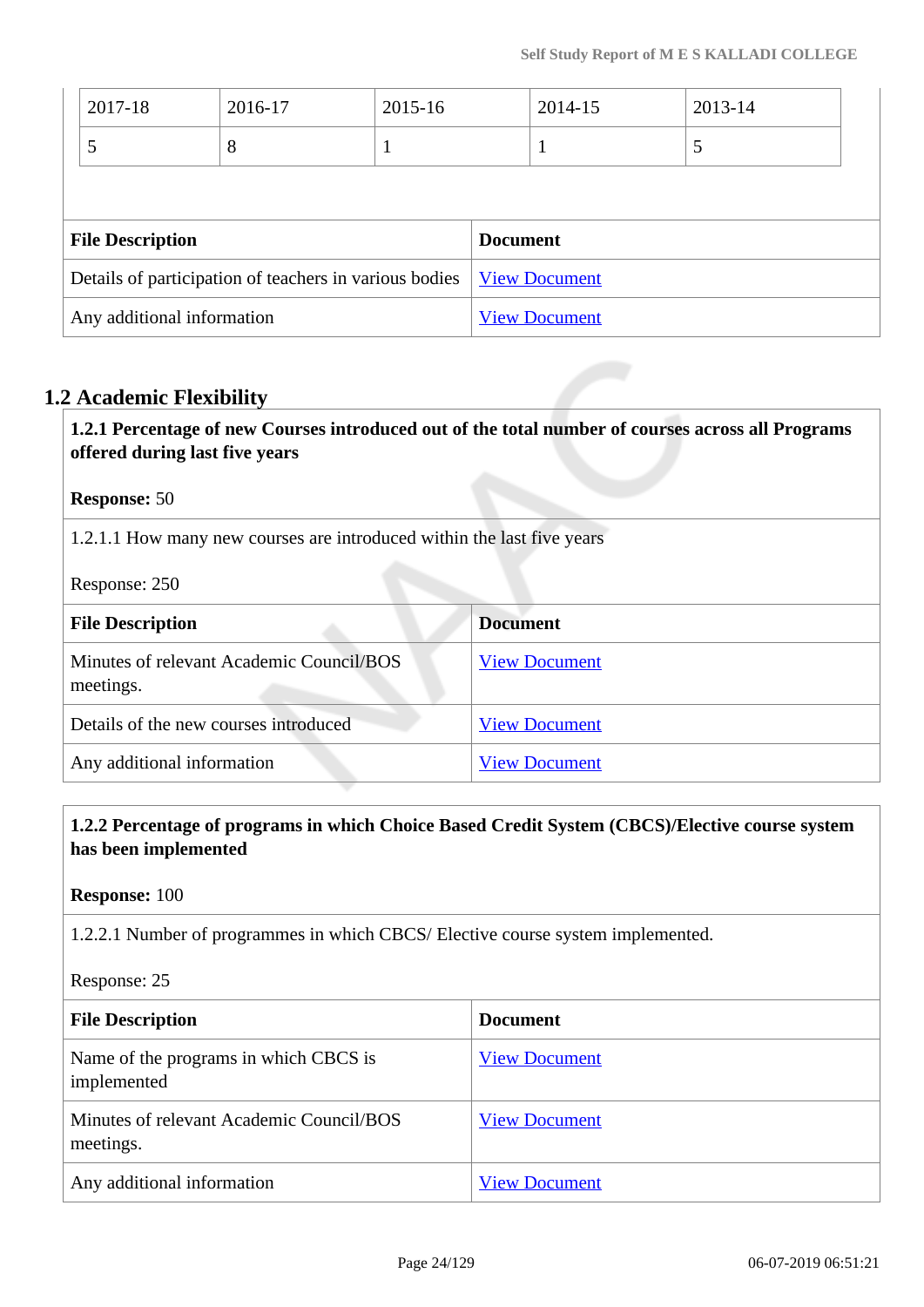**1.2.3 Average percentage of students enrolled in subject related Certificate/ Diploma programs/Addon programs as against the total number of students during the last five years**

#### **Response:** 87.67

1.2.3.1 Number of students enrolled in subject related Certificate or Diploma or Add-on programs yearwise during the last five years

| 2017-18 | 2016-17 | 2015-16 | 2014-15 | 2013-14 |
|---------|---------|---------|---------|---------|
| 2148    | 2172    | 1627    | 1497    | 1482    |

| <b>File Description</b>                                                                        | <b>Document</b>      |
|------------------------------------------------------------------------------------------------|----------------------|
| Details of the students enrolled in Subjects related<br>to certificate/Diploma/Add-on programs | <b>View Document</b> |
| Any additional information                                                                     | <b>View Document</b> |

# **1.3 Curriculum Enrichment**

**1.3.1 Institution integrates cross- cutting issues relevant to Gender, Environment and Sustainability, Human Values and Professional Ethics into the Curriculum**

## **Response:**

The curriculum provides the protection, development and gender equality. The institution has made conscious efforts to integrate the cross-cutting issues like Gender, Climate Change, Environmental Education, Human Rights, ICT and so on into the curriculum. The institution also provides awareness about in terms of rights, benefits, obligations, and opportunities.

- Research concentrating on women-related issues is undertaken in the Humanities department. Research Papers relating women empowerment have been published by the faculty and research scholars in various reputed journals.
- Conduct Outreach survey on the topic "Domestic violence"
- Women cell conducted legal literacy class for second-year degree students on the occasion of human rights day.
- Organized seminar on "rights of girls" for final year students.
- The Women Cell conducted a self-defense Classes for second-year girl Students.
- A UGC core module course on environmental studies has incorporated in the curriculum of all programs at Under Graduate level. The course content deals with the measures for environmental protection, conservation of Natural Resources, changes in Climate, etc.
- Set up a vermin composting unit to produce organic manure by using biodegradable wastes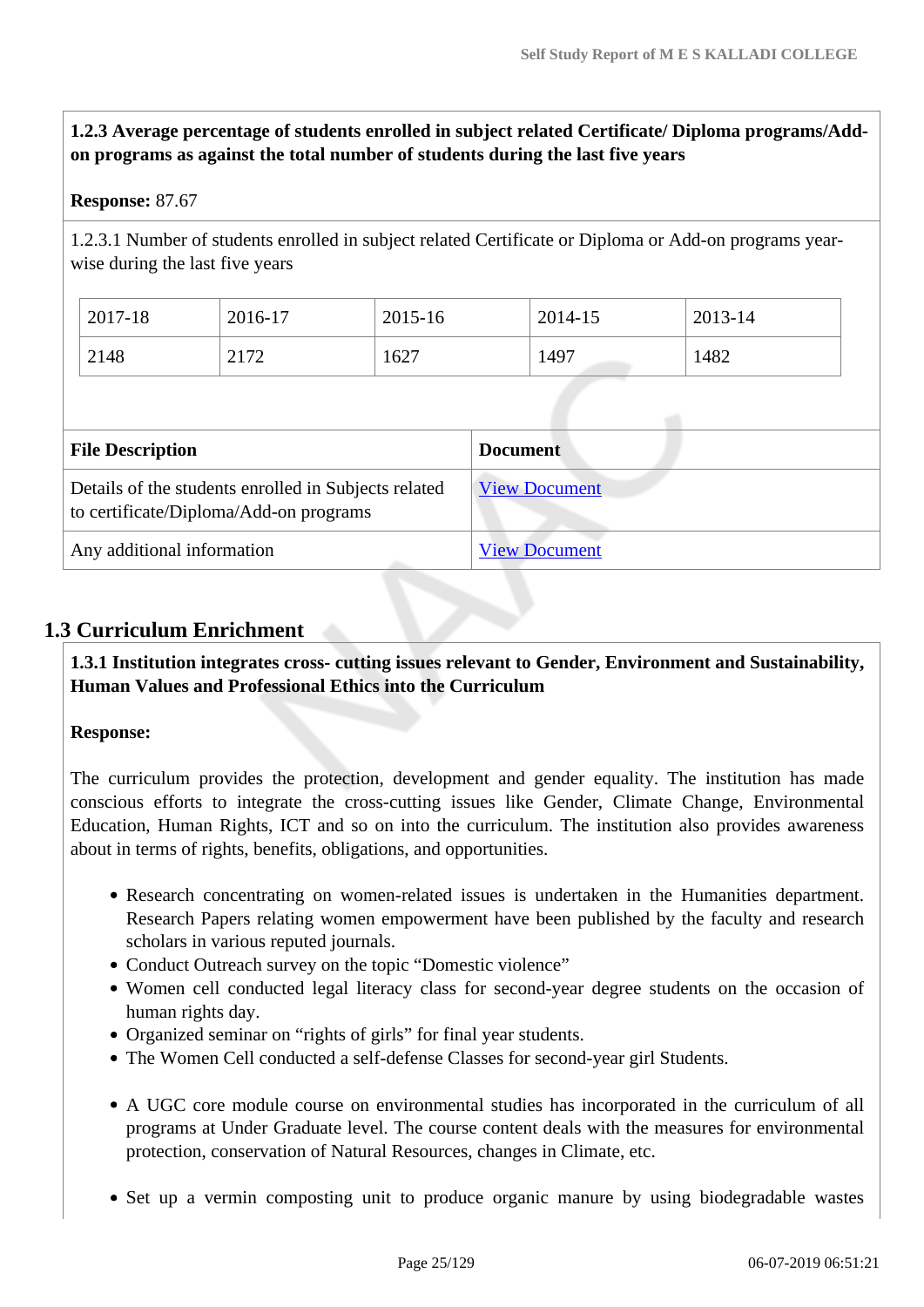generated in the Campus

- In order to promote organic farming started a High Tech Vegetable Garden. Compost prepared in the college is used for the cultivation of vegetables.
- To maintain Green Campus Initiatives undertook different environment-friendly activities such as conservation of local fruit varieties and INSTITUTIONAL PLATING.
- A rainwater harvesting system is established in the college to address the water scarcity issues which may arise in the future.
- The College has switched to using steel utensils for its various functions and use of flex banners is discouraged and introduced cloth banners and ICT in the campus.
- Introduced cloth bags and paper pens on the campus.
- To reduce the paper waste E-assignments are given to students.
- The Institution offers a course on Yoga for Human Excellence at Under Graduate level and curriculum for the course so designed incorporating human values, stress tolerance, the purpose of life, analysis of thoughts, neutralization of anger, etc.
- A course on human Rights incorporating current women issues is analytically studied by all UG students.
- Topics on Professional Ethics have been incorporated in some courses for programmes like M.A. Economics and M.Com. Entrepreneurial Development. Role of Women, Sexual Harassment faced by Women Journalists in fiction and reality are included as topics in the curriculum.
- Entrepreneurial skill development programmes are organized by the ED club
- Under the leadership of NSS units, several social awareness programmes are organized such as the campaign against Dengue fever, palliative care, mid-day meal to Taluk Hospital patients every Thursday.
- The college union organizes various programmes to promote national integration and patriotism.
- Club activities are taken up by all the departments to hone the talents of the students.
- In collaboration with the police department, the Anti-ragging Cell conducts a campaign to create awareness among the students against the ragging.

| <b>File Description</b>    | <b>Document</b>      |
|----------------------------|----------------------|
| Any Additional Information | <b>View Document</b> |

**1.3.2 Number of value added courses imparting transferable and life skills offered during the last five years**

**Response:** 54

1.3.2.1 Number of value-added courses imparting transferable and life skills offered during the last five years

Response: 54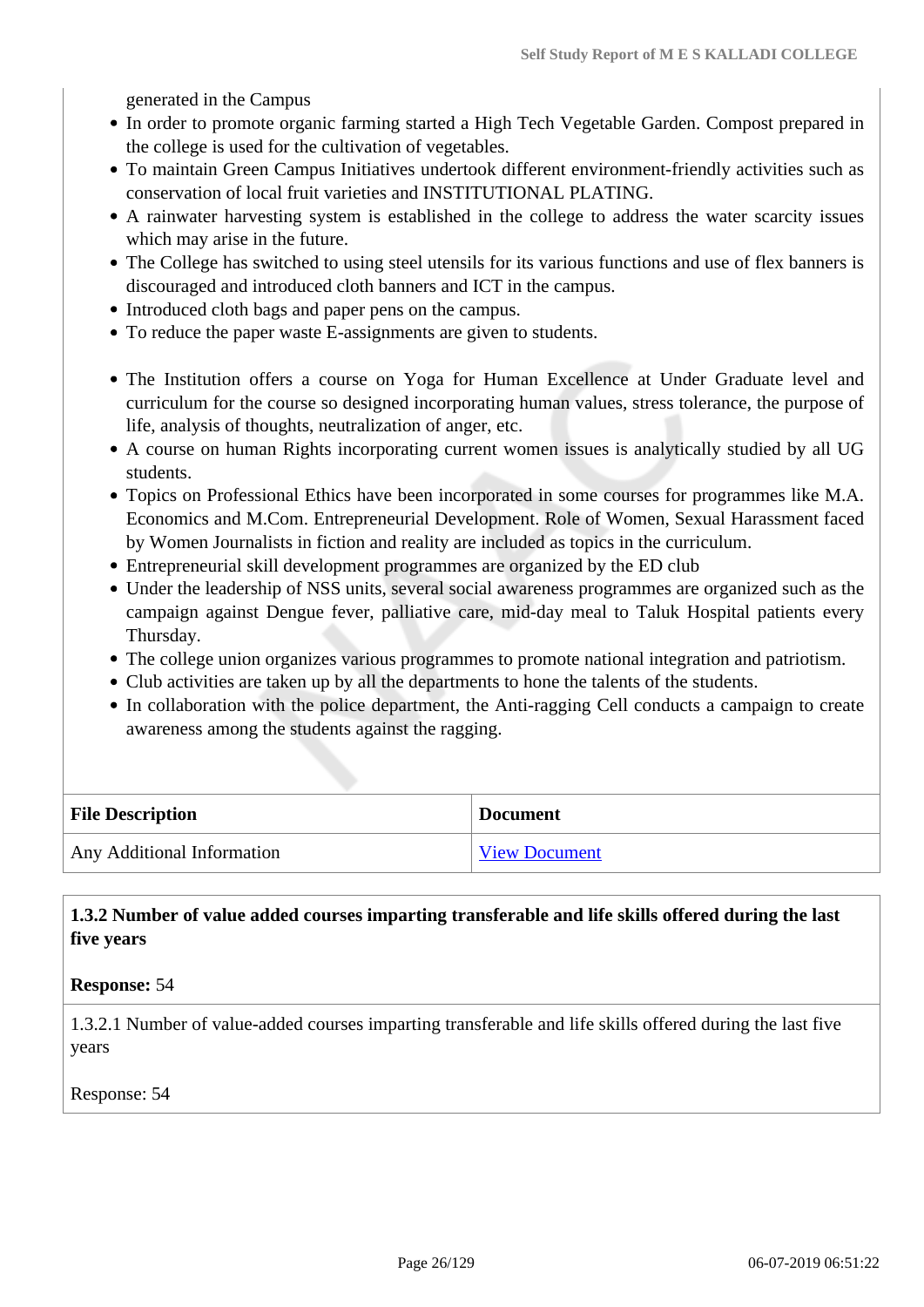| <b>File Description</b>                                                      | <b>Document</b>      |
|------------------------------------------------------------------------------|----------------------|
| Details of the value-added courses imparting<br>transferable and life skills | <b>View Document</b> |
| Brochure or any other document relating to value<br>added courses.           | <b>View Document</b> |
| Any additional information                                                   | <b>View Document</b> |

# **1.3.3 Percentage of students undertaking field projects / internships**

### **Response:** 98.79

1.3.3.1 Number of students undertaking field projects or internships

Response: 2537

| <b>File Description</b>                 | <b>Document</b>      |
|-----------------------------------------|----------------------|
| List of students enrolled               | <b>View Document</b> |
| Institutional data in prescribed format | <b>View Document</b> |
| Any additional information              | <b>View Document</b> |

# **1.4 Feedback System**

**1.4.1 Structured feedback received from 1) Students, 2)Teachers, 3)Employers, 4)Alumni and 5)Parents for design and review of syllabus-Semester wise/ year-wise A.Any 4 of the above**

**B.Any 3 of the above**

**C. Any 2 of the above**

**D. Any 1 of the above**

## **Response:** B.Any 3 of the above

| <b>File Description</b>                                                                                                                           | <b>Document</b>      |
|---------------------------------------------------------------------------------------------------------------------------------------------------|----------------------|
| Any additional information                                                                                                                        | <b>View Document</b> |
| Action taken report of the Institution on feedback<br>report as stated in the minutes of the Governing<br>Council, Syndicate, Board of Management | <b>View Document</b> |
| URL for stakeholder feedback report                                                                                                               | <b>View Document</b> |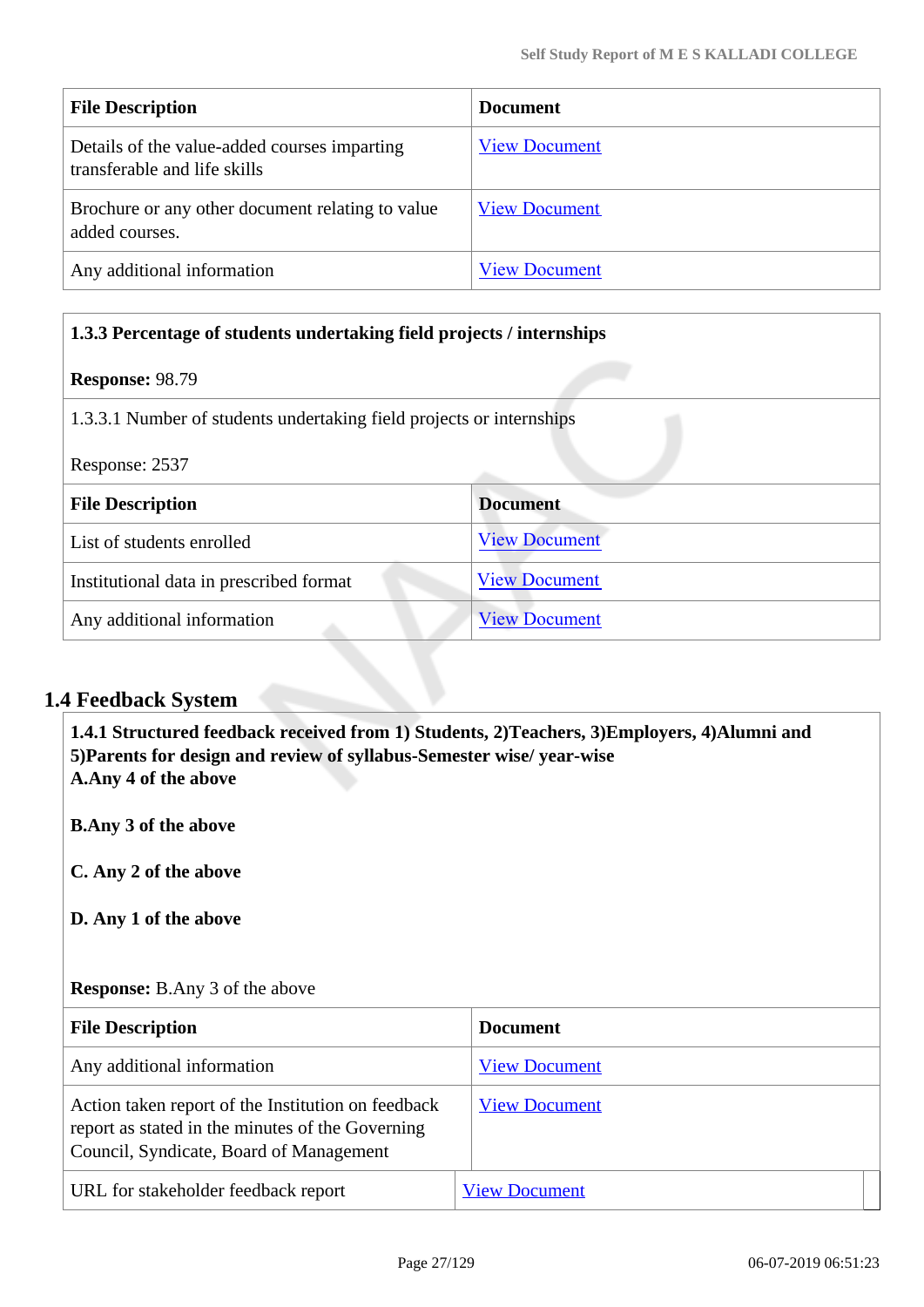| 1.4.2 Feedback processes of the institution may be classified as follows:<br>A. Feedback collected, analysed and action taken and feedback available on website |                      |  |  |
|-----------------------------------------------------------------------------------------------------------------------------------------------------------------|----------------------|--|--|
| B. Feedback collected, analysed and action has been taken                                                                                                       |                      |  |  |
| C. Feedback collected and analysed                                                                                                                              |                      |  |  |
| <b>D. Feedback collected</b>                                                                                                                                    |                      |  |  |
| <b>Response:</b> A. Feedback collected, analysed and action taken and feedback available on website                                                             |                      |  |  |
| <b>File Description</b>                                                                                                                                         | <b>Document</b>      |  |  |
| Any additional information                                                                                                                                      | <b>View Document</b> |  |  |
| URL for feedback report                                                                                                                                         | <b>View Document</b> |  |  |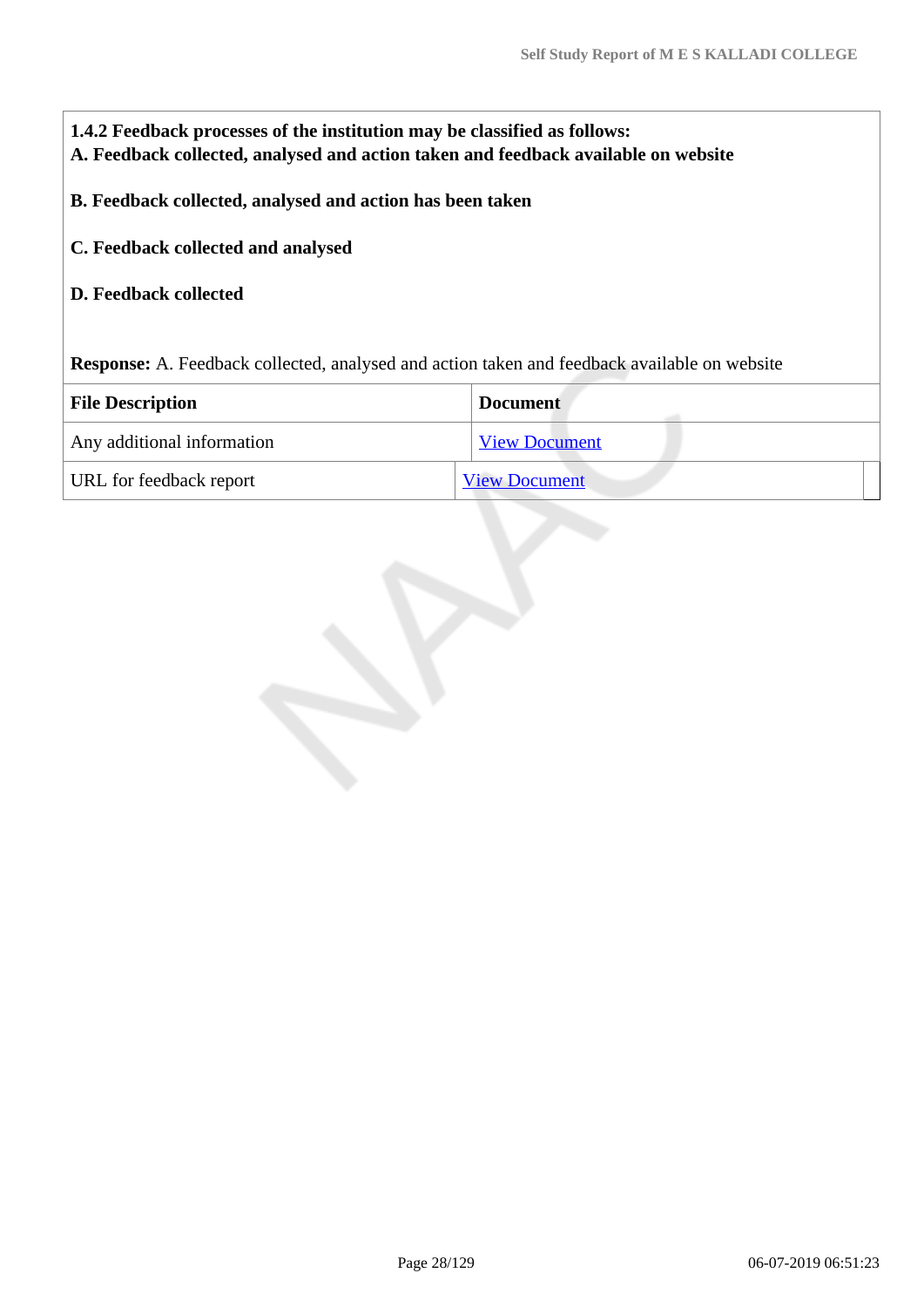# **Criterion 2 - Teaching-learning and Evaluation**

# **2.1 Student Enrollment and Profile**

**2.1.1 Average percentage of students from other States and Countries during the last five years**

## **Response:** 0.37

2.1.1.1 Number of students from other states and countries year-wise during the last five years

| 2017-18 | 2016-17 | $2015 - 16$ | 2014-15 | 2013-14       |
|---------|---------|-------------|---------|---------------|
| IJ      | . .     |             |         | $\sim$ $\sim$ |

| <b>File Description</b>                       | <b>Document</b>      |
|-----------------------------------------------|----------------------|
| List of students (other states and countries) | <b>View Document</b> |
| Institutional data in prescribed format       | <b>View Document</b> |
| Any additional information                    | <b>View Document</b> |

## **2.1.2 Average Enrollment percentage (Average of last five years)**

#### **Response:** 98.31

2.1.2.1 Number of students admitted year-wise during the last five years

| 2017-18 | 2016-17 | 2015-16 | 2014-15   | 2013-14 |
|---------|---------|---------|-----------|---------|
| 969     | 918     | 821     | 721<br>71 | 651     |

#### 2.1.2.2 Number of sanctioned seats year-wise during the last five years

| 2017-18 | 2016-17 | 2015-16 | 2014-15 | 2013-14 |
|---------|---------|---------|---------|---------|
| 991     | 928     | 840     | 738     | 664     |

| <b>File Description</b>                 | <b>Document</b>      |
|-----------------------------------------|----------------------|
| Institutional data in prescribed format | <b>View Document</b> |
| Any additional information              | <b>View Document</b> |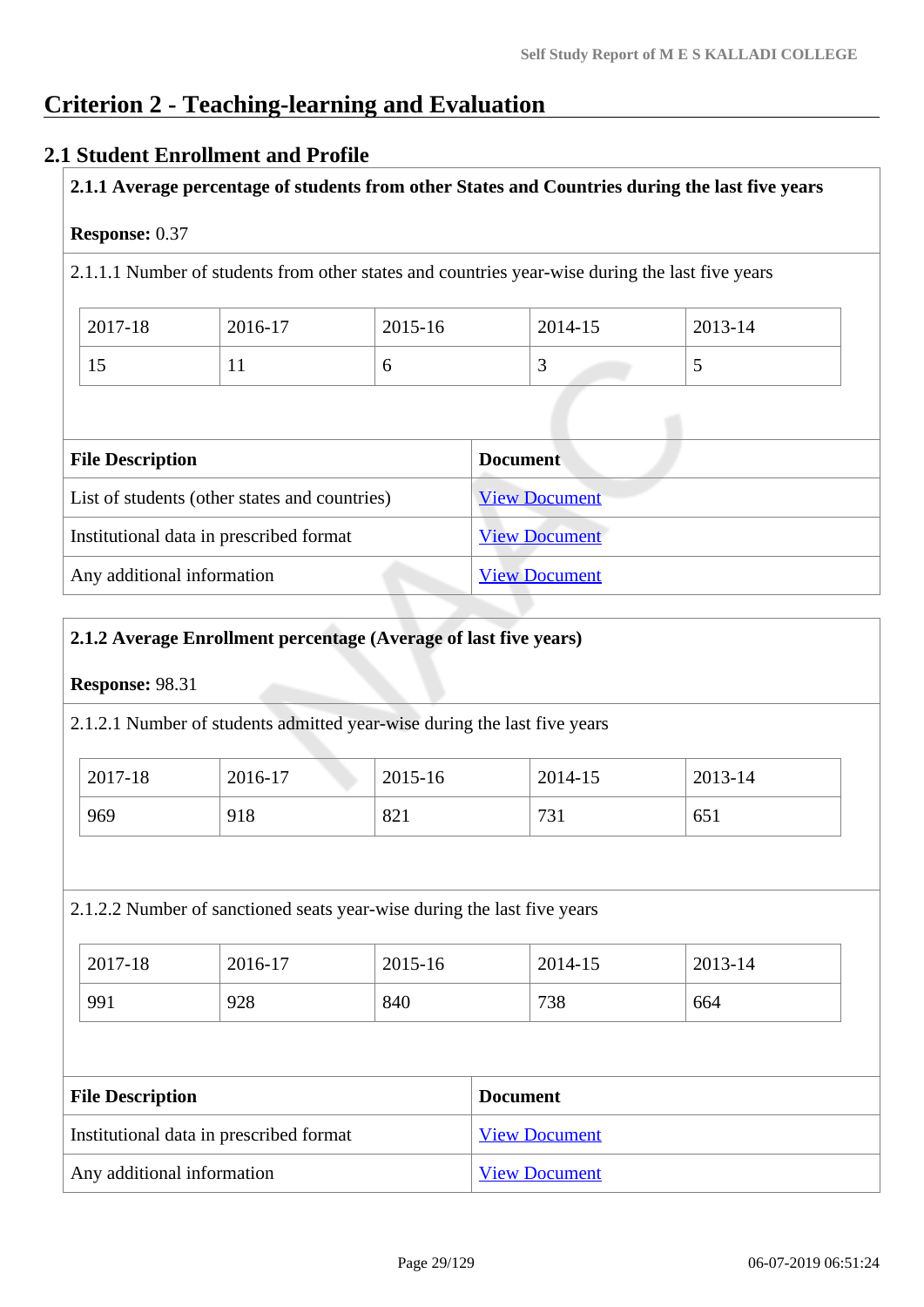# **2.1.3 Average percentage of seats filled against seats reserved for various categories as per applicable reservation policy during the last five years**

# **Response:** 83.73

2.1.3.1 Number of actual students admitted from the reserved categories year-wise during the last five years

| 2017-18 | 2016-17 | 2015-16 | 2014-15 | 2013-14 |
|---------|---------|---------|---------|---------|
| 234     | 219     | 210     | 200     | 191     |

| <b>File Description</b>                 | <b>Document</b>      |
|-----------------------------------------|----------------------|
| Institutional data in prescribed format | <b>View Document</b> |
| Any additional information              | <b>View Document</b> |

# **2.2 Catering to Student Diversity**

 **2.2.1 The institution assesses the learning levels of the students, after admission and organises special programs for advanced learners and slow learners**

**Response:** 

**Key Indicators Catering to Student Diversity**

# *The institution assesses the learning levels of the students, after admission and organizes special programmes for advanced learners and slow learners*

The college organizes an orientation programme for UG and PG students at the beginning of every year. In order to assess the learning level of students, the tutor closely interacts with the students to get a better understanding of them. A mentor is appointed by each department on the basis of teacher-student ratio. The mentors try to keep a good connection with students and provide the necessary guidance and support. Counseling is also provided to the students in time usually in a month and record the same information in the concerned register. As a part of a new initiative programme of Kerala higher education department, the college provides additional support to the students through SSP and WWS. Under WWS, 30 advanced and high achievers are selected from all the students and give them proper mentoring, guidance, training and exchange programme by eminent experts in the relevant fields. SSP is exclusively introduced for slow learners to transform them into the mainstream. For this, adequate numbers of students are selected from different subjects and taking classes in difficult subjects. It helps to improve the performance and efficiency of weaker students. Books are also purchased and distributed to the needy students during the period of study under SSP and placed in the respective shelf after the completion of course. Apart from SSP, remedial coaching is also provided through special classes and tuition classes to weaker students by the concerned teacher in the relevant subject under each department. Tests are conducted frequently to check the performance in the result of each student.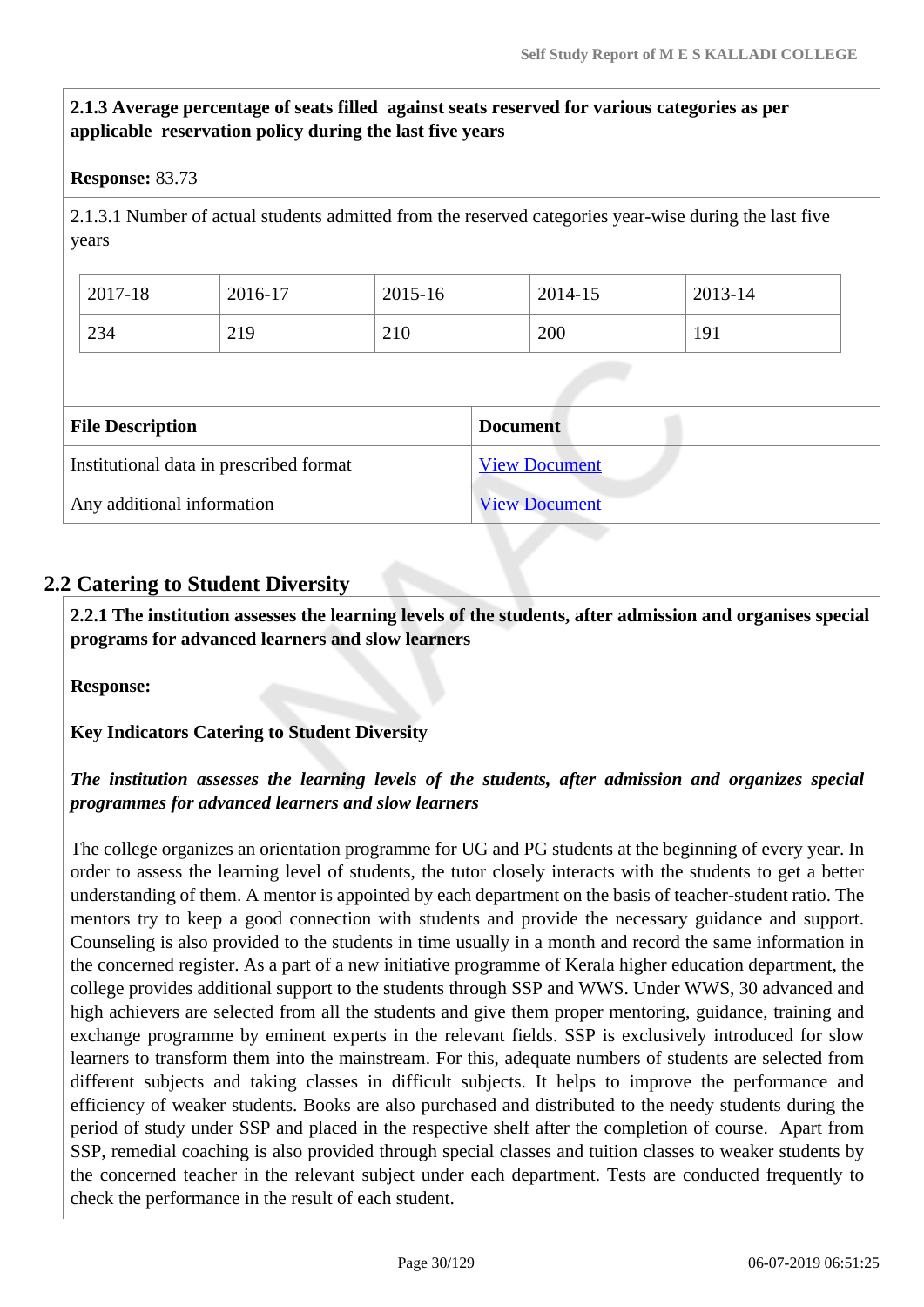Besides these, the English department formed English club and Language lab to inculcate literate taste, develop debating skill and the skill of creative writing among the students. Besides this, different other clubs like Tourism club, Bhoomithra club, Literacy club, Health club, Debate club, ED club, Cycle club, Forestry club, etc. are also formed to strengthen the commitments of students towards the development of their inner skills and potentialities. The college arranges special coaching for students preparing for competitive examinations conducted by UGC, UPSC, SSC, PSC, etc., under the UGC aided minority coaching center. Career guidance and placement cell are actively functioning in the college which help needy students to get their interested career through conducting various programmes like personality development seminar, a workshop on interview technique, campus selection, etc.

Talented and efficient students are identified for participating in various contests and programmes conducted by the college and outside agencies, and other colleges. Faculty exchange programmes also become very much beneficial to the students in their respective subjects. The students counseling center is functioning in the college that helps them to understand themselves by knowing more about their abilities, aptitudes, and limitations. ERPs are engaged to address the special needs of the students.

| <b>File Description</b>         | <b>Document</b>      |
|---------------------------------|----------------------|
| Any additional information      | <b>View Document</b> |
| Link for Additional Information | <b>View Document</b> |

| 2.2.2 Student - Full time teacher ratio            |  |  |
|----------------------------------------------------|--|--|
| <b>Response: 26.47</b>                             |  |  |
| <b>File Description</b><br><b>Document</b>         |  |  |
| Any additional information<br><b>View Document</b> |  |  |

| 2.2.3 Percentage of differently abled students (Divyangjan) on rolls |                      |  |
|----------------------------------------------------------------------|----------------------|--|
| <b>Response: 0.58</b>                                                |                      |  |
| 2.2.3.1 Number of differently abled students on rolls                |                      |  |
| Response: 15                                                         |                      |  |
| <b>File Description</b><br><b>Document</b>                           |                      |  |
| List of students (differently abled)                                 | <b>View Document</b> |  |
| Institutional data in prescribed format                              | <b>View Document</b> |  |
| Any additional information                                           | <b>View Document</b> |  |

# **2.3 Teaching- Learning Process**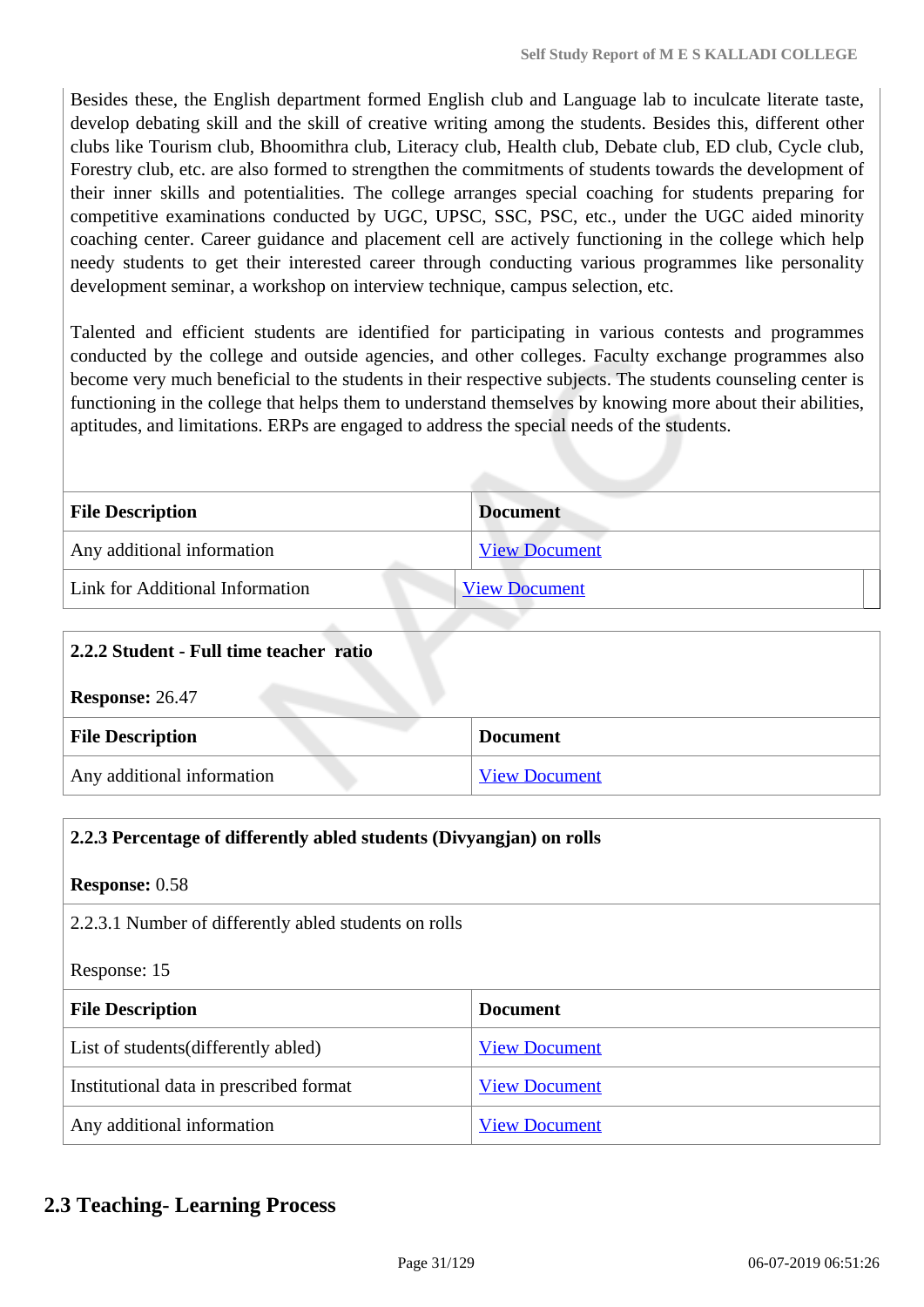# **2.3.1 Student centric methods, such as experiential learning, participative learning and problem solving methodologies are used for enhancing learning experiences**

## **Response:**

# **Participative Methods**

- Along with the traditional method teachers effectively make use of flipped classroom, group discussions, online assignments, workshops, field visits, projects, hands-on practical sessions, brainstorming sessions, debates etc. and also appropriately employ audiovisual aids, ICT according to the topics.
- An induction programme is organized for undergraduate students before the commencement of every academic programme.
- Students engage in collaborative learning through group learning, peer teaching, student-assisted teaching, group discussions and projects.
- The open course provides the student's opportunity to pursue interdisciplinary studies.
- Independent and self-reliant learning is made effective through assignments and seminars.
- Invited lectures of eminent personalities.
- Free internet access in the library and departments.
- Career guidance, personality development classes are organized regularly.

### **Clubs**

- Students are actively engaged in social and community service through various forums like NSS, NCC, college union, etc.
- Students are actively participating and organizing various club activities like Nature camps, Film Festival, Film criticism and photography competitions, etc. under Bhoomitra Club, Audio Visual Club, Science Club, tourism club, Vanitha Vedi, etc.
- Initiatives like SSP, ASAP, WWS, personality developments workshops, etc. provides skill enrichment programmes and additional mentoring

## **Human Values**

- 'Paatheyam' Project by **College NSS unit to provide free lunch kits to the patients in Taluk Hospital on all Thursdays.**
- 'Abhayam'- 'Home to a friend'- N S S volunteers constructed 2 houses.
- An Ambulance is donated to M E S Medical Center, Attapady.
- **NSS volunteers constructed Check dam.**
- Blood donation camps, AIDS awareness programmes are regularly conducted

## **Environmental Consciousness & Service Learning**

- Organize awareness programs, exhibitions, tree planting, paper bag and seed pen making workshops, competitions on national commemorative days like Environment Day, Wetland Day, Ozone day, Bird watching day, Women's day etc.
- Botany students organized a water quality analysis camp and prepare organic manure.
- Chemistry students are providing Dry Rubber Content analysis facility to the public.
- 'Remedial coaching' to school students are organized by M.Com students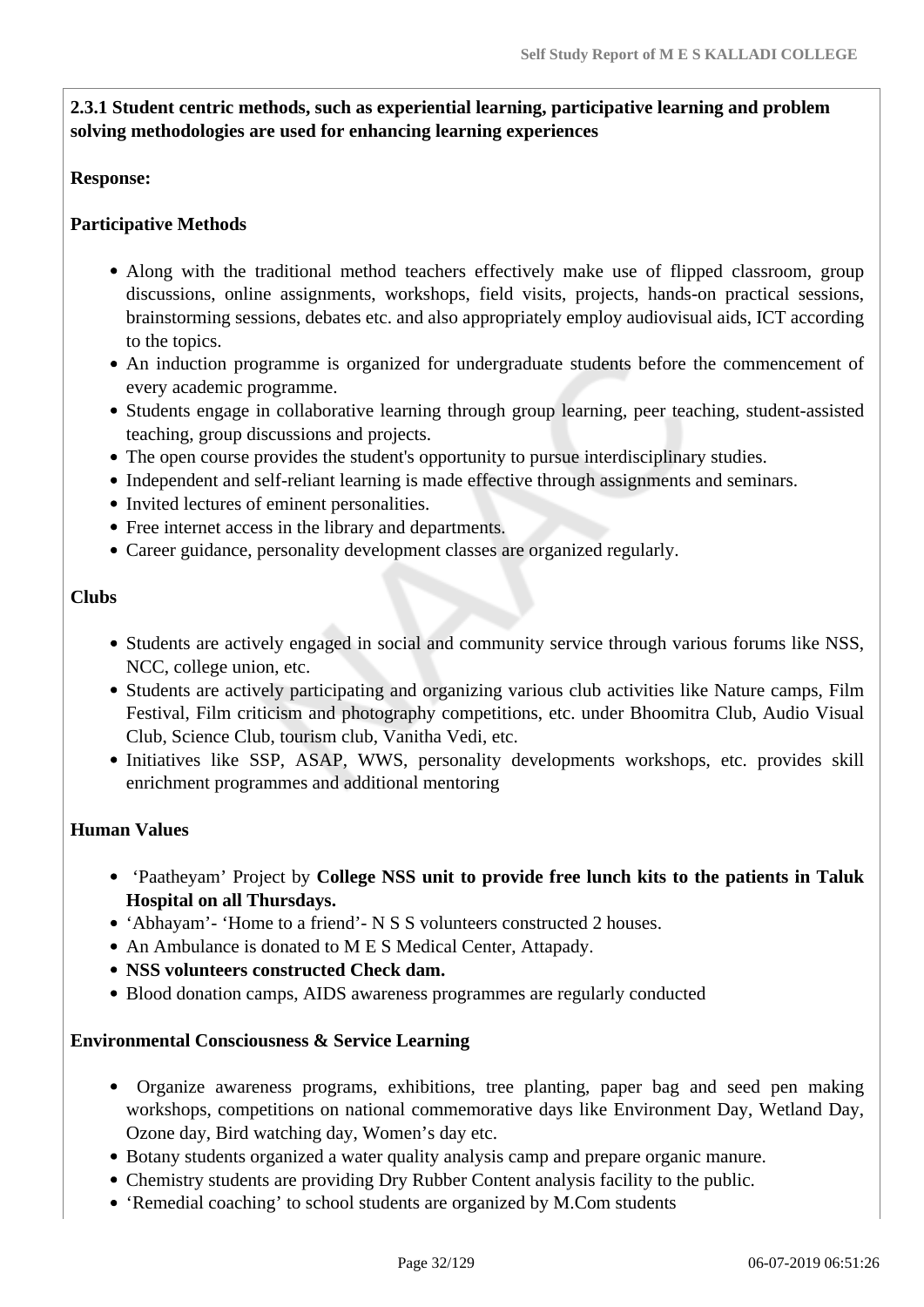### **Scientific Temper**

- Soap making training program to tribal people at Attappady
- LED Assembling training is conducted to students of other colleges.
- "Night with the stars" is organized to provide an outdoor educational experience.
- Exhibitions and competitions are conducted

#### **Skill Enrichment Programmes**

- "Hisbate" organized by History department provides a platform to engage in healthy discussion, think more critically.
- Handwritten magazines are prepared.
- Management Fest, Food Fest, Exhibitions.
- Accounting aptitude test, CMA a CA foundation coaching.
- Students are encouraged to attend seminars and present papers.
- Students participate in team and individual games including athletics, football, cricket, volleyball, basketball, etc. We have produced international and national talents in kickboxing, athletics, cricket, and wrestling.
- The college conducts Arts Day.

### **Leadership building Programmes**

Assigning students with various responsibilities in organizing activities (study tour, art fest, union and association activities, food fest, film fest, etc.) helps in developing their leadership and organizational skills, boosts their creativity and confidence level and motivates them to work as a team.

#### **Industrial Visits**

• Industrial visits, Field trips are conducted every year

| <b>File Description</b>         | <b>Document</b>      |
|---------------------------------|----------------------|
| Any additional information      | <b>View Document</b> |
| Link for Additional Information | <b>View Document</b> |

# **2.3.2 Percentage of teachers using ICT for effective teaching with Learning Management Systems (LMS), E-learning resources etc.**

**Response:** 100

2.3.2.1 Number of teachers using ICT

Response: 107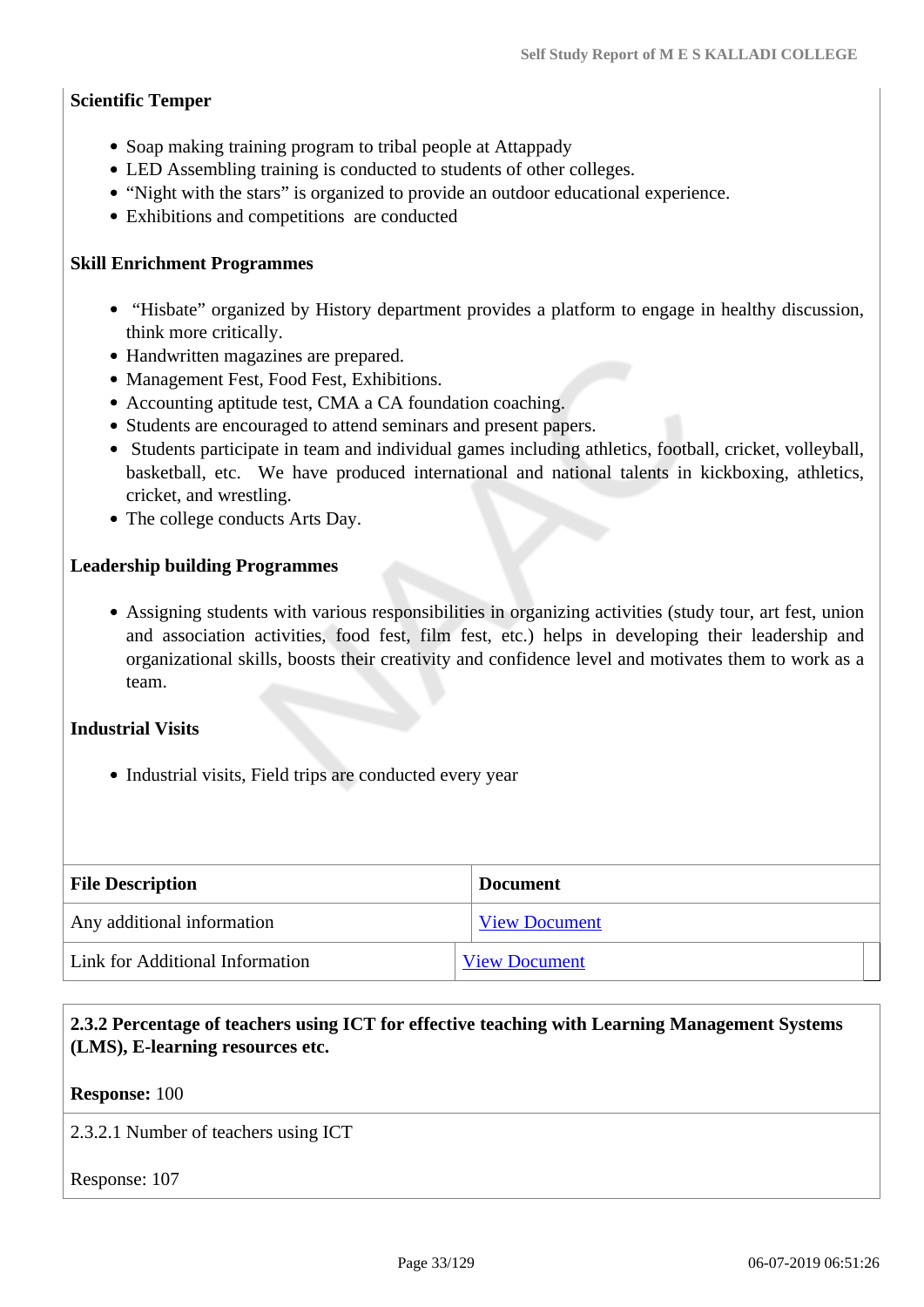| <b>File Description</b>                                                      | <b>Document</b>      |
|------------------------------------------------------------------------------|----------------------|
| List of teachers (using ICT for teaching)                                    | <b>View Document</b> |
| Any additional information                                                   | <b>View Document</b> |
| Provide link for webpage describing the "LMS/<br>Academic management system" | <b>View Document</b> |

### **2.3.3 Ratio of students to mentor for academic and stress related issues**

### **Response:** 28.22

| 2.3.3.1 Number of mentors  |                      |
|----------------------------|----------------------|
| Response: 91               |                      |
| <b>File Description</b>    | <b>Document</b>      |
| Any additional information | <b>View Document</b> |

# **2.3.4 Innovation and creativity in teaching-learning**

**Response:** 

## **Innovation and Creativity in Teaching – Learning**

 The biggest challenge for any teacher is capturing each student's attention and conveying ideas effectively enough to create a lasting impression. To tackle these challenges, teachers need to depart from the ideas and pedagogies of yesterday and become bold advocates of innovative strategies in the classroom. Our College imparts innovation and creativity in teaching and learning through incorporating different scholastic and non-scholastic means by the discussion of teachers in particular department meetings. It makes the learning experience much more lovable for students. Some of the approaches adopted in our campus include:-

## **Student-Centered Teaching Learning**

 It helps the students to develop learning autonomy by their own skills and independence. It is practiced through interaction oriented classroom activities such as seminar, Debate, quiz competition assignment on current issues, project works, and hands-on practical session, etc…

Audio & video Tools (Technology in the classroom)

We believe that integrating technology into the classroom is an effective way to connect with students of all learning styles. All our departments are equipped to use technology in the classroom. Many of our classes are smart classroom equipped with overhead projectors and smart boards. Incorporate Audio Visual materials to supplement textbooks which enable the students to capture ideas effectively. Teachers employ different aids like models, film strips, movies, pictures, mind mapping, and brain mapping tools, power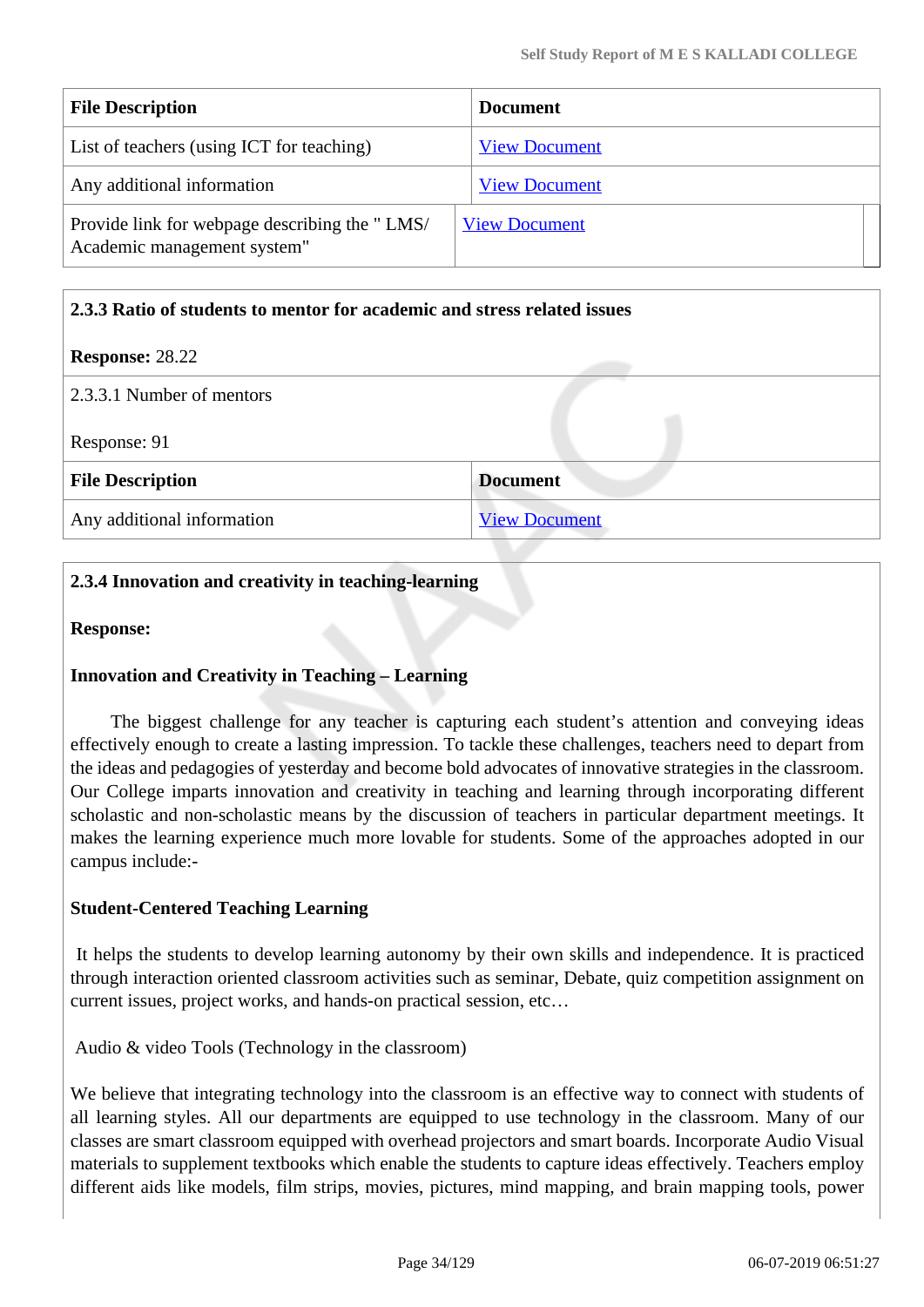point presentation in their classes. This method helps the imagination of students thrive and grow.

# **Real-world learning**

It makes teaching moments fresh and enriches classroom learning. Relating and demonstrating through reallife situations make the material easy to understand. To realize this method, our institution has been introduced to several community-based Programmes. Students and teachers are actively engaged in social community services through various forums like NSS, NCC, Students Union, Bhoomithra club, Audio Visual club and some other collaboration with an outside campus like palliative care society, Agricultural Department etc. Such dynamic engagement in the real world builds the confidence of students and enriches their classroom experience.

### **Storyboard Teaching**

It is a great way to teach the subject which requires step by step memorization or visualization highly conceptual idea. This method implies in our campus and resulted in the grasping of even complex ideas are easily put across to students.

### **Hands-on learning**

Some lessons are best learned when they are taught outside of the classroom. The study tour, Industrial visit, LED making, Embroidery, compulsory project work at the undergraduate level and postgraduate level, Field visit, horticulture, survey, etc make learning experiences more hands-on, novel and exciting one. It makes learn and remember the content and respectively minimize the effort of teachers.

| <b>File Description</b>    | <b>Document</b>      |
|----------------------------|----------------------|
| Any additional information | <b>View Document</b> |

# **2.4 Teacher Profile and Quality**

| 2.4.1 Average percentage of full time teachers against sanctioned posts during the last five years<br><b>Response: 93.47</b> |                      |  |
|------------------------------------------------------------------------------------------------------------------------------|----------------------|--|
|                                                                                                                              |                      |  |
| Year wise full time teachers and sanctioned posts<br>for 5 years                                                             | <b>View Document</b> |  |
| List of the faculty members authenticated by the<br>Head of HEI                                                              | <b>View Document</b> |  |
| Any additional information                                                                                                   | <b>View Document</b> |  |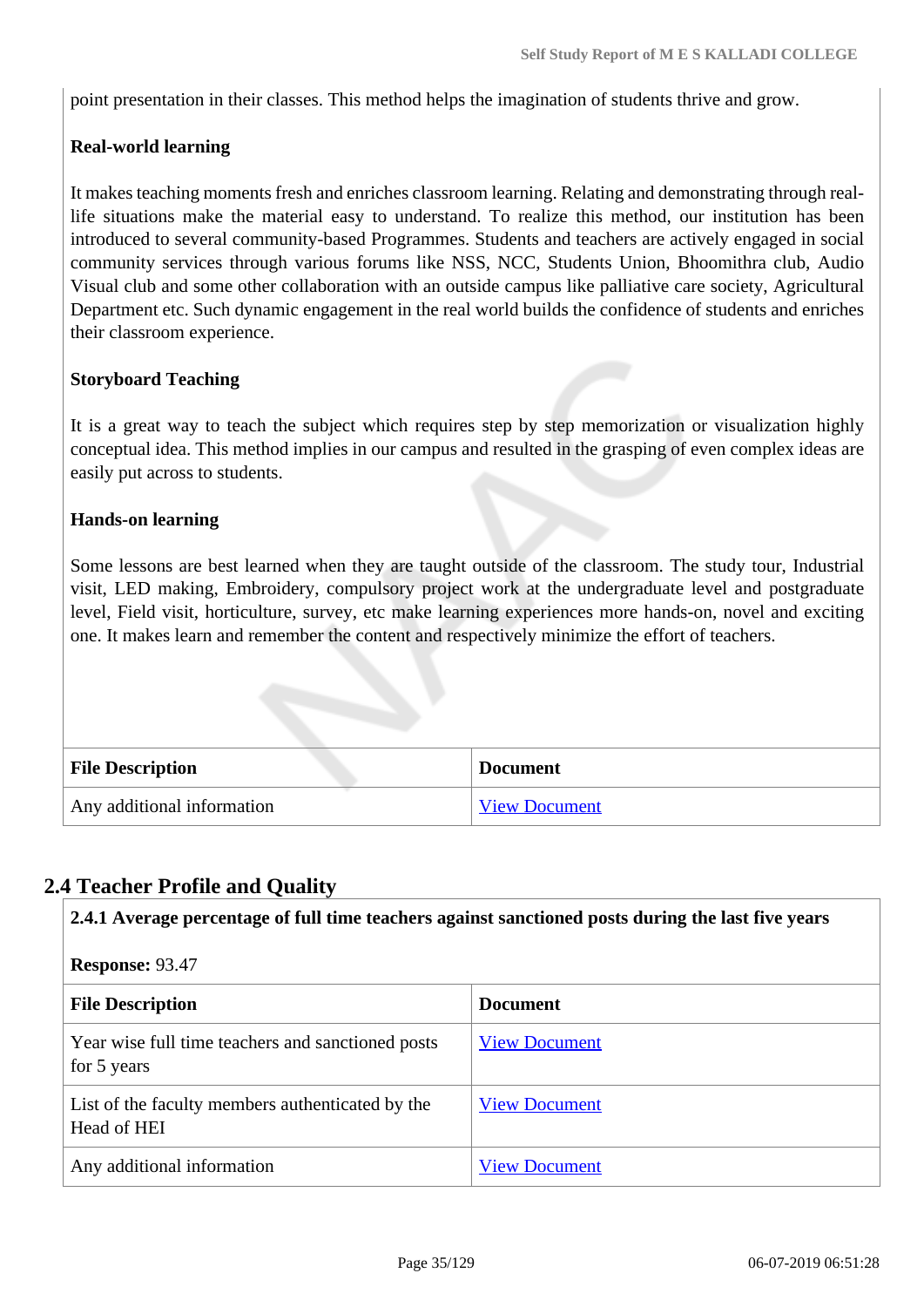# **2.4.2 Average percentage of full time teachers with Ph.D. during the last five years Response:** 10.32 2.4.2.1 Number of full time teachers with Ph.D. year-wise during the last five years 2017-18 2016-17 2015-16 2014-15 2013-14 10 | 9 | 12 | 10 | 7 **File Description Document** List of number of full time teachers with PhD and number of full time teachers for 5 years [View Document](https://assessmentonline.naac.gov.in/storage/app/hei/SSR/102373/2.4.2_1555228987_2509.xlsx) Any additional information [View Document](https://assessmentonline.naac.gov.in/storage/app/hei/SSR/102373/2.4.2_1554815842_2509.pdf)

# **2.4.3 Teaching experience per full time teacher in number of years Response:** 10.62 2.4.3.1 Total experience of full-time teachers Response: 1136 **File Description Document** Any additional information [View Document](https://assessmentonline.naac.gov.in/storage/app/hei/SSR/102373/2.4.3_1555327358_2509.pdf)

# **2.4.4 Percentage of full time teachers who received awards, recognition, fellowships at State, National, International level from Government, recognised bodies during the last five years**

## **Response:** 0

2.4.4.1 Number of full time teachers receiving awards from state /national /international level from Government recognised bodies year-wise during the last five years

| 2017-18 | 2016-17 | 2015-16 | 2014-15 | 2013-14 |
|---------|---------|---------|---------|---------|
|         |         | υ       |         | ◡       |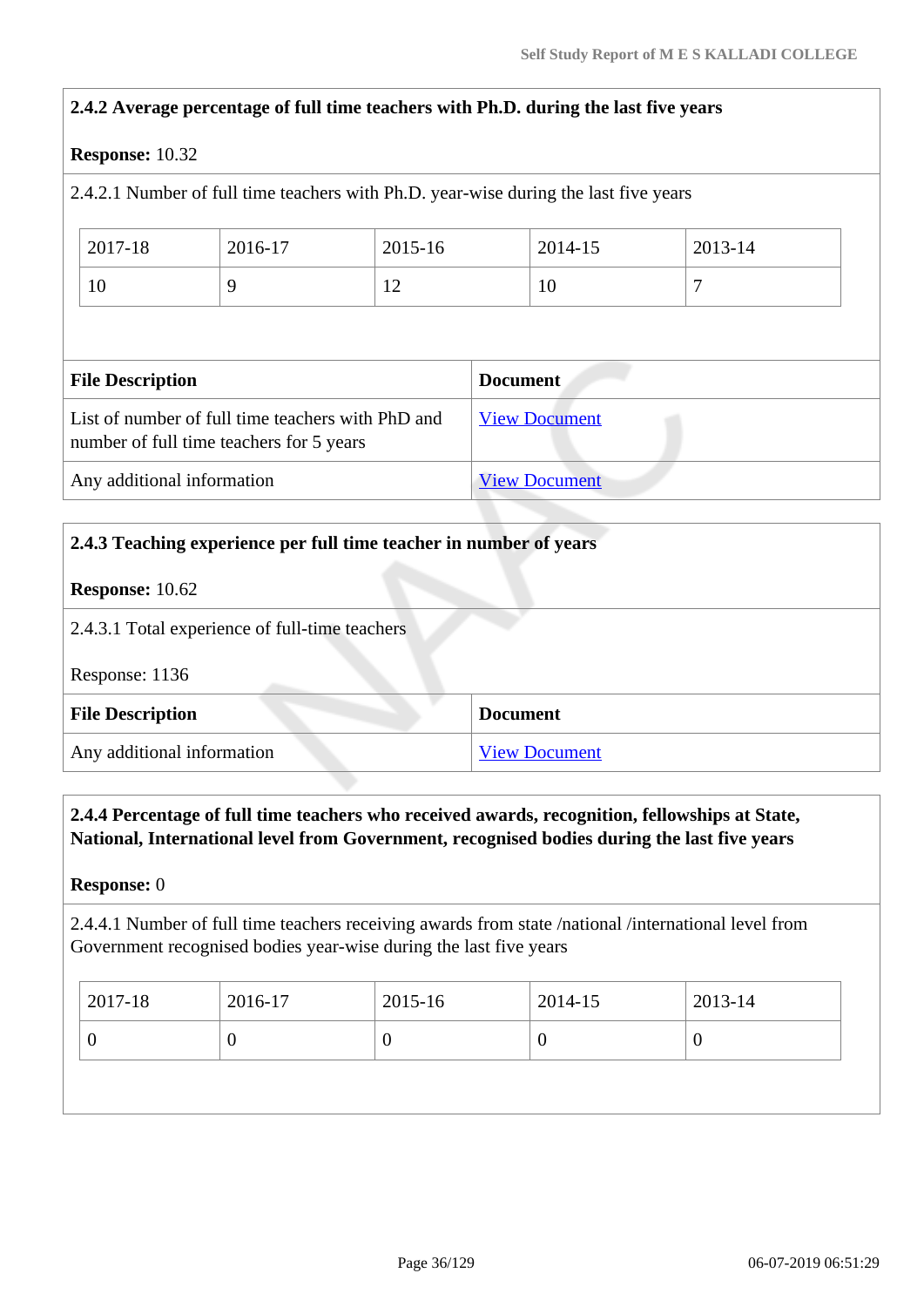| <b>File Description</b>                          | <b>Document</b>      |
|--------------------------------------------------|----------------------|
| Institutional data in prescribed format          | <b>View Document</b> |
| e-copies of award letters (scanned or soft copy) | <b>View Document</b> |
| Any additional information                       | <b>View Document</b> |

#### **2.4.5 Average percentage of full time teachers from other States against sanctioned posts during the last five years**

#### **Response:** 24.33

2.4.5.1 Number of full time teachers from other states year-wise during the last five years

| 2017-18            | 2016-17  | 2015-16       | 2014-15 | 2013-14 |
|--------------------|----------|---------------|---------|---------|
| $\sim$<br><u>.</u> | or<br>3U | $\sim$<br>ا ت | ⊥ ~     | 1 J     |

| <b>File Description</b>                                                                            | <b>Document</b>      |
|----------------------------------------------------------------------------------------------------|----------------------|
| List of full time teachers from other state and state<br>from which qualifying degree was obtained | <b>View Document</b> |
| Any additional information                                                                         | <b>View Document</b> |

#### **2.5 Evaluation Process and Reforms**

#### **2.5.1 Reforms in Continuous Internal Evaluation(CIE) system at the institutional level**

#### **Response:**

We follow the number of guidelines and methods to carry out a continuous internal evaluation system at the institutional level. After each topic is taught in detail, students are informed about the slip tests through a notice well in advance. A detailed discussion about the topic in hand is conducted giving the students a clear understanding of what to expect.

#### **University Reforms**

 The semester examinations of the first year are conducted in the institution on behalf of the university. The question papers of examination are designed and provided by the university and the answer papers are evaluated at the college level by the subject experts. The results of the examinations are prepared and send online in prescribed time and format to the university.

#### **Institutional Reforms**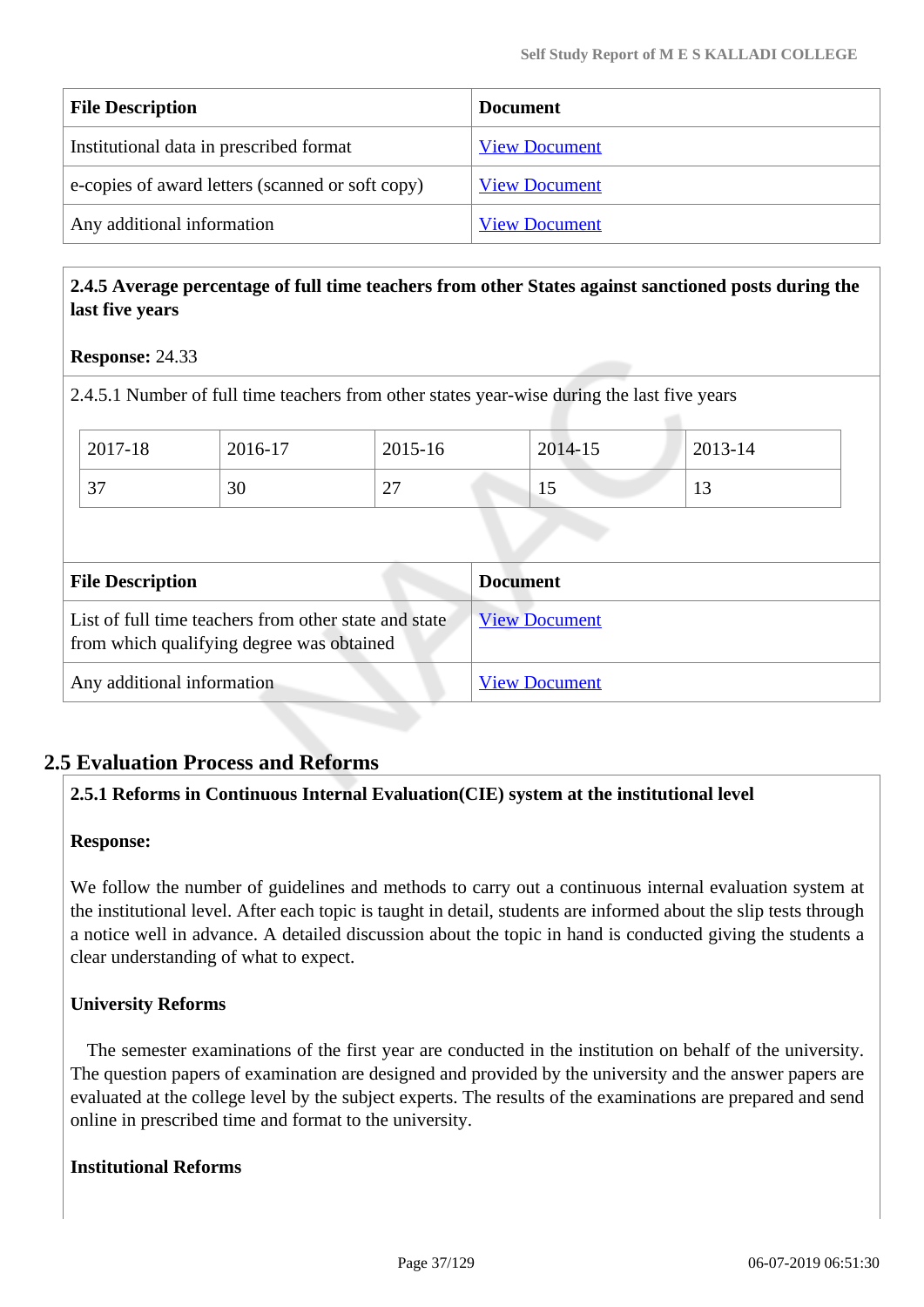For the students, the institution displays all the circulars regarding examination on notice boards from time to time. From the very beginning of the academic year, the entire process evaluation is systematically planned and presented before the students. At the beginning of the lectures, teachers inform the syllabus to the students, its objectives, evaluation scheme, nature of question papers and weight-age of marks for the topics prescribed as per the norms and regulations.

The followings are the evaluation processes implemented by the institution:

- 1.**Seminar**: Seminars are conducted for all the students at the college level. Selected topics are assigned and students are asked to present the seminar in the classroom.
- 2.**Group Discussion**: Through group discussion, students subject knowledge, oratory and vocabulary skills, social awareness etc. are evaluated and marks are given as per participation and performance
- 3.**Home-Assignments:** The students are asked to submit Home-Assignments as per the schedule displayed by the internal examination committee. This develops amongst the students writing skill, learning skills, comprehension skills.
- 4.**Semester Examinations**: At the end of each semester, the students of first-year appear for the semester examinations held in the institution.
- 5.**Project-work**: The teachers evaluate the projects on the basis of students' active participation for the completion of the project.

#### **The college has undertaken following reforms**

1: Different committees have been formed to supervise and look after the activities of the college. Each committee is headed by a convener.

2: In addition to tests prescribed by the Calicut university like class tests, internal exams, semester exams.

3: Various academic programmes like Quiz tests, objective tests, essay writing and current affairs competitions are organized in which students are assessed.

4: Collaborative group work, fieldwork, excursion reports and student presentation have been made an essential part of most courses.

5: This is followed by remedial and doubt removal sessions, parent-teacher meeting and if required counselling by the college appointed counsellor.

6: The date of registration and all the other necessary details regarding summative are conveyed to the students by way of announcement through the public address system, display of notice on the college notice board and reading notices in the classrooms.

| <b>File Description</b>    | <b>Document</b>      |
|----------------------------|----------------------|
| Any additional information | <b>View Document</b> |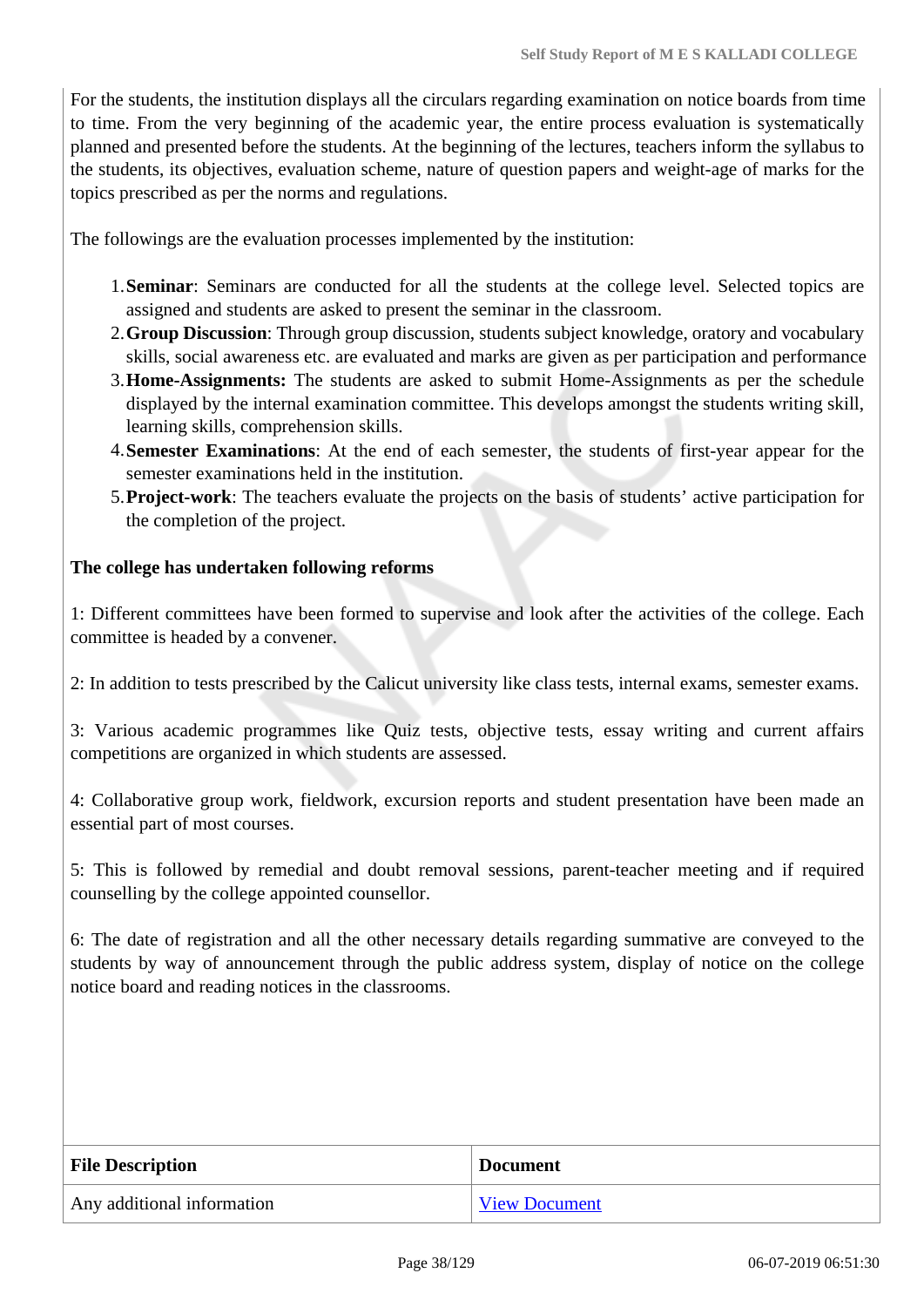#### **2.5.2 Mechanism of internal assessment is transparent and robust in terms of frequency and variety**

#### **Response:**

The internal assessment of the examination is the mirror of the success of teaching. This helps in upgrading the graph of student's academic success. The evaluation processes are brought to the notice through Orientation programmers conducted at the start of the academic year. Different measures are taken at various levels to ensure the internal assessment transparent and robust in terms of frequency and variety.

**Syllabus**: The components communicate an accurate description of the course. The internal evaluation is based on a predetermined transparent system involving periodic written tests, assignments, seminars. To ensure transparency of the evaluation process, internal assessment marks awarded to the students in each course in a semester shall be notified on the notice board at least one week before the commencement of the external examination.

**Internal Examination**: Internal exams are carried out to ensure complete understanding of each topic by the students'. The question papers are prepared by teachers in charge by giving careful consideration of syllabus prescribed and the portion covered by in the classroom

**Evaluation**: Once the examinations are conducted the answer scripts of the students are evaluated by faculty members. The evaluation is done per guidelines and scheme of evaluation. The teachers maintain impartiality and fairness. They ensure that they mark each student equally and maintain a code of sincerity.

**Feedback**: The papers are distributed to students by teachers and discuss the correct answers. Suggestions are given to students who need to improve and the ones who performed well are appreciated. Final marks after verification are displayed on notice boards of respective departments. The mark sheets are then intimated to the parents.

**Additional Examination**: The students are allowed to attend retest if they could not attend the scheduled test for genuine reasons. The faculty members show the mistakes and guide the students to improve the performance in the University examinations.

**CCTV Surveillance**: CCTVs are installed in the examination hall to ensure utmost transparency.

**Attendance**: Students are permitted to appear for examination only if he/she secures 75 attendances in each semester. Student's attendance management sends SMS alerts to parents.

**Assignment /Seminar/Viva**: One assignment for each paper is submitted by the student in each semester. The marks allotted to each component are awarded based on the performance of the student.

**Practical examination and Viva Voce**: Practical examination and Viva Voce are conducted as per the syllabi.

**Review**: Students are asked to sign in the internal assessment mark lists. Signature of students is ensured before it is uploaded in the University portal.

**Parents Meeting**: Regular Parent-Teacher meetings are conducted where mark sheets of all subjects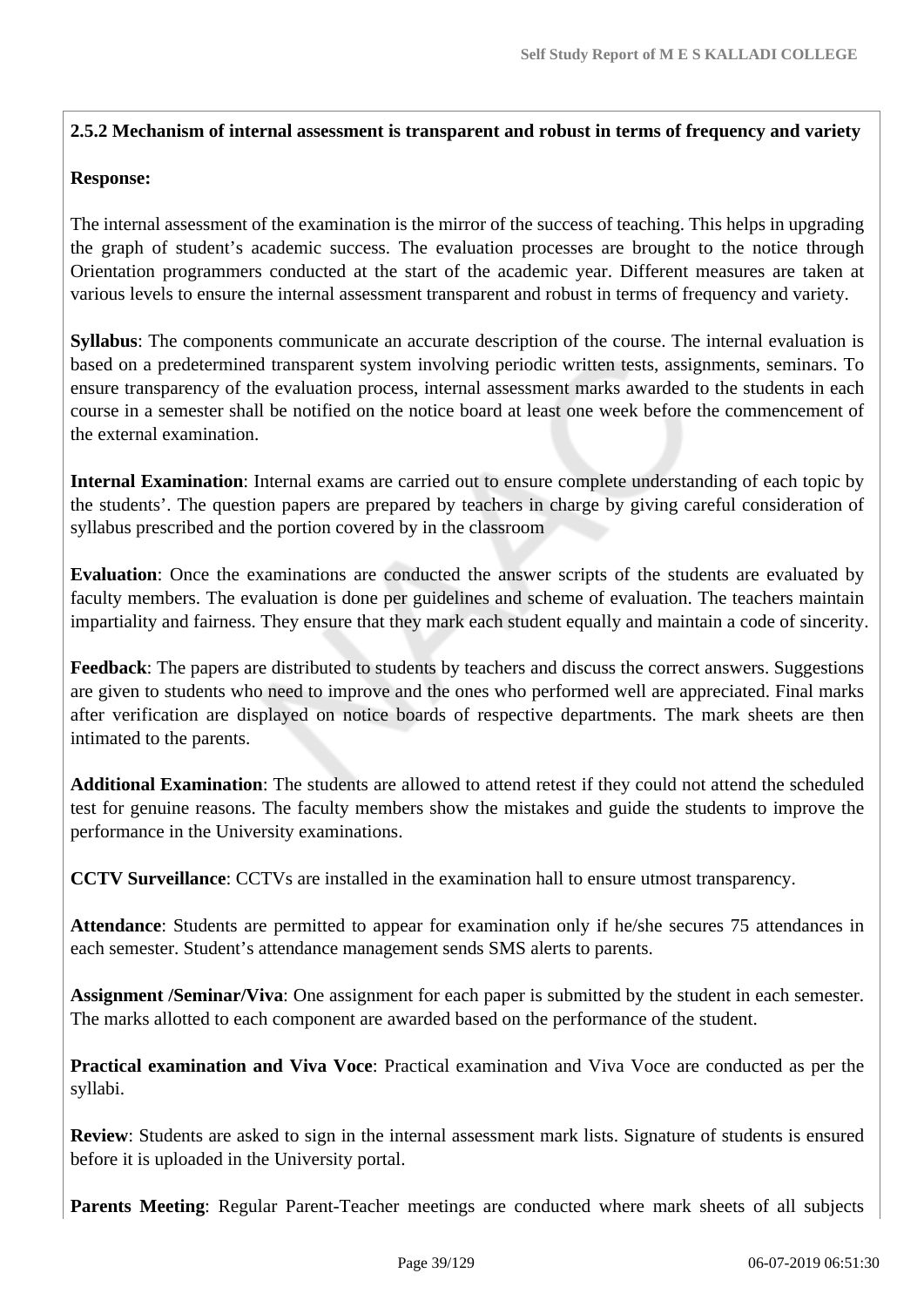containing marks of the students are given to the parent.

**Students Grievance Cell and Complaint boxes**: Any Grievances related to the conduct of examination or valuation of answer scripts may be reported to the concerned teacher and further to the tutor, HOD and Principal. Therefore the process of continuous internal assessment is carried out with complete transparency.

| <b>File Description</b>    | <b>Document</b>      |
|----------------------------|----------------------|
| Any additional information | <b>View Document</b> |

#### **2.5.3 Mechanism to deal with examination related grievances is transparent, time-bound and efficient**

#### **Response:**

Grievance regarding the internal assessment tests is handled by the respective subject teacher and the Heads of departments concerned immediately at the department level. They shall have initial jurisdiction over complaints against Continuous Internal Assessment. The institution provides a student handbook with detailed information about the Evaluation System and redressal of grievances of the students regarding evaluation.

The criteria as per Calicut university regulations to calculate internal marks are informed to the students. They are able to calculate their internal marks and cross verify it with the teacher's assessment. Centralized internal examinations are conducted twice each semester. The students are given answer scripts for review. They can approach the concerned teacher if there is any discrepancy. Internal marks sheet are published in the notice board for verification and signature of students is obtained after uploading into the university web portal. The uploaded internal sheets were filed properly in the department. Students are also oriented by the heads of the department concerned.

Department publishes monthly attendance of the students. Absenteeism is reported to the parents daily through SMS alert. After internal examinations, the Department conducts class PTA. An attendance grievance cell is functioning in the college to deal with grievances related to attendance. Attendance related grievances are reported to the cell and redressed timely.

University examinations are conducted as per the Calicut university guidelines. Grievance regarding semester examinations conducted by Calicut university is handled as per university proceedings. The students have the right to apply for re-totalling, photocopy of the answer script and revaluation. Any problems in this regard will be informed to university and get it resolved immediately. The common problems include non-receipt of hall ticket, faulty distribution of papers for specific subjects, withholding of results, providing scribe for blind and physically disabled students, out of syllabus in the question paper and discrepancy etc. All these problems are properly and timely addressed and solved by the examination superintendent.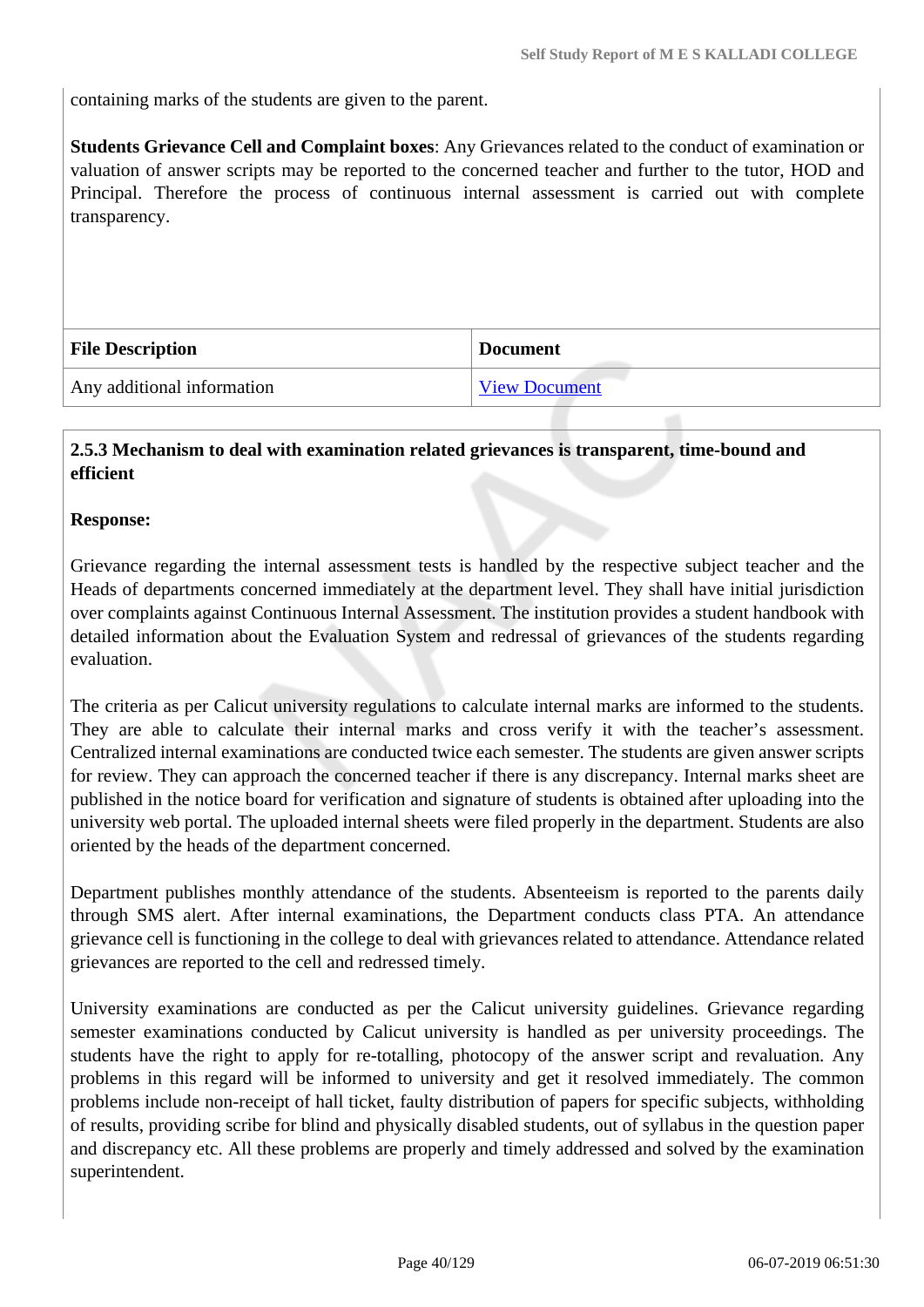If the students indulge in any kind of malpractices, severe action is taken after discussing the matter with the Chief Superintendent. Chief Superintendent collects a statement from student and invigilator and suitable remedial action is taken. Strict instruction is given to students to maintain punctuality and latecomers are not permitted to enter the exam hall after the stipulated time. Identity cards of the students are checked at the entrance of the exam hall. Students are prohibited from taking their mobile phones inside the exam hall. The letters related to examination grievances are sent to the Controller of Examinations.

Sufficient rooms provided with fan and light. Also, provide a center for distance education students from nearby institutions. Before the commencement of the examination, the invigilators inform all instruction of university related to the examination.

| <b>File Description</b>         | <b>Document</b>      |  |
|---------------------------------|----------------------|--|
| Any additional information      | <b>View Document</b> |  |
| Link for Additional Information | <b>View Document</b> |  |

#### **2.5.4 The institution adheres to the academic calendar for the conduct of CIE**

#### **Response:**

The academic calendar is the backbone of various teaching-learning plans prepared before the start of every semester. Teaching plan includes Lecture number, Unit number, the content of syllabus to be covered, methods of delivery, modern tool, papers referred, textbook/reference book, website referred, etc. Every department in the institute keeps an eye on the quality of the teaching-learning by- daily monitoring of teaching-learning activities by the head of the department and respective class coordinator, continuous counselling through department meetings, students feedback on teaching- learning activity, brainstorming in the meetings for different teaching strategies, In Semester Examinations having different modules, result in analysis, The institute refers the academic calendar to adhere the planned curriculum and other activities.

 The institution adheres to the academic calendar for the conduct of CIE. The academic calendar is prepared by Principal, with HOD (s). At the beginning of the academic session, the students are apprised of the academic calendar and the same is uploaded on the college website. Head of the institution can incorporate minor changes in the academic calendar which he may deem fit considering the unforeseen circumstances. The Schedule of All Examinations is given in the academic calendar. The course teachers announce the syllabus and display question bank for internal- I, internal-II as per the academic calendar. Assignments are submitted by students as per the dates are given in Academic Calendar. The slots of the internal- I, internal-II, Assignment-I, Assignment-II, and sessional exam are mentioned in the academic calendar. Examination schedule of these exams is announced and displayed in advance. Display of marks is also as per the schedule is given in the academic calendar.

 The academic calendar is prepared by Institute for undergraduate as well as postgraduate courses before commencement of every semester and consists of commencement of instructional activity, declaration of In Semester Examination (CIE) plans of department, mid-review of attendance and defaulter list, schedule of CIE examination and tentative schedule of End-semester examinations, review of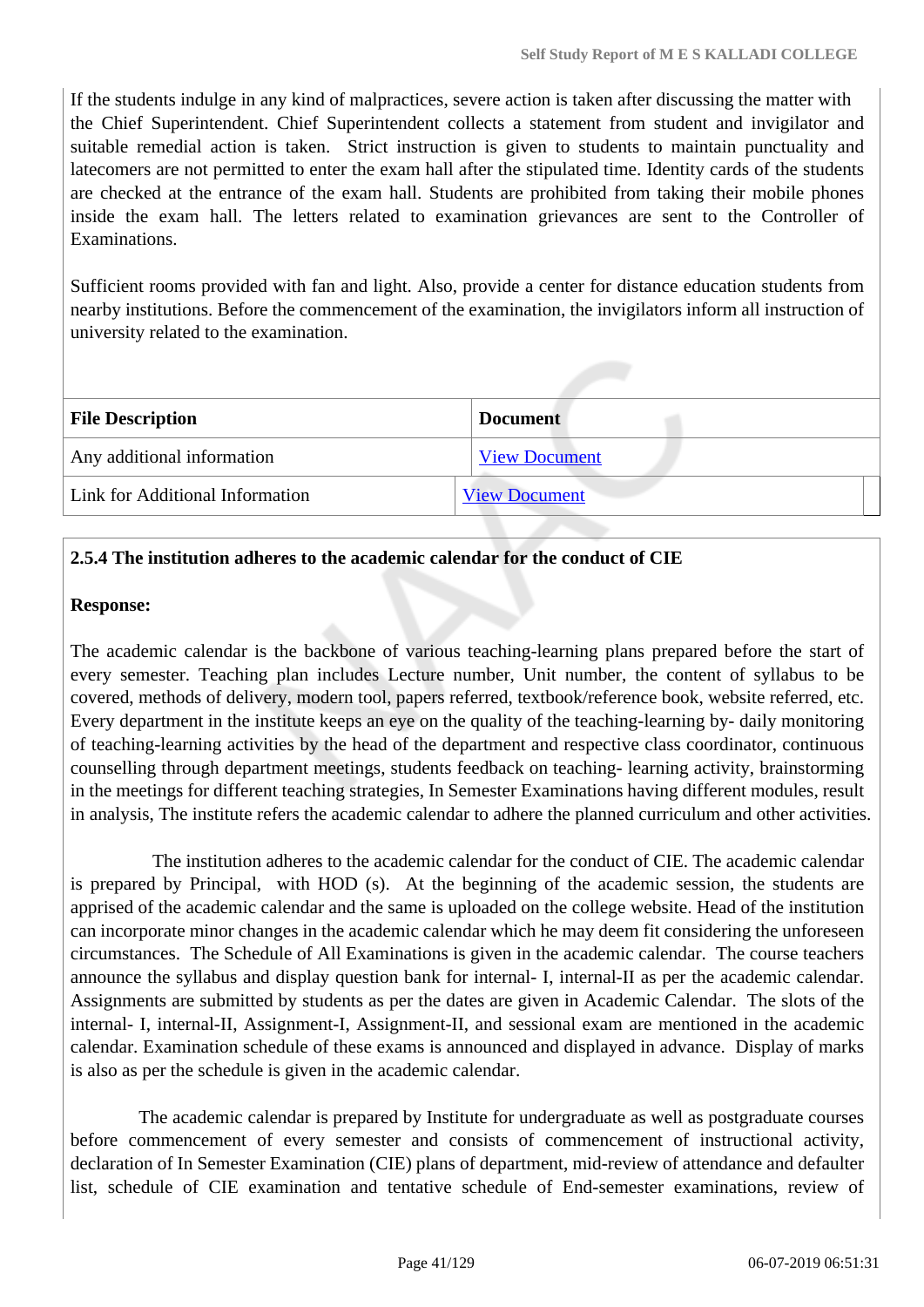performance of CIE, schedules of seminar, project work and PG dissertation work, end of instructional activity , declaration of CIE and test results. It is displayed on departmental notice boards. Subject loads are allocated to faculty members well before advance so that they could make the plans. Every faculty member prepares a teaching plan for each theory and laboratory courses before the start of the semester.

| <b>File Description</b>         | <b>Document</b>      |
|---------------------------------|----------------------|
| Any additional information      | <b>View Document</b> |
| Link for Additional Information | <b>View Document</b> |

# **2.6 Student Performance and Learning Outcomes**

 **2.6.1 Program outcomes, program specific outcomes and course outcomes for all programs offered by the Institution are stated and displayed on website and communicated to teachers and students**

#### **Response:**

The academic learning efficacy of all the programs and courses solely depends on the PO and CO. The college has broadly developed its PO and CO with a spectacular view to the holistic mission and goals of each program. The PO's and CO's are carefully drafted for all the UG and PG Programs following the discussions with all the experts and stakeholders.

The Programs offered by the college cater to the multifaceted interests and talents of the student community and also at building the human resources inevitable for the society and nation. the program outcomes and course outcomes are meticulously designed in order to impart validated knowledge and skills which is crucial for building students' competence and personality based performances. there is also an emphasis on the emotional and intellectual development of the students as these learning outcomes directly focus on inculcating values, ethics, and etiquettes along with enhancing their interpersonal communication skills. The PO and CO are rooted deep to the pure objectives of the college such as ensuring equity and social justice and presenting a group of committed citizens to the world.

All the department's chip into the overall development of the college through preparing various resources through critical thinking to setup various program outcomes. The syllabus of all the departments with the program outcomes of all the UG and PG programmes and the course outcomes of all the individual courses offered by departments are displayed on the college website.

#### **University Website**

The University of Calicut is maintaining a website to manage academic and administrative duties of the university. The website has displayed POs, PSOs, and COs of every course offered by the university.

#### **College website**

In addition to this, the college website also provides POs, PSOs, and COs of every course offered by the institution. These details are accessible to the students, faculty members, and the public.

#### **Induction Programme**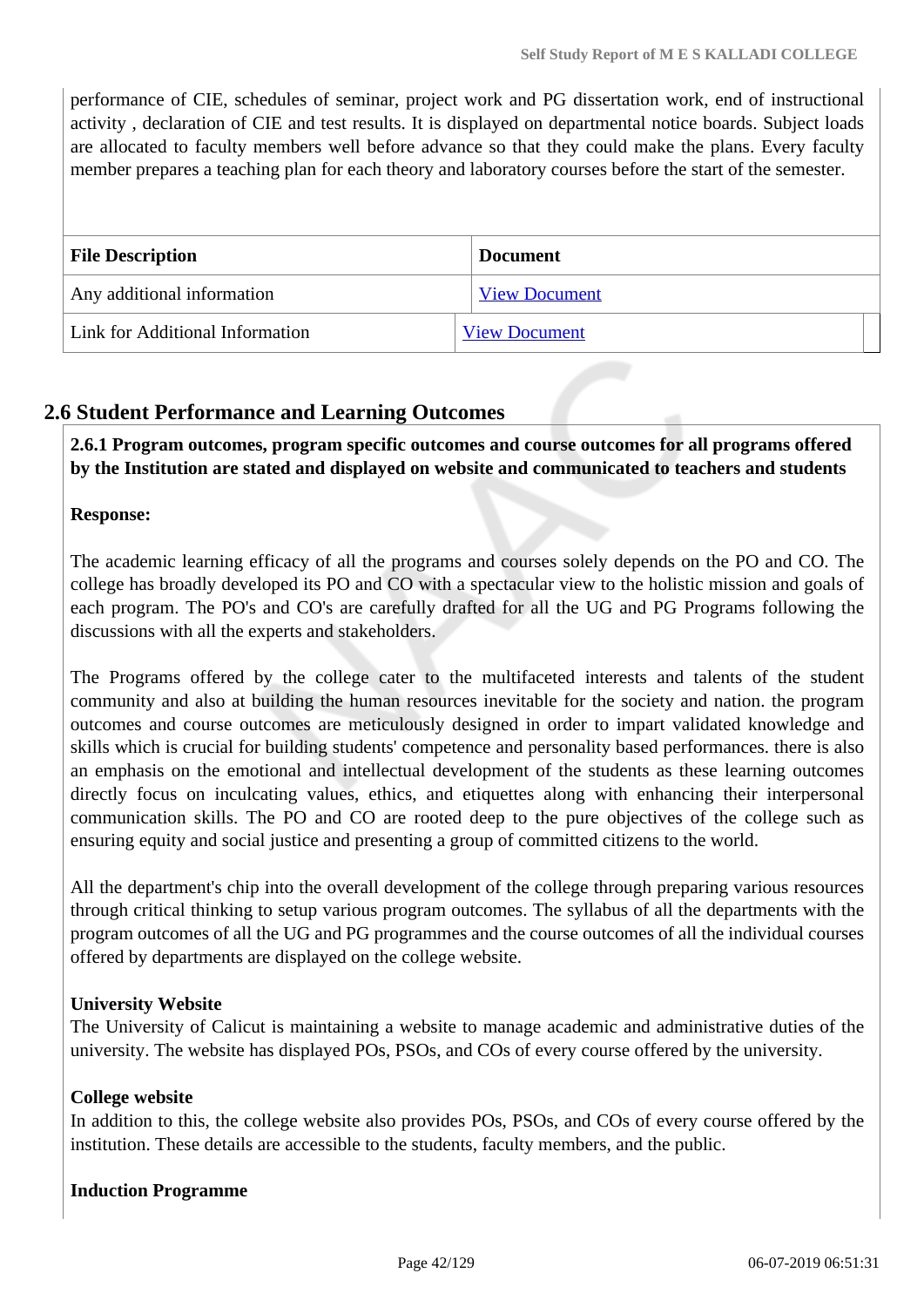Induction programmes are conducted by the institution as a whole and individually by each department at the beginning of an academic year. The syllabus, POS, PSOs, COs, and scope of the programme/course is communicated to the students.

#### **College Calendar**

In addition to that, a college calendar is prepared and distributed among the students and faculty members. The calendar includes comprehensive details such as personal and academic information of faculty members, contact information and programme outline. College rules and regulations, fee structure, details of clubs and forums, College Almanac, etc.

#### **Department meetings**

A detailed department meeting is held at the beginning of an academic year to allocate subjects and communicate POs, PSOs, and COs to each of the faculty members. The faculty members are then responsible to further communicate it to the students and to clear their doubts regarding them.

#### **Tutors**

Tutors are responsible to ensure that each student has a fair idea about the syllabus, POs, PSOs, and COs. They have bridge courses conducted if necessary at the beginning of a semester to mould the students to meet the requirements of a particular course.

| <b>File Description</b>                       | <b>Document</b>      |
|-----------------------------------------------|----------------------|
| COs for all courses (exemplars from Glossary) | <b>View Document</b> |
| Any additional information                    | <b>View Document</b> |
| Link for Additional Information               | <b>View Document</b> |
|                                               |                      |

#### **2.6.2 Attainment of program outcomes, program specific outcomes and course outcomes are evaluated by the institution**

#### **Response:**

MES Kalladi College is committed to quality education which is reflected in its program outcomes and course outcomes. To achieve the PO and CO, the management focuses on human and physical capital. The recruitment of faculty is based on their qualifications, experience and ability to deliver the PO and CO. The faculty are also encouraged to update their subject knowledge and keep pace with changing trends in teaching methodology and delivery by pursuing higher studies, participating in faculty development programs and seminars as it enhances effective attainment of PO and CO.

PO and CO attainment is linked to the teaching tools. Departments have evolved from the traditional chalk and talk teaching technique and use experiential learning techniques like seminars, workshops, field visits and internship. Infrastructure is another focus for the attainment of PO and CO. The classrooms are ICT enabled and state of art laboratories have been established as these are critical for enhancing the teachinglearning effectiveness

and outcome attainment.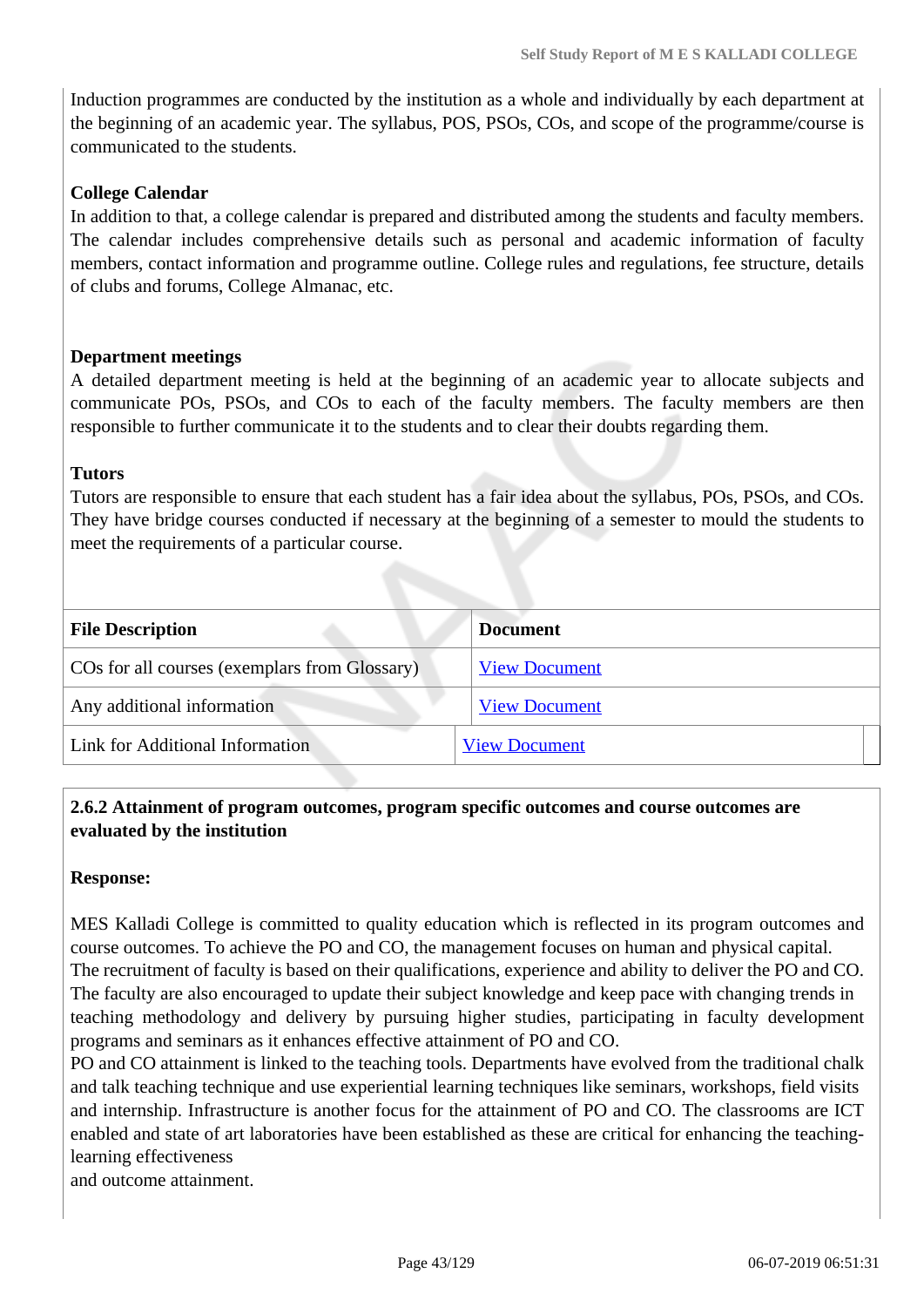The PO and CO attainment is evaluated in the following way: **Direct Method:**

- The Continuous Internal Assessment (CIA) and End-Semester Examination (ESE) are the prime tools for evaluation of PO and CO attainment. The CIA matrix comprises of two tests, assignment, presentation, practicals and attendance. The marks obtained by the students are mapped to CO and PO.
- All PG programs and few UG programs have a mandatory Internship where the Industry will evaluate the student's performance based on certain criteria drawn from the PO.
- Experiential learning in the form of organizing events like workshops/seminars/fests is also used to evaluate students' organizational and leadership skills which are a component of PO attainment.
- The PO attainment of the postgraduate students is also evaluated on the basis of their research output in the form of paper presentation and publications.
- Community Development Program is a mandatory component of the PG and some UG programs. The involvement of the students and their impact on community also helps to map PO attainment.
- Academic Performance Evaluation Committee scrutinizes the results and interacts with the student community to take their feedback on gaps in CO and PO attainment. The Committee then submits a brief to the Principal for action.

#### **Indirect Method:**

- Student Feedback on Curriculum is obtained and the same is shared with the departments so that their feedback is discussed and relevant changes if any are made.
- The results of the CIA and ESE are placed for approval by the Principal with a brief on PO and CO attainment. Then it is placed before the Academic Council for approval.
- PO is evaluated based on the performance of the student in terms of their progression to higher studies, qualification in competitive examinations and placement.

| <b>File Description</b>         | <b>Document</b>      |  |
|---------------------------------|----------------------|--|
| Any additional information      | <b>View Document</b> |  |
| Link for Additional Information | <b>View Document</b> |  |

#### **2.6.3 Average pass percentage of Students**

#### **Response:** 67.94

2.6.3.1 Total number of final year students who passed the examination conducted by Institution.

#### Response: 462

2.6.3.2 Total number of final year students who appeared for the examination conducted by the institution

#### Response: 680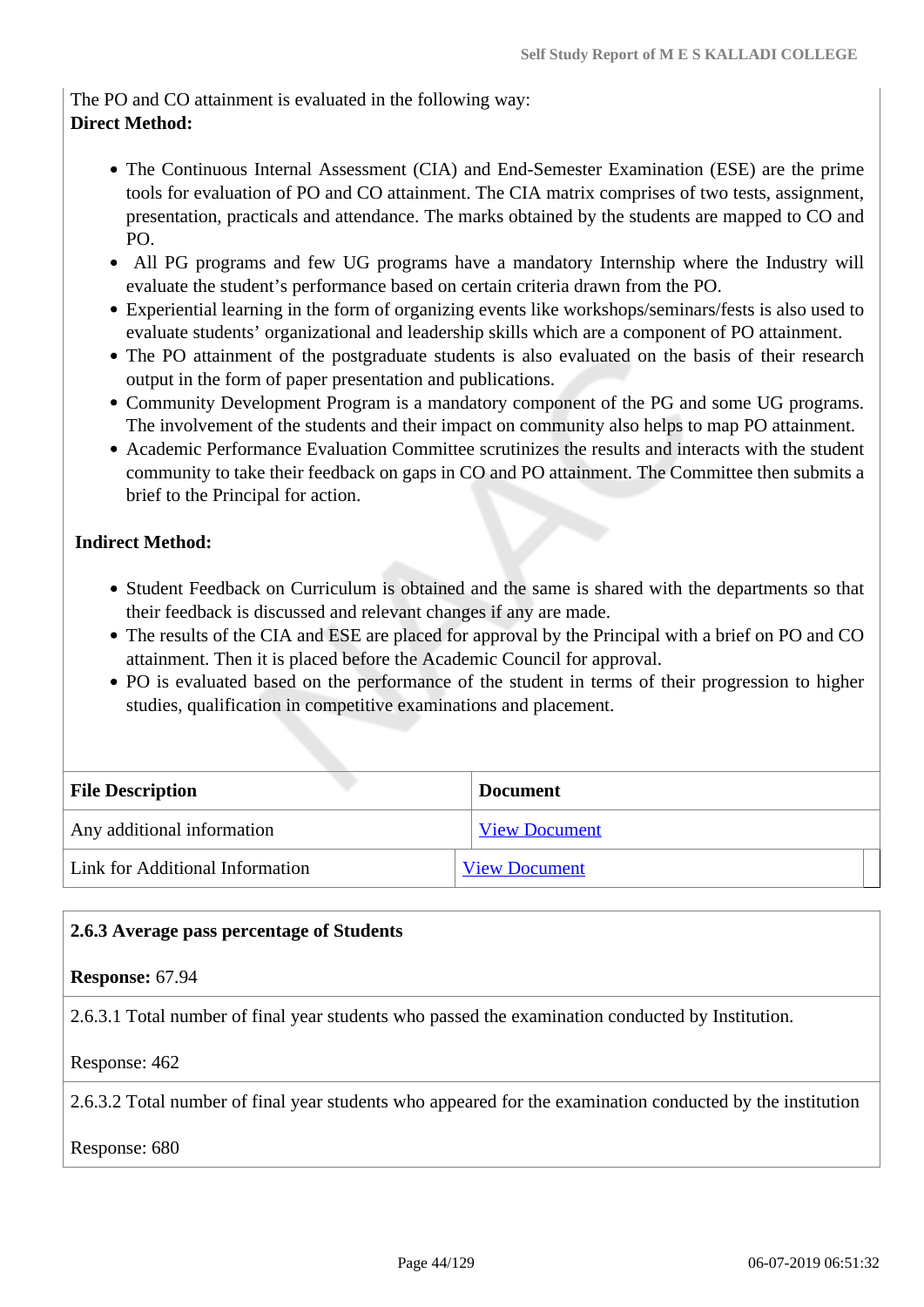| <b>File Description</b>                 | <b>Document</b>      |
|-----------------------------------------|----------------------|
| Institutional data in prescribed format | <b>View Document</b> |
| Any additional information              | <b>View Document</b> |

# **2.7 Student Satisfaction Survey**

**2.7.1 Online student satisfaction survey regarding teaching learning process**

**Response:** 3.61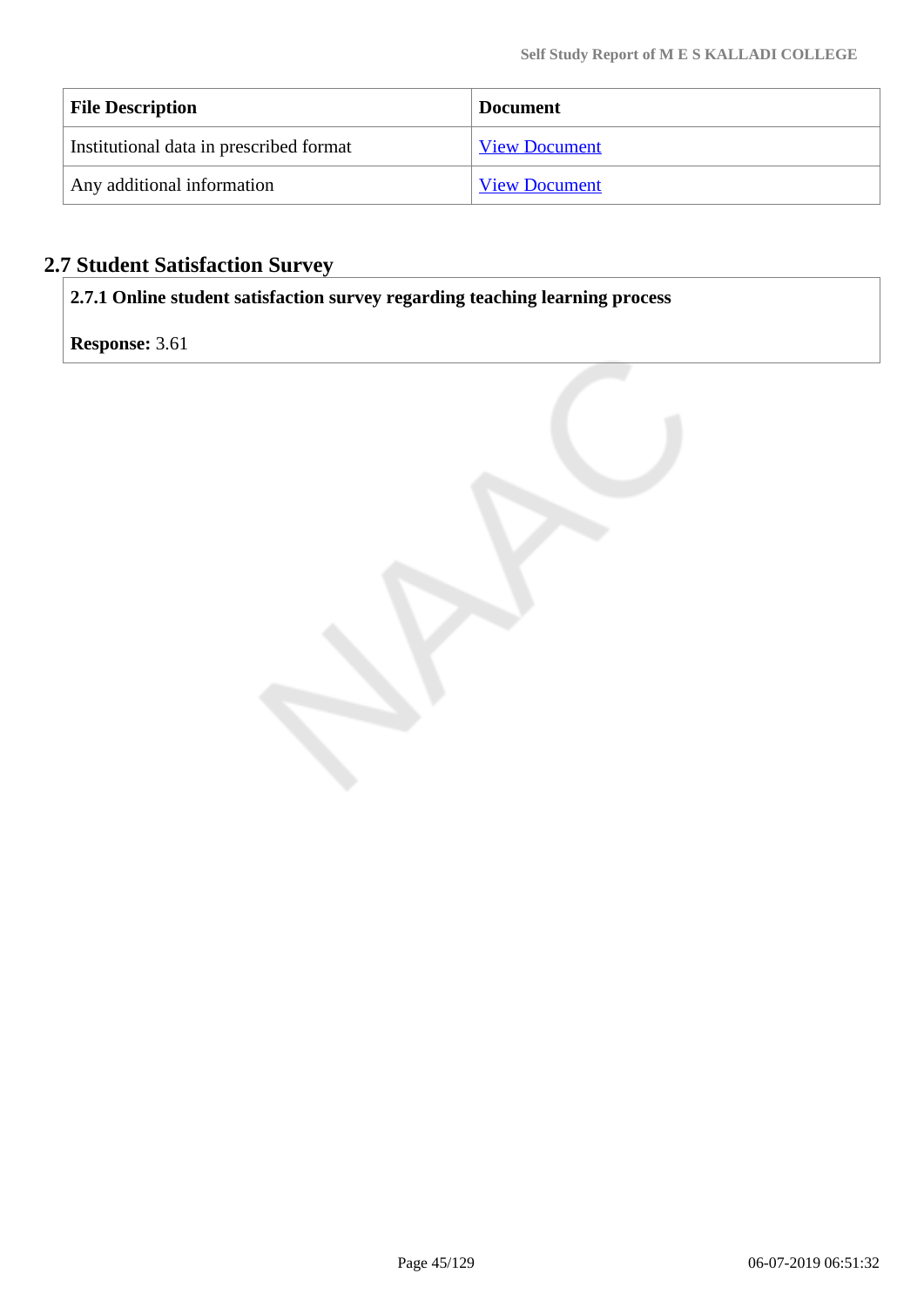# **Criterion 3 - Research, Innovations and Extension**

#### **3.1 Resource Mobilization for Research**

 **3.1.1 Grants for research projects sponsored by government/non government sources such as industry ,corporate houses, international bodies, endowment, chairs in the institution during the last five years (INR in Lakhs)** 

#### **Response:** 82.78

3.1.1.1 Total Grants for research projects sponsored by the non-government sources such as industry, corporate houses, international bodies, endowments, Chairs in the institution year-wise during the last five years(INR in Lakhs)

| 2017-18 | 2016-17 | 2015-16  | 2014-15 | 2013-14 |
|---------|---------|----------|---------|---------|
| 1.20000 | 6.03000 | 65.55000 | 6.10000 | 3.90000 |

| <b>File Description</b>                                                                  | <b>Document</b>      |
|------------------------------------------------------------------------------------------|----------------------|
| List of project and grant details                                                        | <b>View Document</b> |
| e-copies of the grant award letters for research<br>projects sponsored by non-government | <b>View Document</b> |
| Any additional information                                                               | <b>View Document</b> |

#### **3.1.2 Percentage of teachers recognised as research guides at present**

**Response:** 3.74

3.1.2.1 Number of teachers recognised as research guides

Response: 4

| <b>File Description</b>    | <b>Document</b>      |
|----------------------------|----------------------|
| Any additional information | <b>View Document</b> |

#### **3.1.3 Number of research projects per teacher funded, by government and non-government agencies, during the last five year**

#### **Response:** 2.07

3.1.3.1 Number of research projects funded by government and non-government agencies during the last five years

Response: 70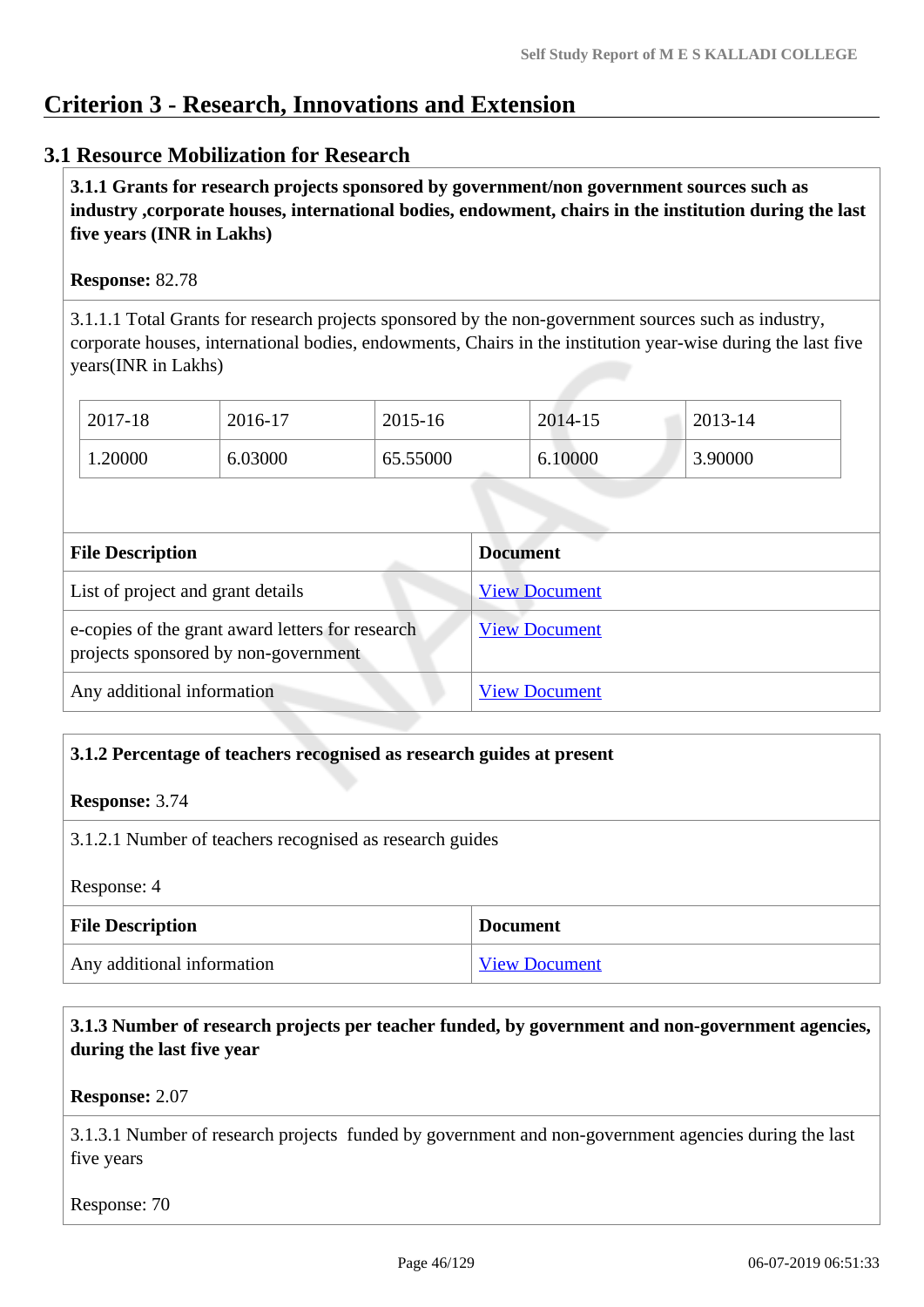| 3.1.3.2 Number of full time teachers worked in the institution during the last 5 years |                      |  |  |
|----------------------------------------------------------------------------------------|----------------------|--|--|
| Response: 169                                                                          |                      |  |  |
| <b>File Description</b>                                                                | <b>Document</b>      |  |  |
| Supporting document from Funding Agency                                                | <b>View Document</b> |  |  |
| Any additional information                                                             | <b>View Document</b> |  |  |
| Funding agency website URL                                                             | <b>View Document</b> |  |  |

# **3.2 Innovation Ecosystem**

 **3.2.1 Institution has created an ecosystem for innovations including incubation centre and other initiatives for creation and transfer of knowledge**

#### **Response:**

1.ED CLUB in our college is formed to develop entrepreneurial abilities among the students. In other words, it refers to incubation, development, and polishing of entrepreneurial skills among students needed to establish and successfully run his/her enterprise. As a part of ED club inauguration, A seminar organized in association with DIC, Palakkad on 10 -09-2013 at Seminar Hall. The programme started with a welcome speech by ED club Co-ordinator, AlikuttyT.P. Principal Dr KKAbdurahman presided over the function. A seminar organized in association with DIC Palakkad as part of ED club activity on 11-09-2014 at Seminar Hall. The programme started with a welcome speech by ED club Co-ordinator, Alikutty .T.P.Principal Dr K.K.Abdurahiman presided over the function. An Exhibition organized in association with, Khadi & Village Industries board on 5-10 -2016. A seminar organized in association with DIC, Palakkad on 16-11-2017 to create an entrepreneurship awareness among students.

#### **LED light assembling and testing unit is working under the ED club of college**

"LED Light assembling and testing" unit named "MESCO" under the energy conservation and ED Club started on 17-10-2016. The unit was inaugurated by our college chairman Mr.Saidalikutty. The club members were given a 10 days training program on "LED Light assembling and testing" every year Since 2017. The beginning classes were taken by Mr.Renjith(LED trainer), Prof. Usman Vengasseri(HOD Department of physics), Mr Mohammed Fasil CM(Assist.Prof) and Mr Linshad M (Assist.Prof). The club received financial assistance of Rs: 30,000/ from the college management. The club has all the required instruments for the assembling and testing of LED light. Under the club, the members are assembling LED lights and organizing training classes. The other activities conducted under ED clubs includes Paintings preparations, Scrapbook preparation, Mushroom Cultivation, Vegetable cultivation, Soap making, Ecofriendly cloth bag making, Organic manure preparation, Vegetable seedling, Epiculture training.

Students under ED club are gaining money through manufacturing and marketing their products. The main customers of the products are college, teaching and non-teaching faculties and students. Most of the products have high demand and cost of the production is born by students, The products are sold without any specific brand name. The various products manufactured include soaps and floor cleaning liquids,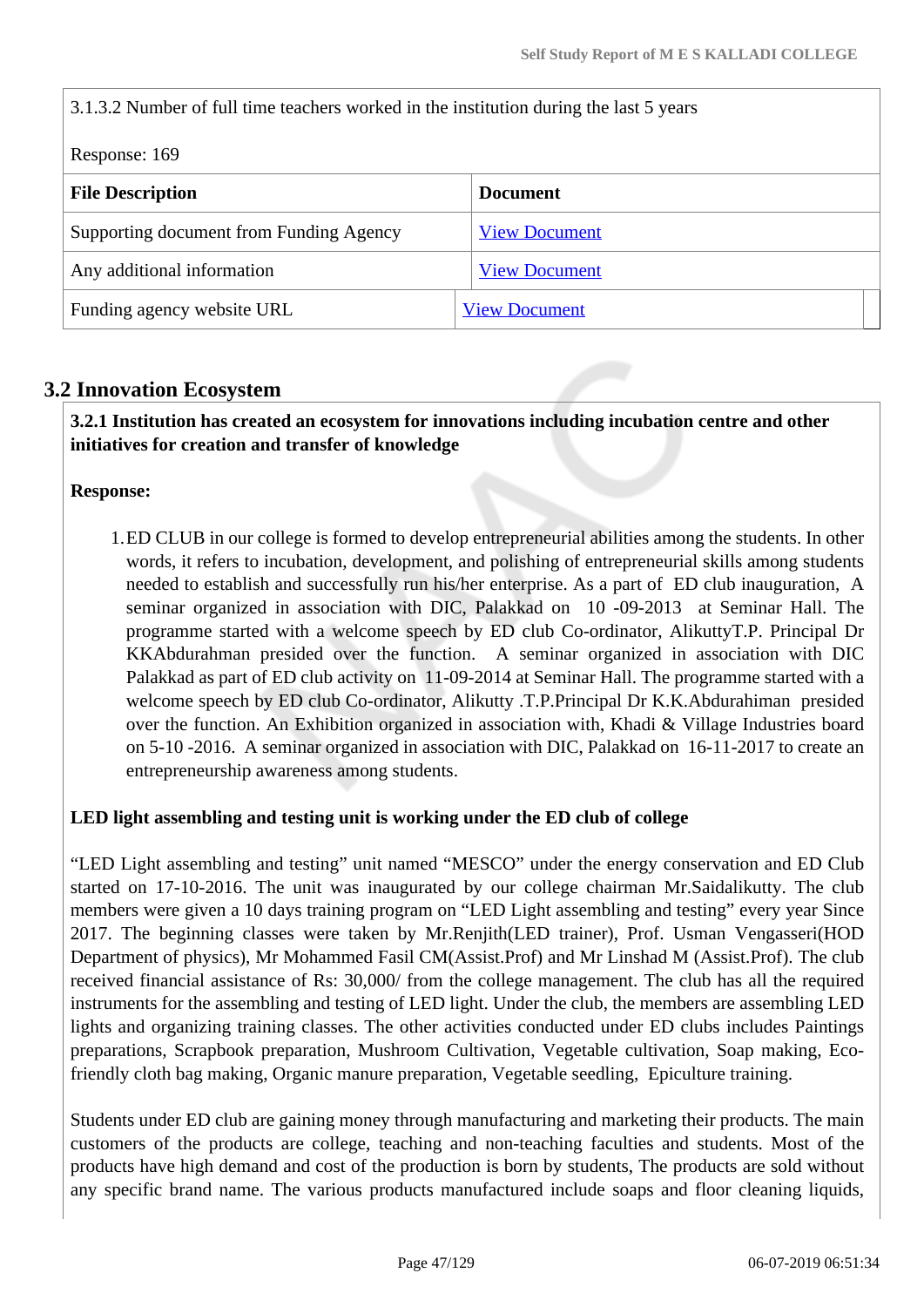cloth bag, cloths banner, LED bulb, vegetables etc. Among these soaps and floor cleaning liquid used for college cleaning purpose. Cloth banner made by students is used for different programmes in the college. Cloth bags are selling to needy students. However, LED bulb assembling units and vegetable cultivation units manufacture and markets their products to outside.

 2. An MoU has created with Kahan Technologies to support incubation activities in the college from 2016 onwards.

| <b>File Description</b>         | <b>Document</b>      |
|---------------------------------|----------------------|
| Any additional information      | <b>View Document</b> |
| Link for Additional Information | <b>View Document</b> |

#### **3.2.2 Number of workshops/seminars conducted on Intellectual Property Rights (IPR) and Industry-Academia Innovative practices during the last five years**

#### **Response:** 31

3.2.2.1 Number of workshops/seminars conducted on Intellectual Property Rights (IPR) and Industry-Academia Innovative practices year-wise during the last five years

| 2017-18             | 2016-17 | 2015-16 | 2014-15 | 2013-14 |
|---------------------|---------|---------|---------|---------|
| 1 <sub>0</sub><br>∸ |         | ັ       |         | -       |

| <b>File Description</b>                            | <b>Document</b>      |
|----------------------------------------------------|----------------------|
| Report of the event                                | <b>View Document</b> |
| List of workshops/seminars during the last 5 years | <b>View Document</b> |
| Any additional information                         | <b>View Document</b> |

#### **3.3 Research Publications and Awards**

**3.3.1 The institution has a stated Code of Ethics to check malpractices and plagiarism in Research**

#### **Response:** Yes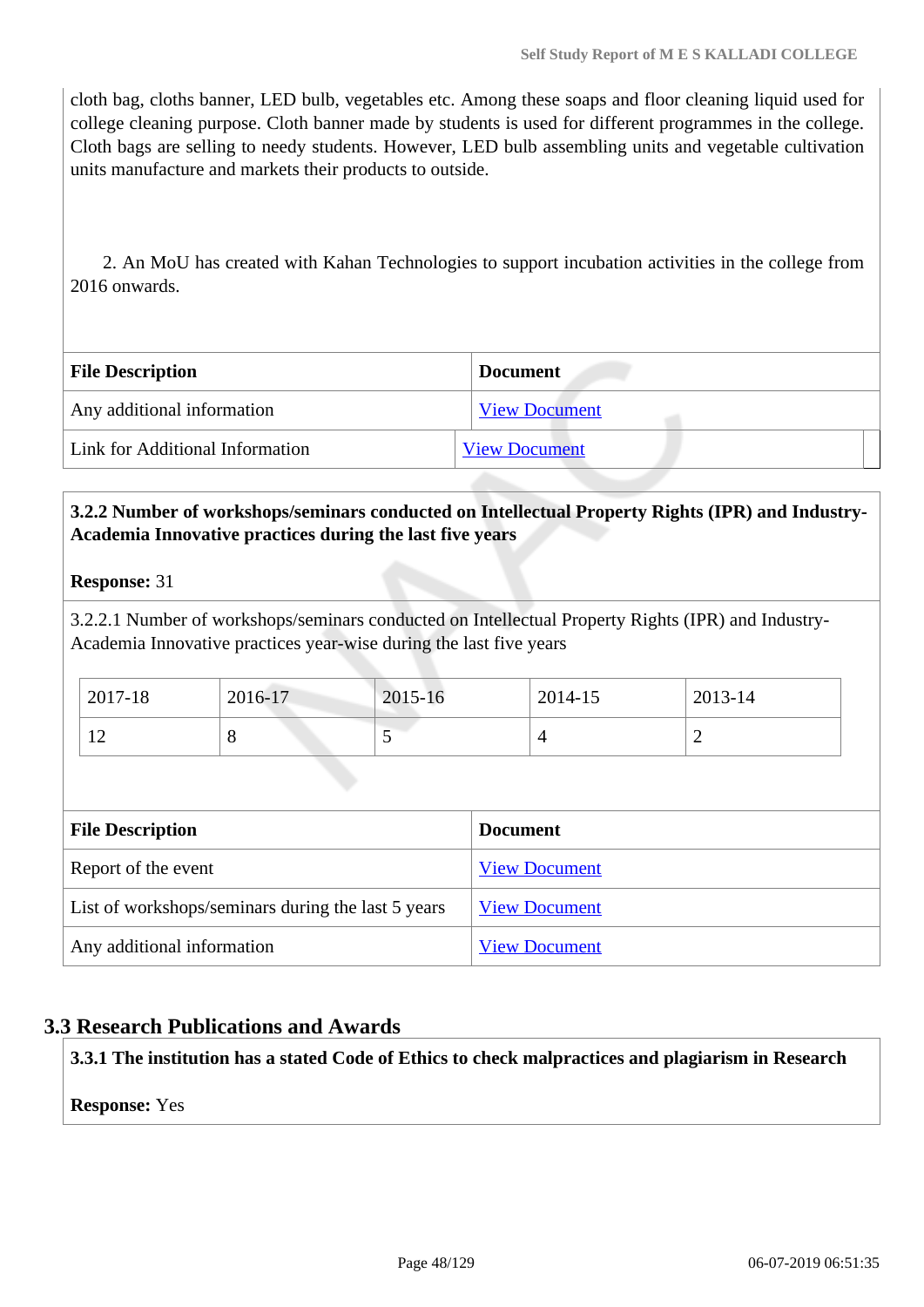| <b>File Description</b>                 | <b>Document</b>      |
|-----------------------------------------|----------------------|
| Institutional data in prescribed format | <b>View Document</b> |
| Any additional information              | <b>View Document</b> |

#### **3.3.2 The institution provides incentives to teachers who receive state, national and international recognition/awards**

#### **Response:** No

#### **3.3.3 Number of Ph.D.s awarded per teacher during the last five years**

| <b>Response:</b> 0                                                                                    |                      |  |  |  |
|-------------------------------------------------------------------------------------------------------|----------------------|--|--|--|
| 3.3.3.1 How many Ph.Ds awarded within last five years                                                 |                      |  |  |  |
| 3.3.3.2 Number of teachers recognized as guides during the last five years                            |                      |  |  |  |
| Response: 4                                                                                           |                      |  |  |  |
| <b>File Description</b>                                                                               | <b>Document</b>      |  |  |  |
| URL to the research page on HEI web site                                                              | <b>View Document</b> |  |  |  |
| List of PhD scholars and their details like name of<br>the guide, title of thesis, year of award etc. | <b>View Document</b> |  |  |  |
| Any additional information                                                                            | <b>View Document</b> |  |  |  |

#### **3.3.4 Number of research papers per teacher in the Journals notified on UGC website during the last five years**

#### **Response:** 0.32

3.3.4.1 Number of research papers in the Journals notified on UGC website during the last five years

| $2017 - 18$ | 2016-17  | 2015-16 | 2014-15 | 2013-14 |
|-------------|----------|---------|---------|---------|
| . .         | <u>_</u> |         | О       | $\circ$ |

| <b>File Description</b>                                                               | <b>Document</b>      |
|---------------------------------------------------------------------------------------|----------------------|
| List of research papers by title, author, department,<br>name and year of publication | <b>View Document</b> |
| Any additional information                                                            | <b>View Document</b> |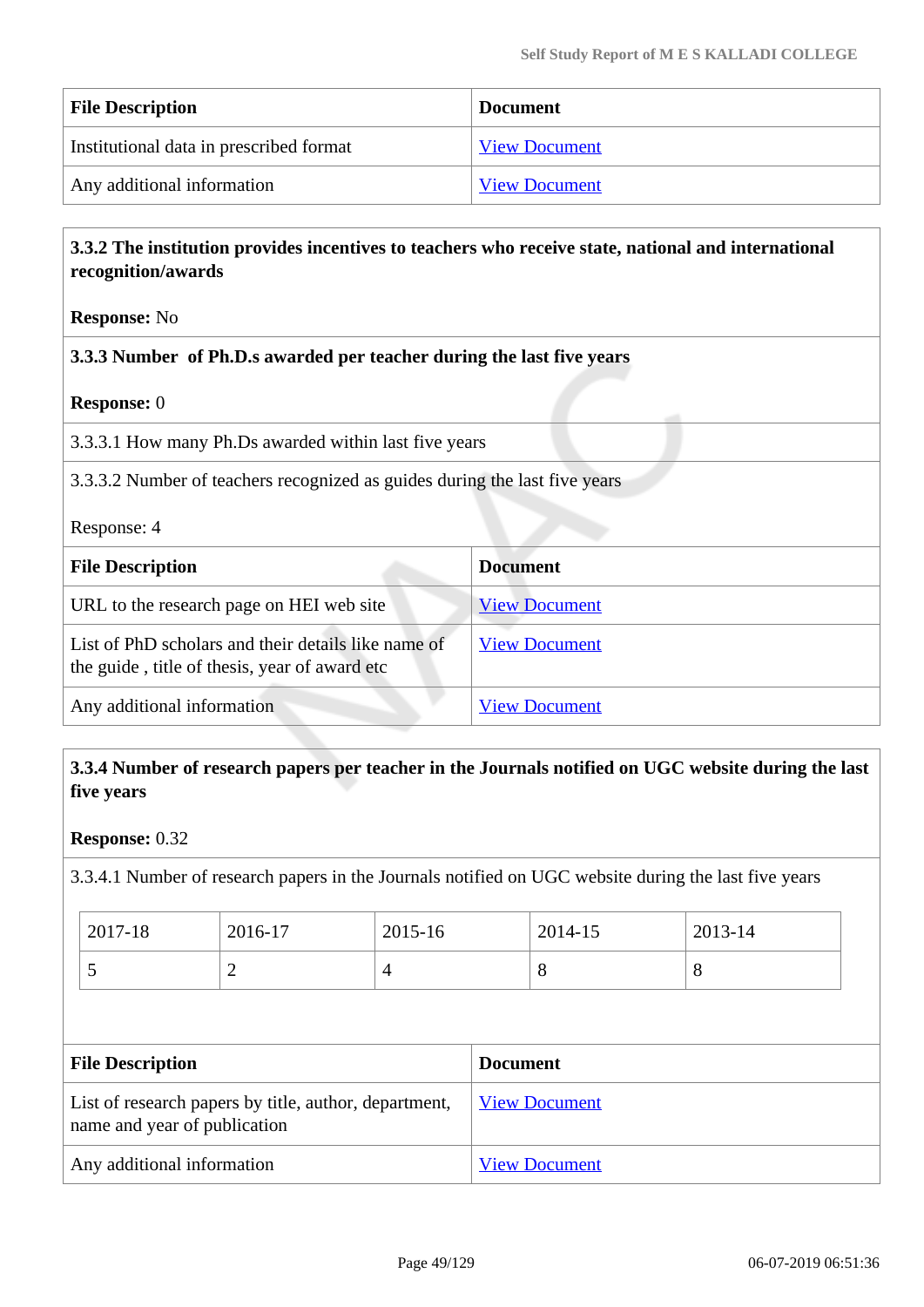#### **3.3.5 Number of books and chapters in edited volumes/books published and papers in national/international conference proceedings per teacher during the last five years**

#### **Response:** 1.21

3.3.5.1 Total number of books and chapters in edited volumes / books published, and papers in national/international conference-proceedings year-wise during the last five years

| 14 | 18 | 29 | 36 | $\mathbf{r}$ |  |
|----|----|----|----|--------------|--|
|    |    |    |    |              |  |

| List books and chapters in edited volumes / books<br>published | <b>View Document</b> |
|----------------------------------------------------------------|----------------------|
| Any additional information                                     | <b>View Document</b> |

#### **3.4 Extension Activities**

 **3.4.1 Extension activities in the neighbourhood community in terms of impact and sensitising students to social issues and holistic development during the last five years**

#### **Response:**

Extension activities of the College are designed to promote social participation of the students to benefit and empower the larger community. The college has been consistently interacted with society, especially to make awareness about the scientific knowledge for solving the problems of various sections of the society. The main beneficiary of the College is the college students, NCC, NSS, together with all the departments assigns themselves to this effort. The College conducts several multiplicity programmes like Awareness Classes, an orientation programme, Water Analysis, Quality Checking, blood donation camps, conducting socio-economic surveys, Short film festival, functional works in Arabic, Occasional speeches, afforestation programmes, Palliative care services, SwachBharathProgram, Village adoption and community orientation programmes.

The creative extension activities of the college, WELCHEM offered Dry rubber content analysis, water analysis and training in soap manufacture. This is the awareness programme in scientific knowledge for solving the problems of farmers and weaker sections of the society. NSS unit conducted a self-employment training programme for public and students in grass cutting by using the machines. Eye donation camp and some of them signed an agreement for Eye Donation. MES organized a grant exhibition ENTHUSIA more than 35000 people visited this event. NSS unit organized anti-drug camping in Mannarkkad town in association with Anit-Narcotic Club. NSS Units with CSS volunteers have undertaken the work of planting and maintaining a vegetable garden. Conducted seminar on anti-Narcotic drugs: The students' community is falling prey to the addiction of narcotic drug as the anti-social elements are working underground in the college premises.Financial Inclusion Awareness Programme for tribes in Attappadi- largest tribal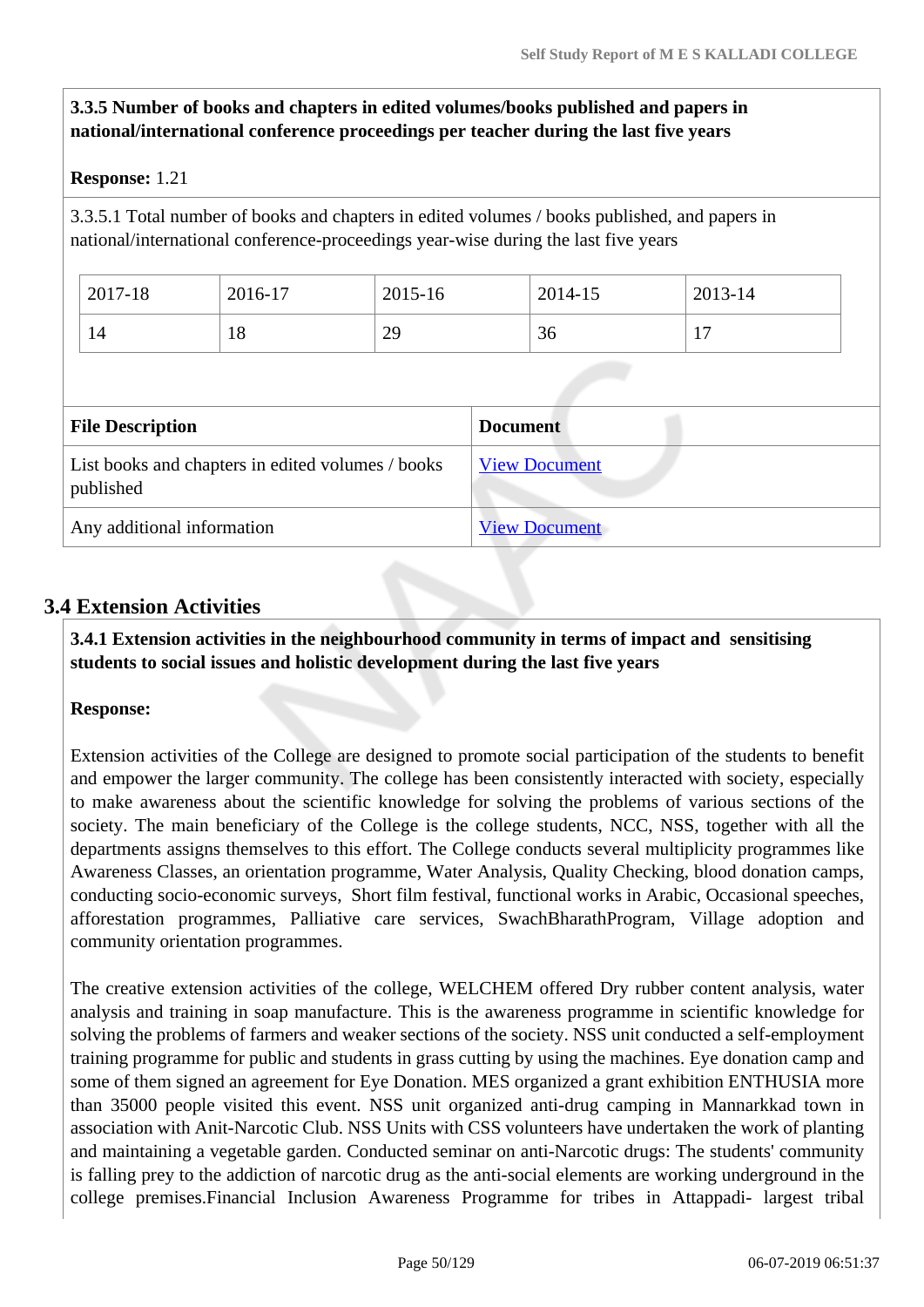settlement in Kerala. The programme is becoming a model in the region for implementing government schemes through the students. Microinsurance awareness programme for BPL Community. Students from the Department of Mass Communication and Journalism visited MuthalamadaEndosulfan affected area. Village adoption and community orientation: NSS Units of college adopted Kumaramputhur village for its community-oriented programme. The units organised various programmes to reinforce the community orientation at different level including periodic surveys, epidemic awareness campaigns, anti-plastic campaigns, donating blood etc. Organised a basic computer literacy programme for Kudumbasree unit in Kumaramputhur. As part of institutional social, responsibly College started a Medical Centre for Attappady Tribal community. The college organized a mega medical camp for Attappady tribal community. systematized Energy conservation techniques have started LED light assembling unit. Vegetable seedlings are grown in trays by using organic manure and compost prepared in the college. Botany started institutional cultivation with the support of the Agricultural Division. Students Union organised a Dress Collection Campaign for poor and needy peoples. "PADHEYAM" the college NSS unit initiated a humanitarian flagship project in association with the Taluk hospital to provide free lunch kits to the patients inwards of the hospital. SWACH BHARATH MISSION spread the message to the student volunteers of NSS joined their hands for the cleanup drive.

| <b>File Description</b>         | <b>Document</b>      |
|---------------------------------|----------------------|
| Any additional information      | <b>View Document</b> |
| Link for Additional Information | <b>View Document</b> |

#### **3.4.2 Number of awards and recognition received for extension activities from Government /recognised bodies during the last five years**

**Response:** 106

3.4.2.1 Total number of awards and recognition received for extension activities from Government /recognised bodies year-wise during the last five years

| 2017-18                                                      | 2016-17 | 2015-16 |                 | 2014-15              | 2013-14        |  |
|--------------------------------------------------------------|---------|---------|-----------------|----------------------|----------------|--|
| 52                                                           | 19      | 19      |                 | 9                    | $\overline{7}$ |  |
|                                                              |         |         |                 |                      |                |  |
| <b>File Description</b>                                      |         |         | <b>Document</b> |                      |                |  |
| Number of awards for extension activities in last 5<br>years |         |         |                 | <b>View Document</b> |                |  |
| e-copy of the award letters                                  |         |         |                 | <b>View Document</b> |                |  |
| Any additional information                                   |         |         |                 | <b>View Document</b> |                |  |

**3.4.3 Number of extension and outreach Programs conducted in collaboration with Industry,**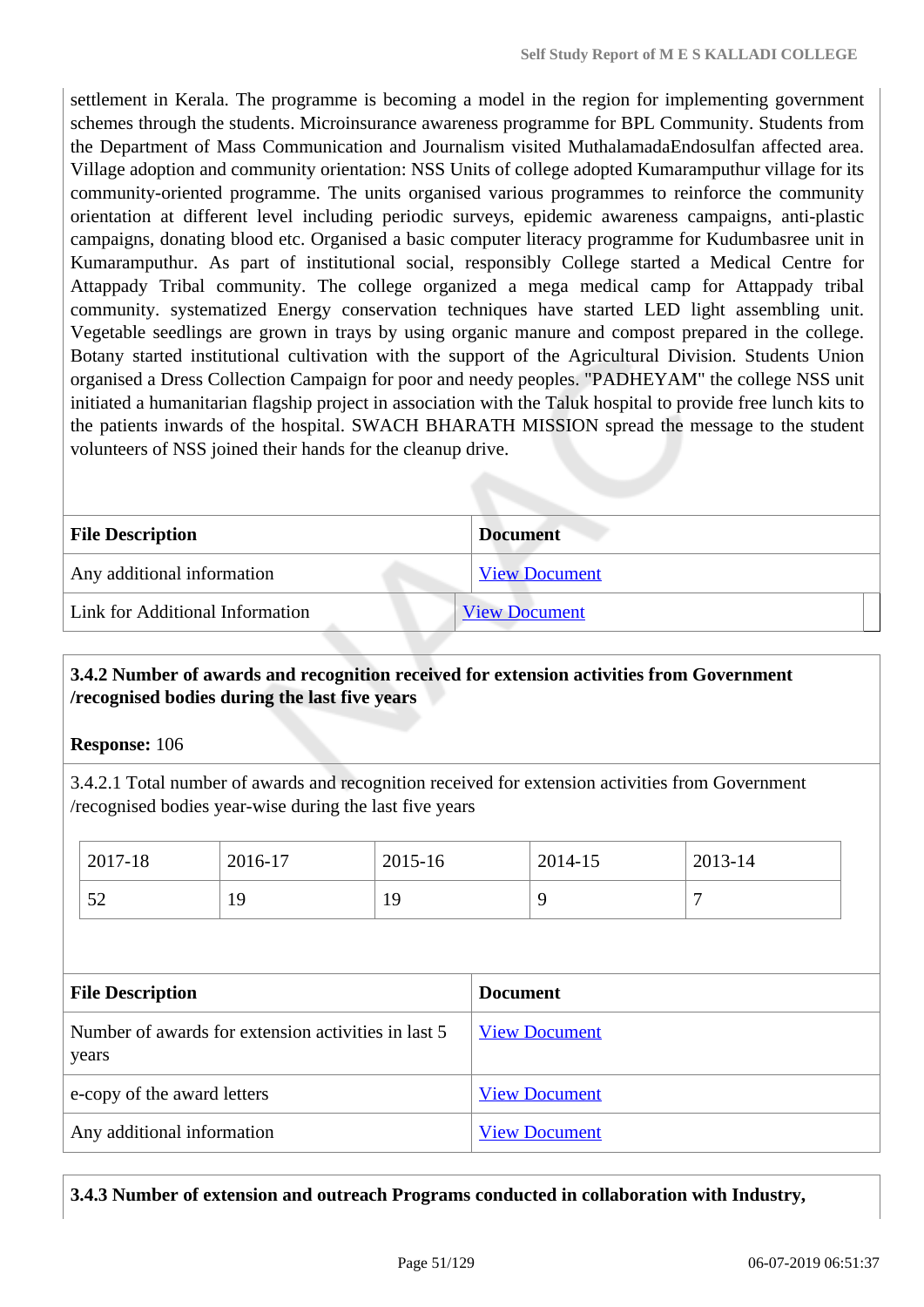#### **Community and Non- Government Organizations through NSS/ NCC/ Red Cross/ YRC etc., during the last five years**

#### **Response:** 107

3.4.3.1 Number of extension and outreach Programs conducted in collaboration with Industry, Community and Non- Government Organizations through NSS/ NCC/ Red Cross/ YRC etc., year-wise during the last five years

| 2017-18 | 2016-17      | 2015-16        | 2014-15 | 2013-14 |
|---------|--------------|----------------|---------|---------|
| 34      | $\cap$<br>33 | $\overline{1}$ | 15      | 10      |

| <b>File Description</b>                                                                                        | <b>Document</b>      |
|----------------------------------------------------------------------------------------------------------------|----------------------|
| Reports of the event organized                                                                                 | <b>View Document</b> |
| Number of extension and outreach programs<br>conducted with industry, community etc for the last<br>five years | <b>View Document</b> |
| Any additional information                                                                                     | <b>View Document</b> |

#### **3.4.4 Average percentage of students participating in extension activities with Government Organisations, Non-Government Organisations and programs such as Swachh Bharat, Aids Awareness, Gender Issue, etc. during the last five years**

#### **Response:** 0.01

3.4.4.1 Total number of students participating in extension activities with Government Organisations, Non-Government Organisations and programs such as Swachh Bharat, Aids Awareness, Gender Issue, etc. yearwise during the last five years

|                         | 2017-18 | 2016-17                                                                                      | 2015-16         |  | 2014-15              | 2013-14        |
|-------------------------|---------|----------------------------------------------------------------------------------------------|-----------------|--|----------------------|----------------|
|                         | 01      | $\overline{0}$                                                                               | $\theta$        |  | $\overline{0}$       | $\overline{0}$ |
|                         |         |                                                                                              |                 |  |                      |                |
| <b>File Description</b> |         |                                                                                              | <b>Document</b> |  |                      |                |
| Report of the event     |         |                                                                                              |                 |  |                      |                |
|                         |         |                                                                                              |                 |  | <b>View Document</b> |                |
|                         |         | Average percentage of students participating in<br>extension activities with Govt or NGO etc |                 |  | <b>View Document</b> |                |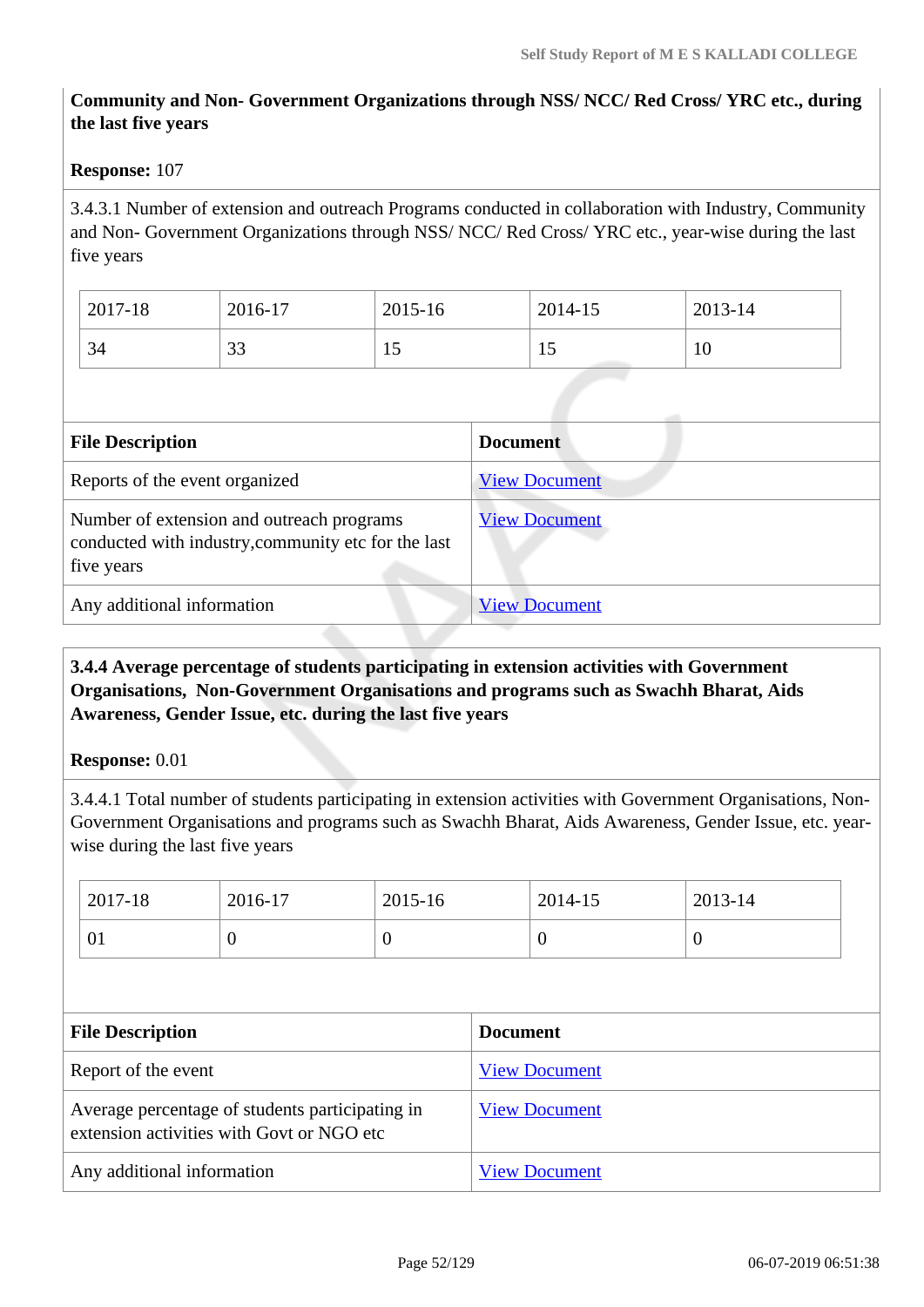#### **3.5 Collaboration**

 **3.5.1 Number of linkages for faculty exchange, student exchange, internship, field trip, on-the-job training, research, etc during the last five years**

#### **Response:** 123

3.5.1.1 Number of linkages for faculty exchange, student exchange, internship, field trip, on-the-job training, research, etc year-wise during the last five years

| 2017-18 | 2016-17        | 2015-16 | 2014-15                                       | 2013-14           |
|---------|----------------|---------|-----------------------------------------------|-------------------|
| 24      | $\sim$<br>ا سے | 24      | $\overline{\phantom{0}}$<br><b>L</b> <i>I</i> | $\sim$<br>≺<br>JІ |

| <b>File Description</b>                                         | <b>Document</b>      |
|-----------------------------------------------------------------|----------------------|
| Number of Collaborative activities for research,<br>faculty etc | <b>View Document</b> |
| Copies of collaboration                                         | <b>View Document</b> |
| Any additional information                                      | <b>View Document</b> |

#### **3.5.2 Number of functional MoUs with institutions of National/ International importance, Other Institutions, Industries, Corporate houses etc., during the last five years (only functional MoUs with ongoing activities to be considered)**

#### **Response:** 68

3.5.2.1 Number of functional MoUs with institutions of national, international importance, other universities, industries, corporate houses etc. year-wise during the last five years (only functional MoUs with ongoing activities to be considered)

| $12017 - 18$ | 2016-17 | 2015-16 | 2014-15  | 2013-14 |
|--------------|---------|---------|----------|---------|
| 43           | ∸       | ັ       | <u>ب</u> | ັ       |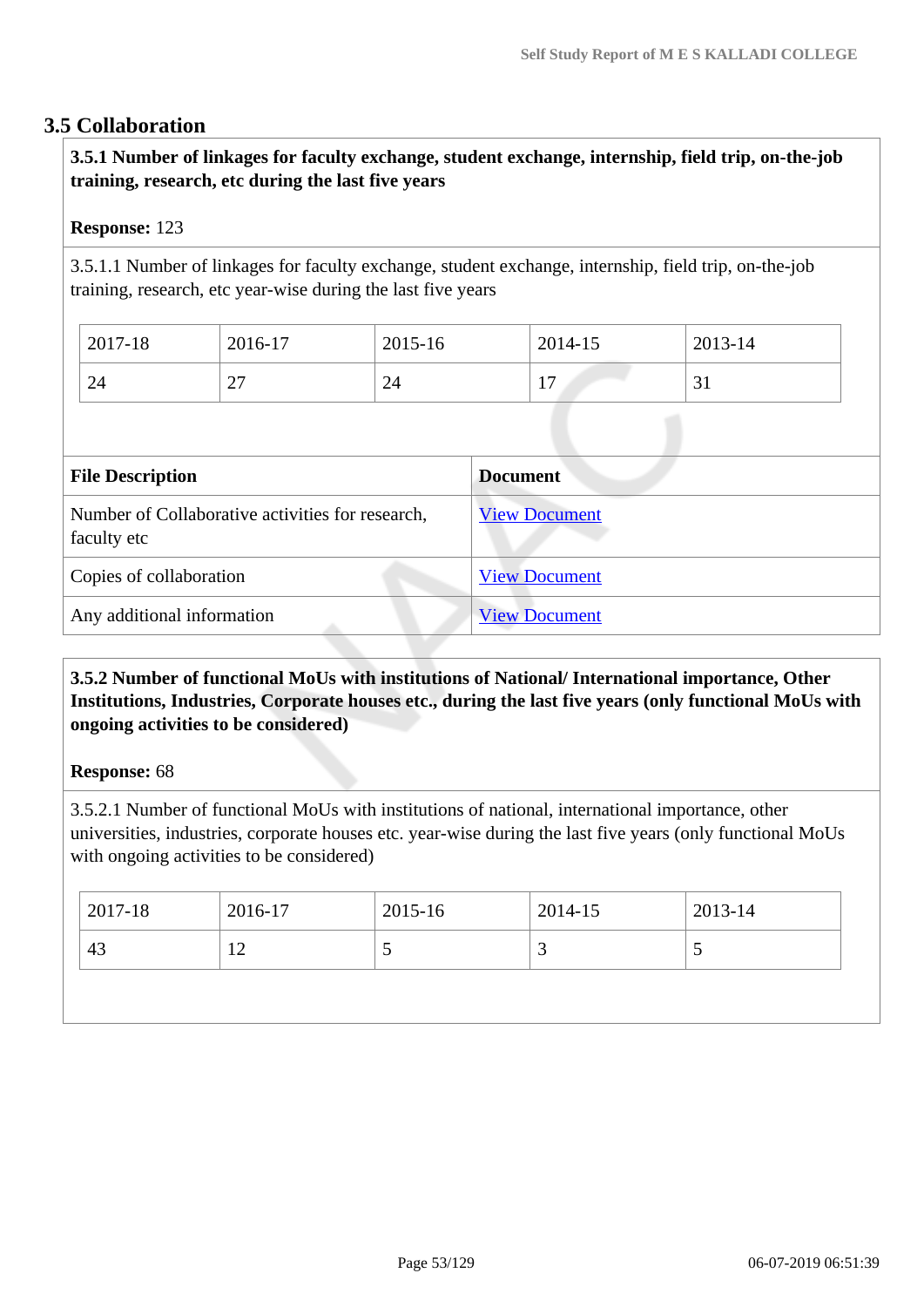| <b>File Description</b>                                                                                                                     | <b>Document</b>      |
|---------------------------------------------------------------------------------------------------------------------------------------------|----------------------|
| e-copies of the MoUs with institution/industry/<br>corporate house                                                                          | <b>View Document</b> |
| Details of functional MoUs with institutions of<br>national, international importance, other universities<br>etc during the last five years | <b>View Document</b> |
| Any additional information                                                                                                                  | <b>View Document</b> |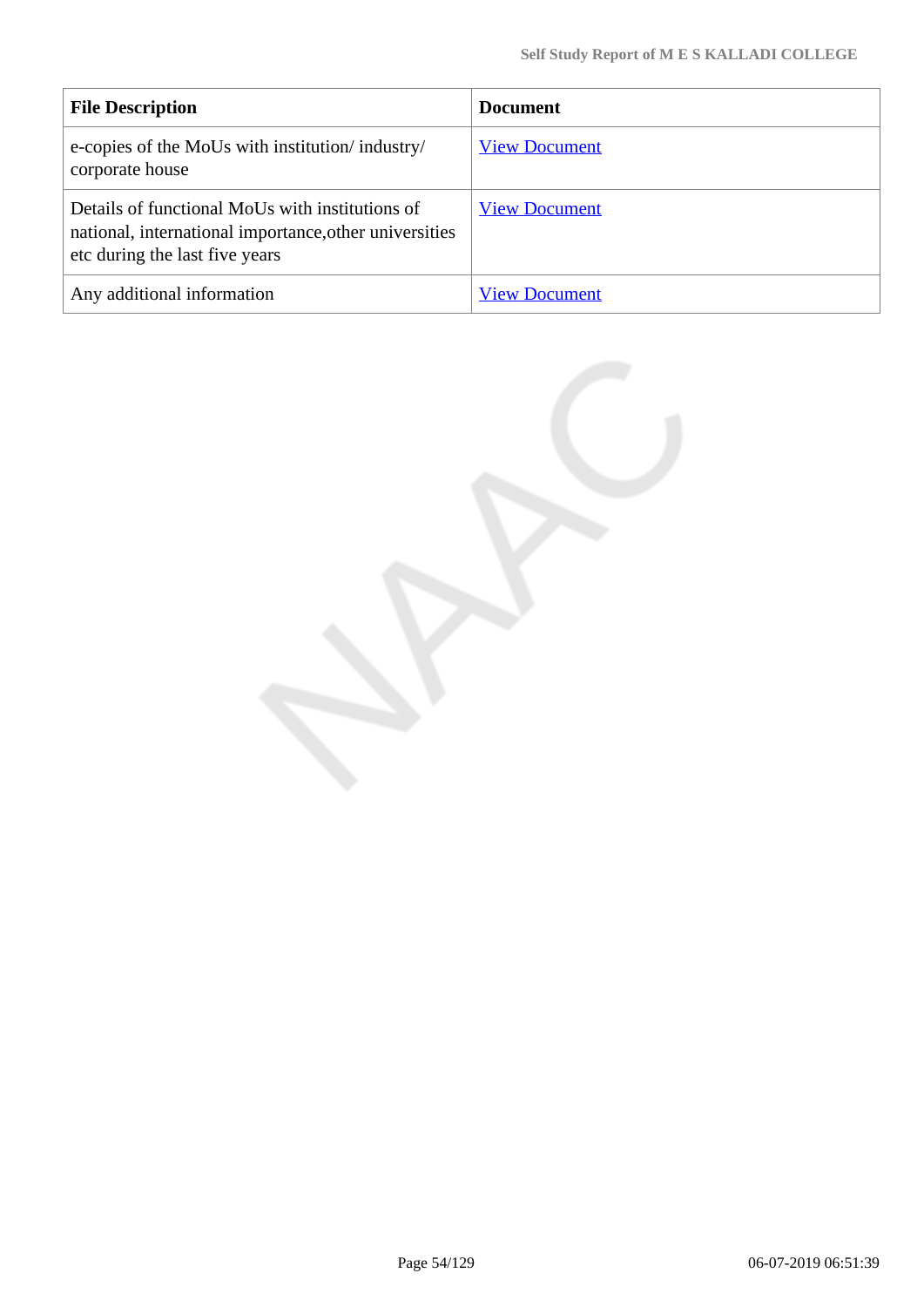# **Criterion 4 - Infrastructure and Learning Resources**

# **4.1 Physical Facilities**

 **4.1.1 The institution has adequate facilities for teaching- learning. viz., classrooms, laboratories, computing equipment, etc.**

#### **Response:**

The institution has consistently adopted a proactive policy in nurturing an environment productive to the Academic and holistic development Of Students. The infrastructure and recent facilities make the learning process a Pleasant experience. The College has Situated on a 22.93 acres Campus on the side of NH:966 Palakkad-Calicut National Highway and on the gateway of Silent Valley National Park. It is boarded by perennial river "Kunthipuzha".

The Teaching and Learning infrastructure is expanded in different blocks as described below:

1.**Main Block:**-Front Office, Computer Lab, Seminar Hall, Doctor in Campus Room. Control Room, Visitor's Room, Differently abled rest room, Chemistry research room, Computer Lab, Analytical lab, Lift Facility, Water Purifier, Visitor Gallery , Principal's Chamber, Administrative Office, Board Room, Exam Control Room, IQAC Room, Management Office, MSC Chemistry Lab, Botany Lab and Herbarium , Zoology Lab, 36 Class Rooms, Chemistry Conference Hall, M.Sc. Botany Lab, Tissue Culture Lab, Exam Hall, Fashion Technology Room, Rain Water Harvesting gauges, Department Research Center.

#### 1.**Silver Jubilee Block:-**

IN FLIP NET LAB, History Conference Room, Physics UG Lab, Research Cubical, Center for Student Cultural Diversity(CSCD), Auditorium, Placement Cells,10 Class Rooms and 2 Departments.

#### 1.**MES Educational Complex [Self Financing Complex]:-**

 Director's Office, Audio Visual Lab (Media Center), Administrative Office (Self Section), Food Technology Lab, MCA –University off Campus Center, 5 Departments, and classrooms.

#### 1.**Golden Jubilee Block:-**

Commerce Department, Computer Lab, 2 Server Rooms and 5 Class Rooms.

#### 1.**Academic Block**:-

Differently abled restrooms, Ramp for differently abled students, 7 Class Rooms.

#### 1.**Mosque**

- 2.**Open Auditorium**
- 3.**Water Treatment Plant**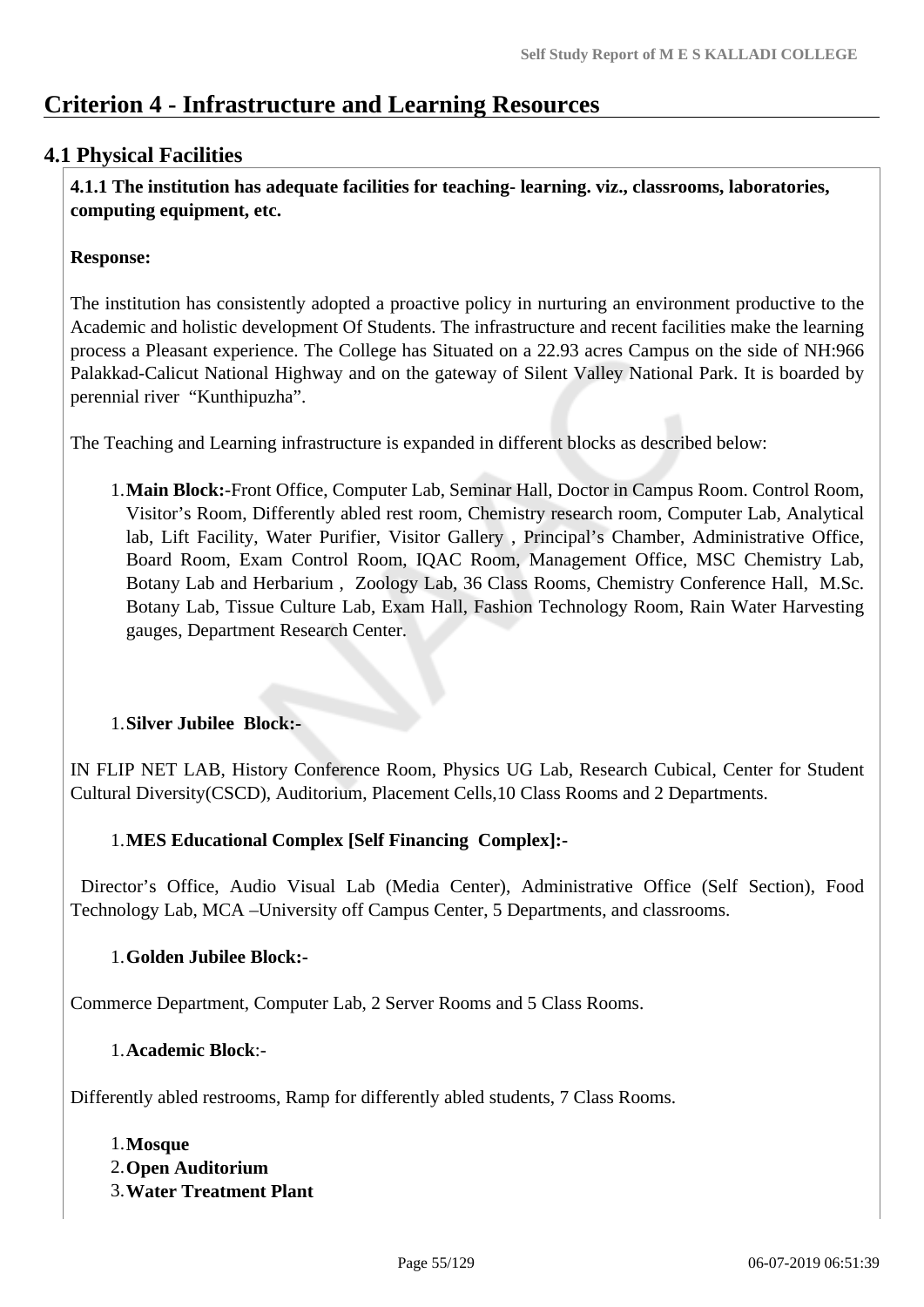4.**Auditorium with 251 Seating Capacities.**

#### 5.**Central Canteen and food court**

6.

Daycare, Girls Rest Room, NCC Army Office, NSS Navy Office, NCC Army Room, NCC Navy Room, NSS Room, Counseling Center, Heritage Museum.

- 1.**Co-Operative Store & University of Calicut Distance Education Center**
- 2.**Faculty Parking Area**
- 3.**Student's Parking Area**
- 4.**Megalithic Museum**
- 5.**Amphi Theatre** –

Open area with Pavilion.

- 1.**Sports Complex**: Indoor Stadium with Gallery, Yoga Hall, Fitness Centre/Gymnasium, Athletic Track, Football field, Basket Ball Court, Wrestling Court, Badminton Court, Base Ball Court, Wrestling Court, Volley Ball Court, Cricket Nets, Kho-kho Court, Zumba Hall.
- 2.**Library Block**

**Knowledge Resource Center**, Fully automated RFID System with Digital Library Access, Fully Automated with Library Management Software KOHA with RFID System

#### 1.**Hostel Facilities for Boys and Girls**

- 2.**Generator power Facilities**
- 3.**Solar panel facility** 10Kv
- 4.**CCTV** surveillance 90 Numbers
- 5.**24/7 Campus Security**
- 6.**Printing Facility**
- 7.**Herbal Garden**
- 8.**E-learning Facility**
- 9.**Video Conferencing Facility (AV Lab )**
- 10.**Data Maintenance hub and Server Room**
- 11.**Fashion Technology Garment Design Studio**
- 12.**Beauty Parlor**
- 13.**Film and Sound Editing Studio**
- 14.**Performance Lab**
- 15.**Alumni Room**
- 16.**Apiculture Unit**
- 17.**BSNL Mobile Tower**

| <b>File Description</b>         | <b>Document</b>      |
|---------------------------------|----------------------|
| Any additional information      | <b>View Document</b> |
| Link for Additional Information | <b>View Document</b> |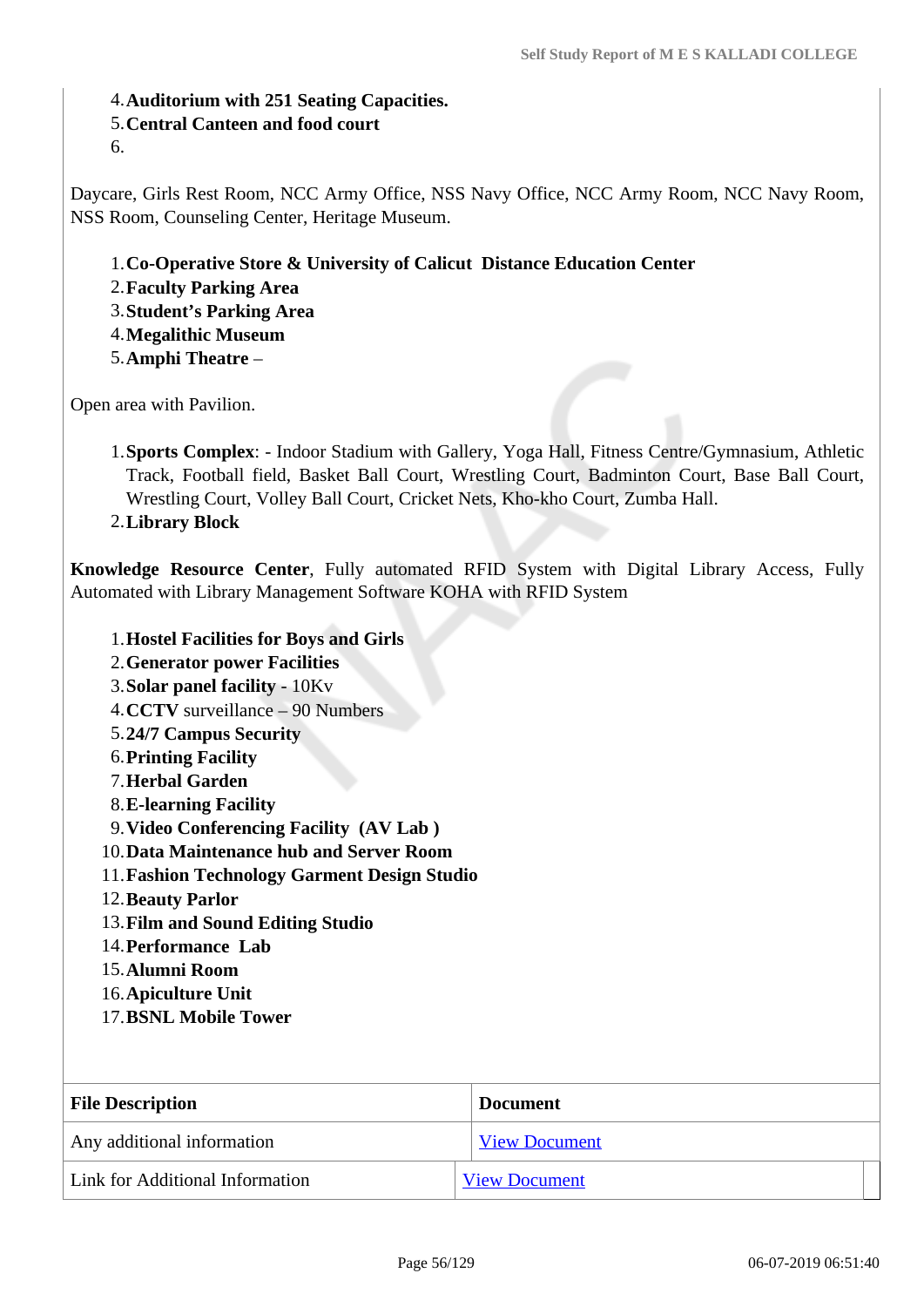# **4.1.2 The institution has adequate facilities for sports, games (indoor, outdoor),gymnasium, yoga centre etc., and cultural activities**

#### **Response:**

| <b>SI No</b>            | <b>FACILITY</b>                    | <b>YEAR</b>     | <b>OFSIZE/AREA</b>   |
|-------------------------|------------------------------------|-----------------|----------------------|
|                         |                                    |                 | <b>ESTABLISHMENT</b> |
|                         | Seminar hall                       | 2012            | $25M \times 80 M$    |
| þ                       | Auditorium                         | 2014            | 40 M X 120 M         |
| þ                       | Open air auditorium                | 2014            | 15M x 18M            |
| 4                       | Staff refreshment room             | 2014            | 10 M x 10M           |
| 5                       | Yoga hall                          | 2015            | 20M x 20M            |
| 6                       | Alumni room                        | 2015            | 20M x 20M            |
| 17                      | <b>HRD Room</b>                    | 2015            | 10 M x 10M           |
| 8                       | Indoor stadium                     | 2018            | 50Mx25M              |
| þ                       | FITNESS CENTER/GYMNASIUM           | 2014            | 20Mx10M              |
| 10                      | 400mtrack                          | 2010            | 175Mx145M            |
| 11                      | Football field                     | 2010            | 100Mx80M             |
| 12                      | Cricket                            | 2010            | 70Mx60M              |
| $\vert$ 13              | Baseball                           | 2010            | 50Mx25M              |
| 14                      | <b>Basket Ball/Badminton Court</b> | 2010            | 50Mx25M              |
| $ 15\rangle$            | Wrestling court                    | 2010            | 20Mx20M              |
| 16                      | Conference hall 1                  | 2016            | 20M x 20M            |
| 17                      | Conference hall 2                  | 2016            | $20M \times 20M$     |
| 18                      | Audiovisual lab                    | 2018            | $20M \times 30M$     |
| 19                      | NCC room (Navel)                   | 2016            | 10 M x 10M           |
| 20                      | NCC Room (Army)                    | 2016            | 10 M x 10M           |
| 21                      | NSS room                           | 2017            | 10 M x 10M           |
| þ2                      | <b>Volleyball Court</b>            | 2010            | 25M x 20m            |
| 23                      | <b>Cricket Nets</b>                | 2015            | 40M x 20M            |
| $\sqrt{24}$             | Kho-Kho Court                      | 2016            | 35M x 20M            |
| 25                      | Zumba Hall                         | 2016            | $20M \times 20M$     |
| 26                      | Counselling room                   | 2016            | 10 M x 10M           |
|                         |                                    |                 |                      |
| <b>File Description</b> |                                    | <b>Document</b> |                      |

| Any additional information      | <b>View Document</b>                   |
|---------------------------------|----------------------------------------|
| Link for Additional Information | $\overline{\phantom{a}}$ View Document |
|                                 |                                        |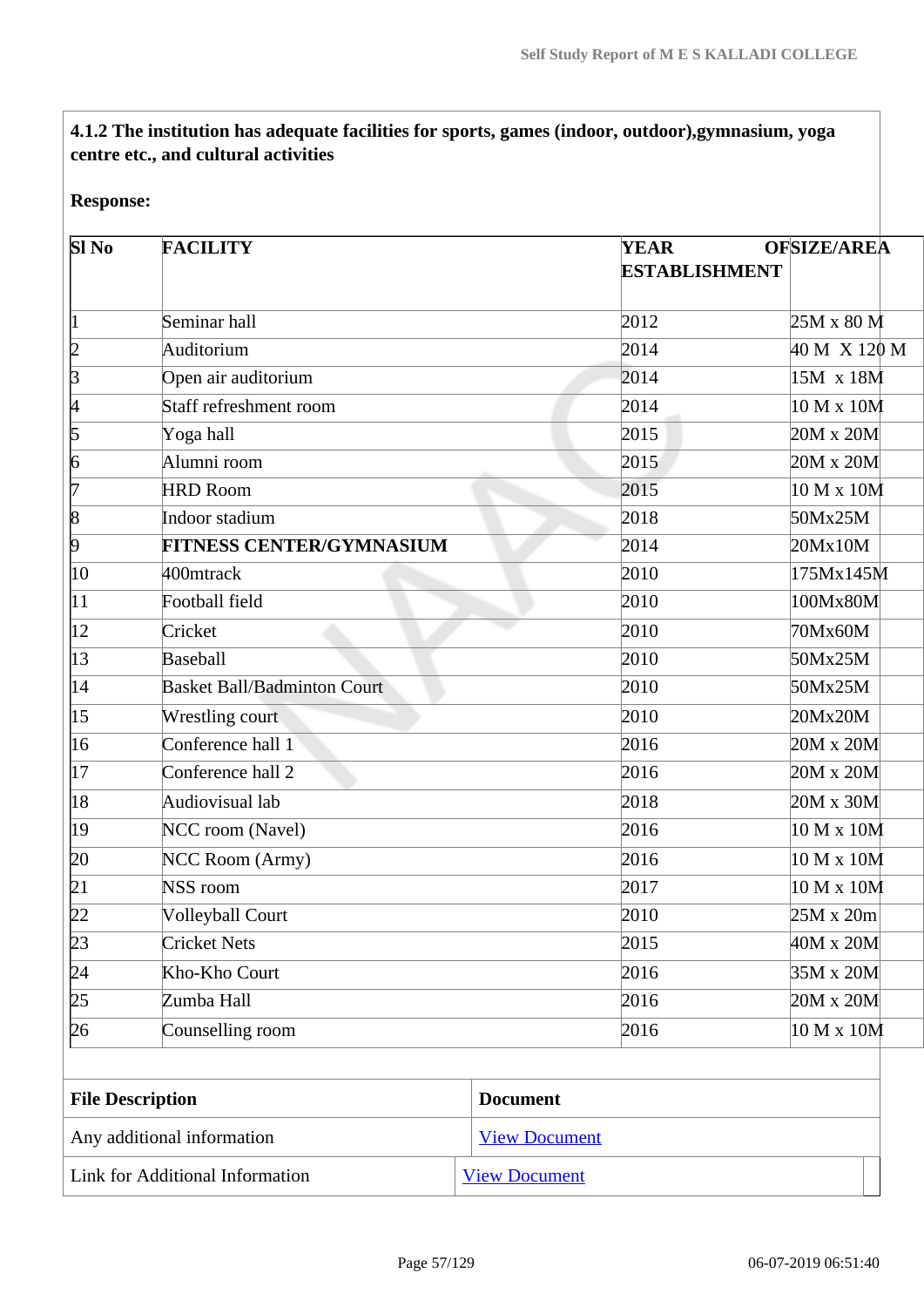## **4.1.3 Percentage of classrooms and seminar halls with ICT - enabled facilities such as smart class, LMS, etc**

#### **Response:** 100

4.1.3.1 Number of classrooms and seminar halls with ICT facilities

#### Response: 69

| <b>File Description</b>                                               | <b>Document</b>      |
|-----------------------------------------------------------------------|----------------------|
| Number of classrooms and seminar halls with ICT<br>enabled facilities | <b>View Document</b> |
| any additional information                                            | <b>View Document</b> |
| Link for additional information which is optional                     | <b>View Document</b> |
|                                                                       |                      |

#### **4.1.4 Average percentage of budget allocation, excluding salary for infrastructure augmentation during the last five years.**

#### **Response:** 27.39

4.1.4.1 Budget allocation for infrastructure augmentation, excluding salary year-wise during the last five years (INR in Lakhs)

| 2017-18  | 2016-17  | 2015-16  | 2014-15  | 2013-14  |
|----------|----------|----------|----------|----------|
| 125.5287 | 122.8110 | 150.3917 | 71.34084 | 102.3239 |

| <b>File Description</b>                                                                           | <b>Document</b>      |  |
|---------------------------------------------------------------------------------------------------|----------------------|--|
| Details of budget allocation, excluding salary during <u>View Document</u><br>the last five years |                      |  |
| Audited utilization statements                                                                    | <b>View Document</b> |  |
| Any additional information                                                                        | <b>View Document</b> |  |

#### **4.2 Library as a Learning Resource**

#### **4.2.1 Library is automated using Integrated Library Management System (ILMS)**

#### **Response:**

The library of M.E.S Kalladi College started functioning in the very first year of establishment in 1967, in the early years it housed in a room in the main-block, In 1990 the library owns an individual building. Now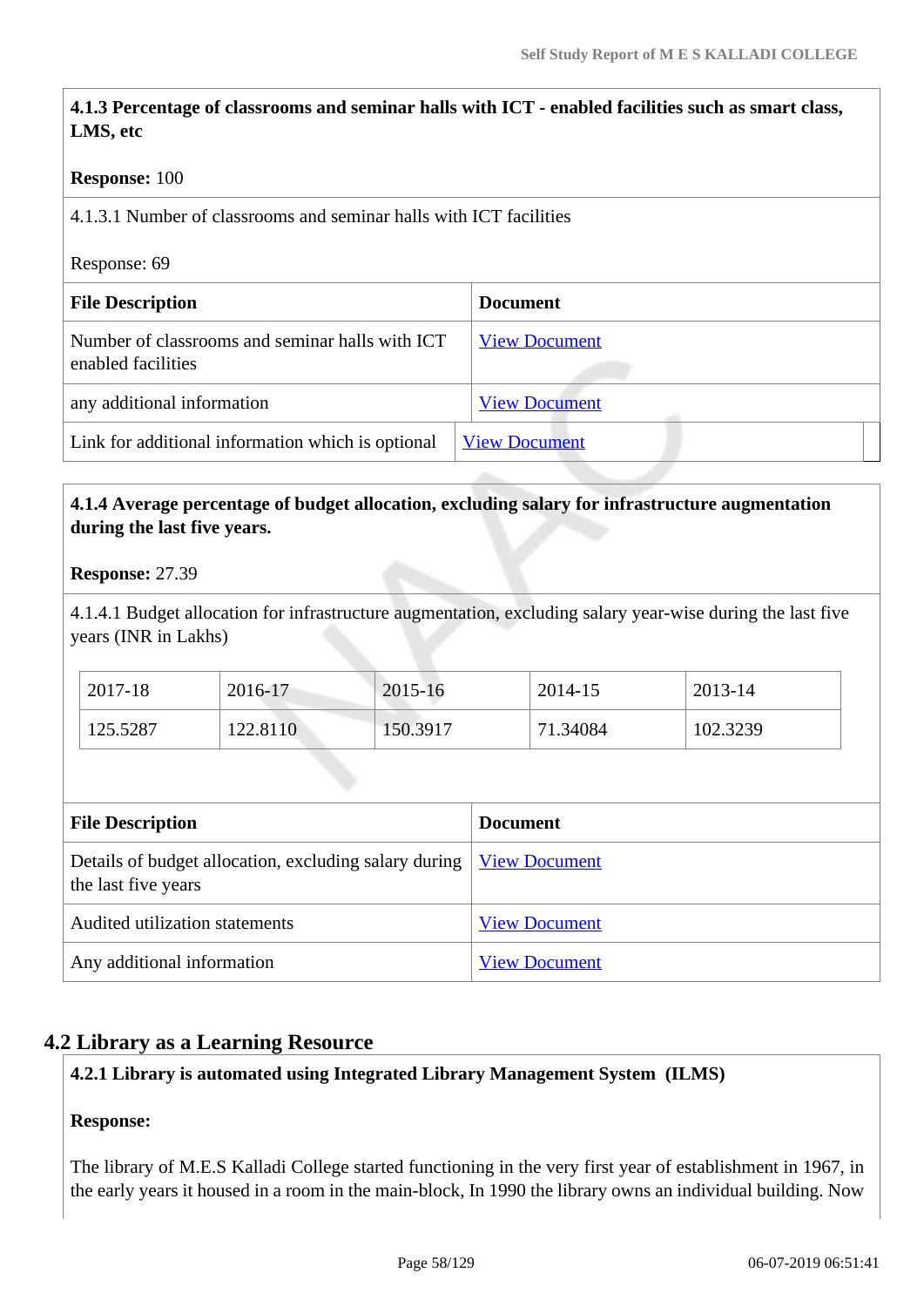the library has a total plinth area of 5700 sqft with centralized air-conditioning. To reduce the energy consumption a solar energy panel at the rooftop is also considering as a future development.

Now the Library functions as a knowledge resource center for the faculties and students of the college, which is operated under the **KOHA** an open source Integrated Library System (ILS), it is a web-based ILS, with a SQL database (MYSQL preferred) backend with cataloguing data stored in MARC and accessible via Z39.50 or SRU. The user interface is very configurable and adaptable and has been translated into many languages. KOHA has most of the features that would be expected in an ILS, including:

- Various Web 2.0 facilities like tagging, comment, Social sharing and RSS feeds
- Union catalogue facility
- Customizable search
- Online Circulation
- Web OPAC

The library is automated with RFID technology, which revolutionizes library operations such as self-issue and returns within seconds reduces the long queues in circulation area, track unauthorised movements, track misplaced books and getting information regarding a particular book. It is a helpful tool for stock verification which is a tedious task in the library.

Each member has an RFID enabled ID-card, UG-students borrow one book at a time, while PG-students can borrow 5 books and faculty can borrow ten books at a time.

Institutional Repository with D-Space is also established in the library with digitized documents, useful links to databases, Question-papers, theses and Reports.

- Economic and Political Weekly(2000 onwards)
- Centre for Scientific and Research Journals(1999 onwards)
- Census Reports(3)
- Education commission Reports(3)
- Kerala Service Rule
- Conference proceedings
- Theses
- Project Reports

#### Library website:

 The activities of library-related services and WEB OPAC is available in the institutional website, the institutional repository of open access databases, journals and e-books, feedback and FAQs also available in the site

Facilities and services available in the library:

- Latest and upgraded version of KOHA ILM software version 18.11
- RFID enabled Library
- Circulation, entry and exit of users and stock verification through RFID technology.
- E-learning facility with 25 systems and Wi-Fi access
- Web OPAC (Online Searching facility for students and teachers)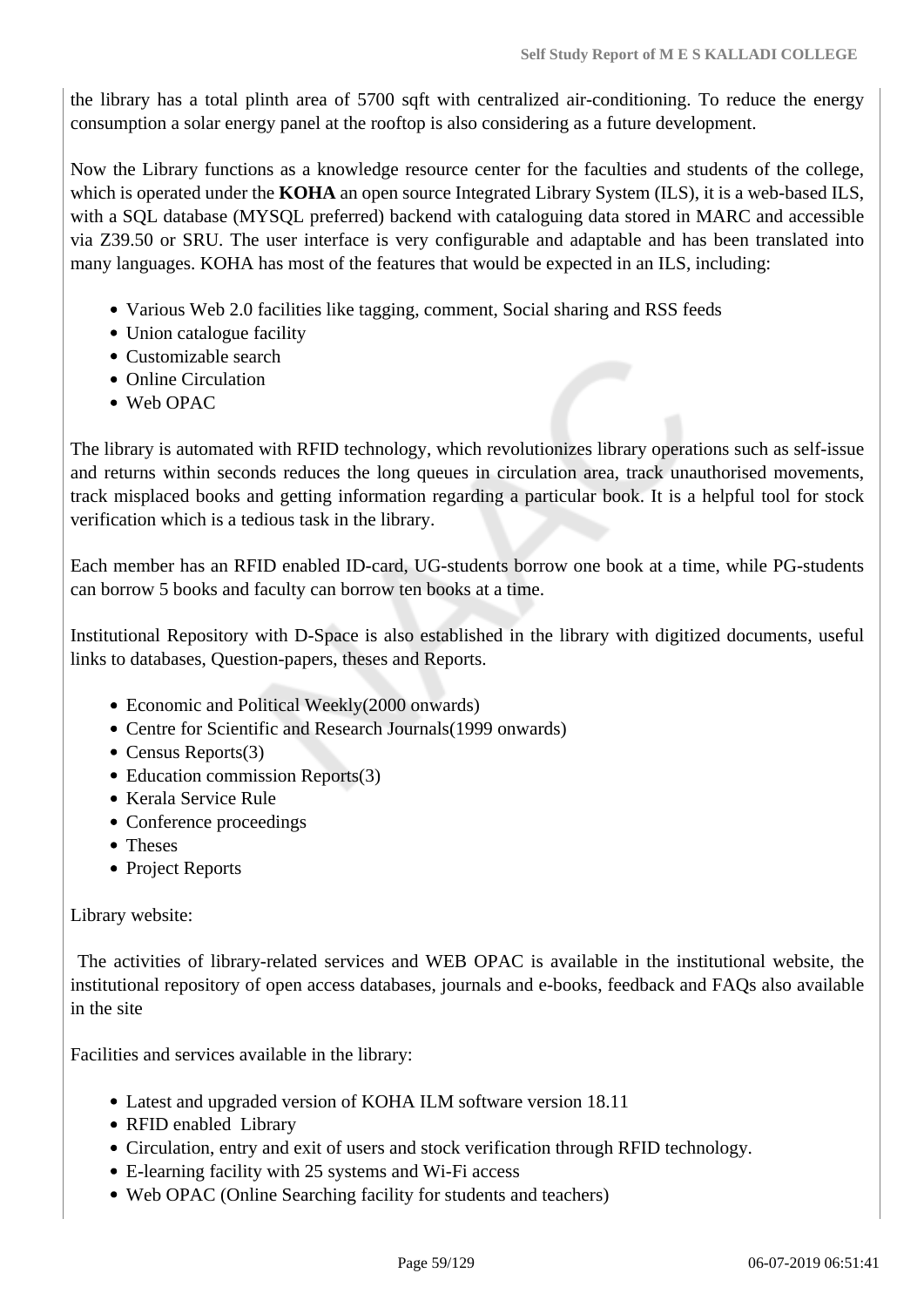- Digital library and Institutional repository with D Space Digital Library software
- E-Books- 40,00,000 and E-Journals 6000+ (INFLIBNET-NLIST)
- E-mail reminder for circulation due and renewal
- New Arrival display
- Photocopying, Printing and Scanning
- Locker
- CCTV surveillance
- Career Corner: Exclusive collection of career-oriented books and Journals
- Reading Corner: Exclusive literature collection in different languages such as English, Malayalam, Hindi and Arabic
- General Reference area
- Software and specific area for differently-abled students
- Plagiarism checking service for Students, teachers and research scholars using URKUND software
- Selective Dissemination of Information(SDI) service: Teachers and research scholars can register their topic of interest in the library; they will get personalised e-mail alerts about the new developments in their area.

| <b>File Description</b>         | <b>Document</b>      |
|---------------------------------|----------------------|
| Any additional information      | <b>View Document</b> |
| Link for Additional Information | <b>View Document</b> |

#### **4.2.2 Collection of rare books, manuscripts, special reports or any other knowledge resources for library enrichment**

#### **Response:**

The major aim of an academic library is to facilitate the needs of the student community and to develop knowledge and skills for their future and make them able to be part of a creative and innovative society. For the career and academic growth of students; the library has a special corner in which the carrier oriented books and journals are provided.

The library has a Webster's Dictionary (35 Volume) exclusively for Blind students with Braille, it is a rare document and preserved in the library.

It also has a rare collection of Malayalam books published by Kerala basha Institute, in which the prominent books in different subjects such as science technology and social science in different languages are translated to Malayalam and make them available to a large community who doesn't familiar with the foreign languages.

The major reports published by both state and central government related to educational aspects are available in the Institutional Repository of the college library.

The Palm leaf engravings of Rig-Veda also available in the library.

| - |  |
|---|--|
|   |  |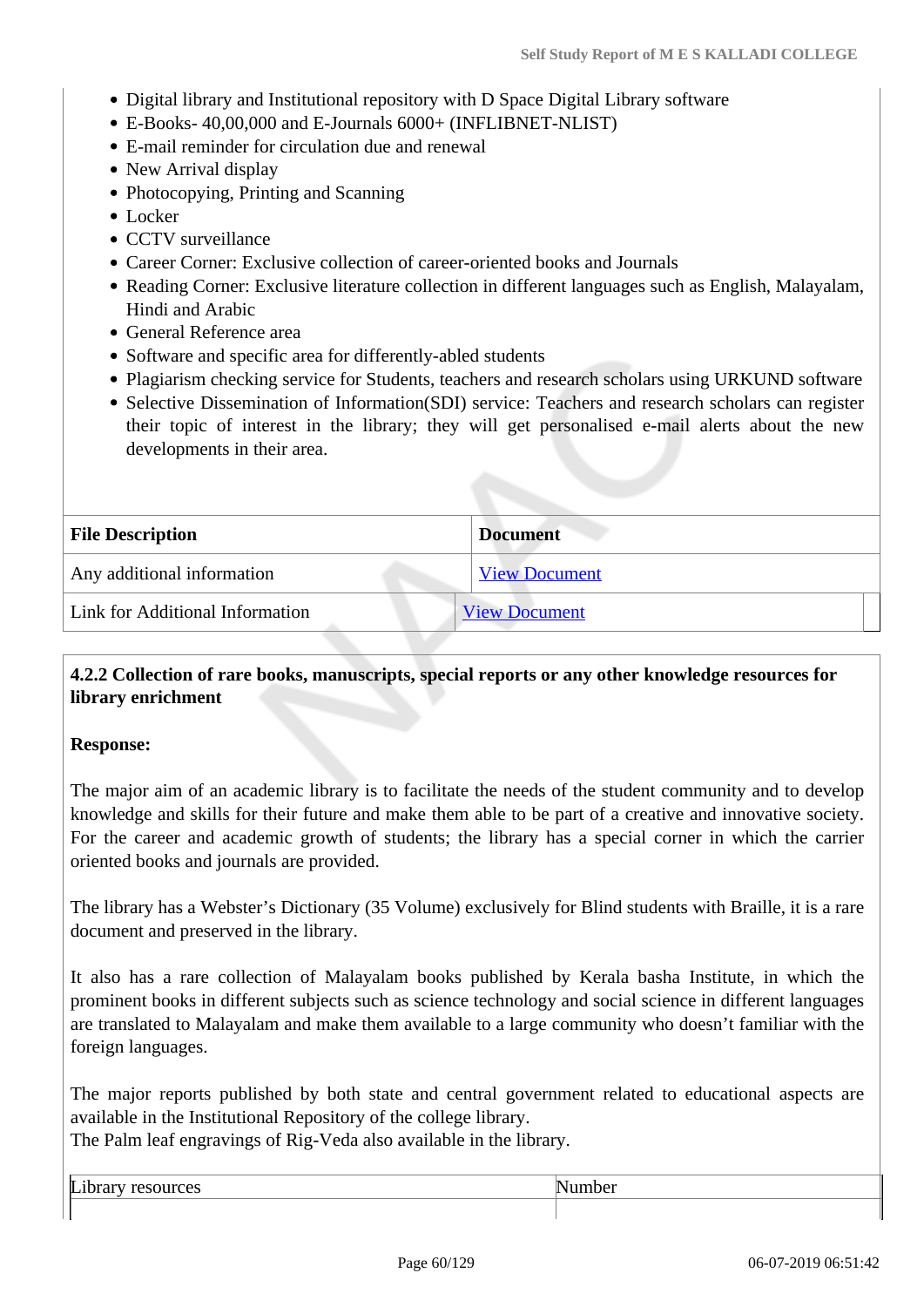| <b>Books</b>                                                                    | 40528                                                                                                                                                                                                                                                |                  |
|---------------------------------------------------------------------------------|------------------------------------------------------------------------------------------------------------------------------------------------------------------------------------------------------------------------------------------------------|------------------|
| CD ROMs                                                                         | 187                                                                                                                                                                                                                                                  |                  |
| Rare Books                                                                      | 540                                                                                                                                                                                                                                                  |                  |
| Special collection                                                              | 1252                                                                                                                                                                                                                                                 |                  |
| Project Reports.                                                                | 9                                                                                                                                                                                                                                                    |                  |
| Palm leaf engravings                                                            |                                                                                                                                                                                                                                                      |                  |
| File Description                                                                | Document                                                                                                                                                                                                                                             |                  |
| Details of Rare Books, etc                                                      | http://iqac.online/files/MESKalladiCollege/43/L<br>er%20Books.pdf<br>http://iqac.online/files/MESKalladiCollege/43/L<br>%20of%20Bhasa%20Institiute%20Books%20(1<br>http://iqac.online/files/MESKalladiCollege/43/L<br>%20of%20Rare%20Books%20(1).pdf |                  |
| E-Resources:<br>E-Resources<br>N-List E-Journals: http://nlist.inflibnet.ac.in/ |                                                                                                                                                                                                                                                      | Numbe<br>$6000+$ |
|                                                                                 |                                                                                                                                                                                                                                                      |                  |
| N-List E-Books: http://nlist.inflibnet.ac.in/                                   |                                                                                                                                                                                                                                                      | 40.00,0          |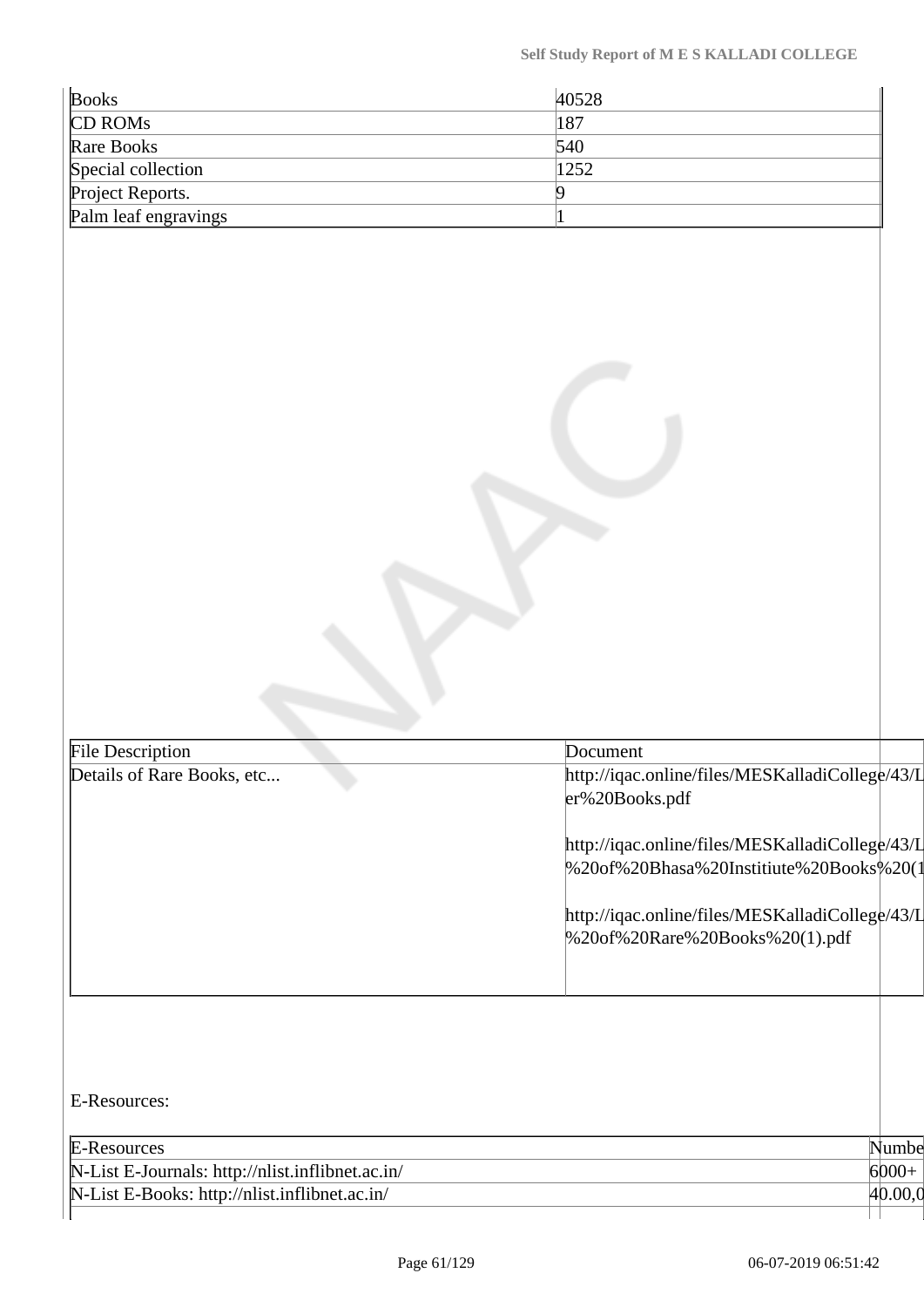| Shodganga: http://shodhganga.inflibnet.ac.in/                                           |                      | 223971       |
|-----------------------------------------------------------------------------------------|----------------------|--------------|
| ShodaSindhu: https://www.inflibnet.ac.in/ess/                                           |                      | $10000 +$    |
|                                                                                         |                      | 313500       |
| Shod Gangotri: https://shodhgangotri.inflibnet.ac.in/                                   |                      | $6450$ sy    |
|                                                                                         |                      |              |
| ePG Pathshala: https://epgp.inflibnet.ac.in/                                            |                      | $70$ subj    |
| DOAJ: https://doaj.org/                                                                 |                      | 12980        |
| J-Gate: https://jgateplus.com/home/                                                     |                      | 50,164       |
| International journal of Biological Sciences: http://www.ijbs.com/                      |                      |              |
| J-Store: https://www.jstor.org/                                                         |                      | 20,00,0      |
| OAIster: https://www.oclc.org/en/oaister.html<br>70,000                                 |                      |              |
| PubChem: https://pubchem.ncbi.nlm.nih.gov/<br>123535                                    |                      |              |
| RePEc: http://repec.org/                                                                |                      | $3000+$      |
| Spriger LinK: https://link.springer.com/                                                |                      | 324          |
| <b>NISCAIR</b>                                                                          |                      | Journals: 16 |
| https://www.niscair.res.in/sciencecommunication/researchjournals/rejour/rejour1-del.htm |                      |              |
| DRDO Journals: https://www.drdo.gov.in/drdo/English/index.jsp?pg=journals.jsp           |                      |              |
|                                                                                         |                      |              |
| <b>File Description</b>                                                                 | <b>Document</b>      |              |
| Any additional information                                                              | <b>View Document</b> |              |
| Link for Additional Information                                                         | <b>View Document</b> |              |
|                                                                                         |                      |              |

| 4.2.3 Does the institution have the following: |  |  |
|------------------------------------------------|--|--|
| 1.e-journals                                   |  |  |
| 2.e-ShodhSindhu                                |  |  |
| 3. Shodhganga Membership                       |  |  |
| 4.e-books                                      |  |  |
| 5. Databases                                   |  |  |
| A. Any 4 of the above                          |  |  |
| <b>B.</b> Any 3 of the above                   |  |  |
| C. Any 2 of the above                          |  |  |
| D. Any 1 of the above                          |  |  |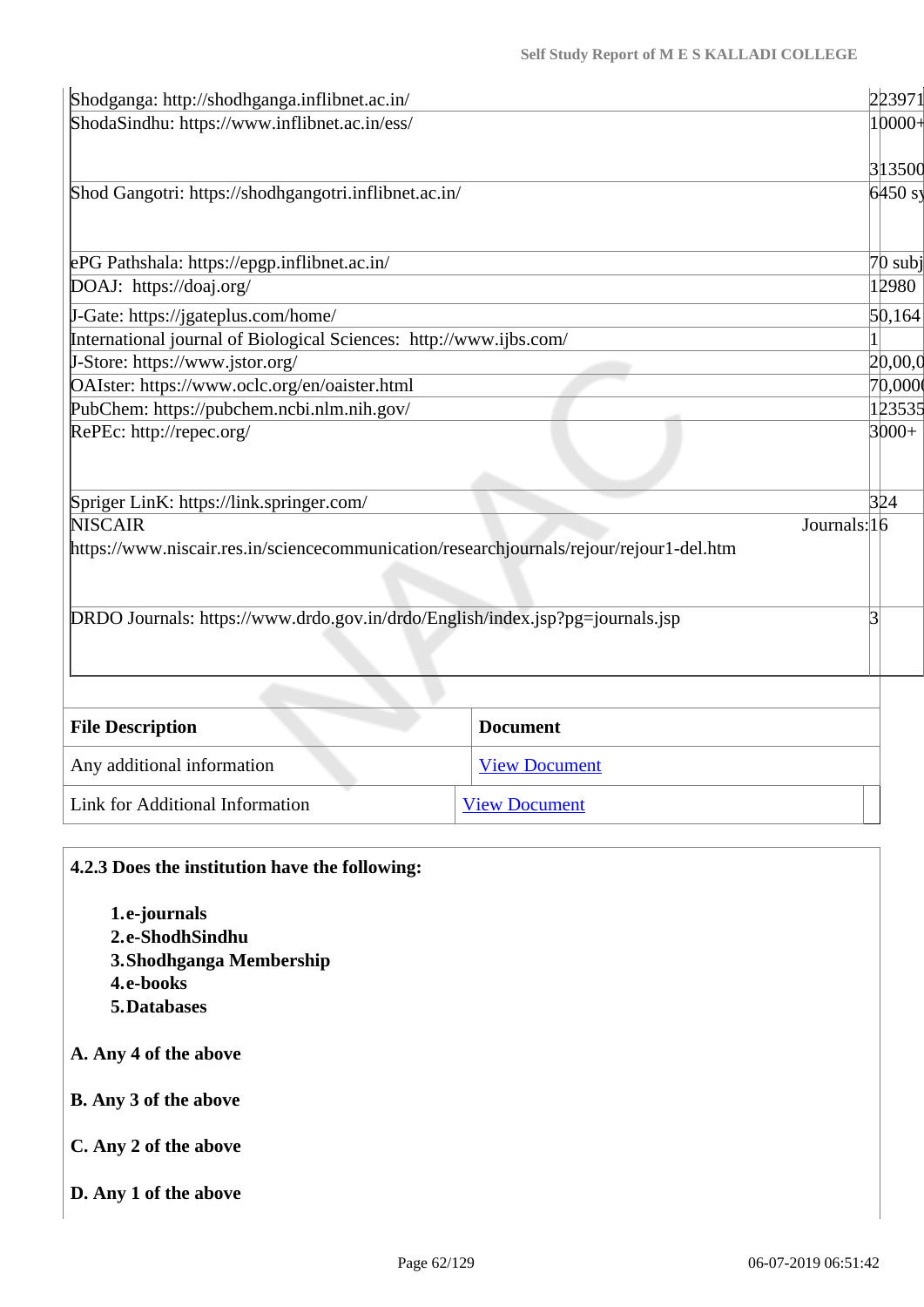**Response:** A. Any 4 of the above

| <b>File Description</b>                                                               | <b>Document</b>      |
|---------------------------------------------------------------------------------------|----------------------|
| Details of subscriptions like e-journals, e-<br>ShodhSindhu,Shodhganga Membership etc | <b>View Document</b> |
| Any additional information                                                            | <b>View Document</b> |

#### **4.2.4 Average annual expenditure for purchase of books and journals during the last five years (INR in Lakhs)**

#### **Response:** 3.33

4.2.4.1 Annual expenditure for purchase of books and journals year-wise during the last five years (INR in Lakhs)

| 2017-18 | 2016-17 | 2015-16 | 2014-15 | 2013-14 |
|---------|---------|---------|---------|---------|
| 1.04125 | 2.00592 | 6.57435 | 3.78928 | 3.23033 |

| <b>File Description</b>                                                                        | <b>Document</b>      |
|------------------------------------------------------------------------------------------------|----------------------|
| Details of annual expenditure for purchase of books<br>and journals during the last five years | <b>View Document</b> |
| Audited statements of accounts                                                                 | <b>View Document</b> |
| Any additional information                                                                     | <b>View Document</b> |

# **4.2.5 Availability of remote access to e-resources of the library Response:** Yes **File Description Document** Any additional information [View Document](https://assessmentonline.naac.gov.in/storage/app/hei/SSR/102373/4.2.5_1555428224_2509.pdf)

# **4.2.6 Percentage per day usage of library by teachers and students Response:** 2.62 4.2.6.1 Average number of teachers and students using library per day over last one year Response: 70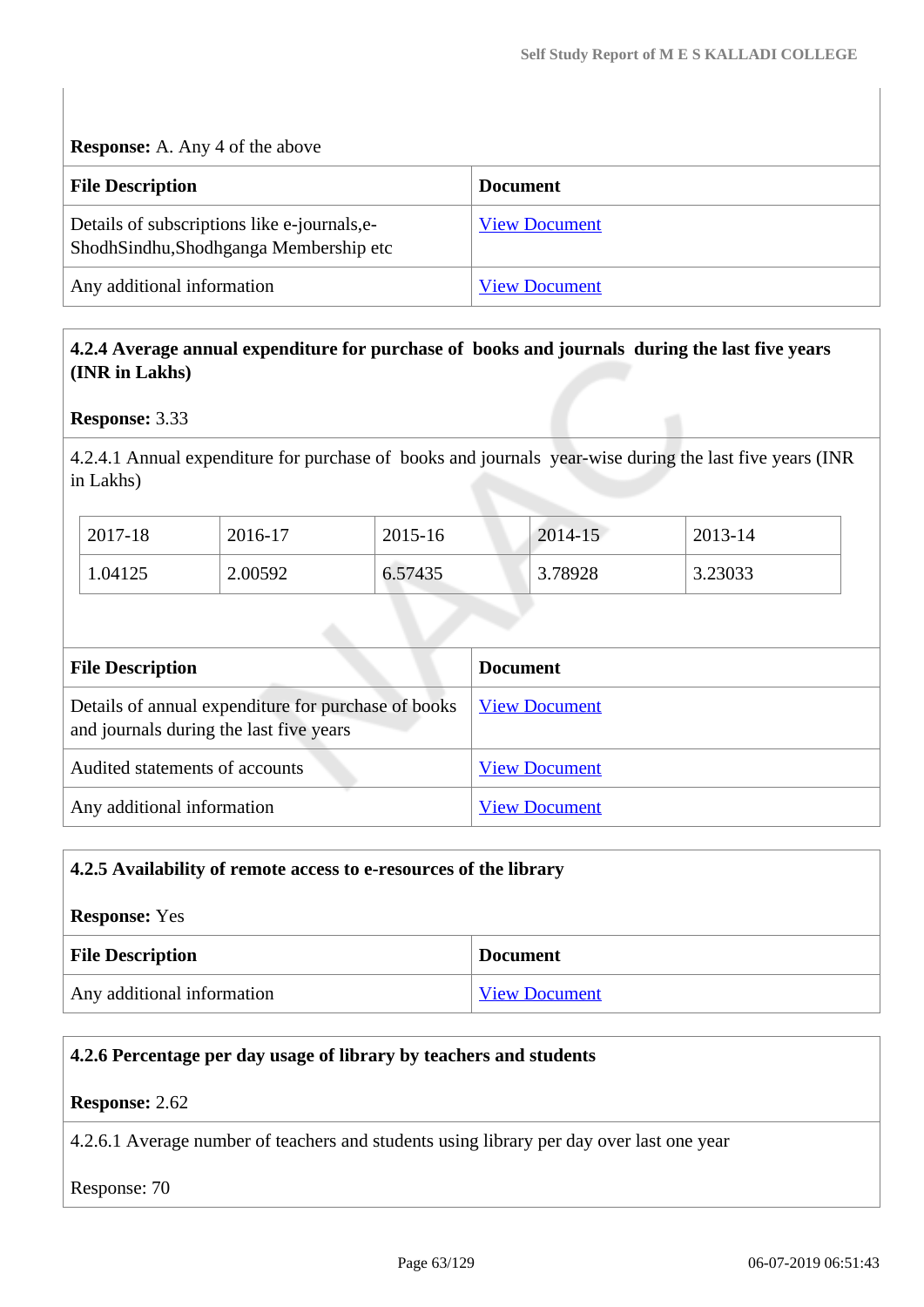| <b>File Description</b>    | <b>Document</b>      |
|----------------------------|----------------------|
| Any additional information | <b>View Document</b> |

# **4.3 IT Infrastructure**

#### **4.3.1 Institution frequently updates its IT facilities including Wi-Fi**

#### **Response:**

The institution has made a remarkable progression in ICT infrastructure during the last few years. Every classroom contains LCD Projectors with white display screen and speakers. The institution is planning to install a smart TV in every classroom. Wi-Fi facilities are also made available in the classrooms to enhance the teaching-learning process. Management is taking a keen interest in making the whole campus digital. Five computer labs are available in the campus with the latest software and internet connection. These labs are easily accessible to students and teachers. Audiovisual lab, Language lab is also helpful for the students for digital learning. Digital lectern and digital camera are used for developing e-content.

 Fully structured Networking including optical fibre connectivity with 50 MBPS, 20 MBPS, and Asianet Broadband connection are made available in the Campus. Students can access e-journals. 240 computers and 17 laptops with the powerful server are available on the campus. Sufficient computers are provided in the office and departments. The uninterrupted power supply is ensured by 12 small and 6 big UPS and one generator of 35KWA. Peripheral devices like printers, photocopier and scanners are helpful for the stakeholders for digital documentation. Examination room with surveillance camera facility is also available on the campus. The library is linked to INFLIBNET.

 Meshilogic software by TCS is installed to manage student's admission, attendance, transfer certificate etc. SMS alert facility is also made available to check the absentees in the campus. Surveillance camera facility is available in the whole campus.

| <b>File Description</b>         | <b>Document</b>      |  |
|---------------------------------|----------------------|--|
| Any additional information      | <b>View Document</b> |  |
| Link for Additional Information | <b>View Document</b> |  |

| 4.3.2 Student - Computer ratio |                      |  |
|--------------------------------|----------------------|--|
| <b>Response: 10.7</b>          |                      |  |
| <b>File Description</b>        | <b>Document</b>      |  |
| Any additional information     | <b>View Document</b> |  |

| $\mid$ 4.3.3 Available bandwidth of internet connection in the Institution (Lease line) |
|-----------------------------------------------------------------------------------------|
| $\ge$ =50 MBPS                                                                          |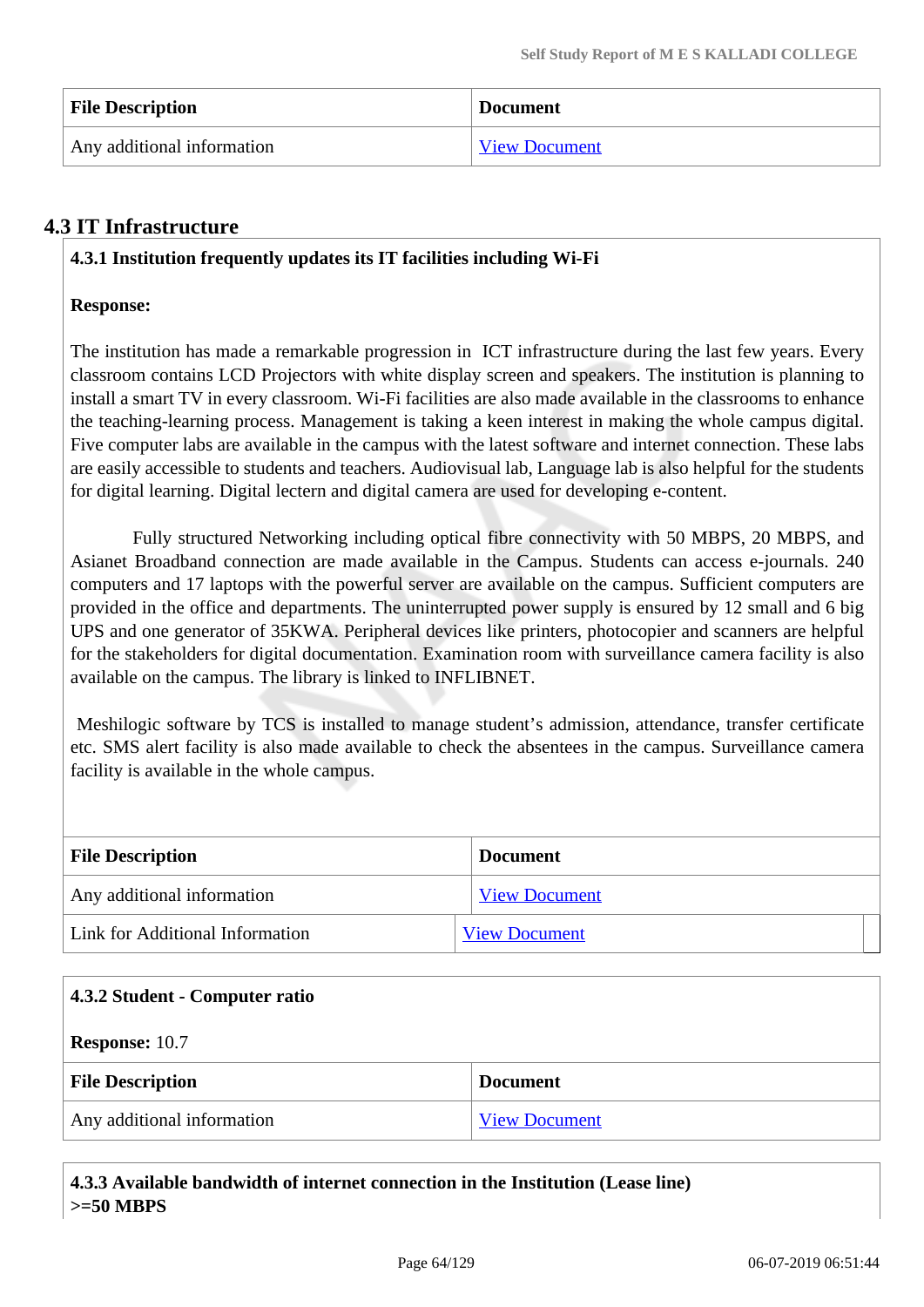# **35-50 MBPS 20-35 MBPS 5-20 MBPS Response:** >=50 MBPS **File Description Document** Any additional information [View Document](https://assessmentonline.naac.gov.in/storage/app/hei/SSR/102373/4.3.3_1554728557_2509.pdf)

#### **4.3.4 Facilities for e-content development such as Media Centre, Recording facility, Lecture Capturing System (LCS)**

**Response:** Yes

| <b>File Description</b>                                                               | <b>Document</b>      |
|---------------------------------------------------------------------------------------|----------------------|
| Facilities for e-content development such as Media<br>Centre, Recording facility, LCS | <b>View Document</b> |
| Any additional information                                                            | <b>View Document</b> |
| Link to photographs                                                                   | <b>View Document</b> |

# **4.4 Maintenance of Campus Infrastructure**

 **4.4.1 Average Expenditure incurred on maintenance of physical facilities and academic support facilities excluding salary component, as a percentage during the last five years**

#### **Response:** 9.12

4.4.1.1 Expenditure incurred on maintenance of physical facilities and academic support facilities excluding salary component year-wise during the last five years (INR in Lakhs)

| 2017-18  | 2016-17  | 2015-16  | 2014-15  | 2013-14  |
|----------|----------|----------|----------|----------|
| 27.44490 | 28.46085 | 72.15112 | 41.81727 | 34.32456 |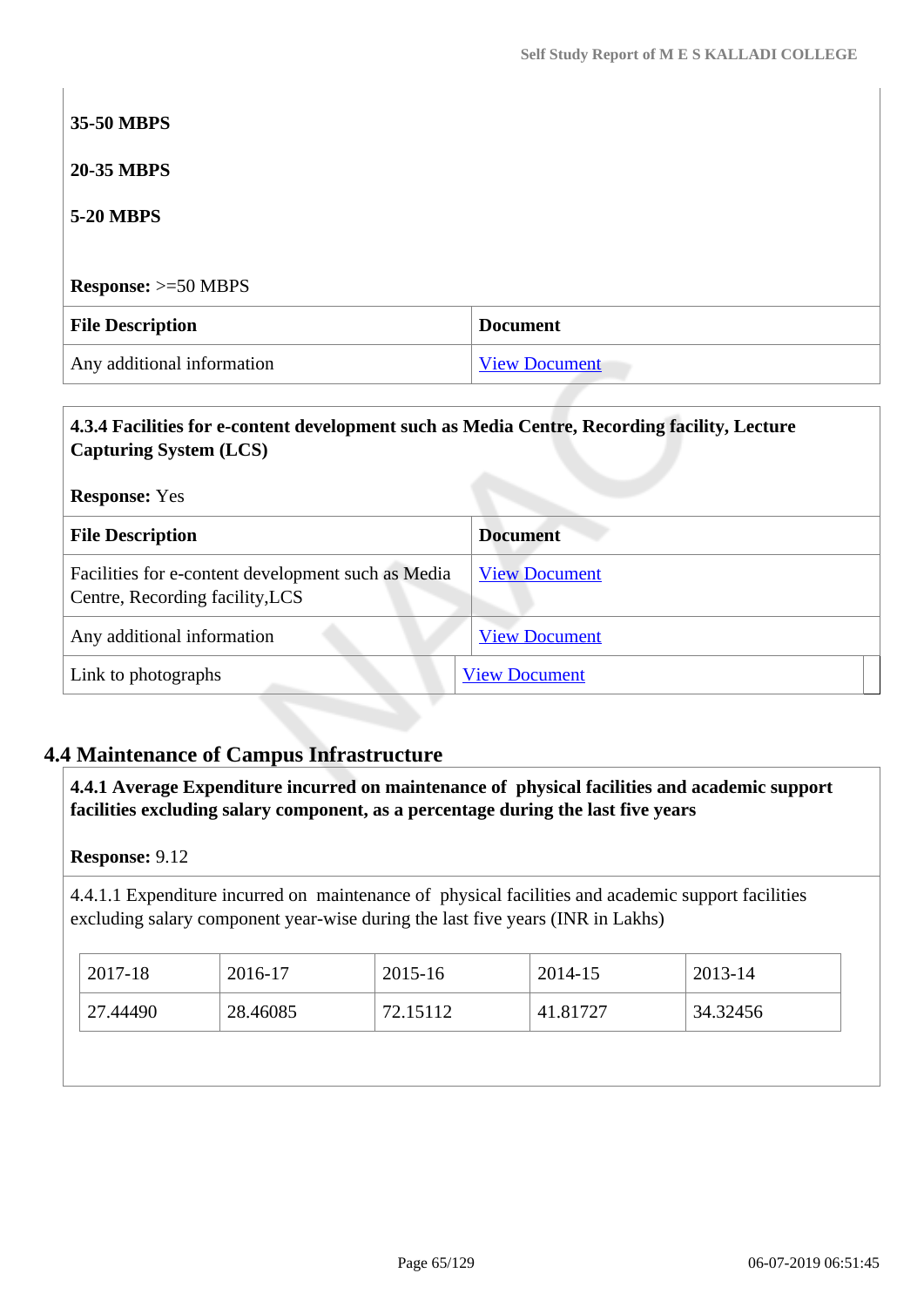| <b>File Description</b>                                                                         | <b>Document</b>      |
|-------------------------------------------------------------------------------------------------|----------------------|
| Details about assigned budget and expenditure on<br>physical facilities and academic facilities | <b>View Document</b> |
| Audited statements of accounts.                                                                 | <b>View Document</b> |
| Any additional information                                                                      | <b>View Document</b> |

 **4.4.2 There are established systems and procedures for maintaining and utilizing physical, academic and support facilities - laboratory, library, sports complex, computers, classrooms etc.**

#### **Response:**

A system of procedures has evolved over the years for the maintenance and optimal utilization of Infrastructure. Management has constituted a subcommittee for infrastructure maintenance and regularly holds consultation with the office of the Principal, IQAC Coordinator, Office Superintendent and senior faculty members. Rules and regulations of the labs and library are displayed and given in the College website and calendar. Campus supervisor assisted by support staff is in charge of campus maintenance. Classrooms and campus cleanliness, campus maintenance is ensured by the support staff. Security staff provides safety to the students. The NSS is regularly doing cleanliness activities on the premises of the Campus.

The lab assistants maintain the labs and periodically check the lab equipment and facilities. A Stock and maintenance register kept in all the labs is verified by the Heads of the departments and the Principal. Annual maintenance contract ensures the upkeep of important equipment. UPS is provided to power sensitive equipment and computers. Air-conditioner is provided for sensitive installations. The optimum utilization of the lab is ensured by providing additional lab hours for student projects, water analysis tests and research activities.

IT resources are supported by UPS/automatic switchover generators. A network resource centre is available for students to facilitate internet access. A network administrator is in charge of ERP software, website, and computer maintenance and camera surveillance. Computers are monitored by the technical assistance and sensitive computers are provided anti-virus software. Design of brochures, banners and Newsletters are made by the faculty in charge and students. The use of flex is completely banned in the campus in connection with the green protocol. The students are taking pictures using the SLR camera which helps the documentation of the programme of the college. IT resources are used for a film screening and literary review. There is a Walk-in and Log in registers is kept. Stock verification is carried out every year by the faculty.

Sports amenities are maintained by the support staff. Time is allotted for the students to use the Health club. Hostel facility is provided to the students in sports quota in association with Kerala Sports Council. College Playground is available for championships and for the public and neighbouring schools on request.

Auditorium, Seminar and Conference Hall are extensively used for the conduct of academic and cultural programmes. Committees are set up to improve the efficiency of the Canteen, college premises and Hostel. Water purification plant, sanitary pad vending machines and incinerators are routinely serviced.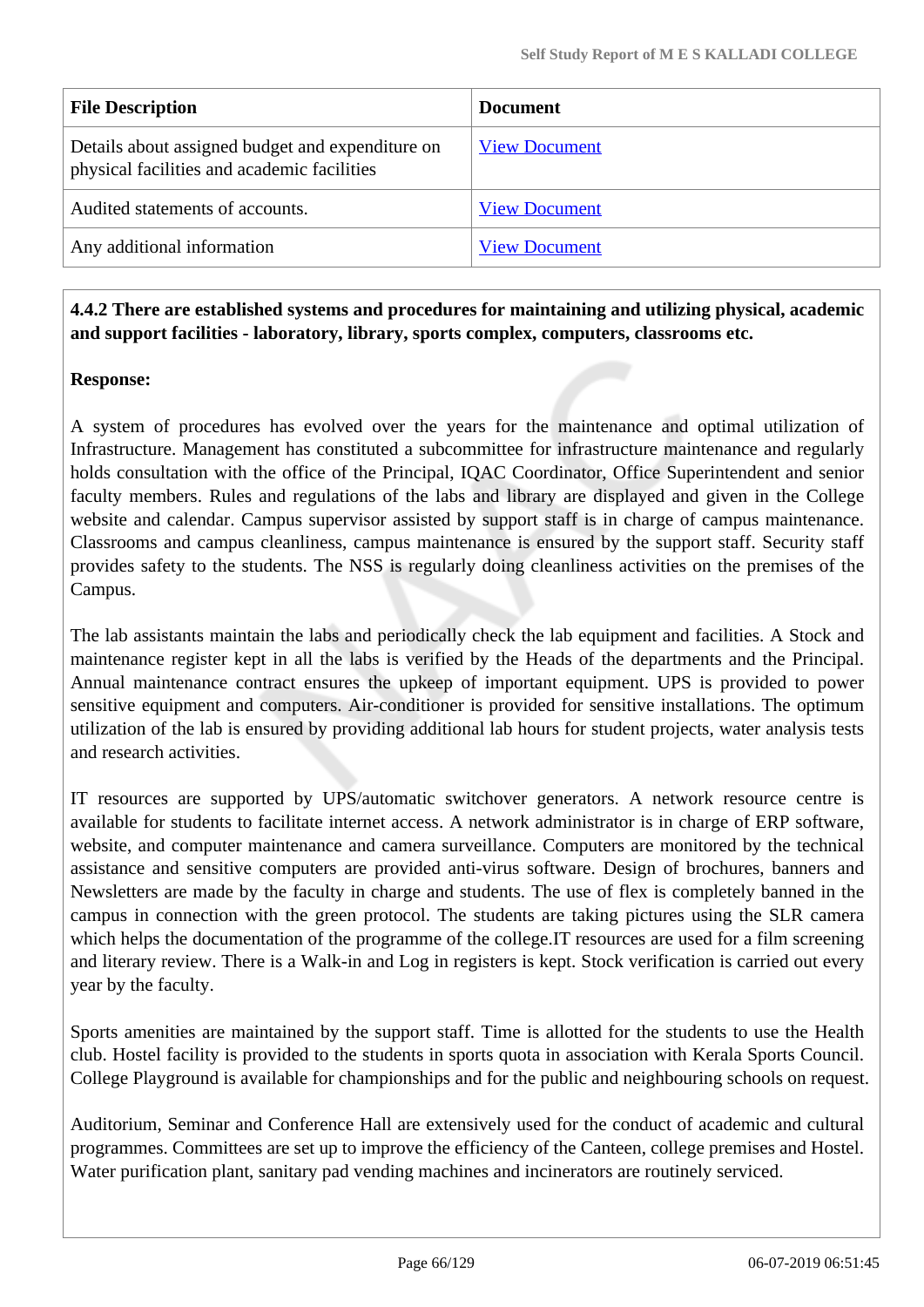| <b>File Description</b>         | <b>Document</b>      |
|---------------------------------|----------------------|
| Any additional information      | <b>View Document</b> |
| Link for Additional Information | <b>View Document</b> |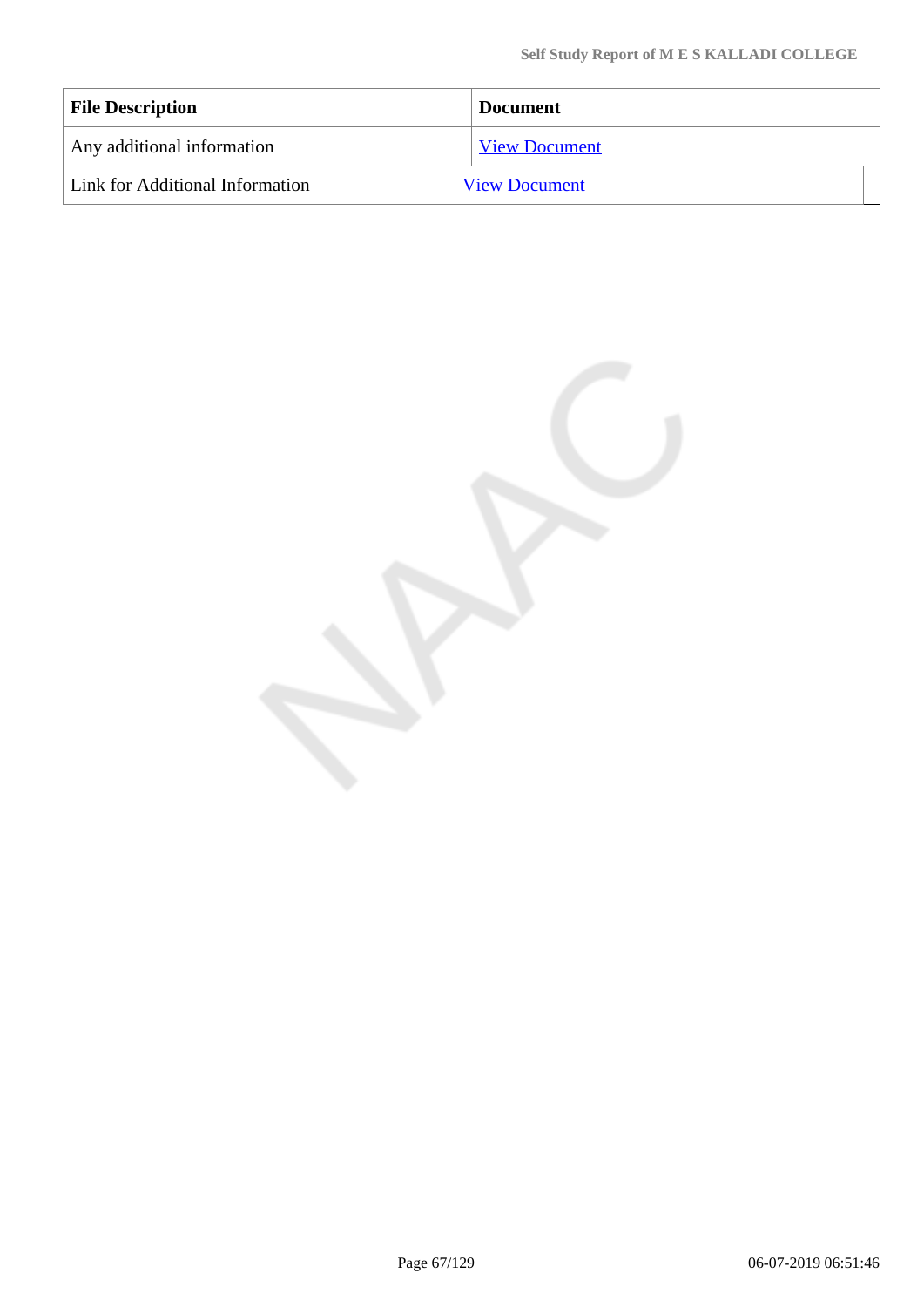# **Criterion 5 - Student Support and Progression**

#### **5.1 Student Support**

#### **5.1.1 Average percentage of students benefited by scholarships and freeships provided by the Government during the last five years**

#### **Response:** 60.33

5.1.1.1 Number of students benefited by scholarships and freeships provided by the Government year-wise during the last five years

| 2017-18 | 2016-17 | 2015-16 | 2014-15 | 2013-14 |
|---------|---------|---------|---------|---------|
| 1329    | 126     | 1119    | 1128    | 1288    |

| <b>File Description</b>                                                                                                            | <b>Document</b>      |
|------------------------------------------------------------------------------------------------------------------------------------|----------------------|
| Upload self attested letter with the list of students<br>sanctioned scholarships                                                   | <b>View Document</b> |
| Average percentage of students benefited by<br>scholarships and freeships provided by the<br>Government during the last five years | <b>View Document</b> |
| Any additional information                                                                                                         | <b>View Document</b> |

#### **5.1.2 Average percentage of students benefited by scholarships, freeships, etc. provided by the institution besides government schemes during the last five years**

#### **Response:** 20.88

5.1.2.1 Total number of students benefited by scholarships, freeships, etc provided by the institution besides government schemes year-wise during the last five years

| 2017-18 | 2016-17 | 2015-16    | 2014-15 | 2013-14 |
|---------|---------|------------|---------|---------|
| 820     | 540     | 252<br>JJJ | 268     | 253     |

| <b>File Description</b>    | <b>Document</b>      |
|----------------------------|----------------------|
| Any additional information | <b>View Document</b> |

**5.1.3 Number of capability enhancement and development schemes –**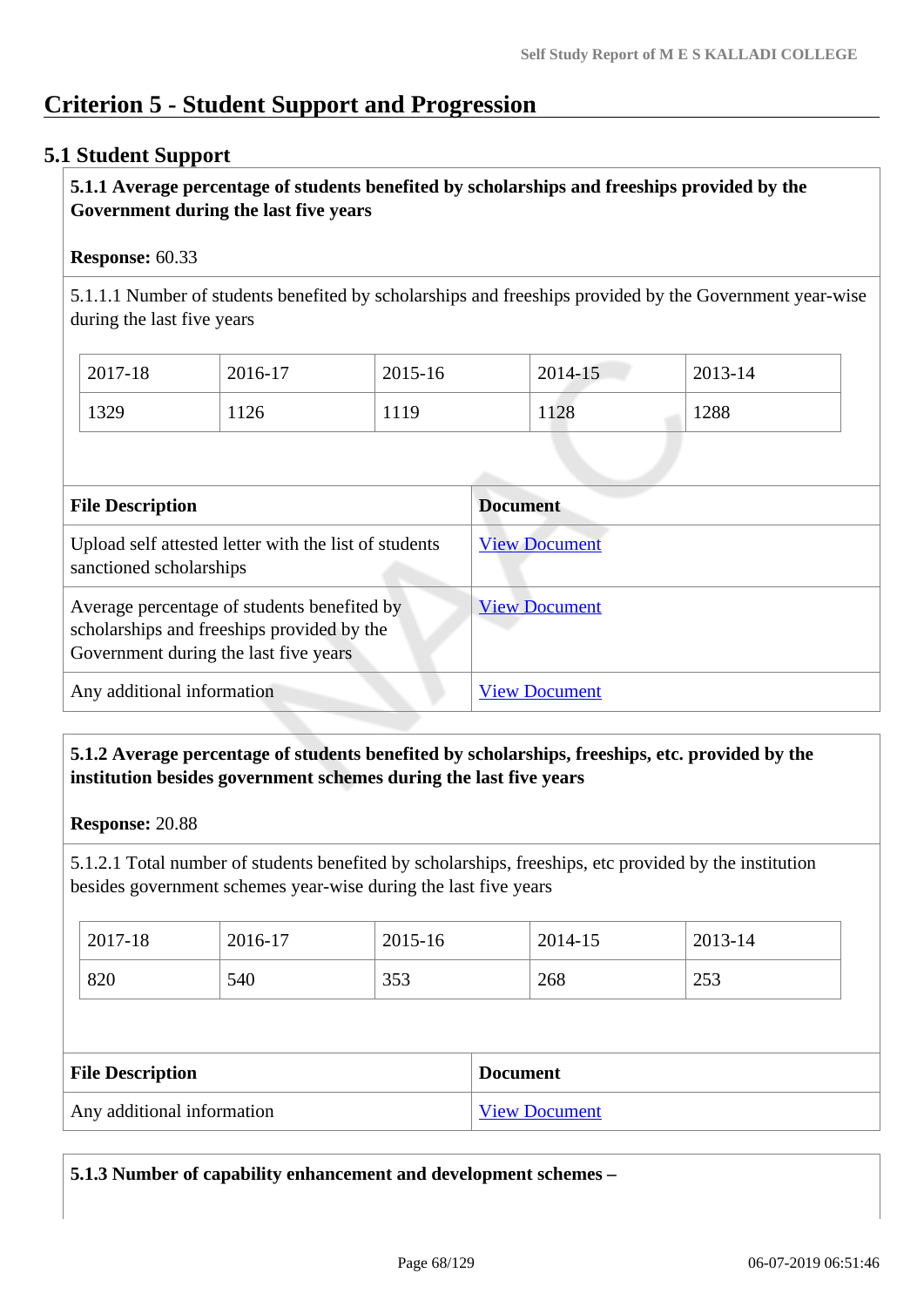| 1. For competitive examinations<br>2. Career counselling<br>3. Soft skill development<br><b>4. Remedial coaching</b><br>5. Language lab<br><b>6. Bridge courses</b><br>7. Yoga and meditation<br><b>8. Personal Counselling</b> |                      |
|---------------------------------------------------------------------------------------------------------------------------------------------------------------------------------------------------------------------------------|----------------------|
| A. 7 or more of the above                                                                                                                                                                                                       |                      |
| B. Any 6 of the above                                                                                                                                                                                                           |                      |
| C. Any 5 of the above                                                                                                                                                                                                           |                      |
| D. Any 4 of the above                                                                                                                                                                                                           |                      |
| <b>Response:</b> B. Any 6 of the above                                                                                                                                                                                          |                      |
| <b>File Description</b>                                                                                                                                                                                                         | <b>Document</b>      |
| Details of capability enhancement and development<br>schemes                                                                                                                                                                    | <b>View Document</b> |
| Any additional information                                                                                                                                                                                                      | <b>View Document</b> |
| Link to Institutional website                                                                                                                                                                                                   | <b>View Document</b> |

## **5.1.4 Average percentage of student benefited by guidance for competitive examinations and career counselling offered by the institution during the last five years**

5.1.4.1 Number of students benefited by guidance for competitive examinations and career counselling offered by the institution year-wise during the last five years

| 2017-18 | 2016-17 | 2015-16 | 2014-15 | 2013-14 |
|---------|---------|---------|---------|---------|
| 1837    | 966     | 639     | 487     | 358     |

| <b>File Description</b>                                                                                                       | <b>Document</b>      |
|-------------------------------------------------------------------------------------------------------------------------------|----------------------|
| Number of students benefited by guidance for<br>competitive examinations and career counselling<br>during the last five years | <b>View Document</b> |
| Any additional information                                                                                                    | <b>View Document</b> |

**Response:** 39.27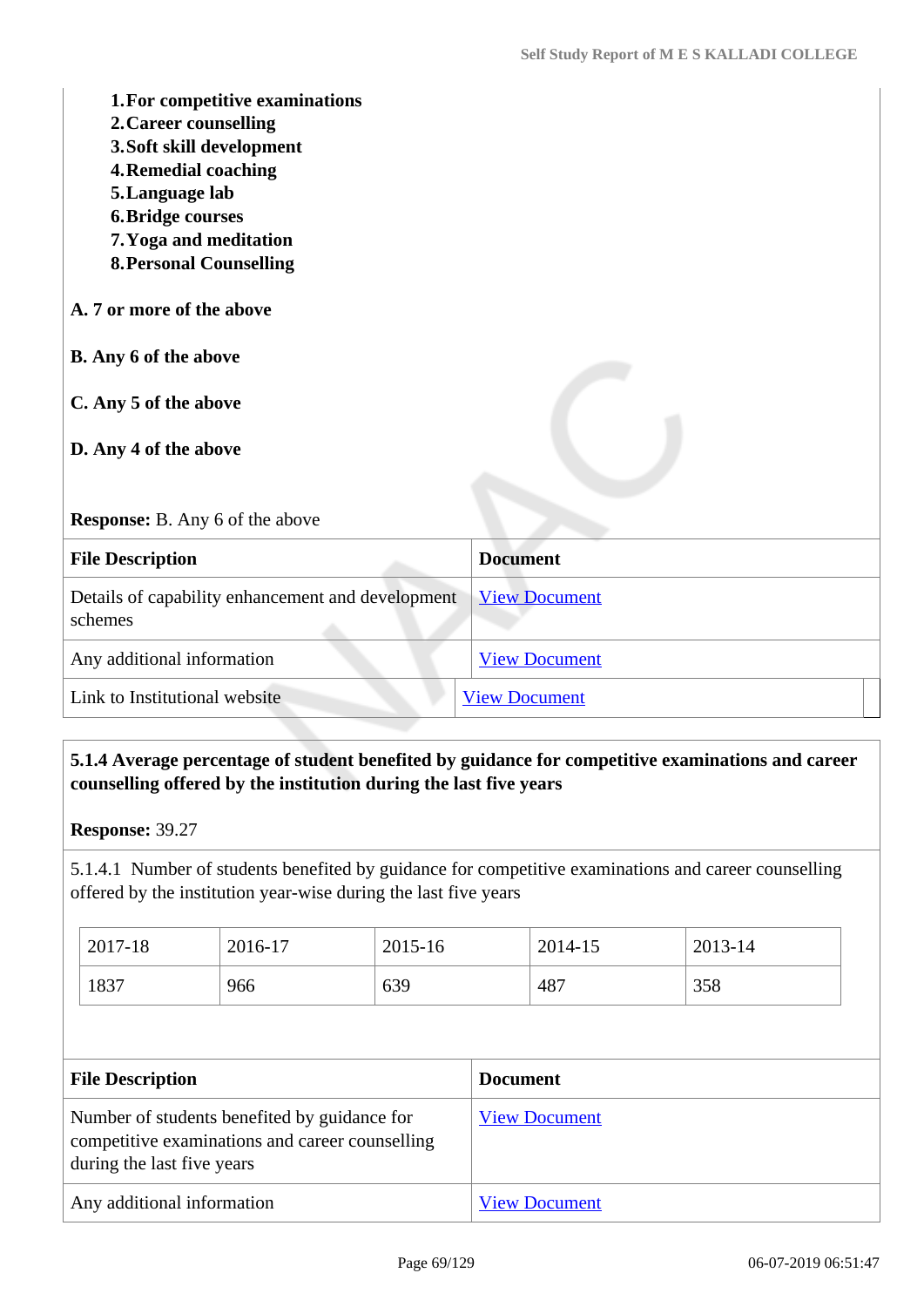# **5.1.5 Average percentage of students benefited by Vocational Education and Training (VET) during the last five years**

#### **Response:** 33.34

5.1.5.1 Number of students attending VET year-wise during the last five years

| 2017-18 | 2016-17 | 2015-16 | 2014-15 | 2013-14 |
|---------|---------|---------|---------|---------|
| 695     | 680     | 670     | 640     | 635     |

| <b>File Description</b>                   | <b>Document</b>      |
|-------------------------------------------|----------------------|
| Details of the students benifitted by VET | <b>View Document</b> |
| Any additional information                | <b>View Document</b> |

#### **5.1.6 The institution has a transparent mechanism for timely redressal of student grievances including sexual harassment and ragging cases**

#### **Response:** Yes

| <b>File Description</b>                                                                                                            | <b>Document</b>      |
|------------------------------------------------------------------------------------------------------------------------------------|----------------------|
| Minutes of the meetings of student redressal<br>committee, prevention of sexual harassment<br>committee and Anti Ragging committee | <b>View Document</b> |
| Details of student grievances including sexual<br>harassment and ragging cases                                                     | <b>View Document</b> |
| Any additional information                                                                                                         | <b>View Document</b> |

#### **5.2 Student Progression**

| 5.2.1 Average percentage of placement of outgoing students during the last five years |         |         |         |         |  |
|---------------------------------------------------------------------------------------|---------|---------|---------|---------|--|
| <b>Response: 20.47</b>                                                                |         |         |         |         |  |
| 5.2.1.1 Number of outgoing students placed year-wise during the last five years       |         |         |         |         |  |
| 2017-18                                                                               | 2016-17 | 2015-16 | 2014-15 | 2013-14 |  |
| 127                                                                                   | 76      | 90      | 80      | 131     |  |
|                                                                                       |         |         |         |         |  |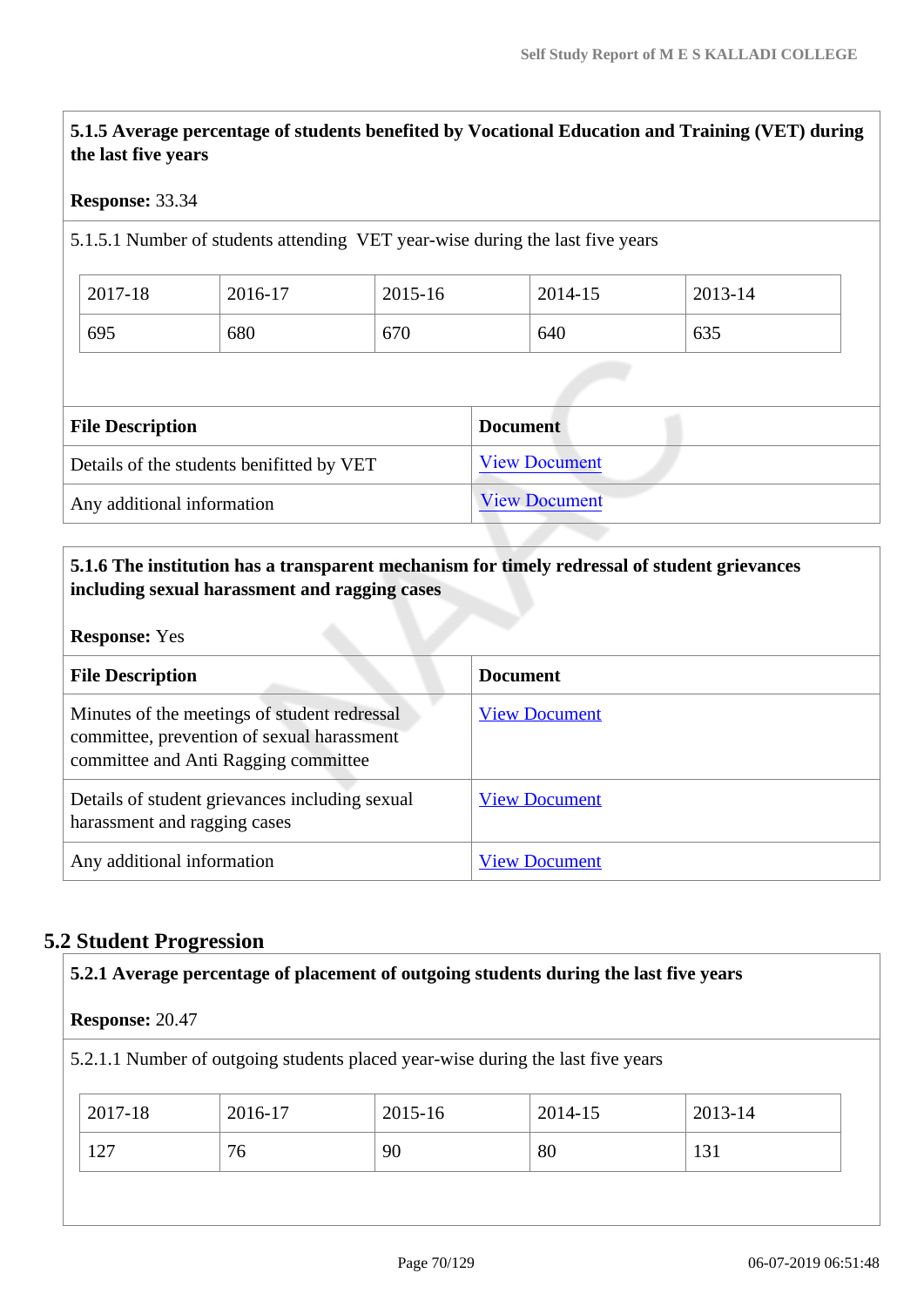| <b>File Description</b>                                    | <b>Document</b>      |
|------------------------------------------------------------|----------------------|
| Self attested list of students placed                      | <b>View Document</b> |
| Details of student placement during the last five<br>years | <b>View Document</b> |
| Any additional information                                 | <b>View Document</b> |

#### **5.2.2 Percentage of student progression to higher education (previous graduating batch)**

#### **Response:** 17.21

5.2.2.1 Number of outgoing students progressing to higher education

| Response: 117                                      |                      |  |  |
|----------------------------------------------------|----------------------|--|--|
| <b>File Description</b>                            | <b>Document</b>      |  |  |
| Upload supporting data for student/alumni          | <b>View Document</b> |  |  |
| Details of student progression to higher education | <b>View Document</b> |  |  |
| Any additional information                         | <b>View Document</b> |  |  |

#### **5.2.3 Average percentage of students qualifying in State/ National/ International level examinations during the last five years (eg: NET/ SLET/ GATE/ GMAT/ CAT/ GRE/ TOEFL/ Civil Services/State government examinations)**

**Response:** 1.58

5.2.3.1 Number of students qualifying in state/ national/ international level examinations (eg: NET/ SLET/ GATE/ GMAT/ CAT/ GRE/ TOEFL/ Civil services/ State government examinations) year-wise during the last five years

| $\frac{1}{2017}$ -18  | 2016-17 | 2015-16 | 2014-15 | 2013-14 |
|-----------------------|---------|---------|---------|---------|
| $\bigcap$<br>$\sim$ 1 |         | 10      |         | ັ       |

#### 5.2.3.2 Number of students who have appeared for the exams year-wise during the last five years

| 2017-18<br>2016-17<br>2015-16<br>2014-15 | 2013-14 |
|------------------------------------------|---------|
| 800<br>800<br>800<br>800<br>800          |         |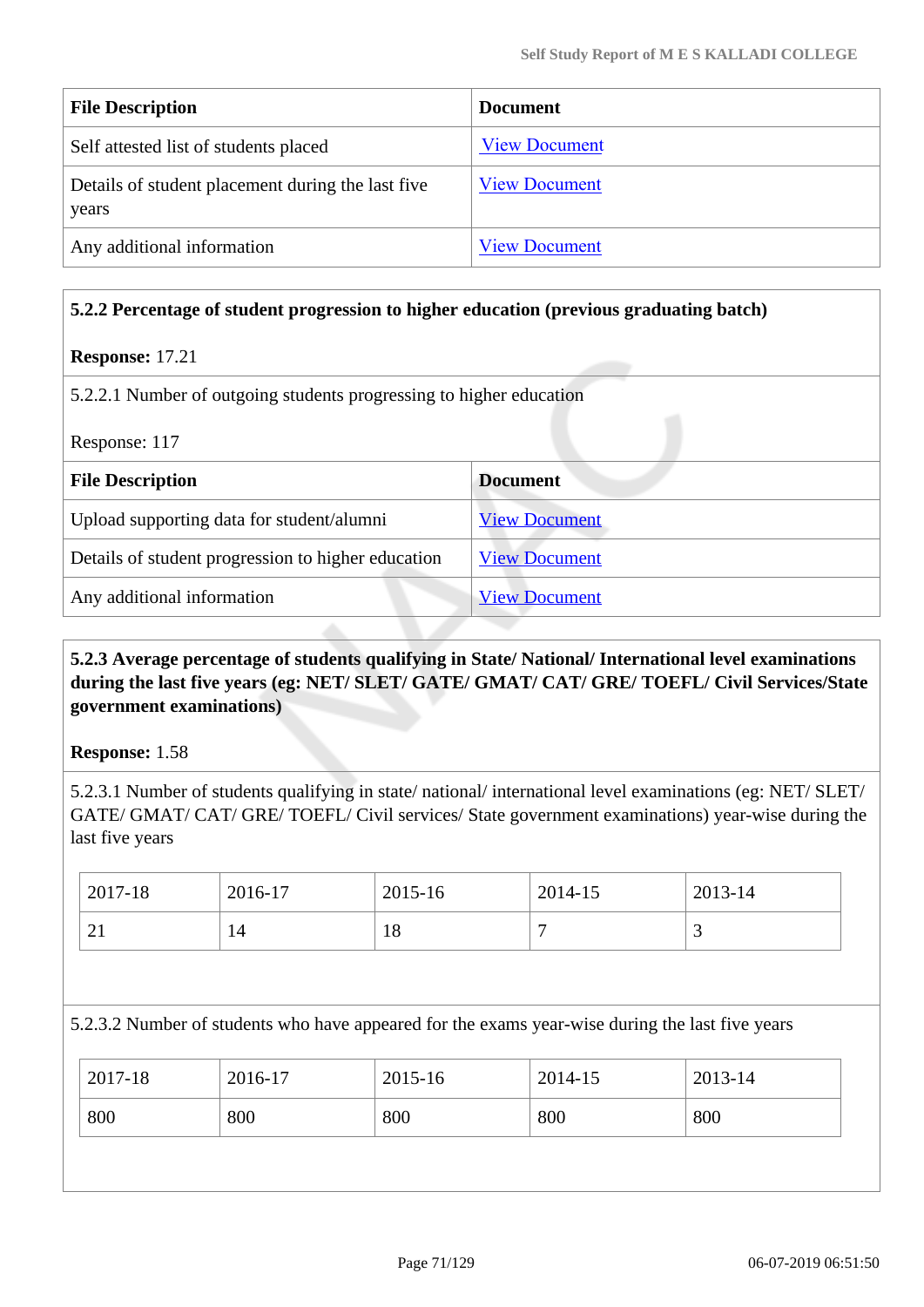| <b>File Description</b>                                                                                            | <b>Document</b>      |
|--------------------------------------------------------------------------------------------------------------------|----------------------|
| Number of students qualifying in state/national/<br>international level examinations during the last five<br>years | <b>View Document</b> |
| Any additional information                                                                                         | <b>View Document</b> |

# **5.3 Student Participation and Activities**

**5.3.1 Number of awards/medals for outstanding performance in sports/cultural activities at national / international level (award for a team event should be counted as one) during the last five years.**

#### **Response:** 0

5.3.1.1 Number of awards/medals for outstanding performance in sports/cultural activities at national/international level (award for a team event should be counted as one) year-wise during the last five years

| 00 | 00 | $00\,$ | 00 | 00 |
|----|----|--------|----|----|

| <b>File Description</b>                                                                                                                            | <b>Document</b>      |
|----------------------------------------------------------------------------------------------------------------------------------------------------|----------------------|
| Number of awards/medals for outstanding<br>performance in sports/cultural activities at<br>national/international level during the last five years | <b>View Document</b> |
| Any additional information                                                                                                                         | <b>View Document</b> |

#### **5.3.2 Presence of an active Student Council & representation of students on academic & administrative bodies/committees of the institution**

#### **Response:**

Students are the most critical stakeholders in our institution and the college management strongly believes in building an ecosystem where the student community is given representation to share their views in the development of the institution.

There are various student committees in the institution. An elected Student Union is the main student body which represents the student community. The Union which has representatives from all the programs interacts with the students regularly and puts forth the concerns of the student community to the Student Dean, and Principal. Student Union is also responsible for conducting cultural events, intra and intercollege, under the guidance of the students union advisor.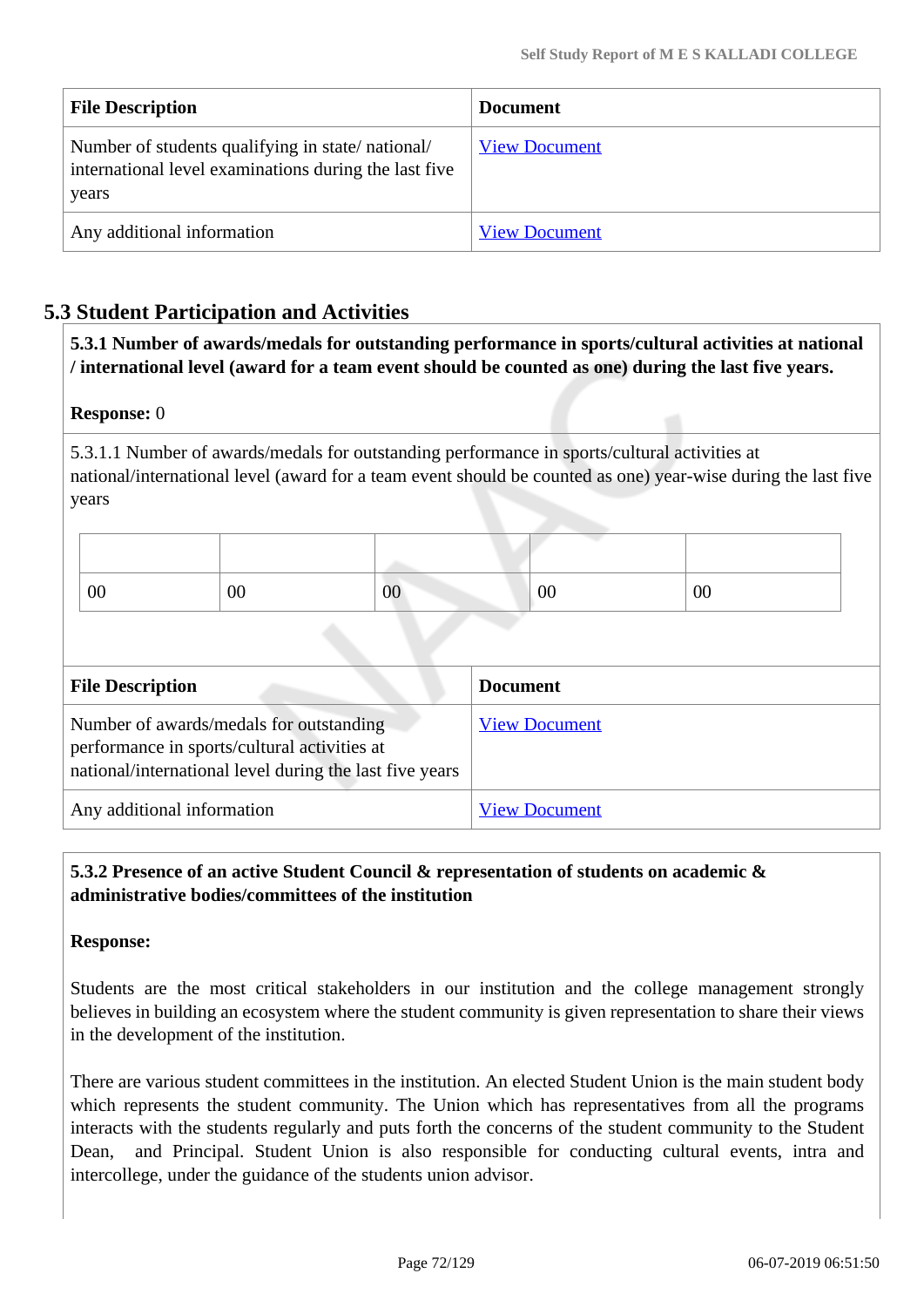College union council is constituted as per the rule of University of Calicut. Students representatives are elected in the parliamentary models. There are seven union members such as chairman, vice chairman, secretary etc. All members are elected in the council. Department wise student associations are also present.

Around 12 department associations, clubs, and forums which are headed by student secretaries along with the Student Union are spearheading the campus activities.

Student committees decide the mess menu. In all clubs and committees, there are student coordinators. Student representatives are also present in IQAC and Anti Ragging Cell. Student coordinators are present in the Grievance management cell as well.

| <b>File Description</b>         | <b>Document</b>      |  |
|---------------------------------|----------------------|--|
| Any additional information      | <b>View Document</b> |  |
| Link for Additional Information | <b>View Document</b> |  |

# **5.3.3 Average number of sports and cultural activities/ competitions organised at the institution level per year**

#### **Response:** 66.4

5.3.3.1 Number of sports and cultural activities / competitions organised at the institution level year-wise during the last five years

| 2017-18 | 2016-17 | 2015-16 | 2014-15 | 2013-14 |
|---------|---------|---------|---------|---------|
| 94      | 78      | 70      | 42      | 48      |

| <b>File Description</b>                                                       | <b>Document</b>      |
|-------------------------------------------------------------------------------|----------------------|
| Number of sports and cultural activities /<br>competitions organised per year | <b>View Document</b> |
| Any additional information                                                    | <b>View Document</b> |

# **5.4 Alumni Engagement**

**5.4.1 The Alumni Association/Chapters (registered and functional) contributes significantly to the development of the institution through financial and non financial means during the last five years**

# **Response:**

College is devoted to cherishing the relationship with our family members by constant touchups,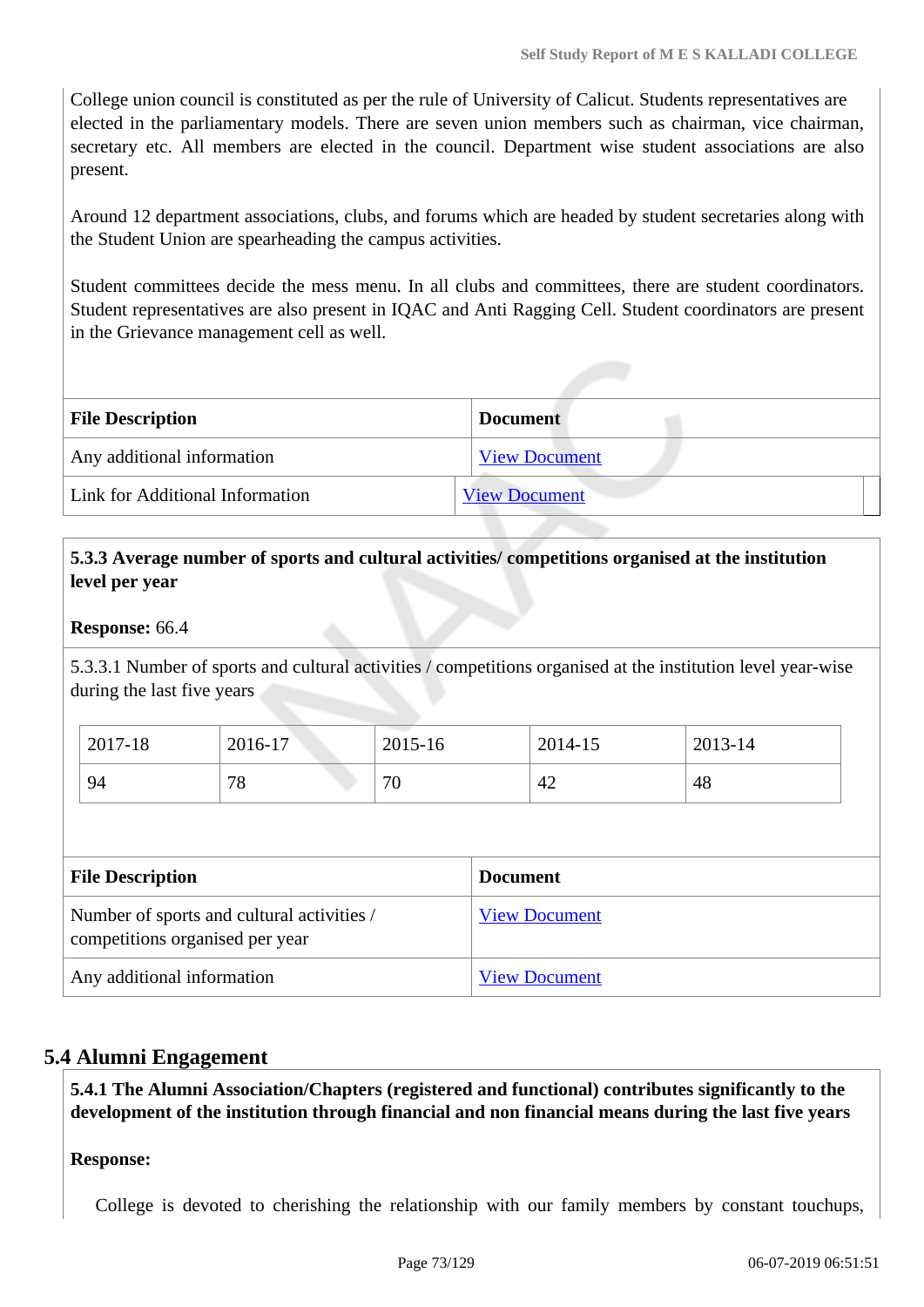interactions, and friendly get-together. Alumni of the college envision fostering friendly cooperation between present and old generation of our students thereby enhancing the betterment of the institution. Alumni associations of our college arrange to get together yearly on a departmental basis, where the members of MES Kalladi family gather together offering their vibrant involvement in all spheres of college activities. Annual alumni meet conducted on 2017 December 15 approved the bye-law regarding the registration of Alumni associations. The general alumni (MES KALLADI COLLEGE ALUMNI ASSOCIATION) is registered under the Societies Act of 1860 with No. PKD CA/101/2019, and is committed to renewing the registration as per rules. Annual alumni meet are conducted and office bearers of respective academic years are selected. Notifications regarding the Alumni meets are published in the leading newspapers as well as the concerned faculties in-charge used to send personal invitations to the alumni members using the possibilities of Social Media. The get together offers their valuable bits of advice and contributions on infrastructure, academic activities and overall development of the college. Alumni associations are dynamic in Kalladi premises where the warmth of togetherness is enjoyed and assured.

 The college conducts departmental level alumni meets, family get-together and annual family meets. Executive meetings of Departmental Alumni's are conducted every year to ensure coordination and proper conduct of alumni gatherings. Every department keeps a separate register of their alumni members where their permanent address, phone number, and professional details are entered and the departments ensure to update the details every year. Alumni committee of each department is constituted under the charge of department head where present faculties, retired faculties and the alumni member of nearby locale are members. The college is committed towards the valuable feedback of alumni members which are effectively channelized for the better functioning and development of the college. All retired staffs are invited to the alumni gatherings and departments follow the practice of observing a day where a space of interaction with former faculties and present students of the college is offered. Financial and placement supports are given by alumni members to the needy students of the college. The Alumni of the departments maintain charitable fund with the aim of supporting the old students of the college. Alumni also insist on offering a cash prize for the UG and PG toppers of the Department. The Alumni association of the department provides scholarships, placement training, and various student support programs. Alumni sponsor books, uniforms and tuition fees to the economically backward students of the college. Alumni's of each department follows the practice of collecting feedbacks and suggestions from each member where better conduct is assured in the coming years. Alumni of the college actively participate in curricular and co-curricular betterments of the institution. College alumni is having its overseas branches in the United Arab Emirates, Qatar, and the Kingdom of Saudi Arabia.

| <b>File Description</b>         | <b>Document</b>      |
|---------------------------------|----------------------|
| Any additional information      | <b>View Document</b> |
| Link for Additional Information | <b>View Document</b> |

# **5.4.2 Alumni contribution during the last five years(INR in Lakhs) ? 5 Lakhs**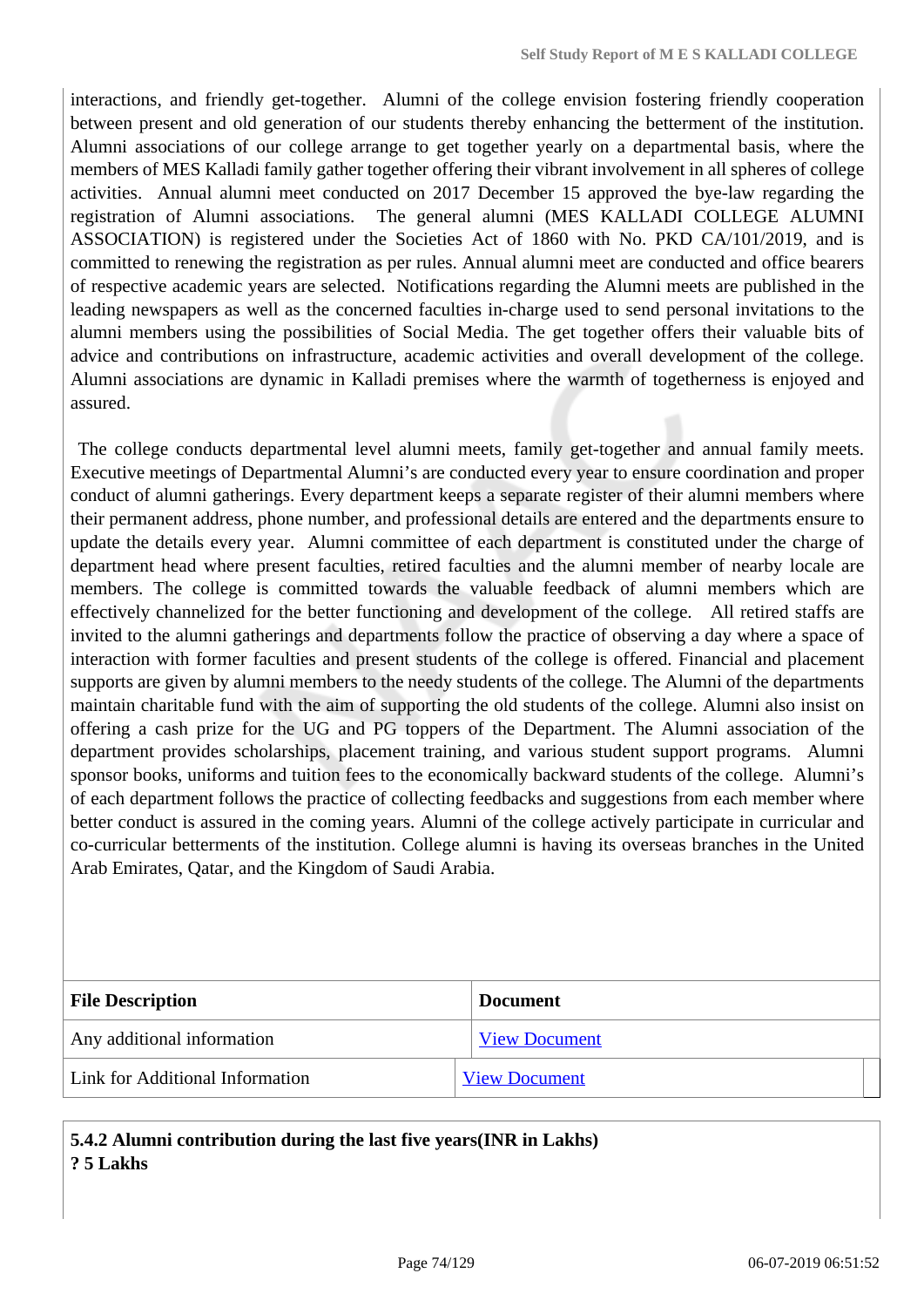# **4 Lakhs - 5 Lakhs**

# **3 Lakhs - 4 Lakhs**

# **1 Lakh - 3 Lakhs**

**Response:** ? 5 Lakhs

| <b>File Description</b>               | <b>Document</b>      |
|---------------------------------------|----------------------|
| Any additional information            | <b>View Document</b> |
| Alumni association audited statements | <b>View Document</b> |

# **5.4.3 Number of Alumni Association / Chapters meetings held during the last five years**

# **Response:** 10

5.4.3.1 Number of Alumni Association /Chapters meetings held year-wise during the last five years

| 2017-18      | 2016-17 | 2015-16 | 2014-15 | 2013-14 |
|--------------|---------|---------|---------|---------|
| $\cap$<br>UZ | 02      | 02      | 02      | 02      |

| <b>File Description</b>                                                                                  | <b>Document</b>      |
|----------------------------------------------------------------------------------------------------------|----------------------|
| Number of Alumni Association / Chapters meetings   View Document<br>conducted during the last five years |                      |
| Any additional information                                                                               | <b>View Document</b> |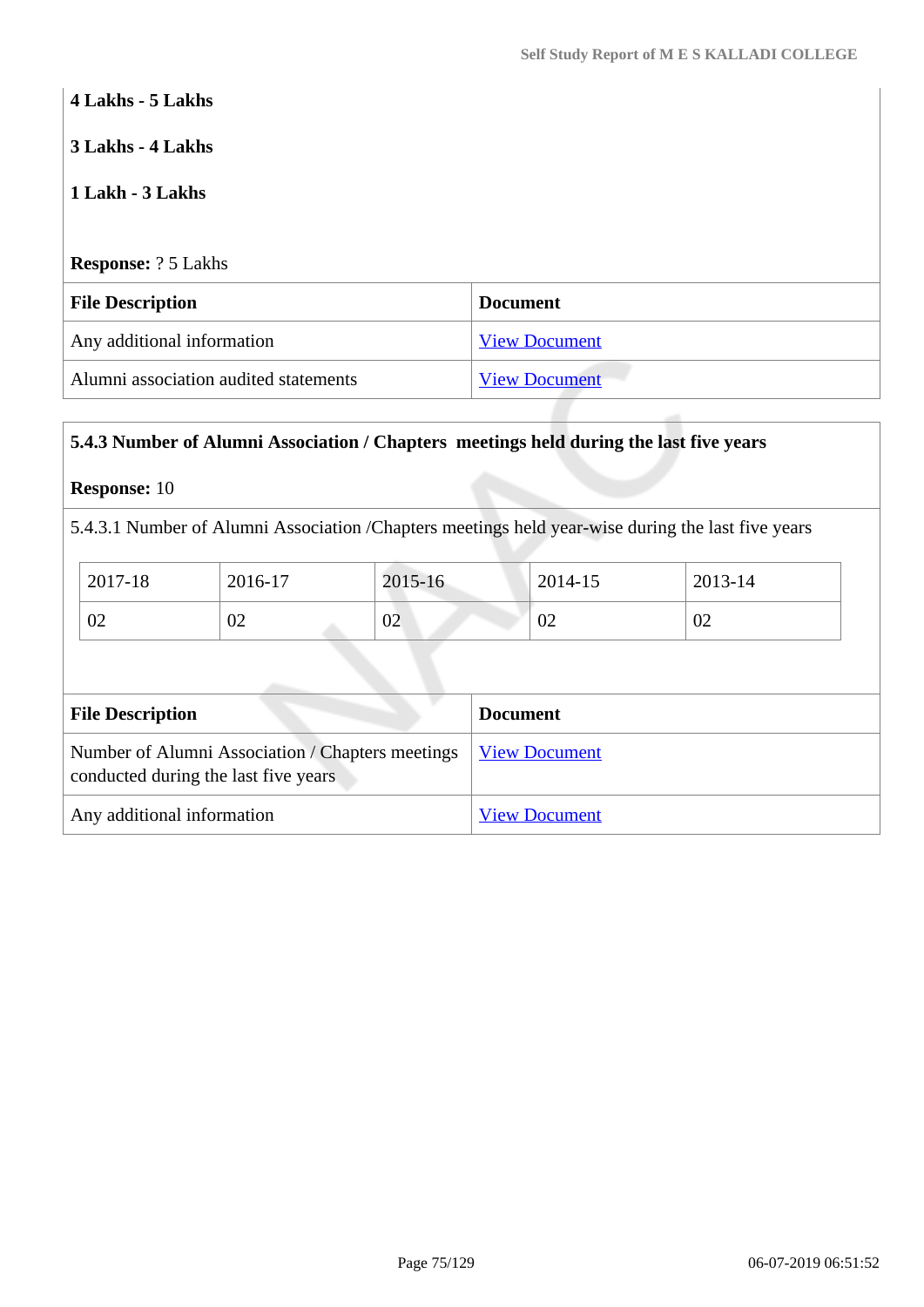# **Criterion 6 - Governance, Leadership and Management**

# **6.1 Institutional Vision and Leadership**

**6.1.1 The governance of the institution is reflective of an effective leadership in tune with the vision and mission of the institution**

**Response:** 

Muslim Educational Society (MES) had its foundation in 1964 under the guardianship of the visionary, Late Dr. P. K. Abdul Gafoor. From its humble beginnings, MES has become one of the excellent educational agencies in Kerala and has an international presence with a network of Secondary and Higher schools, Arts and Science colleges, Engineering Colleges, Medical College and other institutions. MES Kalladi College Mannarkkad, established as the first Aided College of MESin 1967, presently offers 17 Under Graduate Programmes(10 in Aided Sector and 7 in Self-financing Sector), 8 Post Graduate programmes (7 in Aided and 1 in Self-financing)and 2 Research Centers. The college is situated 2 km away from Mannarkkad Town on the side of Kozhikkode-Palakkad National Highway.

# **VISION**

*All inclusiveness, integrity, and promotion of equity, social justice, and scientific temper.*

**MISSION**

- *To set and nurture a path for catering to the educational needs leading to empowerment of underprivileged sections to face the challenges of time and change.*
- *Inculcating social commitment for the cause of value based higher education, nation building, and universal brotherhood.*

The core values of MES Kalladi College Mannarkkad comprise Inclusive Excellence, Integrity, Community Building, Social Commitment, Equity and Social Justice.The College follows the principle of secularism which is reflected in the past history of MES. The college is governed by the centrally monitored Managing Committee of MES. TheManagement, Principal, Staff Council, IQAC and faculty members along with other stakeholders collaborate to strengthen and fulfill institutional Vision and Mission. The shared governance aims to establish, uphold and communicate the vision, mission and core values. The Principal is advised by theManaging Committee and supported by internal academic and administrative bodies. Management design strategic plans with the inputs of IQAC, Planning forum and other stakeholders. The departments prepare the Action plan based on the guidelines given by IQAC to provide quality education, ensure job opportunity and effective support services for the students. HODs are responsible for initiating and implementing policy decisions within the department in tandem with the stated college mission. Staff meetings are conducted regularly which helps in academic growth and progress. Association activities, seminars, workshops, conferences, and innovative teaching methods are practised in the departments. NSS, NCC, SC/ST cell, OBC cell, Minority cell, Internal Complaint cell,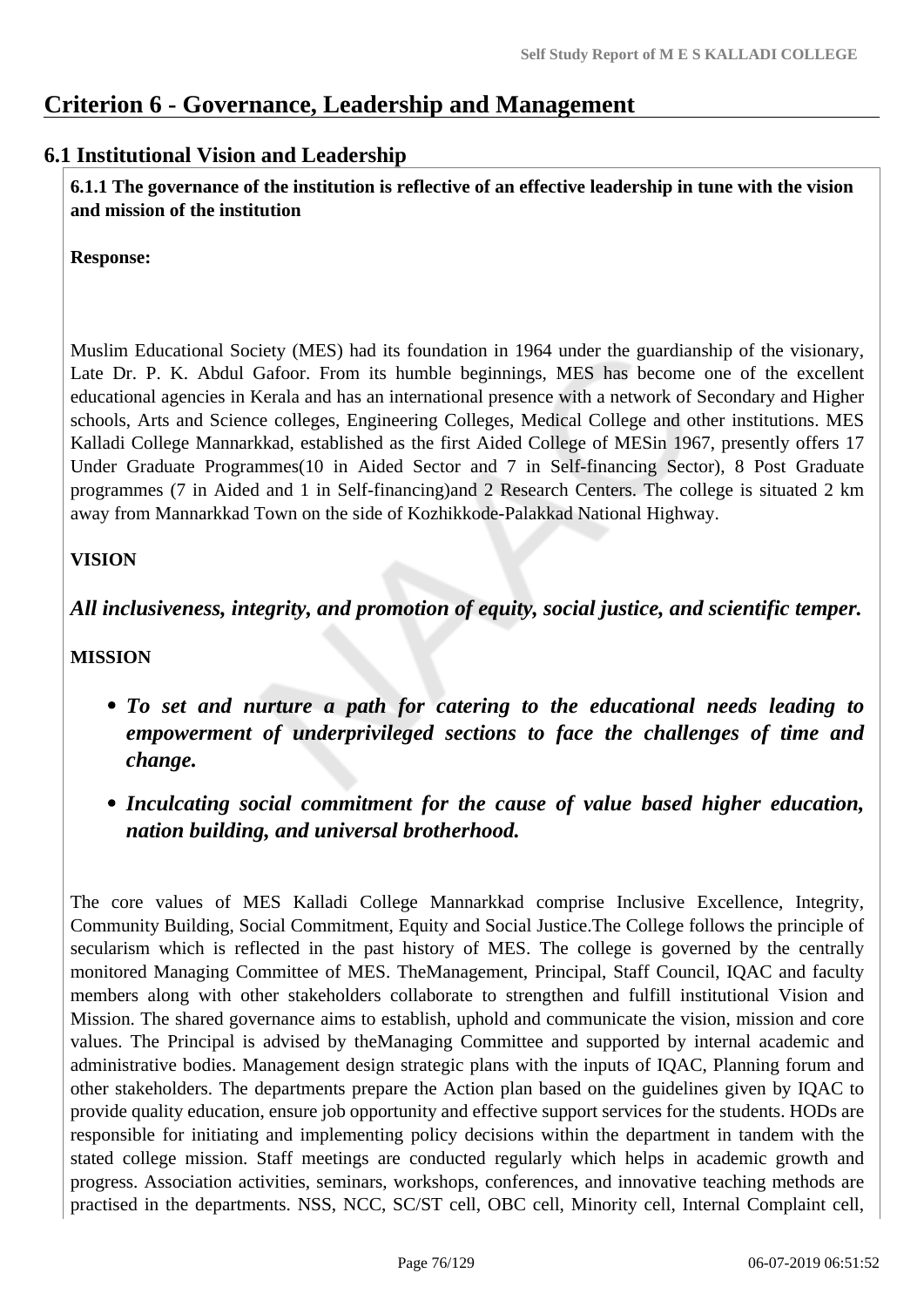Counselling Centre, Grievance and various other cells and clubs also function with operational autonomy.

As part of the institutional decision-making process, the faculty has the opportunity to design teachinglearning tools and conduct of internal assessment within the framework of the teaching schedule. The faculty members coordinate and supervise the involvements of students in various extra and co-curricular activities and also promote research culture. Thus, every member of the institution is oriented to understand the institution's vision, of their own roles and the specific actions to achieve the vision.

| <b>File Description</b>         | <b>Document</b>      |
|---------------------------------|----------------------|
| Any additional information      | <b>View Document</b> |
| Link for Additional Information | <b>View Document</b> |

#### **6.1.2 The institution practices decentralization and participative management**

#### **Response:**

The institution has an effective strategy for delegating authority and providing operational autonomy to all academic departments, clubs and associations to work towards decentralized governance. Governing body headed by the Principal, Staff Council and IQAC formulate working procedures and delegates the academic and operational decisions. HODs along with faculty are empowered and given freedom to take decisions for the constructive growth of the Department. All co-curricular and extension activities are planned and executed by the coordinators of different clubs and forums. HODs take independent decisions on finalization of academic calander, finalizing the schedule of internal assessment, field visit, organizing departmental workshops and seminars etc. The different commitee members incharge of organizing various events take independent decisions on the schedule of the event. Financial empowerment is provided to the HODs and Library commitee to take decision on purchase upto a certain amount. IQAC is empowered to take decisions on quality improvement of the institution and making purchase decisions on ICT and related services as necessary. The planning commitee independently collects information from various departments regarding the academic and infrastructure requirements of the coming academic year and makes independent decisions in consultations with the Principal and the finance commitee.

The institution promotes participative management by forming different commitees involving the staffs and students. All the faculties are made part of different commitees. Commitee coordinators are nominated on a rotational basis. Students Union under the guidance of the Staff Advisor coordinates the literary and cultural activities of the College. Committees are constituted annually and duties are assigned to faculty.

After the introduction of new programs in the college, a tremendous increase happened in student and faculty strength. This growth led the Management to plan for a restructuring of the organizational structure with emphasis on decentralization and participative management as that would ease the administrative pressure on the principal, aid quicker decision making and instill a sense of belonging among the faculty. This led to the creation of the post of a student dean in 2013, the second in the hierarchy of the organizational structure.

Student dean assists the Principal in smooth functioning of the institution by helping in all matters related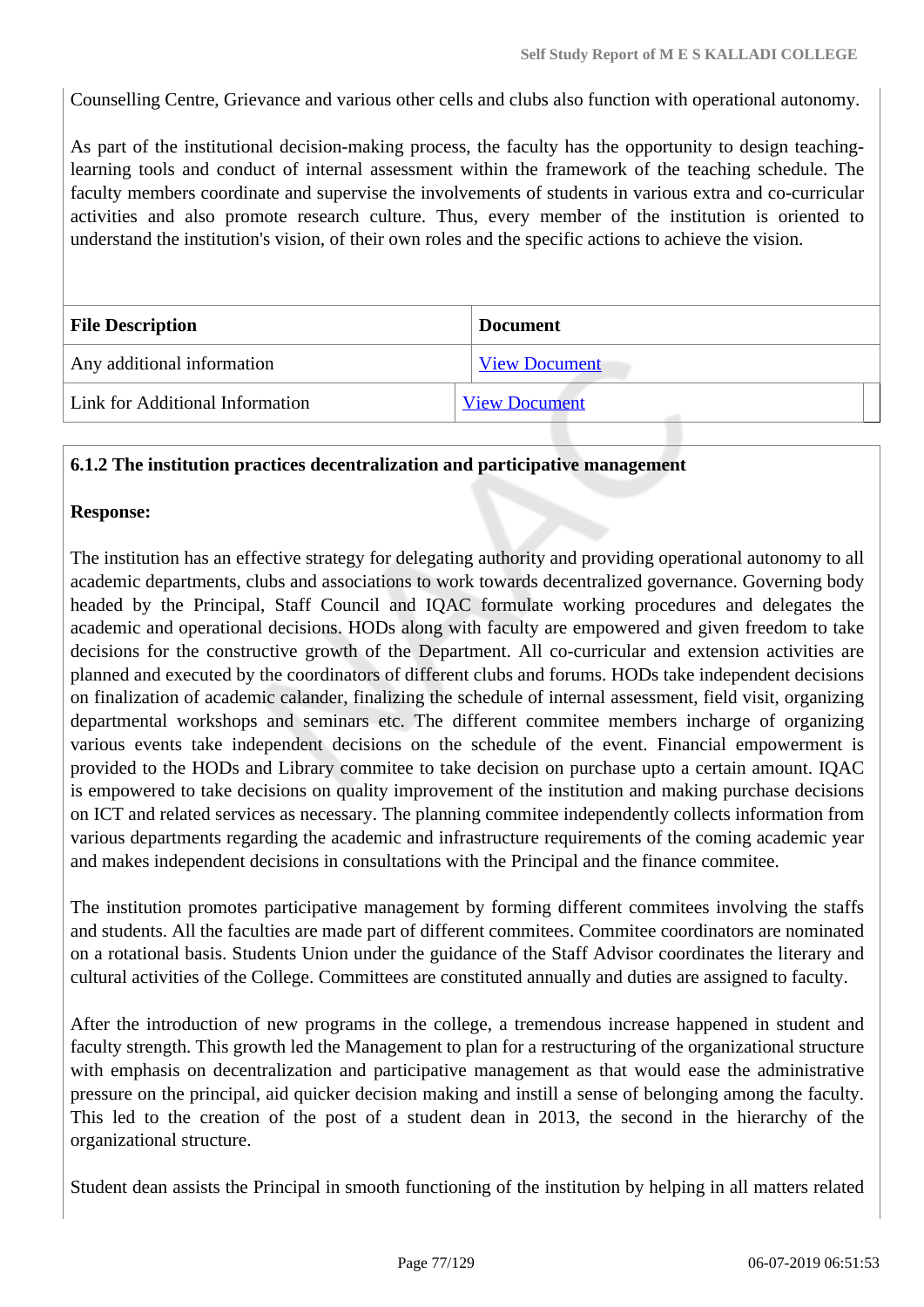to the students. All the decisions of the Principal related to the student's matters are implemented by the student dean. The dean is responsible for the student related matters on the campus. The dean interacts with the student community and other stakeholders as and when needed. In consultation with the Principal, the student dean draws up the schedule for the admission process. The student dean interacts with the mentors of classes regularly, counsels them and allots responsibilities as per the direction of the Principal. The various intercollegiate activities and college events are planned by the student dean.

The institution has also formed Student Quality Circle (SQC), which is an interface between the students and the IQAC. The SQC collects information from students on various academic and administrative matters and provides constructive suggestions for improvements to the IQAC as a detailed action plan.

| <b>File Description</b>         | <b>Document</b>      |  |
|---------------------------------|----------------------|--|
| Any additional information      | <b>View Document</b> |  |
| Link for Additional Information | <b>View Document</b> |  |

# **6.2 Strategy Development and Deployment**

# **6.2.1 Perspective/Strategic plan and Deployment documents are available in the institution**

#### **Response:**

The IQAC has created a short term and long term Perspective plan in consultation with the management and various stakeholders. The recommendation made by the NAAC peer team members based on their visit to the institution in November 2012 are also taken into consideration for the formulation of the strategic plan. Based on the finacial projection and resource availibilty, the instituion has also created a project plan and deployment document to monitor the status of the implementation.

The actions taken by the IQAC and the activities conducted by the IQAC are inline with the short term strategic plan of the institution. The IQAC is incharge of monitoring the overall progress of the implementation. The perspective plan is reviewed every year by the IQAC and the management to ensure its appropriateness, and any changes as necessary are incorported into it after taking necessary approvals.

Some of the thrust areas identified in the perspective plan are to transform the institution to an Autonomous institution and strive to recieve the College with Potential for Excellence status from the UGC. Some of the areas identified in the strategic plan are Inclusive Excellence, Digital Campus, Building Students Ability, Research, Green Campus, Sports, Community Building and Infrastructure.

A structure has been formulated by the institution to identify and monitor the implementation progress. There will be three levels of target achievement analysis Short term (2014-16), Midterm (2016-18) and Vision accomplishment (2020). The funds required will be mobilized from Management and Government funding agencies.

The strategic plan is signed on 20th March 2013. The progress for the short term implementation was reviewed in 2018 and a new perspective plan was formed for next 5 years.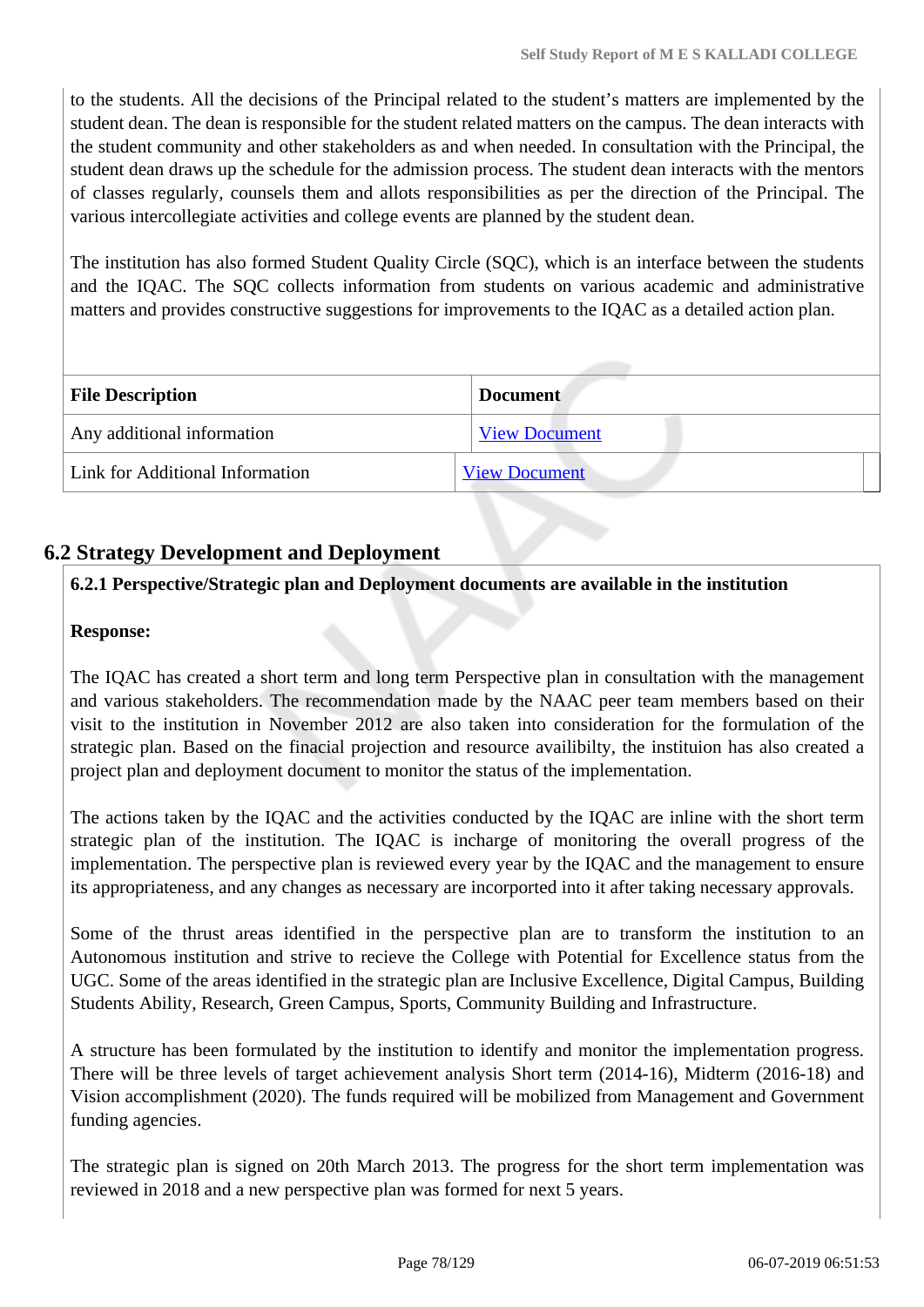The institution is committed to the pursuit of excellence in the field of education. Inline with the perspective plan the institution has also created quality policy in order to ensure holistic development of the students and transformation required for India's human resource development.

We endeavor to achieve this by constantly improving our quality management through:

- Providing creative enriching learning experiences.
- Conducive Learning Ambience and Holistic Education.
- Adoption of Innovative teaching methods.
- Student-centric activities.
- Staff development programmes.
- Continuous review of systems and processes to ensure Quality assurance.
- Creating a culture of total quality as a way of life.
- To prepare Students for lifetime leadership.

| <b>File Description</b>                                   | <b>Document</b>      |
|-----------------------------------------------------------|----------------------|
| Any additional information                                | <b>View Document</b> |
| Link for Additional Information                           | <b>View Document</b> |
| Strategic Plan and deployment documents on the<br>website | <b>View Document</b> |

**6.2.2 Organizational structure of the institution including governing body, administrative setup, and functions of various bodies, service rules, procedures, recruitment, promotional policies as well as grievance redressal mechanism**

#### **Response:**

# *College Managing Committee*

The governance and the management of the college are anchored in the principles of Muslim Educational Society which is one of the largest minority educational societies in Kerala. The college has a distinct Vision, Mission and Objectives. The institution is governed by the College Managing Committee.

# *Principal*

The Principal is the chief executive and the Chief Academic officer of our college. All the meetings of the college are conducted under his leadership. He is responsible for managing the major administrative tasks and supervising all students and teachers.

# *Staff Council*

The Staff Council is constituted for the academic year as per the Statute (Chapter 23, item 20) of Calicut University The College Council is a statutory body comprising the Principal, all HODs, the Librarian, the senior superintendent and two elected representatives of the teaching staff. This is the supreme body of the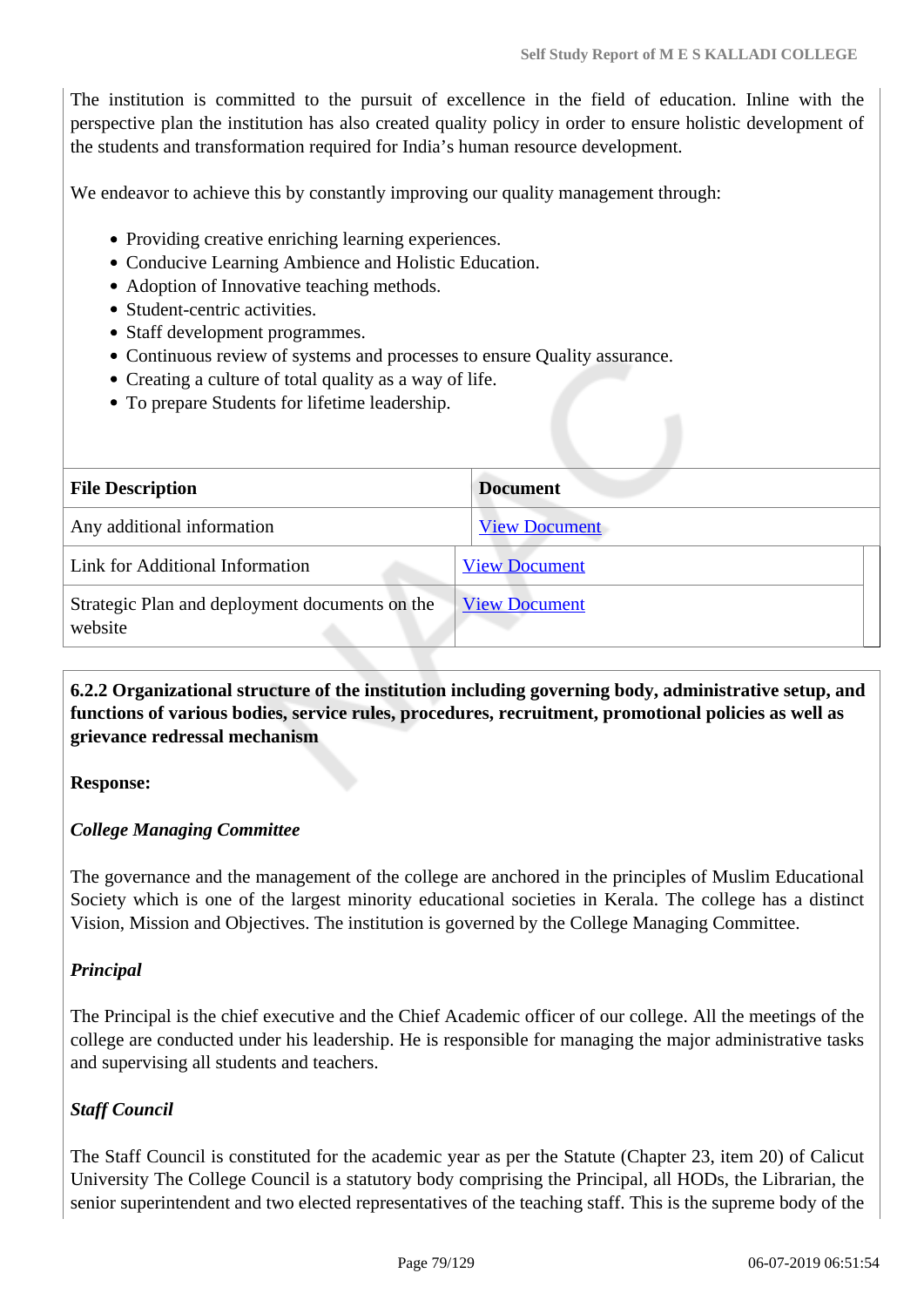college, which takes all important decisions, regarding the functioning of the college. The College Council meets periodically and whenever there are any urgent issues to be sorted out. Service rules are as per KSR norms of the Government of Kerala.

# *IQAC*

An Internal Quality Assessment Cell functions in the college to ensure the planning and effective implementation of programmes charted out for every academic year, and to prepare the AQAR.

# *Controller of Examination*

The Controller of Examinations monitors all activities related to conduct of end semester examinations, preparing the question bank, preparing the panel of examiners and question paper setters, organising and monitoring the valuation camp for the valuation of scripts and publication of results, and addressing the grievances if any, in a fair and just manner.

# *Grievance Redressal Mechanism*

Students with grievances can directly approach the Principal, Head of Department, Class Teacher, Tutor, or any faculty. A full-fledged grievance redressal cell looks into grievances/ complaints raised by stakeholders. Grievances related to internal assessment, if any, are handled by departmental and institutional examination redress committees. The Discipline committee and Anti - Ragging committee are also constituted to look into any grievances concerned. The Staff Association headed by elected representatives brings general grievances of the faculty and staff to the attention of the Principal. The faculty and staff can directly approach the Heads or the Superintendent and the Principal with personal or professional grievances. The Manager meets the faculty  $\&$  staff and holds discussions with them occasionally.

# *Recruitment& Promotion Policy*

The College adheres to government policies and University and UGC guidelines on appointment and promotion of the faculty & staff. Vacancies are notified well in advance, in prominent dailies, and interviews conducted by a panel of experts, comprising the Manager, Principal, Subject Expert, Government Nominee and University Nominee, Management Representative as per the directives of the University. Guest faculty are recruited in accordance with Government Rules. Merit is given due weightage above all other considerations. Promotions are given to staff. PTA helps the college management in the smooth functioning of the institution and also collects funds for projects, programmes and infrastructure.

| <b>File Description</b>         | <b>Document</b>      |  |
|---------------------------------|----------------------|--|
| Any additional information      | <b>View Document</b> |  |
| Link for Additional Information | <b>View Document</b> |  |

# **6.2.3 Implementation of e-governance in areas of operation**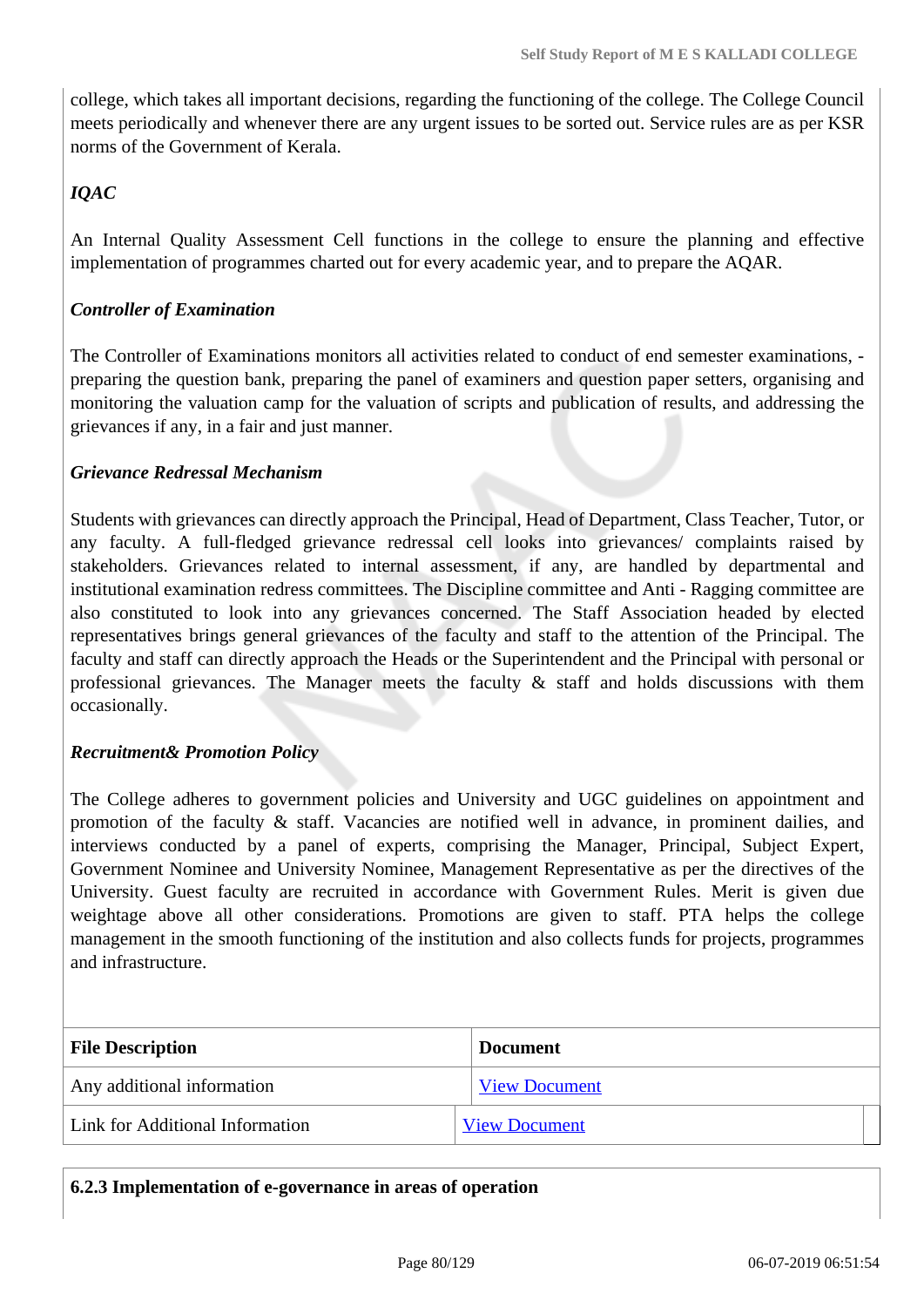| <b>1. Planning and Development</b><br>2. Administration<br><b>3. Finance and Accounts</b><br><b>4. Student Admission and Support</b><br>5. Examination |                      |  |
|--------------------------------------------------------------------------------------------------------------------------------------------------------|----------------------|--|
| A. All 5 of the above                                                                                                                                  |                      |  |
| <b>B.</b> Any 4 of the above                                                                                                                           |                      |  |
| C. Any 3 of the above                                                                                                                                  |                      |  |
| D. Any 2 of the above                                                                                                                                  |                      |  |
| <b>Response:</b> A. All 5 of the above                                                                                                                 |                      |  |
| <b>File Description</b>                                                                                                                                | <b>Document</b>      |  |
| Screen shots of user interfaces                                                                                                                        | <b>View Document</b> |  |
| <b>ERP</b> Document                                                                                                                                    | <b>View Document</b> |  |
| Details of implementation of e-governance in areas<br>of operation Planning and<br>Development, Administration etc                                     | <b>View Document</b> |  |
| Any additional information                                                                                                                             | <b>View Document</b> |  |

# **6.2.4 Effectiveness of various bodies/cells/committees is evident through minutes of meetings and implementation of their resolutions**

**Response:** 

# **INTERNATIONAL FILM FESTIVAL 2016**

 An international film festival was conducted by the club on 9,10 November 2016 at the auditorium of our college which screened various movies including I am Kalam, Bridge, The Cup, Highway, etc. It was a nice platform for students to get acquainted with world cinema. Participation of students from our college, students and teachers from nearby colleges and higher secondary schools accelerated the worth of the twoday programme

An Exhibition was conducted as part of the Film Festival to make students aware of the history of Indian especially Malayalam Cinema.

The programme inaugurated by the state National award-winning director Manoj Kana which was followed by a speech of the film critic and Member of Kerala Chalachitra Academy G.P.Ramachandran carried the students to the world of international cinema. The two-day function was felicitated by Prof.UsmanVengasseri, Principal, Mr. KCK Saidali, Chairman, C U Mujeeb, Management Secretary and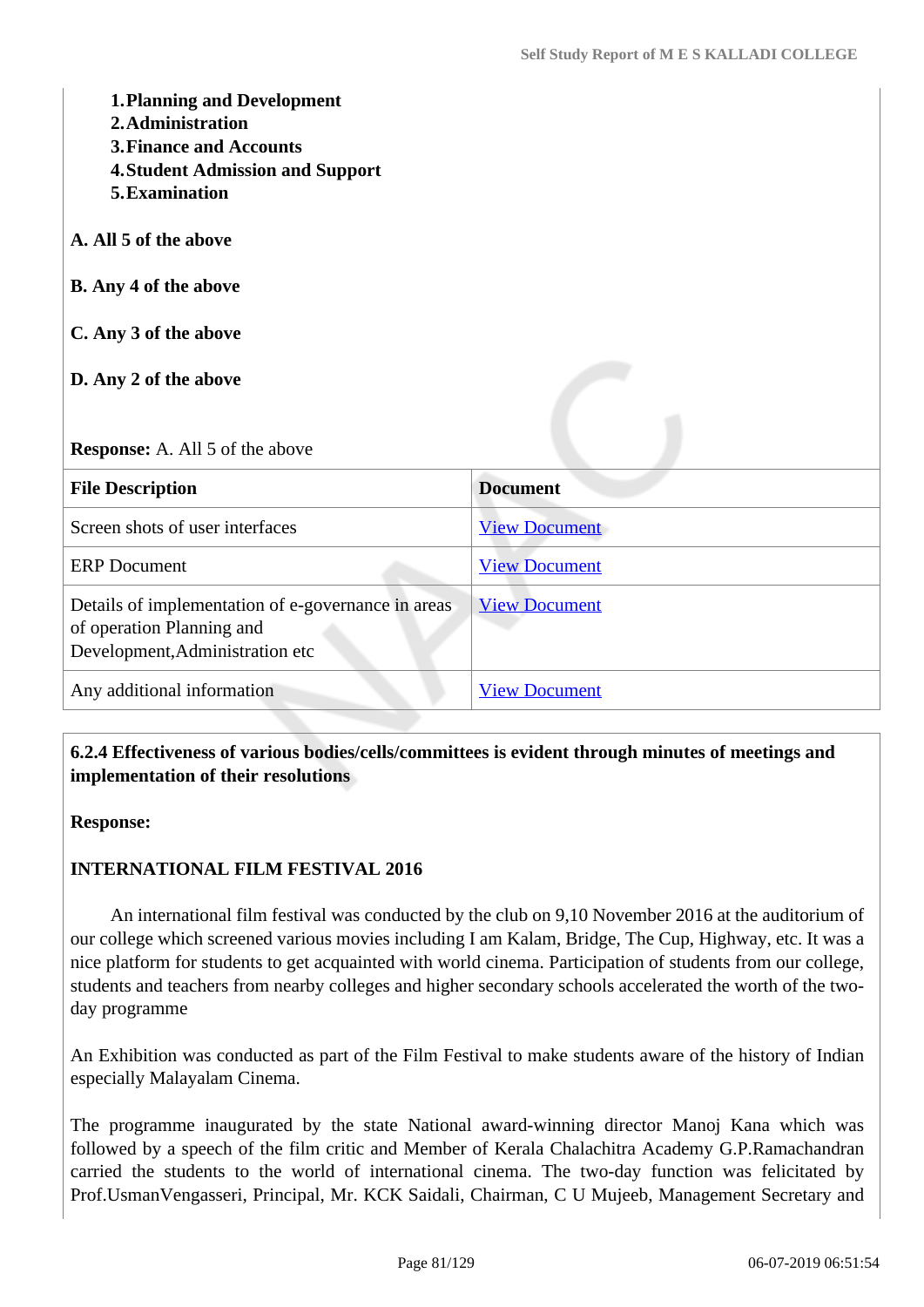Prof. A Naseem and Prof.T.M. Abdul Ali.

# **INTERNATIONAL FILM FESTIVAL 2017**

An international film festival was conducted by the club on 23,24,25 November 2017 at the auditorium of our college which screened various movies including Life is beautiful, The color of paradise, offside, Imminibalyoral, Queen, Fndry, Little terrorist, etc. It was a nice platform for students to get acquainted with world cinema. Participation of students from our college, students and teachers from nearby colleges and higher secondary schools accelerated the worth of the two-day programme. Festival is inaugurated by the famous Malayalam film director Vidhu Vincent

# **INTERNATIONAL FILM FESTIVAL 2018**

Third international film festival was conducted by the club on 8,9,10 November 2018 at the auditorium of our college which screened various movies including Ee Ma Yau, Charlie Chaplin the circus, Ahalya, etc. Students from our college, students and teachers from nearby colleges and higher secondary schools participated in the programme. The festival was inaugurated by famous Malayalam film director Zakariya.

| <b>File Description</b>    | <b>Document</b>      |
|----------------------------|----------------------|
| Any additional information | <b>View Document</b> |

# **6.3 Faculty Empowerment Strategies**

**6.3.1 The institution has effective welfare measures for teaching and non-teaching staff**

#### **Response:**

The management, PTA and staff association takes different measures for the welfare of Teaching and Non-Teaching staffs in the college. All the basic needs of the staff are taken special care off. Staffs are honoured for their special achievement. All the festivals are celebrated along with feast. The participation of all faculties ensured for such events which act as venues for interactions among the hectic schedules.

# **The Welfare Schemes**

- 1.Maternity Leave provided
- 2.Paternity Leave
- 3.Casual leave for 15 days for Teaching staff
- 4.20 days for Non-teaching staff
- 5.10 days of leaves are allowed for faculties under self-financing streams
- 6.All staffs are given Duty leave for attending training/ refresher/ Orientation courses, seminars, workshops, etc.
- 7.PF for all faculties
- 8.ESI- All the staff are registered under the state Insurance scheme
- 9.Day Care Facilities are available for taking care of children of staff and students during college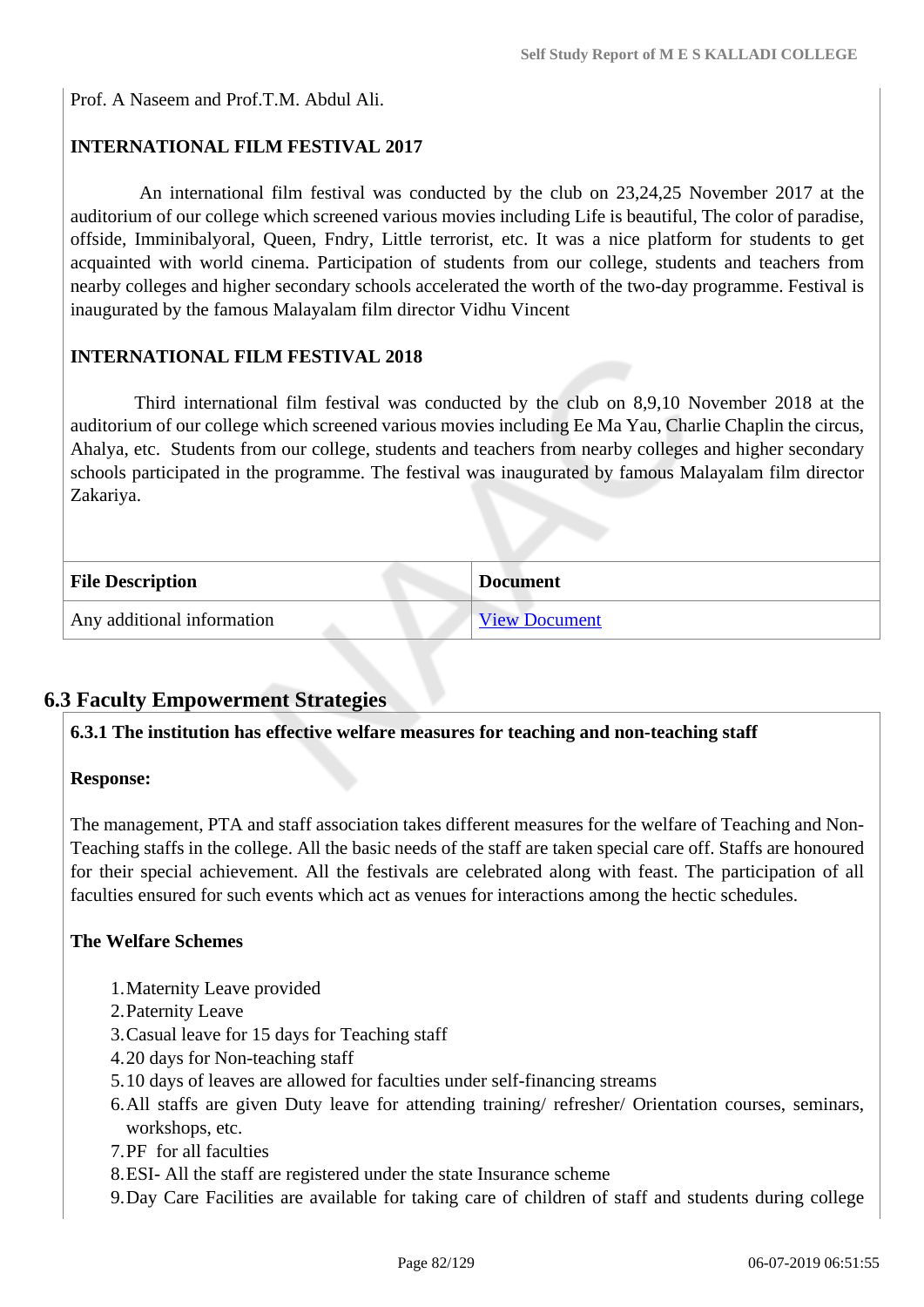hours

- 10.Hostel facilities
- 11.Canteen facilities
- 12.The co-operative store is available in the campus to cater to the needs of faculties and students
- 13.Separate Car parking facilities are available for staff
- 14.Staff recreation room
- 15.400 m track
- 16.Gymnasium
- 17.Staff Association is very active in the college. An elected panel of members headed by a staff secretary leads the team of staff in the college.
- 18.Staff association provides assistance and guidance for different services in the college, University, DD office, etc.
- 19.PTA, as well as management, provide salary advance to newly appointed staff who are not getting a salary
- 20.Appointing guest lecturers during ML of the faculties.
- 21.Staff tour-conducted on behalf of the staff club
- 22.Family get together- Every year a family get together of all staffs and retired staffs are conducted at the end of the academic year as "JudaeShyam"
- 23.Best performing staff are given a special award every academic year\*
- 24.Retiring staff is given a token of appreciation in functions organized by the college.
- 25.Security guards are given uniforms.
- 26.Financial assistance given to security staffs
- 27.A credit society is functioning in the college and offers loans to teaching and nonteaching staff when in need
- 28.Cycle facilities for staffs and students to travel inside the campus, thus reducing pollution and enhancing a healthy lifestyle.
- 29.Staff meetings are conducted to share the views of the TS and NTS on various requirements on the campus.
- 30.Staff Club

| <b>File Description</b>         | <b>Document</b>      |
|---------------------------------|----------------------|
| Any additional information      | <b>View Document</b> |
| Link for Additional Information | <b>View Document</b> |

# **6.3.2 Average percentage of teachers provided with financial support to attend conferences/workshops and towards membership fee of professional bodies during the last five years**

#### **Response:** 86.78

6.3.2.1 Number of teachers provided with financial support to attend conferences / workshops and towards membership fee of professional bodies year-wise during the last five years

| 2017-18 | 2016-17 | 2015-16 | 2014-15 | 2013-14 |
|---------|---------|---------|---------|---------|
| 100     | 95      | 88      | 78      | 50      |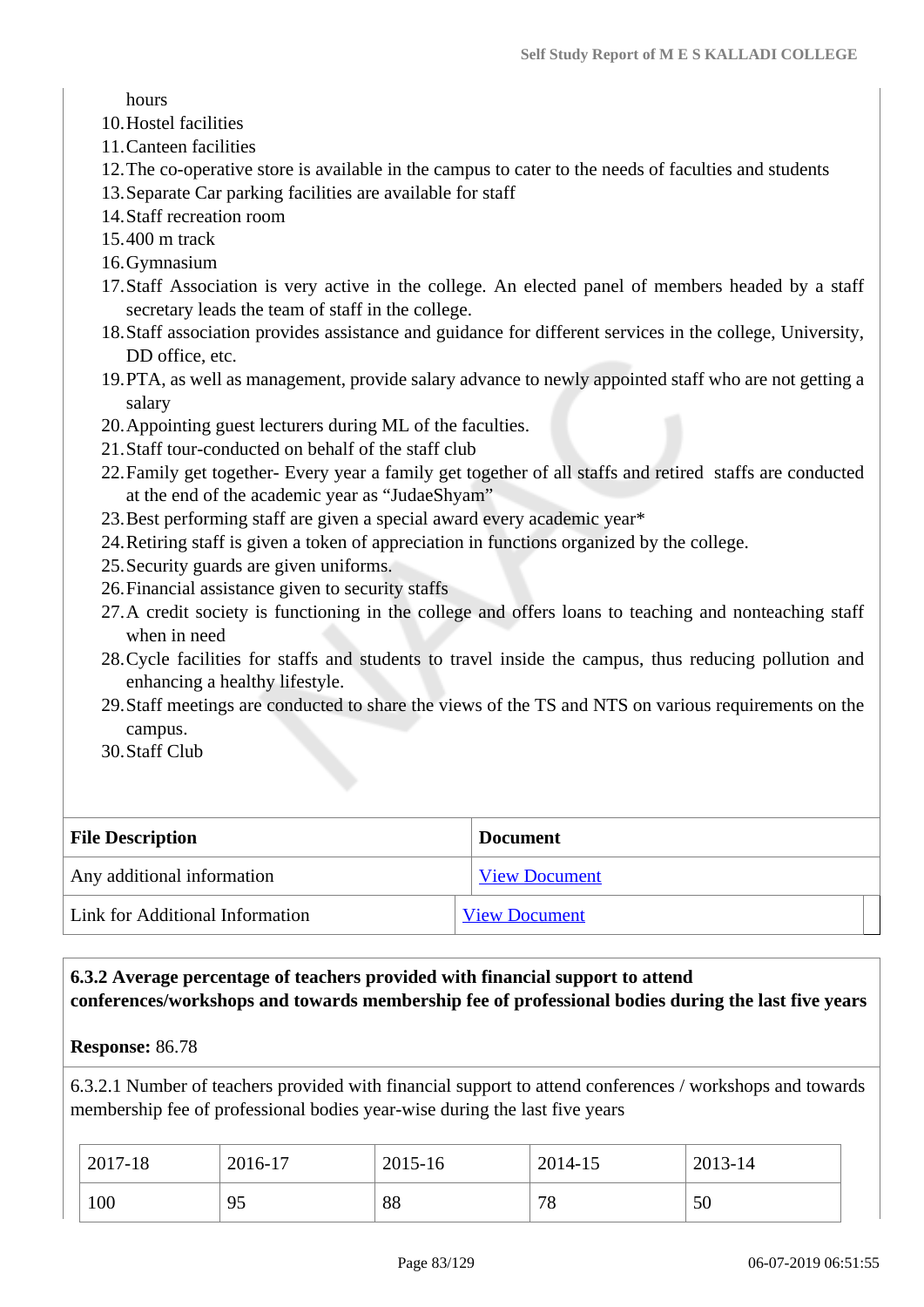| <b>File Description</b>                                                                                                   | <b>Document</b>      |
|---------------------------------------------------------------------------------------------------------------------------|----------------------|
| Details of teachers provided with financial support<br>to attend conferences, workshops etc during the last<br>five years | <b>View Document</b> |
| Any additional information                                                                                                | <b>View Document</b> |

# **6.3.3 Average number of professional development /administrative training programs organized by the institution for teaching and non teaching staff during the last five years**

# **Response:** 3

6.3.3.1 Total number of professional development / administrative training programs organized by the Institution for teaching and non teaching staff year-wise during the last five years

| 2017-18 | 2016-17  | 2015-16 | 2014-15 | 2013-14 |
|---------|----------|---------|---------|---------|
|         | <u>ب</u> | 4       | ∽       | -       |

| <b>File Description</b>                                                                                                                       | <b>Document</b>      |
|-----------------------------------------------------------------------------------------------------------------------------------------------|----------------------|
| Details of professional development / administrative<br>training programs organized by the Institution for<br>teaching and non teaching staff | <b>View Document</b> |
| Any additional information                                                                                                                    | <b>View Document</b> |
| Any additional information                                                                                                                    | <b>View Document</b> |

# **6.3.4 Average percentage of teachers attending professional development programs viz., Orientation Program, Refresher Course, Short Term Course, Faculty Development Program during the last five years**

# **Response:** 5.09

6.3.4.1 Total number of teachers attending professional development programs, viz., Orientation Program, Refresher Course, Short Term Course, Faculty Development Programs year-wise during the last five years

| 2017-18 | 2016-17 | 2015-16 | 2014-15  | 2013-14 |
|---------|---------|---------|----------|---------|
|         |         |         | $\sim$ . |         |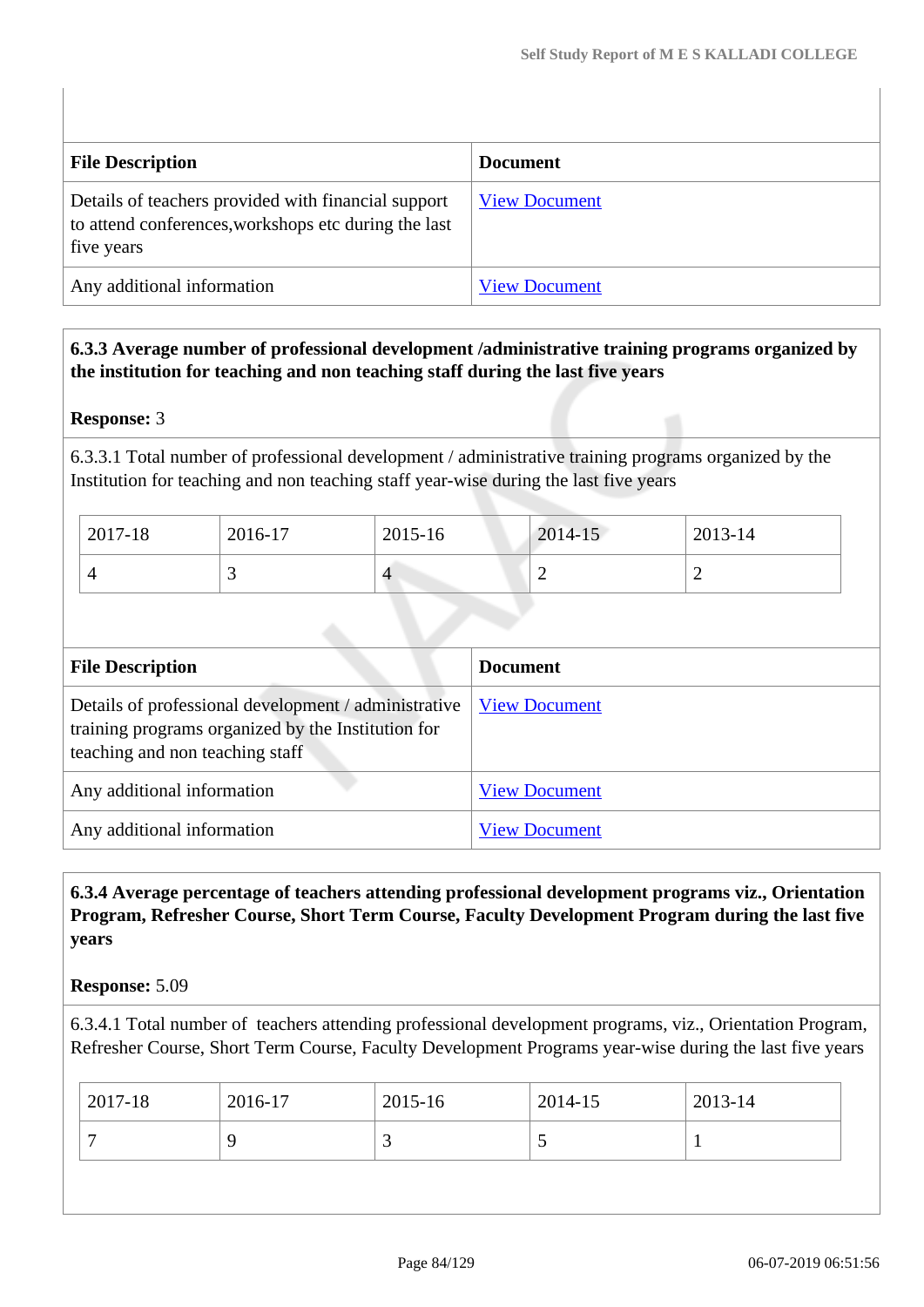| <b>File Description</b>                                                                       | <b>Document</b>      |
|-----------------------------------------------------------------------------------------------|----------------------|
| Details of teachers attending professional<br>development programs during the last five years | <b>View Document</b> |
| Any additional information                                                                    | <b>View Document</b> |

# **6.3.5 Institution has Performance Appraisal System for teaching and non-teaching staff**

### **Response:**

The institution has a Performance Appraisal System for the teaching and non-teaching staff. For the teaching staff, a 360-degree performance Appraisal System is in a place where feedback is taken about every faculty in the form of self-feedback, peer feedback, feedback from students and feedback from the management. The data is compiled and the report is created by online software and the competency score and the complacency score is also calculated for every faculty. The report is forwarded to the management by the IQAC and appropriate actions are taken as necessary.

The faculties of the aided section also maintain CAS API for the performance appraisal and the same is used for the promotion. In addition, the institution also maintains an internal performance appraisal API for monitoring the performance of the faculties and non-teaching staff. The API report for every faculty is reviewed on an annual basis and appropriate actions are taken as necessary. The following faculties have successfully completed their API verification under the CAS norms and regulations of UGC and University of Calicut, same have been sanctioned by the University for the I Stage to II Stage of Assistant Professor AGP 6000 to 7000.

**Student evaluation on teachers**: A computerized teacher assessment of students is implemented by IQAC to evaluate the performance. The Principal analyses the evaluation report and hands over the report to the concerned teacher.

**Self-Appraisal Form for teachers**: It is compulsory for every teacher to furnish the self-appraisal form / API which provides the annual performance of teachers which include curricular, co-curricular, and extracurricular as well as research activities every year. The Self-appraisal form is then reviewed by the Principal and IQAC. Management also conducts performance review meetings regularly.

**Monthly Report**: Monthly report is prepared by the Heads of the Departments contains all the departmental activities including portions covered by each teacher as well as achievements of students and faculty. This is regularly reviewed by the Principal.

**Academic Monitoring System**: By using the academic monitoring system by the Principal, Teaching and learning system of the faculties have been improved.

**Monitoring Committee for Teacher Profile**: in each year academic year, Monitoring Committee, which is a part of IQAC, evaluates the Teacher Profile prepared by individual faculty. apart from this, The Committee also suggest measures to improve teacher quality. Recommendations and suggestions are also given for further improvement.

**Evaluation by Management**: Special care and attention have been taken by management to evaluate the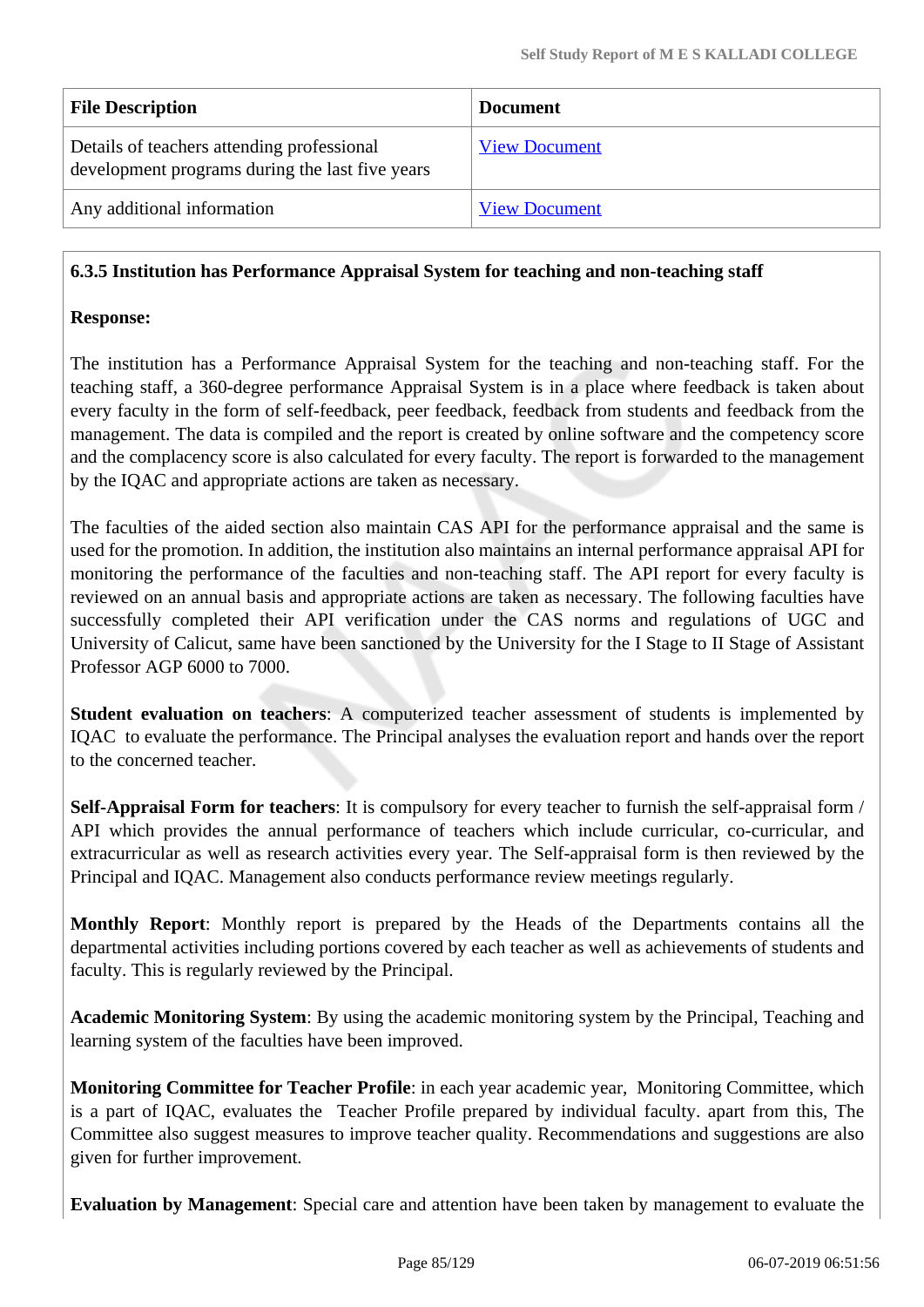departmental activities. Regular Staff meeting, as well as Department meeting, is arranged with the Management. Annual performance appraisal interview of Self Financing staff is also conducted.

**Performance Appraisal for non-teaching staf**f: Self-appraisal forms of Non-teaching staff is collected through which the Principal reviews their performance.

| <b>File Description</b>    | <b>Document</b>      |
|----------------------------|----------------------|
| Any additional information | <b>View Document</b> |

# **6.4 Financial Management and Resource Mobilization**

# **6.4.1 Institution conducts internal and external financial audits regularly**

**Response:** 

# **PRELUDE :**

The Institution has a transparent and well planned financial management system in which Government and Management are the main sources of funds. The institution has mechanisms of external and internal audit for both Government and Management accounts separately.

# **Financial Audit of Grant :**

# **Grants and funds sanctioned by Government/UGC :**

There are their levels of audit for the funds sanctioned by the Government. They are as follows:

- 1.**Chartered Accountant-**After a stipulated period of time, the accounts for all the grants and funds sanctioned by the Government/UGC are initially submitted to an external Chartered Accountant. The audit report issued by the auditor with utilization certificate and all necessary ratified accounts are submitted to the concerned sanctioned authorities.
- 2.**Directorate of Collegiate Education**-At the time of annual audits by the Directorate of Collegiate Education, the audit team verifies all the financial documents related to the public funds utilized by College. After hearing the clarifications and corrections, the final accounts are settled.
- 3.**Accountant General, Kerala**-The Accountant General, Kerala also conduct their periodic verification of all the accounts sanctioned by the Government. Their suggestions and directions are also incorporated in the further utilization of the funds.

#### **Grants and funds sanctioned by Management**

1.The institution has a strong financial advisory board for Management of accounts and all the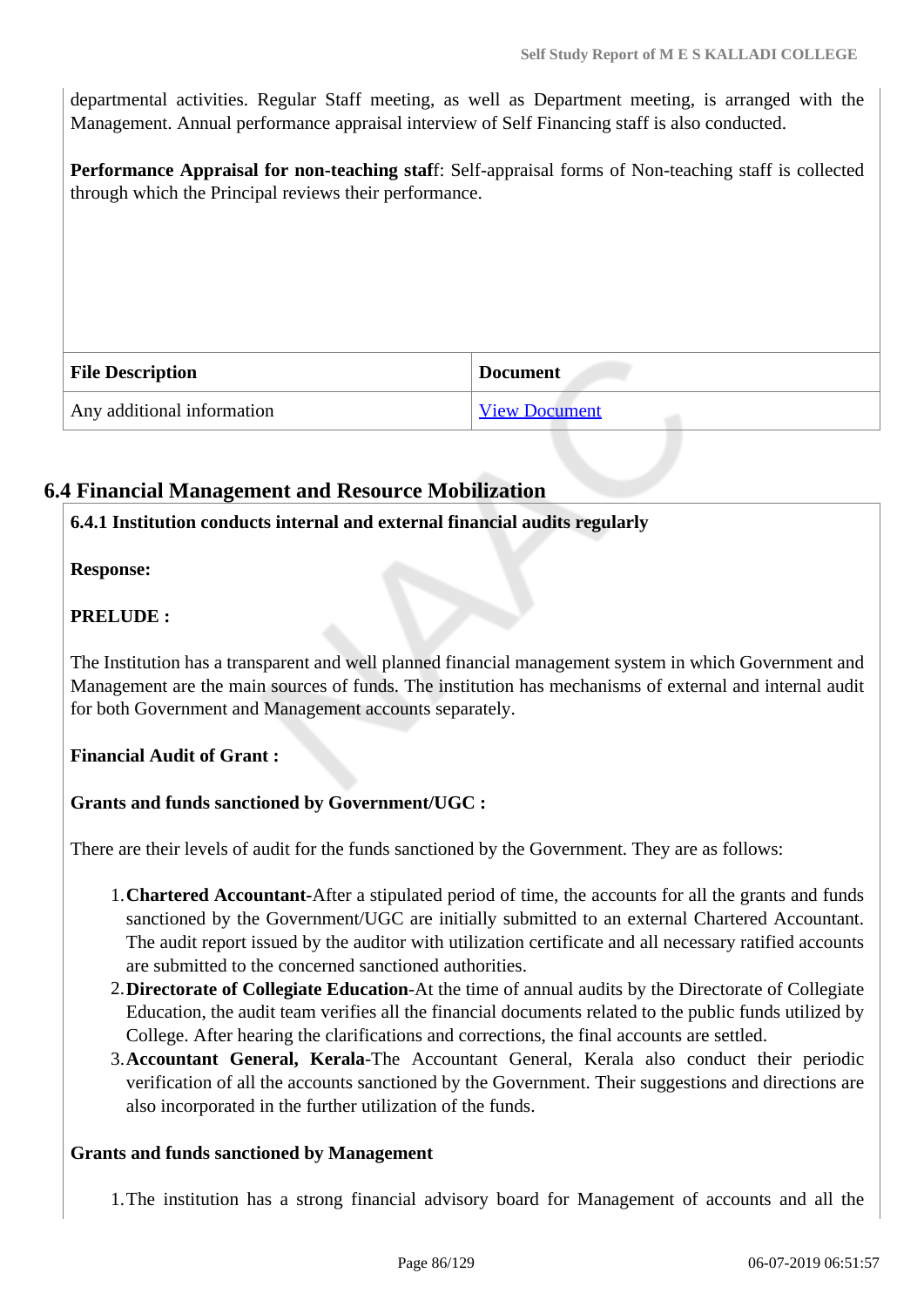accounts sanctioned are audited internally as well as externally. On behalf of the Management, all daily transactions are verified by the financial advisor of the college.

- 2.The internal audit of Management accounts is done by the Treasurer, MES Central Committee, Calicut periodically. They verify all financial transactions and submit a detailed report of observations based on the observations given by internal auditor. The financial advisor of the college modifies the statements of accounts.
- 3.The Management has appointed M. A. Moideen and Associates as the external auditor of the Management accounts. At the end of every financial year they prepare annual financial statements and audit reports.

| <b>File Description</b>    | <b>Document</b> |
|----------------------------|-----------------|
| Any additional information | View Document   |

# **6.4.2 Funds / Grants received from non-government bodies, individuals, Philanthropists during the last five years (not covered in Criterion III) (INR in Lakhs)**

#### **Response:** 272.77

6.4.2.1 Total Grants received from non-government bodies, individuals, philanthropists year-wise during the last five years (INR in Lakhs)

| 2017-18  | 2016-17  | $2015 - 16$ | 2014-15  | $2013 - 14$ |
|----------|----------|-------------|----------|-------------|
| 20.00000 | 19.80000 | 95.10000    | 56.15000 | 81.71769    |

| <b>File Description</b>                                                                      | <b>Document</b>      |
|----------------------------------------------------------------------------------------------|----------------------|
| Details of Funds / Grants received from non-<br>government bodies during the last five years | <b>View Document</b> |
| Any additional information                                                                   | <b>View Document</b> |
| Annual statements of accounts                                                                | <b>View Document</b> |

# **6.4.3 Institutional strategies for mobilisation of funds and the optimal utilisation of resources**

#### **Response:**

**The major sources of income for the college are from the following streams:**

1.**Funds and grants from UGC / DST**

- 2.**Grant in aid from the Government.**
- 3.**Fees collected from self-financing courses**
- 4.**Conveyance and hostel fees**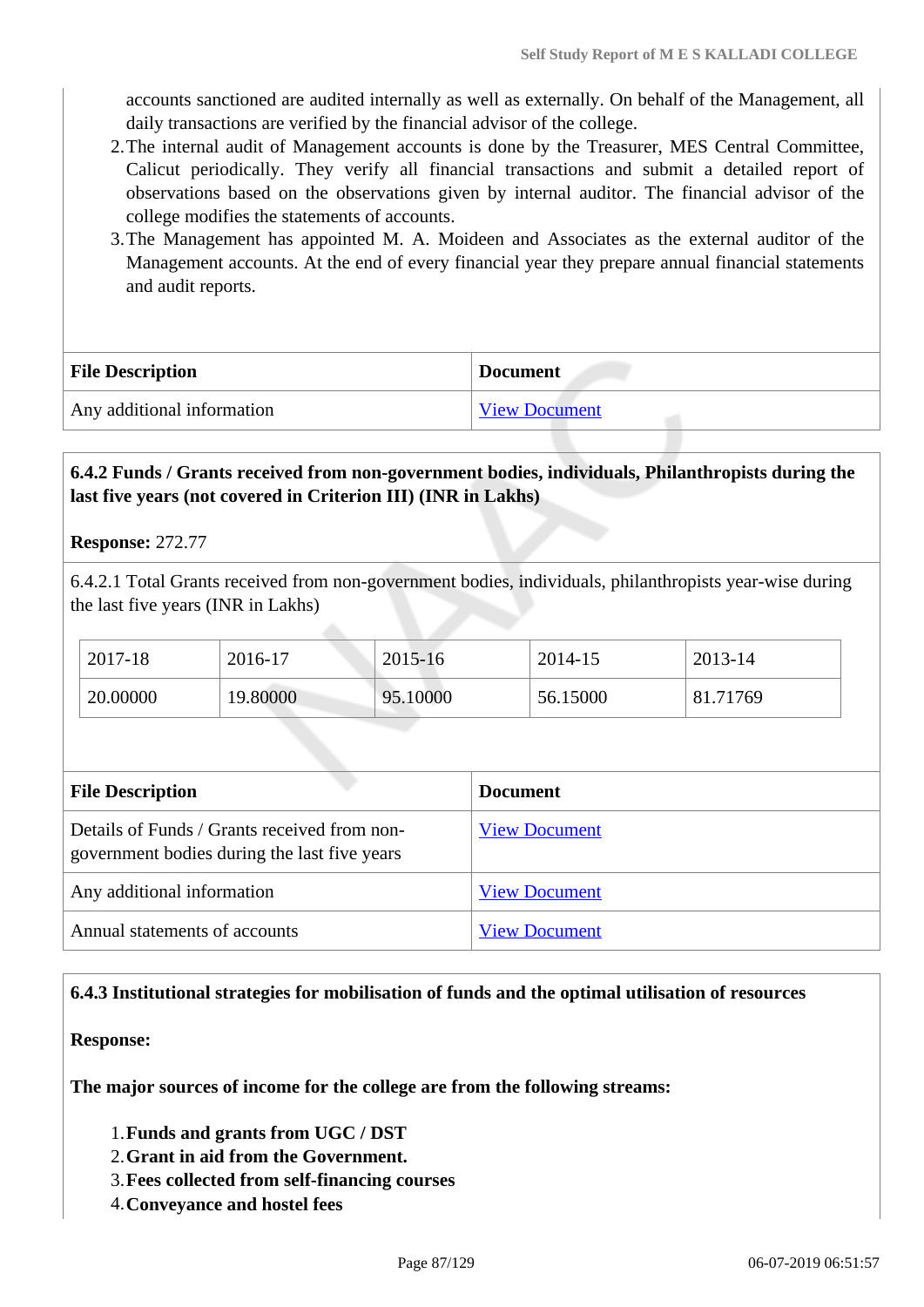- 5.**Endowments and Scholarships**
- 6.**Central/State Government funding for NSS and NCC**
- 7.**PTA**
- 8.**Alumni**
- 9.**Financial support from Management**
- 10.**MRP**
- 11.**WWS**
- 12.**SSP**

UGC is one of the major sources of funding for developmental activities, renovations, academic resources such as books and journals, infrastructures such as lab equipment, computers and sports facilities.

According to the notifications of UGC, the College Planning Board designs various projects, proposes budgets and submits to the UGC. For research purposes, teachers receive Major and Minor Research Project Grants and Travel Grants from UGC.

The College has availed funds from UGC / Higher Education department to run academic programmes such as Bachelor of Vocational studies (Logistics Management, Animation and Graphics Design), Innovative Programmes (ASAP (Additional Skill Acquisition Programme), WWS (Walk with Scholar), SSP (Student Support Programme).

- 1.UGCSeminarGrantispromptlyavailedtoorganiseacademicprogrammessuchasWorkshopsand Seminars.
- 2.From the Government of Kerala, the College receives grant-in-aid for salary.
- 3.The College receives financial support from DST and KSCSTE for lab projects and academic programmes.
- 4.Scholarship for Students is availed from UGC and Kerala Government.
- 5.PTA and Alumni support the various projects of the College as per the plan designed by departments and organizations of the College.
- 6.Management contributes by way of scholarships the payment of term fees to needy students, salary to self-financing staff, financing of the construction of buildings, maintenance and infrastructural development of the College.
- 7.Income from Self Financing Courses is also used for College development.

**The financial resources are effectively monitored by the following Cells andCommittees: Financial advisory body**

**Planning Forum**

**Library Advisory Committee UGC Cell**

# **PTA**

Proper accounts and utilization are ensured through financial auditing at the end of each financial year. The institution maintains an internal-external audit for the effective and efficient utilization of available financial resources.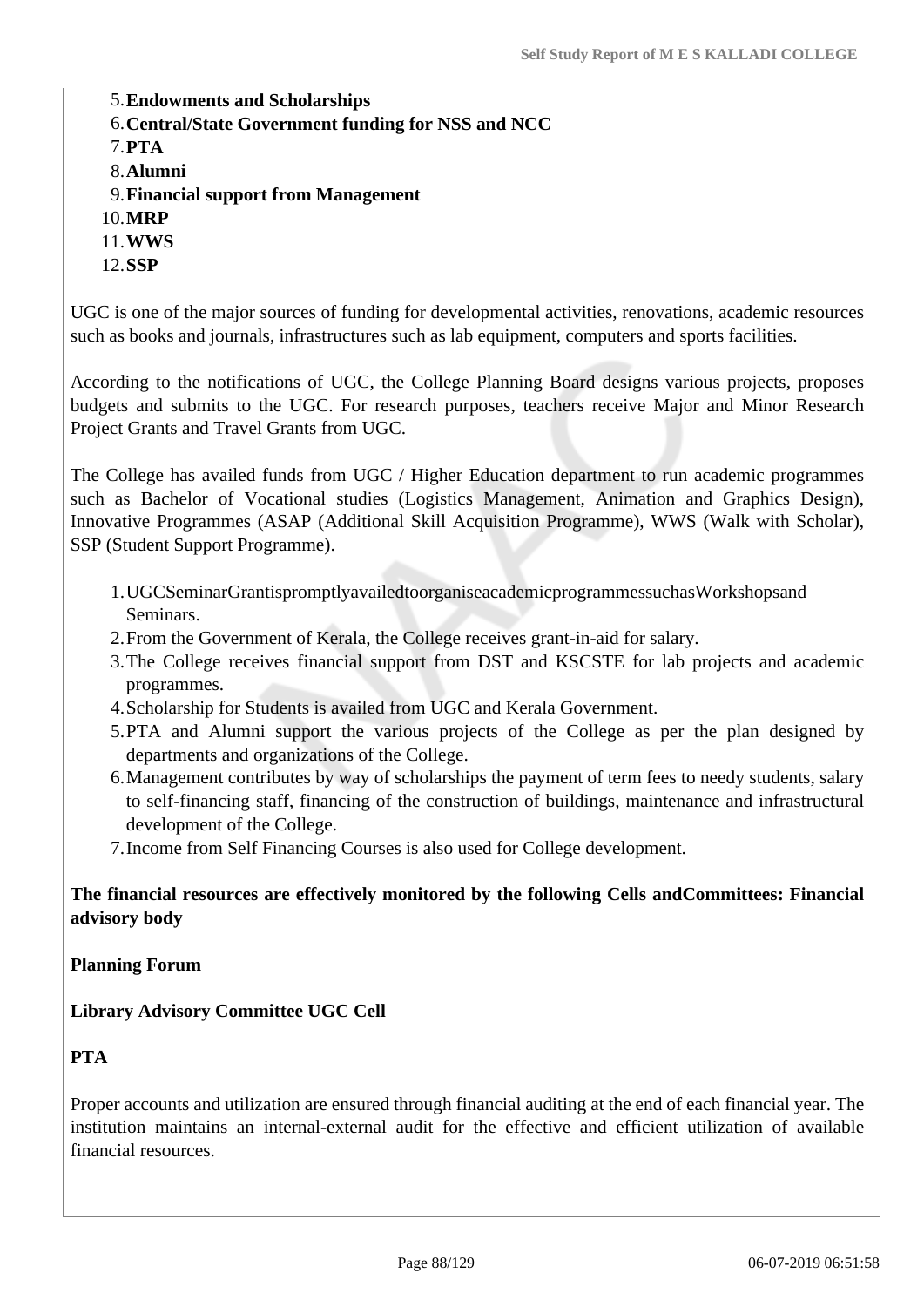| <b>File Description</b>         | <b>Document</b>      |
|---------------------------------|----------------------|
| Link for Additional Information | <b>View Document</b> |

# **6.5 Internal Quality Assurance System**

 **6.5.1 Internal Quality Assurance Cell (IQAC) has contributed significantly for institutionalizing the quality assurance strategies and processes**

# **Response:**

**Internal Quality Assurance Cell (IQAC)** has contributed significantly to institutionalizing the quality assurance strategies and processes

 Internal Quality Assurance Cell (IQAC) of the college is active in framing the quality enhancement by continuous improvement in all working areas of the institution by connecting students, teachers, parents, management, alumni, funding agencies and society in general. It also ensures the integration of modern methods of teaching, promoting research and to maintain a high professional standard. It takes the effort to inculcate a value system among students for good academic performance as well as to make them credible personalities.

# **1. Title of practice:** Drive for the empowerment of Tribes in Attappady [DREAMS]

As a part of IQAC practices related to society, it extends its activity to Attappady, a tribal area near to the college. The program aimed to improve the health and education of tribals, who are living in remotely situated hamlets. Initially, a comprehensive survey about the health and education of these people conducted. To improve the educational system motivation classes to students conducted. The working of tribal resource centre strengthened. Completely free education is ensured. To improve the Health status, various activities undertaken by MES includes medical camps including Doctors from various fields conducted. About 75000medicines were distributed in these camps. Consultation fees were not charged from tribals. The tribal resource centre was started functioning to provide guidance to tribals.

# **2. Green Campus Campaign:**

Environmental pollution and climate change are the major issues in the global level can be met by movements at the grass root level. As a part of Golden Jubilee Celebrations of Calicut University, it is decided to introduce Green Campus Campaign in 2017 in the Affiliated Colleges to impart environmental awareness among students and faculties by conducting different environment Protection activities. In this context, MES Kalladi College Mannarkkad also joined in the initiative to implement the Green Campus Campaign. Various projects undertaken by the college include:

**EnteMaramProject:-** Green campus volunteers and faculty

Water management:- Effective management of water is by establishing facilities for Rainwater Harvesting.

**Energy Management:-** The cycling club on the campus promoted the use of bicycles by students and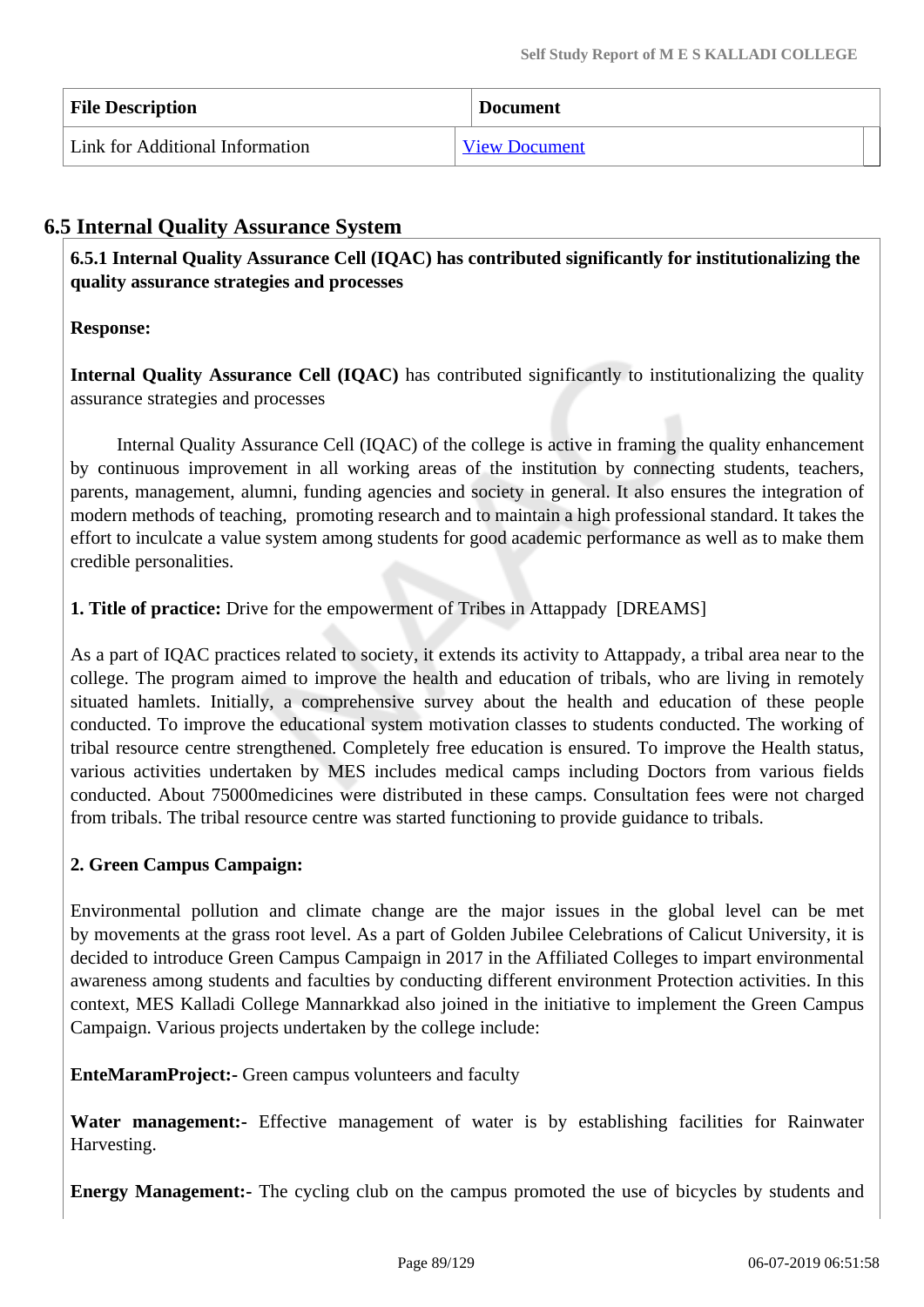security guards.

**Waste Management:-** Installed Biogas plants in College Canteen and Boys Hostel to recycle the solid wastes generated on the same.

Measures to avoid the use of plastics: Introduction of cloth banners instead of flexes in public functions.Use of stainless-steel water bottles and glasses instead of plastic bottles.

| <b>File Description</b>         | <b>Document</b>      |
|---------------------------------|----------------------|
| Any additional information      | <b>View Document</b> |
| Link for Additional Information | <b>View Document</b> |

# **6.5.2 The institution reviews its teaching learning process, structures & methodologies of operations and learning outcomes at periodic intervals through IQAC set up as per norms**

#### **Response:**

The college gives prime importance in the academic outcome of every student. IQAC has initiated several measures to review teaching, learning process and implemented several reforms to evaluate student's learning outcome.

**Academic audit**: The institution reviews its teaching-learning process regularly by a comprehensive process operated at three different levels through the structures formulated by the institution, which ultimately culminates into an academic audit at the end of each semester. IQAC plays a key role in the process at the level of Institution, Department and Faculty member/Tutor.

**Institution Level:** staff coordinators of various academic bodies are decided annually on a rotational basis. The Principal will announce the strategies to be deployed in the academic year based on the annual review and Core Monitoring Committee (CMC) report submitted by the IQAC and a detailed Academic Schedule is prepared. Result analysis and other academic matters are discussed in the Staff council and HOD meeting. Academic audit and teacher feedback are collected at the end of every semester by the IQAC chairperson.

**Department Level:** The departments prepare Action Plan for the year based on the guidelines of IQAC.Academic process based on the monthly report prepared by the faculty members is reviewed in department meetings. Head of the departments represents the progress of academic activities in the college council and in general staff meetings.

**Faculty/Tutor Level:** Teaching plan, teaching schedule and monthly reports are prepared by every faculty. The learning outcome of the student is analysed at the teacher level. Tutors will monitor and evaluate the result of each student under his/her group. The result of the continuous evaluation is informed by the tutor in PTA meetings conducted in each semester. Students' feedback is obtained by the IQAC on teaching process for review and evaluation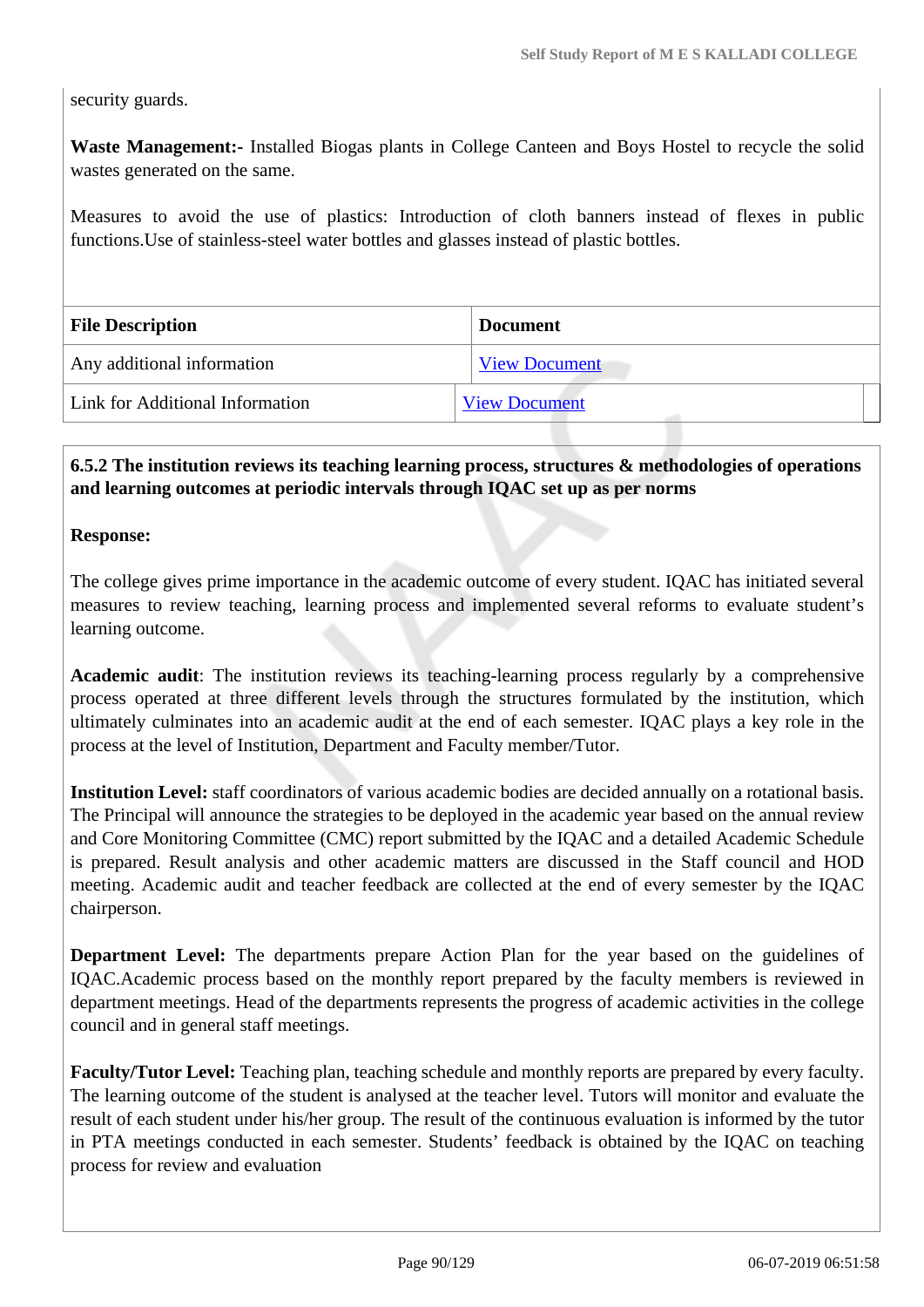| <b>File Description</b>    | <b>Document</b>      |
|----------------------------|----------------------|
| Any additional information | <b>View Document</b> |

# **6.5.3 Average number of quality initiatives by IQAC for promoting quality culture per year**

#### **Response:** 71.2

6.5.3.1 Number of quality initiatives by IQAC for promoting quality year-wise for the last five years

| 2017-18 | 2016-17 | 2015-16 | 2014-15 | 2013-14             |
|---------|---------|---------|---------|---------------------|
| 82      | 01      | 81      | 39      | $\mathbf{z}$<br>ر ر |

| <b>File Description</b>                                                         | <b>Document</b>      |
|---------------------------------------------------------------------------------|----------------------|
| Number of quality initiatives by IQAC per year for<br>promoting quality culture | <b>View Document</b> |
| Any additional information                                                      | <b>View Document</b> |
| <b>IQAC</b> link                                                                | <b>View Document</b> |

**6.5.4 Quality assurance initiatives of the institution include:**

- **1.Regular meeting of Internal Quality Assurance Cell (IQAC); timely submission of Annual Quality Assurance Report (AQAR) to NAAC; Feedback collected, analysed and used for improvements**
- **2.Academic Administrative Audit (AAA) and initiation of follow up action**
- **3.Participation in NIRF**
- **4.ISO Certification**
- **5.NBA or any other quality audit**

#### **A. Any 4 of the above**

- **B. Any 3 of the above**
- **C. Any 2 of the above**
- **D. Any 1 of the above**

**Response:** C. Any 2 of the above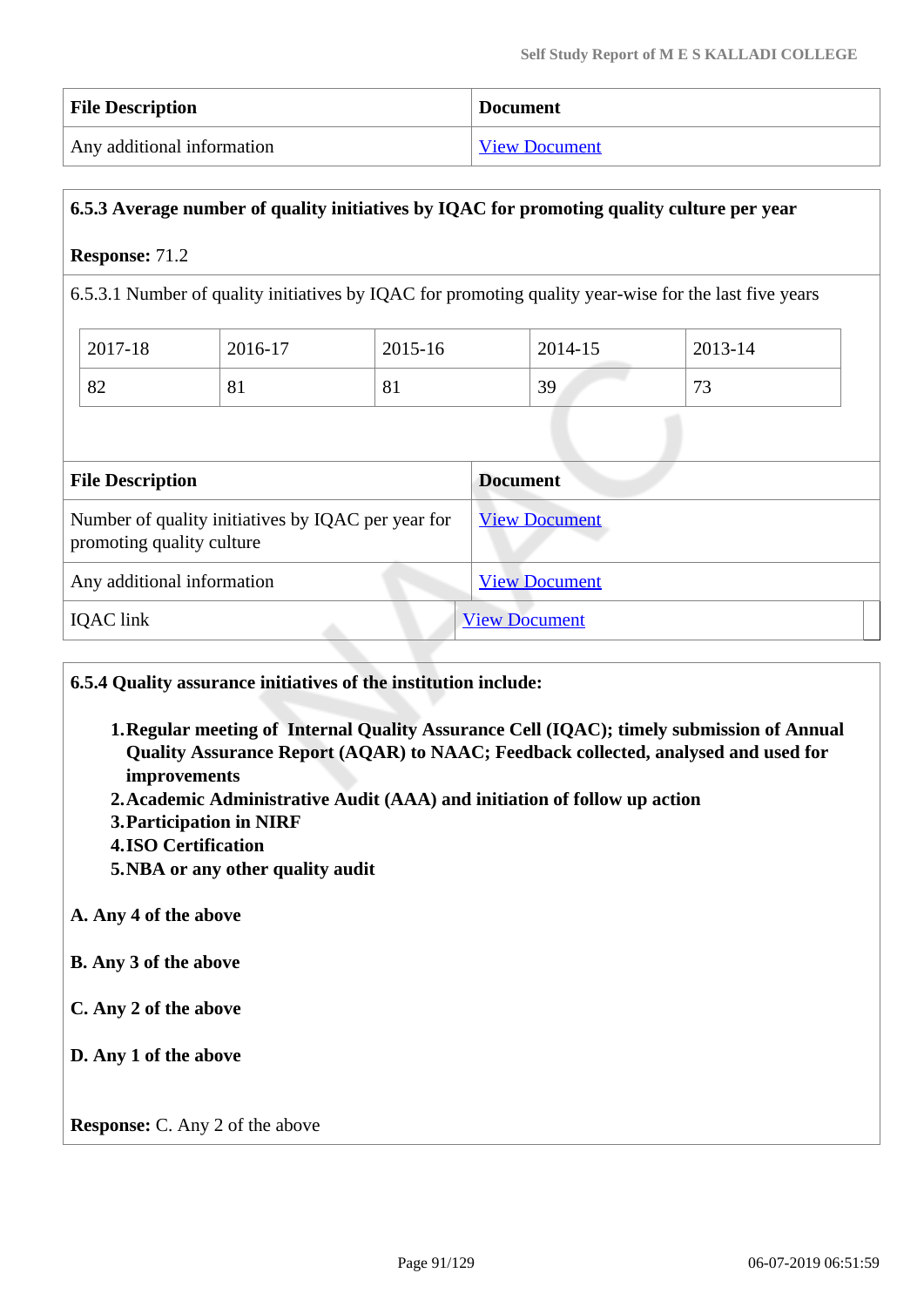| <b>File Description</b>                                        | <b>Document</b>      |
|----------------------------------------------------------------|----------------------|
| Details of Quality assurance initiatives of the<br>institution | <b>View Document</b> |
| Any additional information                                     | <b>View Document</b> |
| Annual reports of institution                                  | <b>View Document</b> |

 **6.5.5 Incremental improvements made during the preceding five years** *(in case of first cycle)* **Post accreditation quality initiatives** *(second and subsequent cycles)*

#### **Response:**

# **POST ACCREDITATION QUALITY INITIATIVES**

| <b>Recommendation</b>                                                       | <b>Action</b>                                                                                                                                                                                                                                                                                                                                                                                                                                                                                                                                            |
|-----------------------------------------------------------------------------|----------------------------------------------------------------------------------------------------------------------------------------------------------------------------------------------------------------------------------------------------------------------------------------------------------------------------------------------------------------------------------------------------------------------------------------------------------------------------------------------------------------------------------------------------------|
| Regional and job potential courses may be<br>introduced at UG and PG level. | • B.Com. (Cooperation), BBA, B.Com. (Computer Application)<br>• B. Sc (Computer Science), BCA, B Sc (Food Technology), B.<br>Communication, and M. Sc Botany have been introduced.<br>• College offering job oriented certificate courses and Vocation<br>education training for UG students.<br>• Short term training in Apiculture, Mushroom Cultivation, Ver<br>etc. are offered under Youth Employability Programme.                                                                                                                                 |
| The college may be encouraged to apply for                                  |                                                                                                                                                                                                                                                                                                                                                                                                                                                                                                                                                          |
| potential<br>autonomous<br>and<br>status<br>of<br>excellence.               | • Even though the college applied for the autonomous status it i<br>granting autonomy is a policy matter of the state government                                                                                                                                                                                                                                                                                                                                                                                                                         |
| To encourage the fine arts talent abundantly                                |                                                                                                                                                                                                                                                                                                                                                                                                                                                                                                                                                          |
| seen among the students, a fine arts centre                                 |                                                                                                                                                                                                                                                                                                                                                                                                                                                                                                                                                          |
| may be started.                                                             | • An Arts Circle is functioning among the students to tap and pr<br>talents.<br>• Fine Arts Secretary is elected from the students<br>• Fine Arts Director and Fine Arts Committee monitor the over-<br>the arts and culture<br>• Active participation of students in A- Zone, Inter-zone and Ur<br>• PTA and Management pump funds for training in the differen<br>Professional Trainers are employed for the same.<br>· Olive Natan Kala Patana Kendra (Professional Club registere<br>our partner organization for the promotion of traditional art & |
| The physical education department may be                                    | • Full-fledged Indoor Stadium is functioning                                                                                                                                                                                                                                                                                                                                                                                                                                                                                                             |
| encouraged and elevated as a centre of                                      | • Champions in University wrestling                                                                                                                                                                                                                                                                                                                                                                                                                                                                                                                      |
| excellence.                                                                 | • Bagged Gold and Silver in National Championship<br>• Gold Medal in national Athletics                                                                                                                                                                                                                                                                                                                                                                                                                                                                  |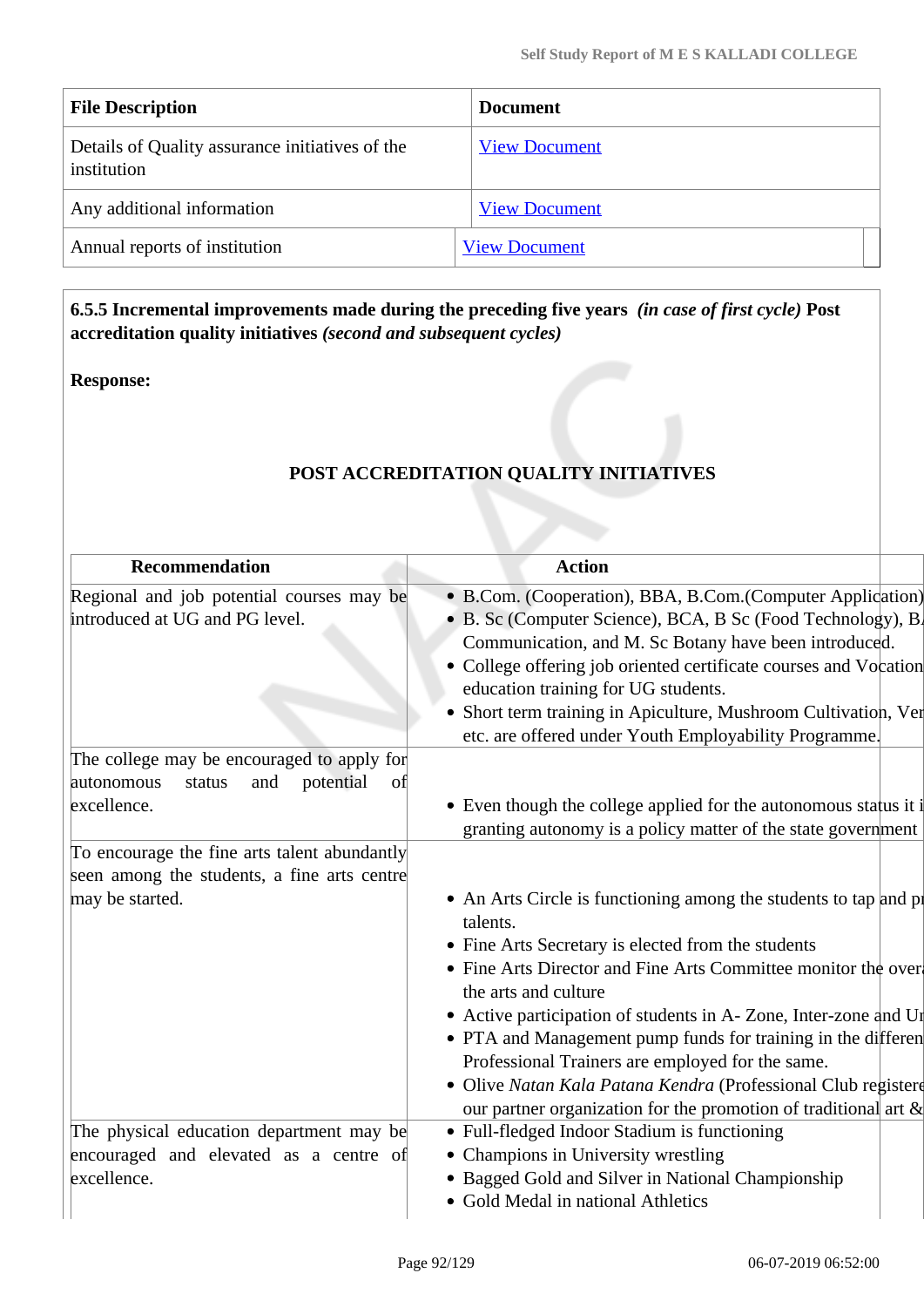|                                                                                                                | • Gold Medal in International Muay Thai Kickboxing Champio<br>2018<br>• The Department functions as the training hub for sports and $g$<br>from different parts of the districts and nearby schools.                                                                           |
|----------------------------------------------------------------------------------------------------------------|--------------------------------------------------------------------------------------------------------------------------------------------------------------------------------------------------------------------------------------------------------------------------------|
| college<br>smart/virtual<br>The<br>may<br>create<br>classrooms for effective teaching.                         | • Integration of ICT with teaching-learning is 100%<br>• Wi-Fi facilities are also made available in the classrooms to el<br>teaching-learning process.<br>• 20 Digital Interactive Boards are installed                                                                       |
|                                                                                                                | · Digital lectern and digital camera are used for developing e-co<br>• Fully structured Networking including optical fibre connectiv<br>20 Mbps, and Asianet Broadband connection are made availal                                                                             |
| The herbal garden may be strengthened by<br>planting<br>diversified<br>medicinal<br>species                    |                                                                                                                                                                                                                                                                                |
| largely available in the nearest Silent Valley<br>region, thus making it a reference centre.                   | • Diversified medicinal plants are added to the existing herbal g<br>• Medicinal Gardner Mr Thomas works as the external resource<br>maintains and developments<br>• Members of the Silent Valley Forestry club and students from<br>department are encouraged in the process. |
| Career oriented counselling centre may be<br>established.                                                      | • In the field of career counselling ERPs, MARK Career Acade<br>Meetuniversity.com and Team Incubation are engaged.                                                                                                                                                            |
| Communicative skills in English may be<br>improved among the students.                                         |                                                                                                                                                                                                                                                                                |
|                                                                                                                | • Soft skill training including communicative skills is imparted<br>continuous training programmes.<br>• English Club and its programmes offer a larger opportunity in                                                                                                         |
| The college may be encouraged to start<br>research centres in various departments.                             | • History and Chemistry Departments are upgraded as Research<br>Economics, Mathematics, Commerce and Management, Islam<br>Physics Departments are on its process                                                                                                               |
| Teachers may be encouraged to apply for<br>major research projects with UGC/ DST/<br>DBT/ICAR/ICSSR, etc.      | • 24 teachers availed government-funded research projects and<br>partner institution in DST-FIST                                                                                                                                                                               |
| Self-finance<br>the<br>courses in<br>areas<br>of<br>computers, management and biotechnology<br>may be started. | • B. Com. (Cooperation), BBA, B. Com. (Computer Applicatio<br>• B. Sc (Computer Science), BCA, B Sc (Food Technology), B.<br>Communication, and M. Sc Botany have been introduced.                                                                                             |
| More collaborative programmes with the<br>industries may be taken up.                                          | • 187 Linkages are established with industries, Academic Institutional<br><b>Research Centres</b><br>• 68 Functional MoUs are signed and 12 of them are with indus<br>• LED Production Unit is functioning in the College                                                      |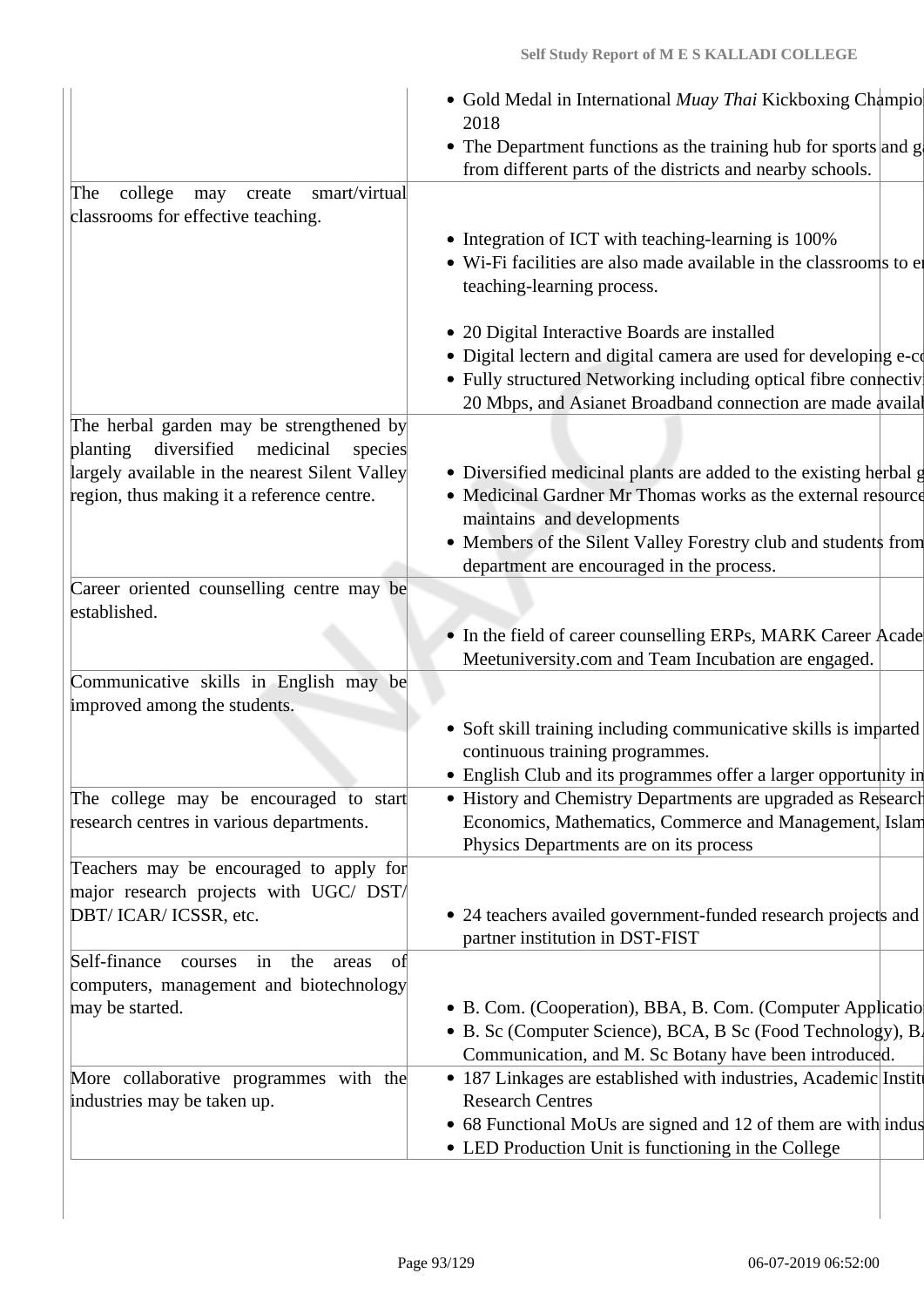| <b>File Description</b>    | <b>Document</b>      |
|----------------------------|----------------------|
| Any additional information | <b>View Document</b> |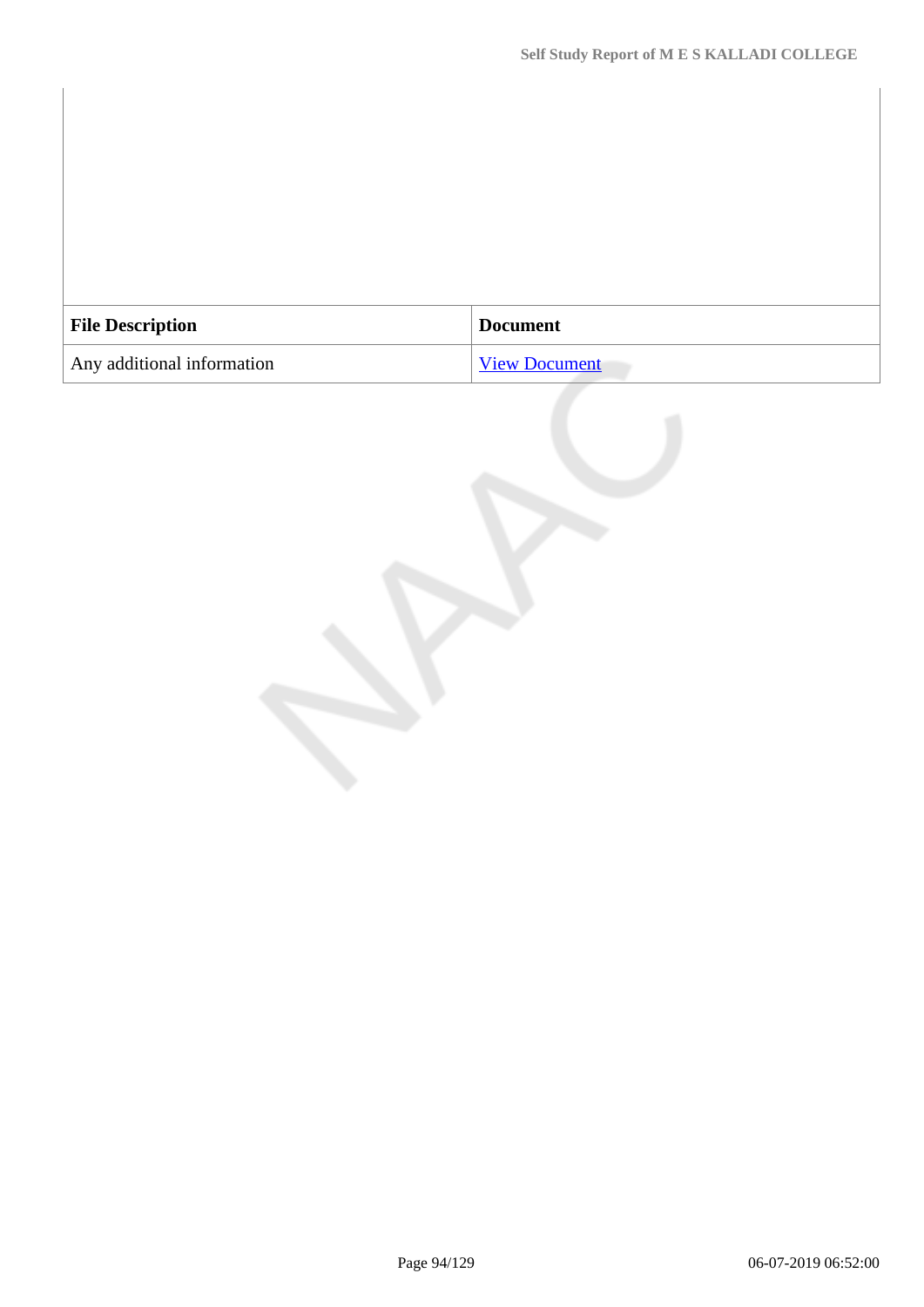# **Criterion 7 - Institutional Values and Best Practices**

# **7.1 Institutional Values and Social Responsibilities**

 **7.1.1 Number of gender equity promotion programs organized by the institution during the last five years** 

# **Response:** 104

7.1.1.1 Number of gender equity promotion programs organized by the institution year-wise during the last five years

| 2017-18 | 2016-17      | 2015-16 | 2014-15                 | 2013-14 |
|---------|--------------|---------|-------------------------|---------|
| 20      | $\sim$<br>رے | 20      | $^{\sim}$ 1<br>$\sim$ 1 | 20      |

| <b>File Description</b>                                                  | <b>Document</b>      |
|--------------------------------------------------------------------------|----------------------|
| Report of the event                                                      | <b>View Document</b> |
| List of gender equity promotion programs organized<br>by the institution | <b>View Document</b> |
| Any additional information                                               | <b>View Document</b> |

# **7.1.2**

**1.Institution shows gender sensitivity in providing facilities such as:**

- **1.Safety and Security**
- **2.Counselling**
- **3.Common Room**

# **Response:**

 **To provide a safe and secure learning environment, ensuring that the institution's environment is free from violence and discrimination and provide gender-sensitive, good quality education for students the institution make sure that the safety, security, and counselling measures are work properly.**

The college gives high trust to gender equity programs in the institution. The majority of the student and faculty members are women. The admission to the programs offered by the College are open to allirrespective of gender and special focus is given to enrol more girl students into different courses to uphold the idea of Women Empowerment. A separate cell exclusively functions in the college to cater to the needs of female students. Women cell conducts programs on women empowerment and gender equality. Department level programs are also organized.

The college is a co-education institution and is aware of the burning issue of gender equality. The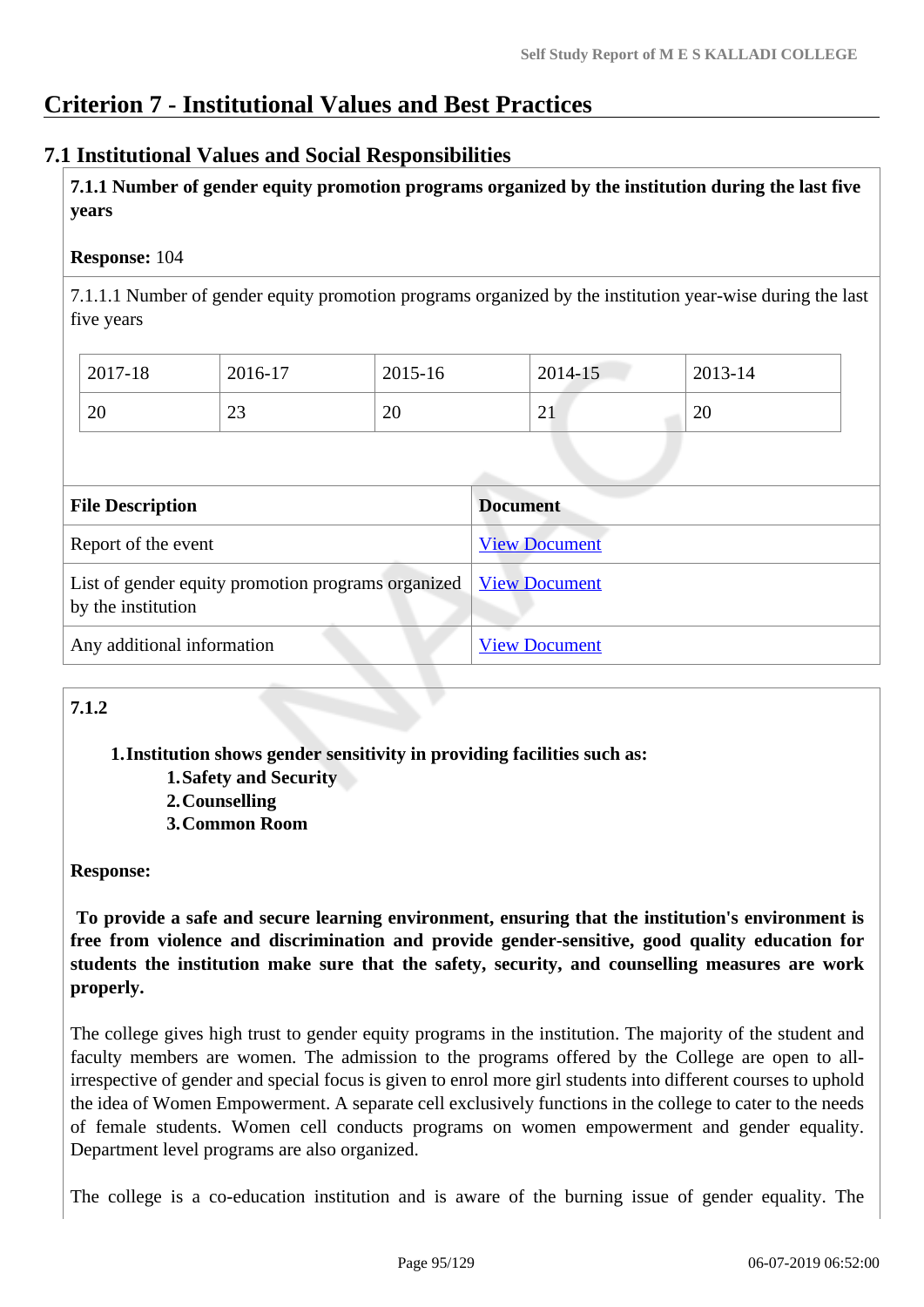Institution is sensitive towards women issues and therefore imparts gender sensitivity among students and faculties through various clubs and associations, which conduct gender-sensitization programs. Some of the associations involved in regard are Women Cell, Anti-ragging cell, Anti-Sexual Harassment cell etc. are functioning in the college for the safety and security of female students and faculty. Invited Lectures by Police Officers and Advocates are conducted among students etc. Besides these associations and their programs, the college shows gender sensitivity in providing a safe and sound campus for both female students and women faculty members'.The college building is located in a gated-community kind of an environment with security guards at all entrances and exits. All students and faculty members are checked for their ID-cards before entering the campus thus barring thoroughfare. CCTV Surveillance monitors college buildings. There are cameras in the corridors, library, and labs and also in few classrooms. This is making the campus completely safe.

Make sure campus security and safety the institution always looking for new and innovative ways and methods regularly. Some of the ways that we can make our students, particularly our new student's feel safe on campus the institution make a regular check of all visitors in the gate by security-police. It strictly maintains the vehicles on campus be registered with security police. Encourage students to arrive to class on time and to wear their ids at all times while on campus.

The College has done a commendable performance in promoting athletic culture among female students. The Institution provides Hostel facility for girl's students and teachers ensuring safe, secure and homely environment equipped with all security measures like surveillance cameras and 24-hour security guard services. The College is providing a daycare facility, a secure place and environment during working hours for children of employees and students by utilizing UGC fund.

Apart from the above-mentioned facilities, the institution makes sure that the girl's students are given psychological and moral support by giving them counselling session led by a professional counsellor. The counsellor meets all the students on a regular basis and counsels the boys on gender equality. The girl students are encouraged to be confident and find a solution to their problems, which may also include gender-related issues. Counselling will provide skills that will enable the students to deal effectively with aspects of environment and train students in the self-control of emotions.to ensure this institution conduct orientation programs for the freshers and the counselling sessions for the needy students through the staff.

The institution has established a common room to facilitate female students. The common rooms are not only physical locations within the college, but they are also communities of students and staff. The room is designed to give female students a place to relax, study, and have informal discussions during their free time. Sanitary pad vending machines are made available near to the ladies washroom, along with a provision of resting room for girls.

The college strives to maintain gender parity and gender consciousness, as the majority of the Students are girls. Moreover, the majority of them come from economically and socially impoverished backgrounds. Though it is an encouraging index that they are at the forefront of all significant programs of the college, we realize the importance of gender-sensitive orientation. It is always ensured that a girl representation in all the clubs and committees functioning in the college. Programs on legal options for women, domestic violence and personal health and hygiene are organized regular basis.

Our college has a very active Women's Cell that conducts gender sensitization programs, workshops and seminars at regular intervals that see active participation from both the students and the faculty of the college. The topics for these seminars and workshops range from Higher Education, Women and Health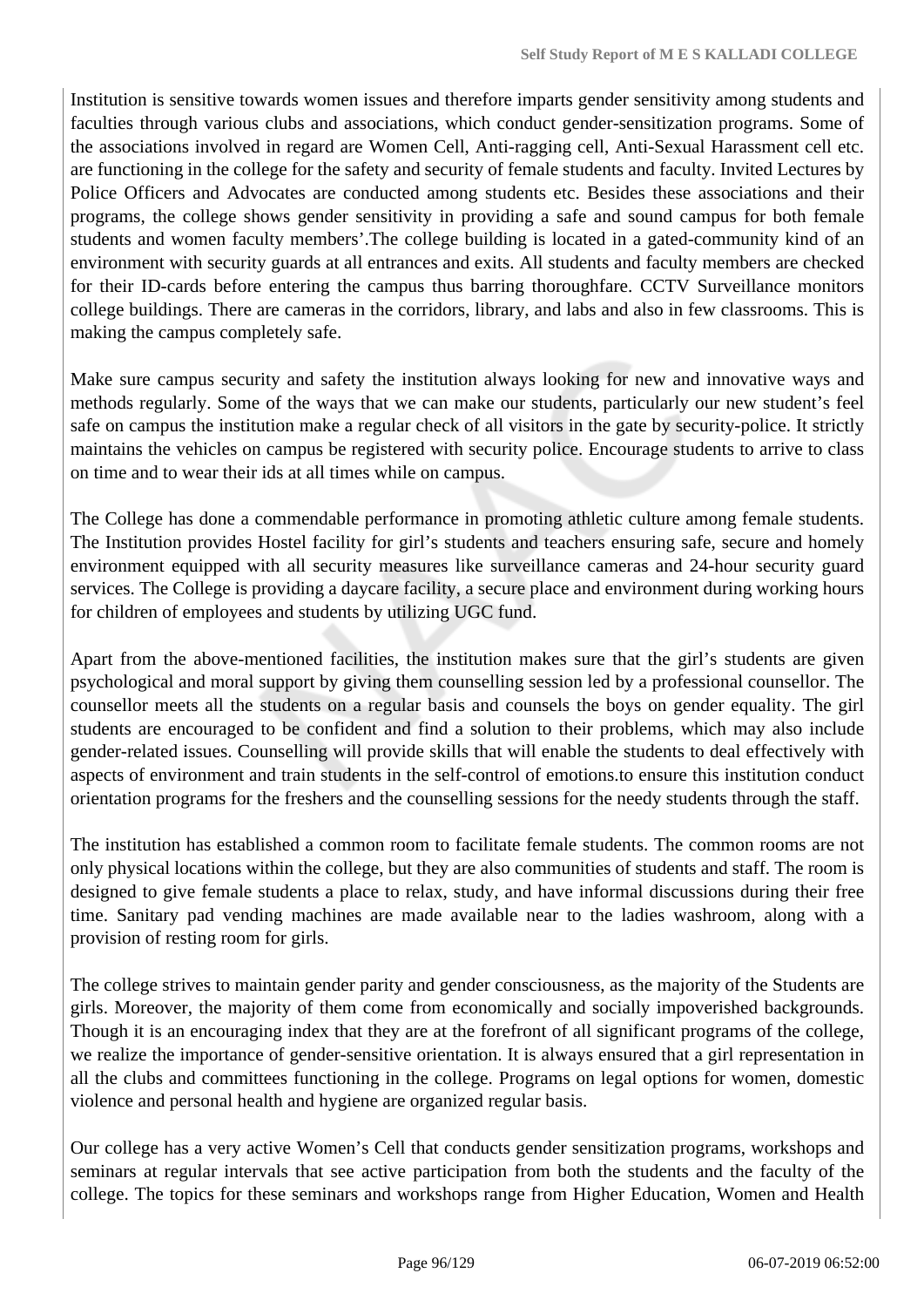Rights, Equality and Difference, Sex and Gender and Gender and Modernity. In addition to such academic endeavours, the women's cell has also been instrumental in the installation of a sanitary pad vending machine and an incinerator at the ladies hostel and girl's restroom respectively. A student's initiative for girls, working under the college union, "Mathrukam" also has a vibrant presence in the campus. Furthermore, all women teaching and non-teaching staff of the college are members of the Ladies Forum.

Additionally, it also organizes cultural activities as part of Onam, Christmas, and Ramzan. A trained counsellor offers free counselling services to girl students on a weekly/need-based basis. In a room specifically set aside for counselling purposes, the counsellor meets around 5-6 students per visit. Students in need of counselling are first encouraged to approach their teachers, who then refer the students to the counsellor. Identity Cards issued to all the students, teachers and the non-teaching staff.

| <b>File Description</b>    | <b>Document</b>      |
|----------------------------|----------------------|
| Any additional information | <b>View Document</b> |

# **7.1.3 Alternate Energy initiatives such as:**

**1.Percentage of annual power requirement of the Institution met by the renewable energy sources**

#### **Response:** 0

7.1.3.1 Annual power requirement met by the renewable energy sources (in KWH)

Response: 00

#### 7.1.3.2 Total annual power requirement (in KWH)

Response: 01

| <b>File Description</b>                                                            | <b>Document</b>      |
|------------------------------------------------------------------------------------|----------------------|
| Details of power requirement of the Institution met<br>by renewable energy sources | <b>View Document</b> |
| Any additional information                                                         | <b>View Document</b> |
| Link for Additional Information                                                    | <b>View Document</b> |

#### **7.1.4 Percentage of annual lighting power requirements met through LED bulbs**

# **Response:** 0

7.1.4.1 Annual lighting power requirement met through LED bulbs (in KWH)

7.1.4.2 Annual lighting power requirement (in KWH)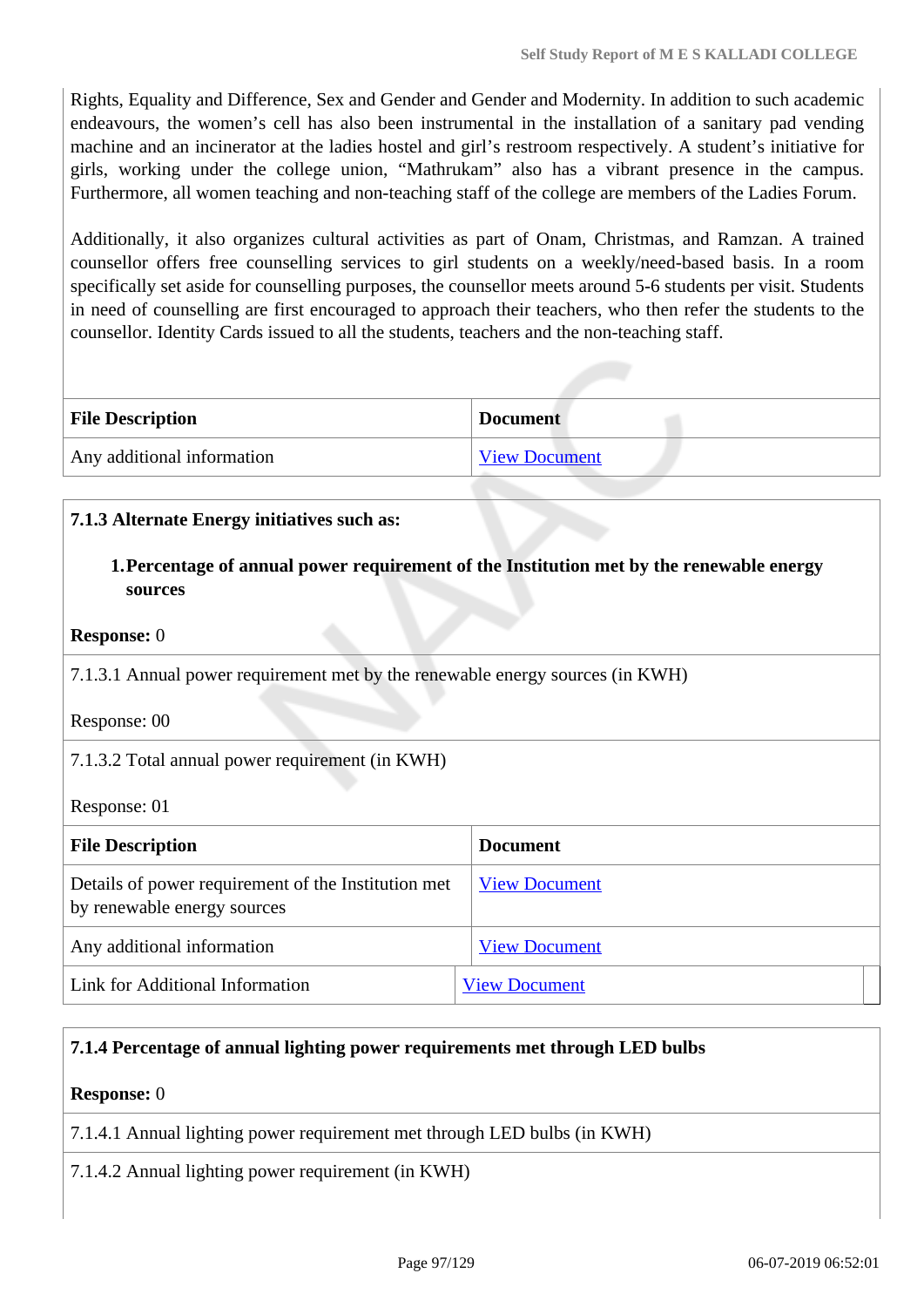| Response: 01 |  |
|--------------|--|
|--------------|--|

| <b>File Description</b>                                         | <b>Document</b>      |
|-----------------------------------------------------------------|----------------------|
| Details of lighting power requirements met through<br>LED bulbs | <b>View Document</b> |
| Any additional information                                      | <b>View Document</b> |

#### **7.1.5 Waste Management steps including:**

- **Solid waste management**
- **Liquid waste management**
- **E-waste management**

#### **Response:**

MES Kalladi College, which produces about 50 kilograms of waste per day, has a zero-waste campus. While dry waste is given away to recycle, wet waste is used for composting. In the end, none of the waste generated ends up in landfills. MES Kalladi College in association with Bhoomitra Sena, Forestry Club, Nature Club, NCC and NSS gives emphasis on reducing the waste material and its proper disposal in the campus through the viewpoint of three R's" of sustainability: reduce, reuse and recycle. A prudent budgeting approach is adopted in the collection, segregation and disposal in the 3 R's attitude. The generated waste is separated to solid, liquid and e-waste and they are effectively disposed of by the college to make the campus clean and healthy. There are different ways adopted by the college to manage these wastes. They include:

#### **a) Solid Waste**

 As part of the green initiative on the campus, the college always tries to reduce the waste through reuse, reduce and recycle which ensures the cleanliness and eco-balance in the campus. As part of the plastic-free campus initiative, the college ensures the green protocol in the various programs of the college. Green campus campaign authorities ensure the adoption of the green protocol in all the programmes conducted and posters used in the campus to reduce plastic pollution. The initiative for paperless office through office automation, consistent efforts to reduce the plastic carry bags and use of public addressing system helps to reduce various forms of solid waste in the campus.

 The major solid waste materials generated in the college includes horticultural waste, such as dried leaves or plant clippings. There's also a certain amount of glass, fibre, food waste, paper and plastic. The food and plastic wastes from the campus are collected by placing waste bins at various locations on the campus. But mostly, the waste consists of biodegradable materials such as kitchen waste, collected from all around the campus, especially the canteens and hostels. Out of this, about 40 kilograms of wet waste is used for composting in a biogas plant and Vermicompost unit on the campus. College canteen and the girl's hostel are equipped with Biogas plants and the collected food waste is deposited in the biogas plants. The gas produced from the biogas plants is used for cooking purposes. Other biodegradable waste materials are processed by using Vermicompost unit in the campus with the firm endeavour of promoting recycling of waste and the manure is utilized in the campus garden, hi-tech vegetable garden. To aware the students on sustainable agricultural practices, organic farming is done and encourages the staff and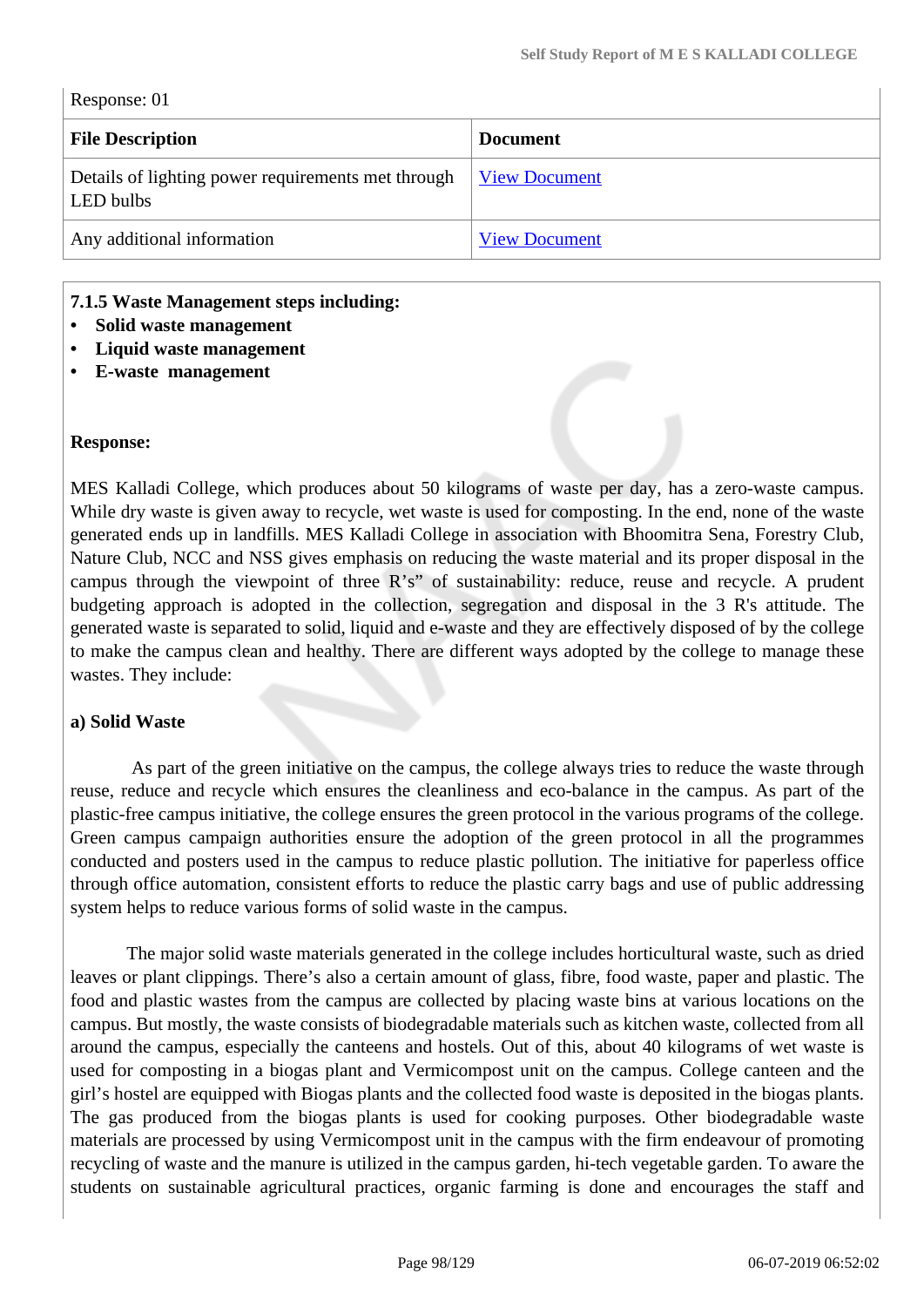students to purchase the produced organic vegetables. Departments and clubs conducting programmes to sensitize students for sustainable living practices such as decorative items from waste, paper bag making, paper-pen making etc. The college organized various programmes such as plastic free campus campaign, recycling plastic campaign and awareness classes on world environment day, world wildlife week, world ozone day. Instead of buying bottled water student took the initiative to buy refillable to carry around campus and also promoted students to use paper pens. Bhoomitra Sena organizes vocational training programmes for cloth bag and cloth banner production.

# **b) Liquid waste**

 The major liquid waste includes effluents from toilets and the laboratories. These are collected in the separate septic pits and allowed to settle into the soil. Since the effluent pits are not located near the water bodies and the college is situated in the soil area, the effluent water gets naturally filtered. The college management planned to implement a wastewater filtration plant and to utilize the filtered water for irrigation purpose, about 30,000 litres of water is expected to be filtered through this system per day.

 The college following good laboratory practices to ensure the safety of the personnel and adheres to a strict protocol of liquid waste disposal in its laboratories. Indiscriminate use of chemicals is discouraged during practical classes and laboratory liquid chemical wastes are safely disposed of. Any glassware used in the laboratory is rinsed with minimum water and placed in the liquid waste container. The liquid waste is segregated into organic and inorganic waste. Inorganic wastes such as concentrated acidic or alkaline solutions are neutralized before disposal. Sodium bi-carbonate or Calcium oxide (lime) is used for the neutralization process so that the neutralized liquid contains no harmful substance. The organic waste yield of the college is limited till date and therefore treated with cow dung for decomposition due to the action of micro-organisms.

#### **c) E-Waste**

 E-waste can cause damage to human health as also the environment. Electronic goods are used at their optimum level by proper up gradation and maintenance which is done by the suppliers themselves. Periodic checking ensures the proper disposal of non-working electronic items. Computers, printers and other ICT equipment are disposed of through buyback scheme or the e-waste generated in the campus are collected and disposed through dealers by inviting tenders. Besides this, all kinds of electronic waste, such as battery cells and useless electronic devices, are given away to scrap dealers twice a year.

The goal of the three R's is to prevent waste and conserve natural resources. Implementing such "green" practices as the three R's facility at an educational institution is an excellent start of responsibility to society.

| <b>File Description</b>    | <b>Document</b>      |
|----------------------------|----------------------|
| Any additional information | <b>View Document</b> |

**7.1.6 Rain water harvesting structures and utilization in the campus**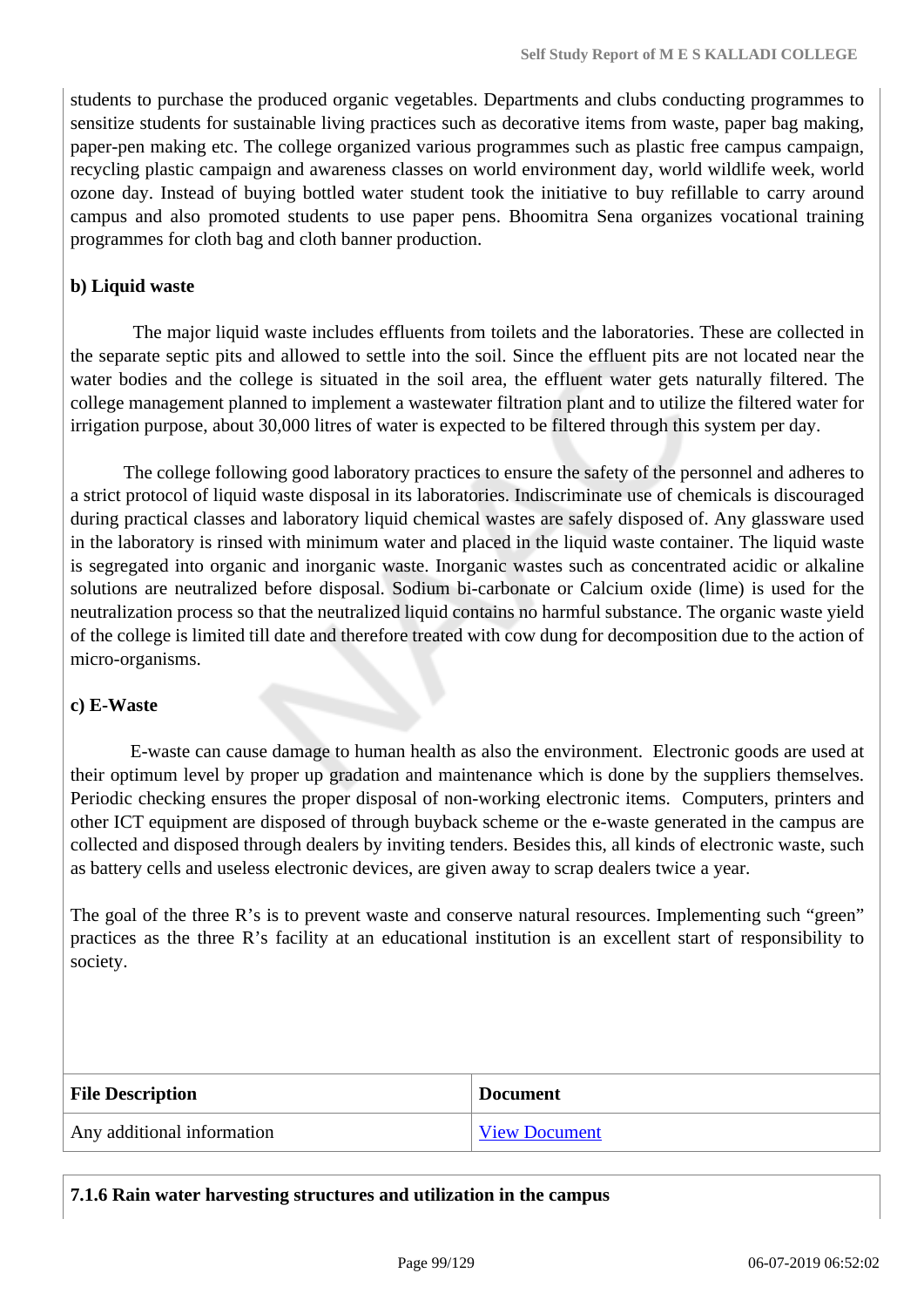# **Response:**

College is located near to the river Kunthipuzha, the water scarcity is not a problem in the past years. Although, the college is very much involved in the water conservation activities. The major water conservation activity adopted by the college is rainwater harvesting.

- Rainwater harvesting is an environmentally friendly technique that includes efficient collection and storage that greatly helps neighborhood people is established in the campus to address the water scarcity issues which may arise in the future.
- Water from different rooftops of a lane can also be collected through a piped network and stored for some time.
- This water can be then channeled to deep wells to recharge groundwater directly, to ponds to restock groundwater slowly, and to reservoirs to dilute reclaimed water for non-potable use.
- This water is then made use of in the laboratories as well as for other needs of the students in hostels and college.
- The rainwater harvesting pits are placed in various locations on the college campus and are properly covered to avoid having stagnant water in the open.
- Rainwater falling over the roof of the Chemistry block is collected and Stored in synthetic tanks two synthetic tanks of capacity 1000 liter.

| <b>File Description</b>         | <b>Document</b>      |  |
|---------------------------------|----------------------|--|
| Any additional information      | <b>View Document</b> |  |
| Link for Additional Information | <b>View Document</b> |  |

- **7.1.7 Green Practices**
- **Students, staff using**
- **a) Bicycles**
- **b) Public Transport**
- **c) Pedestrian friendly roads**
- **Plastic-free campus**
- **Paperless office**
- **Green landscaping with trees and plants**

#### **Response:**

College is always adopting a number of green practices on the campus for ensuring environmental consciousness and sustainability. Nature club, Projects of rainwater harvesting, Awareness programs, Poster designing competitions, Observance of World Environment Day, Ozone Day, Wetland Day, organic farming, Workshop on Paper pens, paper bags, and cloth bags, Energy saving LED lights, Solar power plants are the various initiatives of the college in this regard.

**a) Bicycles**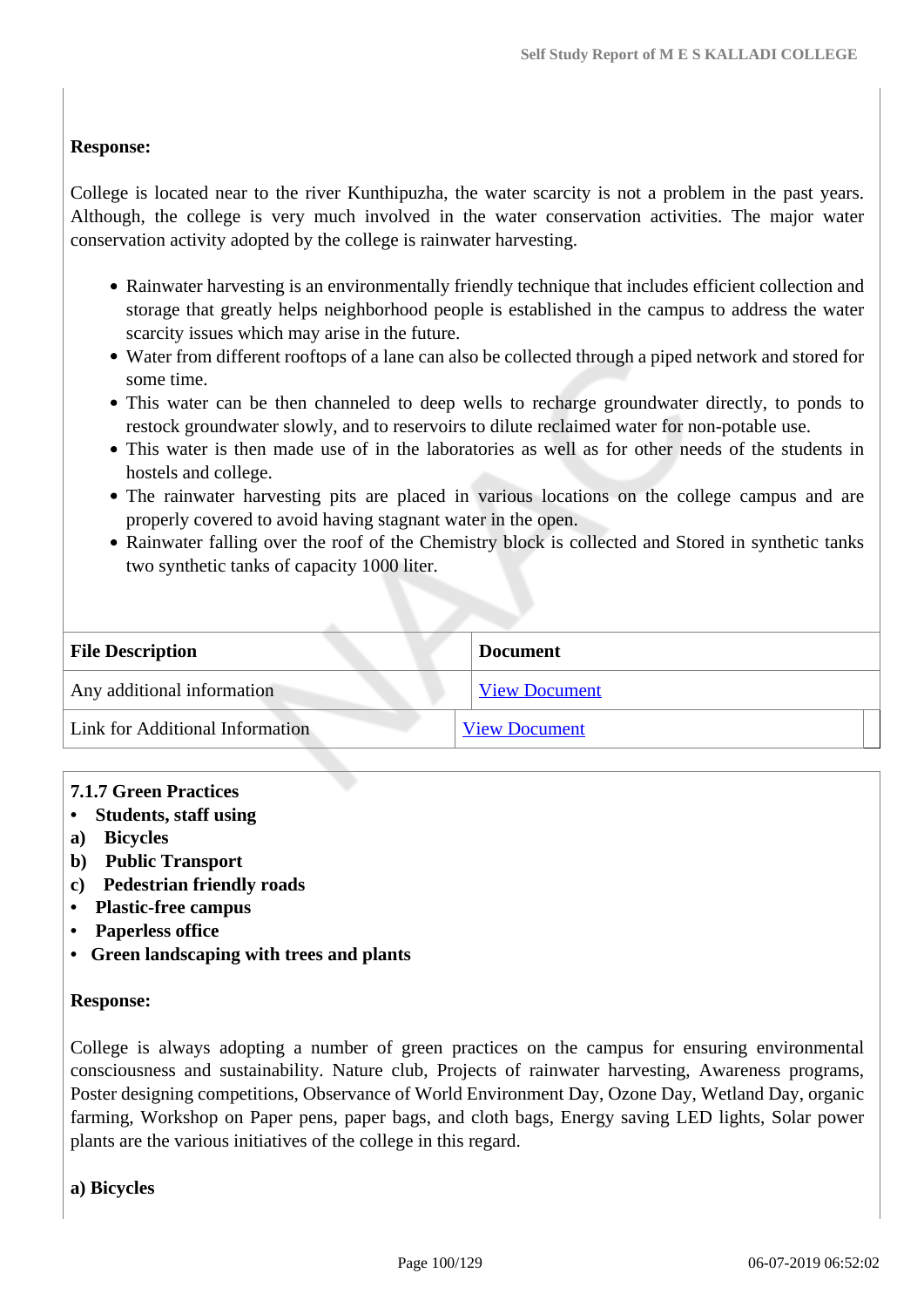Awareness and promotion programs are conducted to promote the use of cycles as an energy efficient, healthy means of transportation on the campus. The Cycle Club of the college organized a cycle rally.

b) Public transport

MES Kalladi College Campus is situated at the hub of the Mannarkkad city and maintains the pristine state of nature in the Campus. The bus stop is very near to the entrance of the campus. A majority of the students and staffs use public transport facility for their journey to and from the college. The teaching and non-teaching staffs adopt a car-pooling system, which helps in, low carbon emission.

#### **c) Pedestrian friendly roads**

Student's vehicles are not permitted in the near vicinity of the college making the road pedestrian friendly, which is strictly monitored by the security at the entrance. Separate parking facility is allowed for various types of vehicles. In addition to this, the college has Pedestrian friendly roads connecting various departments on the campus.

#### **Plastic-free campus**

The college has been declared as Green campus and ensures the adoption of Green Protocol in the Campus. Training programs for making paper carry bags; paper pen, cloth bags and creating best out of waste are given to the students. Steel and glassware are used in the canteen and hostel, which reduces the plastic waste on the campus. Waste is segregated as biodegradable and non-biodegradable and processed in an ecofriendly manner.

# **Paperless Office**

College proposes the 'Paperless Office' in the immediate future. The notices and memo for the faculties are given through latest messaging apps like Whatsapp, the Public Addressing system is used for an announcement to the students, communication among the teachers and offices through emails, etc. are the initiative towards the paperless office.

#### **Green Landscaping with Trees and Plants**

The campus is made as green as possible by planting a good number of trees and plants by students and the College gardeners. Students are sensitized afforestation by different projects like Vidyavanam, Entemaram, etc. College is declared as Green Campus and Green Campus Campaign Club organizes different programs to aware students sustainable and eco-friendly living. Local fruit trees are planted and maintained by the students. The campus maintains a herbal garden with rare medicinal plants and 'Nakshathra' Trees.

| <b>File Description</b>         | <b>Document</b>      |  |
|---------------------------------|----------------------|--|
| Any additional information      | <b>View Document</b> |  |
| Link for Additional Information | <b>View Document</b> |  |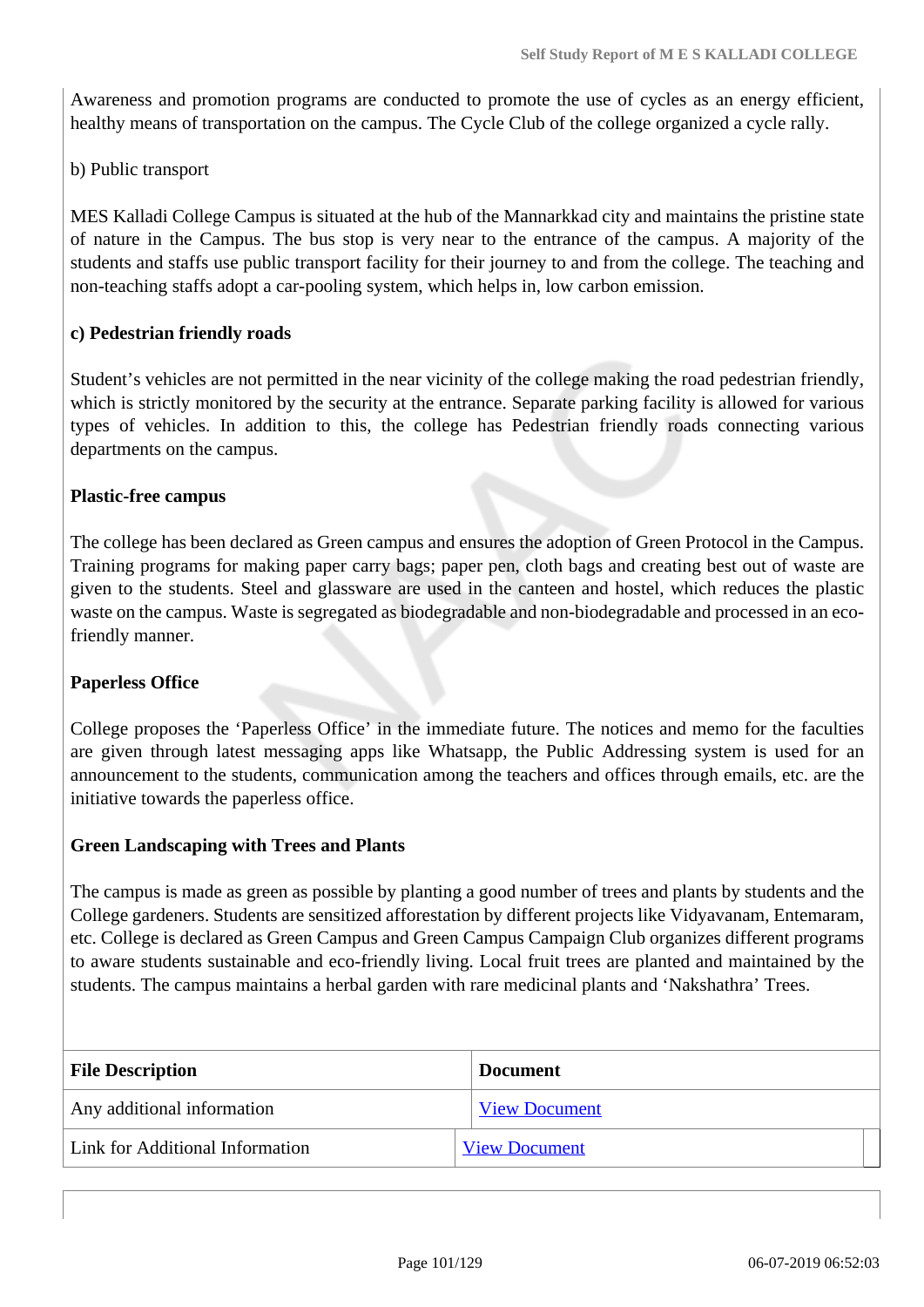# **7.1.8 Average percentage expenditure on green initiatives and waste management excluding salary component during the last five years**

### **Response:** 0.5

7.1.8.1 Total expenditure on green initiatives and waste management excluding salary component yearwise during the last five years(INR in Lakhs)

| 2017-18 | 2016-17 | 2015-16 | 2014-15 | 2013-14 |
|---------|---------|---------|---------|---------|
| 2.10000 | 2.30000 | 4.67525 | 1.16000 | 1.20000 |

| <b>File Description</b>                                                                        | <b>Document</b>      |
|------------------------------------------------------------------------------------------------|----------------------|
| Green audit report                                                                             | <b>View Document</b> |
| Details of expenditure on green initiatives and waste<br>management during the last five years | <b>View Document</b> |
| Any additional information                                                                     | <b>View Document</b> |

**7.1.9 Differently abled (Divyangjan) Friendliness Resources available in the institution:**

- **1.Physical facilities**
- **2.Provision for lift**
- **3.Ramp / Rails**
- **4.Braille Software/facilities**
- **5.Rest Rooms**
- **6.Scribes for examination**
- **7.Special skill development for differently abled students**
- **8.Any other similar facility (Specify)**
- **A. 7 and more of the above**
- **B. At least 6 of the above**
- **C. At least 4 of the above**
- **D. At least 2 of the above**

**Response:** C. At least 4 of the above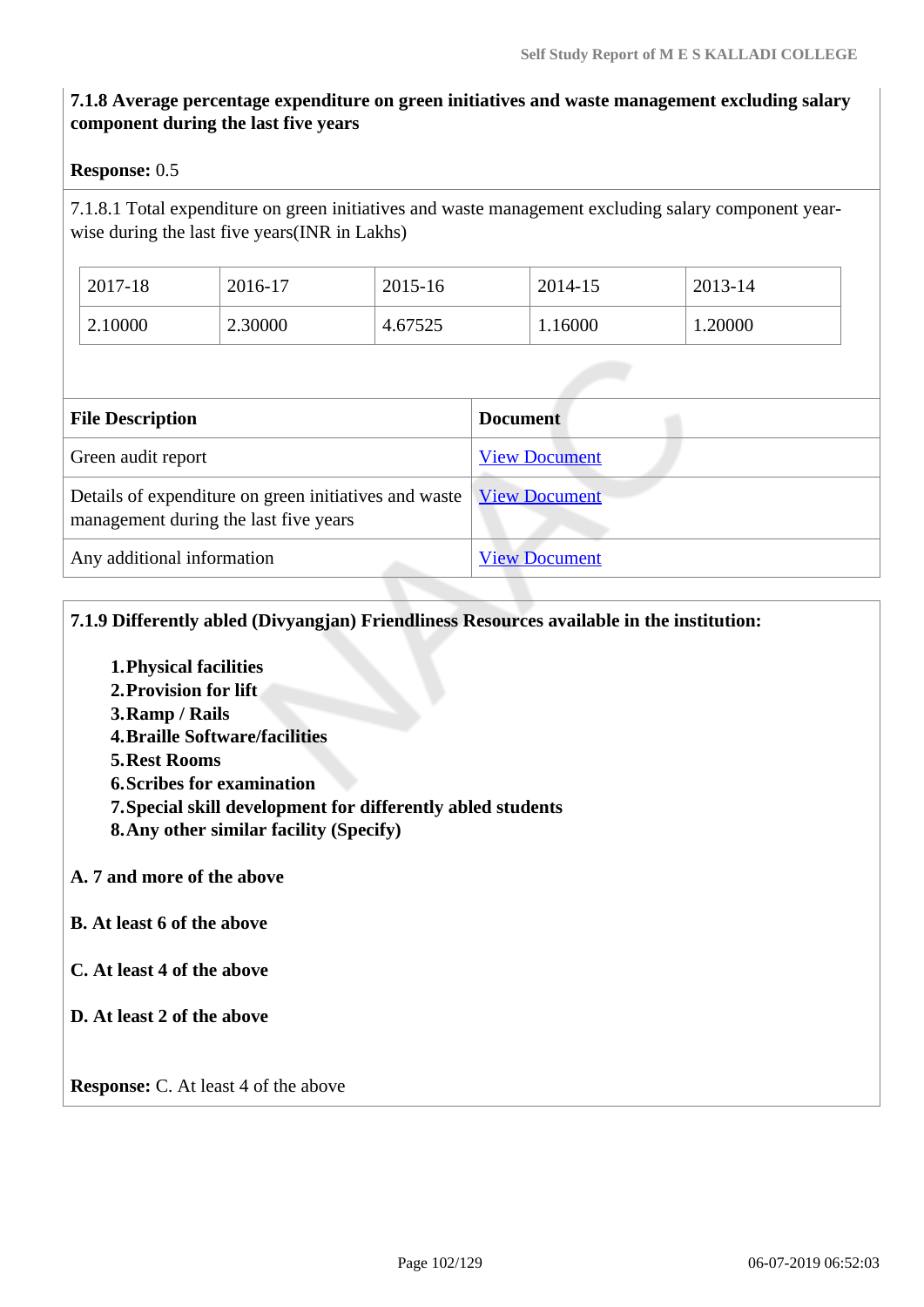| <b>File Description</b>                                   | <b>Document</b>      |
|-----------------------------------------------------------|----------------------|
| Resources available in the institution for<br>Divyangjan  | <b>View Document</b> |
| Any additional information                                | <b>View Document</b> |
| link to photos and videos of facilities for<br>Divyangjan | <b>View Document</b> |

# **7.1.10 Number of Specific initiatives to address locational advantages and disadvantages during the last five years**

# **Response:** 0

7.1.10.1 Number of specific initiatives to address locational advantages and disadvantages year-wise during the last five years

| 2017-18 | 2016-17 | 2015-16 | 2014-15 | 2013-14 |
|---------|---------|---------|---------|---------|
| 00      | 00      | 00      | 00      | 00      |

| <b>File Description</b>                                                              | <b>Document</b>      |
|--------------------------------------------------------------------------------------|----------------------|
| Number of Specific initiatives to address locational<br>advantages and disadvantages | <b>View Document</b> |
| Any additional information                                                           | <b>View Document</b> |

# **7.1.11 Number of initiatives taken to engage with and contribute to local community during the last five years (Not addressed elsewhere)**

#### **Response:** 0

7.1.11.1 Number of initiatives taken to engage with and contribute to local community year-wise during the last five years

| 2017-18 | 2016-17 | 2015-16 | 2014-15 | 2013-14 |
|---------|---------|---------|---------|---------|
| 00      | 00      | 00      | 00      | 00      |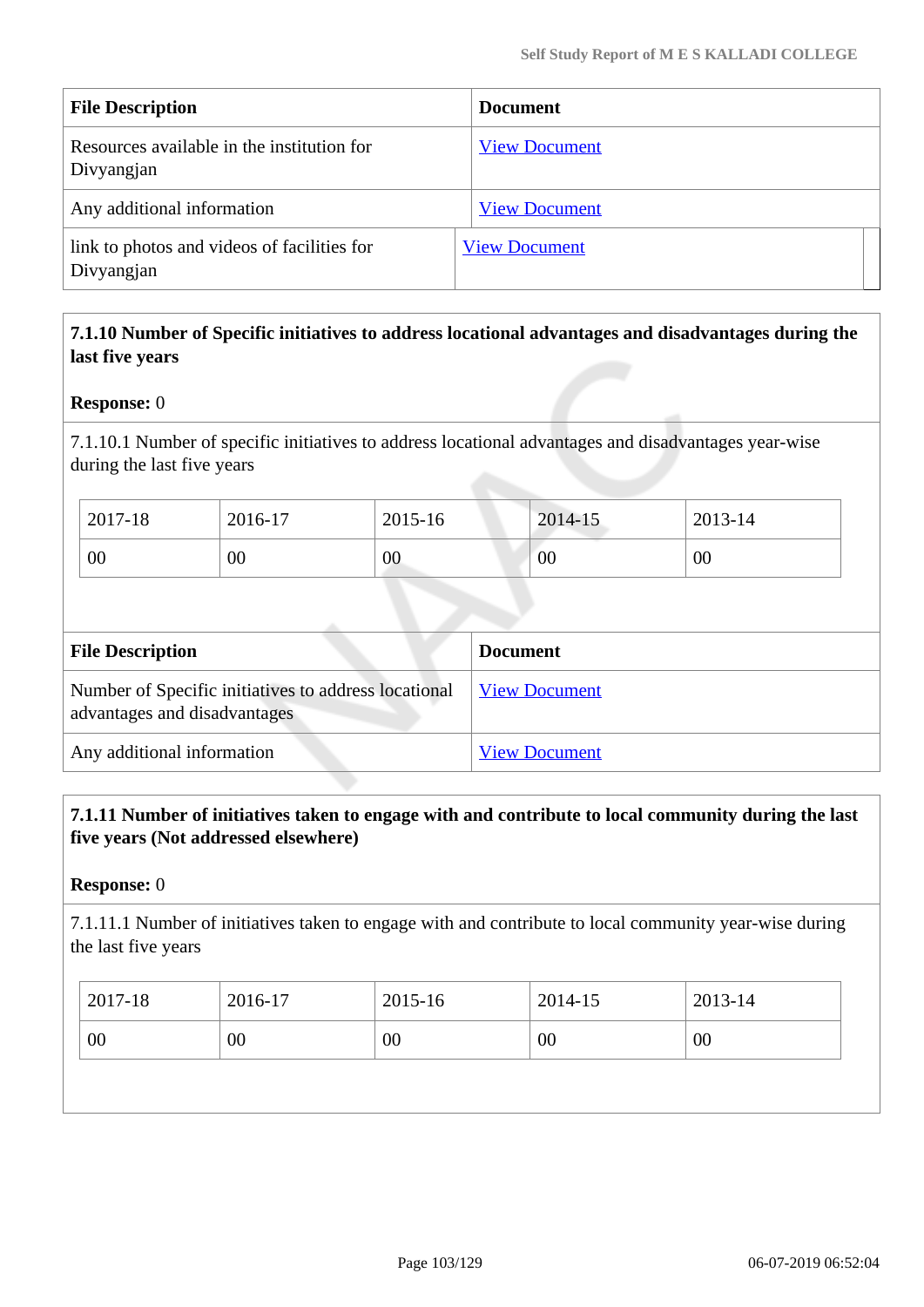| <b>File Description</b>    | <b>Document</b>      |
|----------------------------|----------------------|
| Report of the event        | <b>View Document</b> |
| Any additional information | <b>View Document</b> |

# **7.1.12**

# **Code of conduct handbook exists for students, teachers, governing body, administration including Vice Chancellor / Director / Principal /Officials and support staff**

| <b>Response:</b> Yes |  |  |
|----------------------|--|--|
|----------------------|--|--|

| <b>File Description</b>                                                                                                           | <b>Document</b>      |
|-----------------------------------------------------------------------------------------------------------------------------------|----------------------|
| Any additional information                                                                                                        | <b>View Document</b> |
| URL to Handbook on code of conduct for<br>students and teachers, manuals and brochures on<br>human values and professional ethics | <b>View Document</b> |

| 7.1.13 Display of core values in the institution and on its website |                      |  |
|---------------------------------------------------------------------|----------------------|--|
| <b>Response:</b> Yes                                                |                      |  |
| <b>File Description</b>                                             | <b>Document</b>      |  |
| Any additional information                                          | <b>View Document</b> |  |
| Provide URL of website that displays core values                    | <b>View Document</b> |  |

 **7.1.14 The institution plans and organizes appropriate activities to increase consciousness about national identities and symbols; Fundamental Duties and Rights of Indian citizens and other constitutional obligations**

# **Response:** Yes

| <b>File Description</b>                                                                            | <b>Document</b>      |
|----------------------------------------------------------------------------------------------------|----------------------|
| Details of activities organized to increase<br>consciousness about national identities and symbols | <b>View Document</b> |
| Any additional information                                                                         | <b>View Document</b> |

# **7.1.15 The institution offers a course on Human Values and professional ethics**

# **Response:** Yes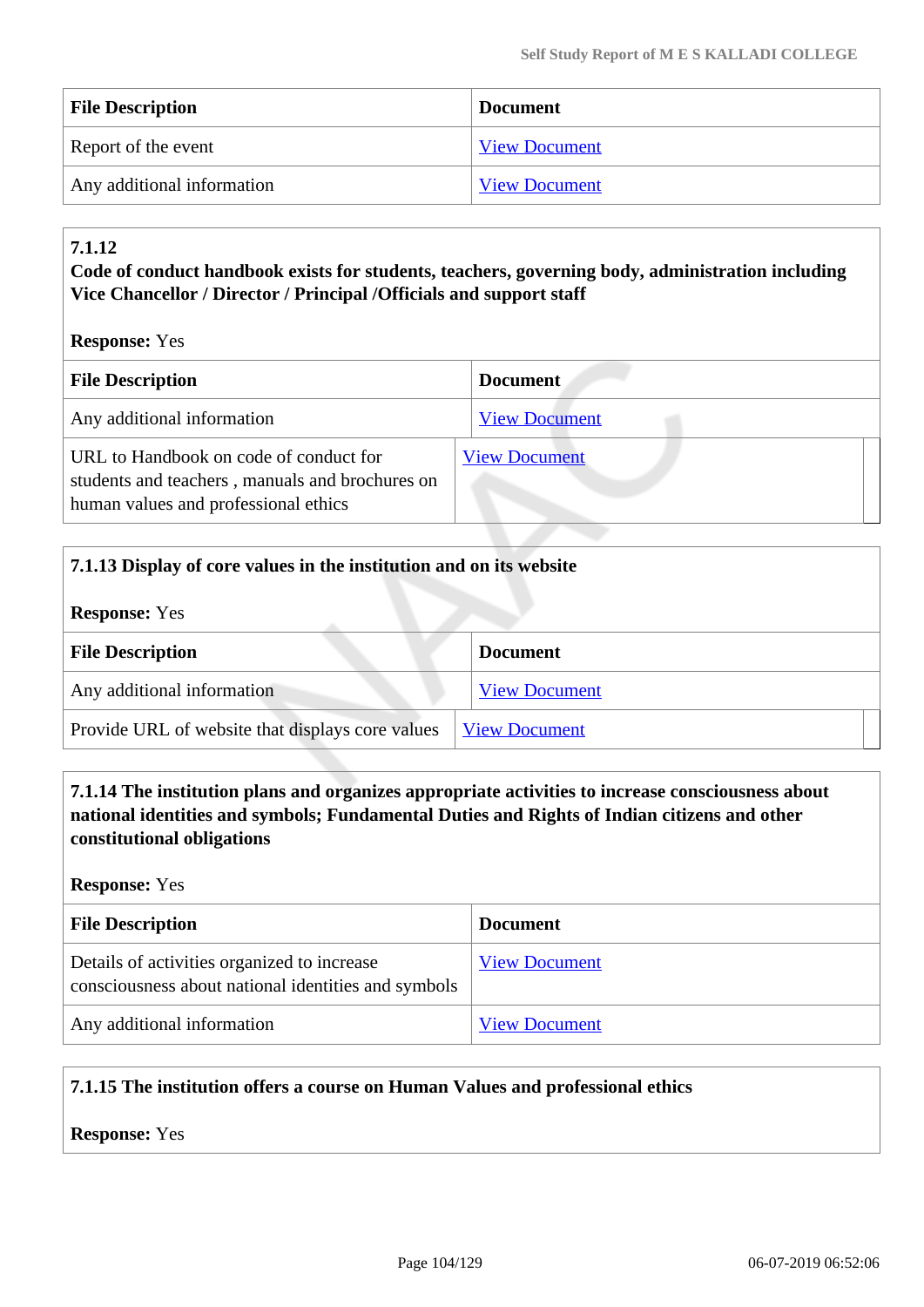| <b>File Description</b>                                                                     | <b>Document</b>      |
|---------------------------------------------------------------------------------------------|----------------------|
| Any additional information                                                                  | <b>View Document</b> |
| Provide link to Courses on Human Values and<br>professional ethics on Institutional website | <b>View Document</b> |

# **7.1.16 The institution functioning is as per professional code of prescribed / suggested by statutory bodies / regulatory authorities for different professions**

**Response:** Yes

| <b>File Description</b>                                                                        | <b>Document</b>      |
|------------------------------------------------------------------------------------------------|----------------------|
| Any additional information                                                                     | <b>View Document</b> |
| Provide URL of supporting documents to prove<br>institution functions as per professional code | <b>View Document</b> |

 **7.1.17 Number of activities conducted for promotion of universal values (Truth, Righteous conduct, Love, Non-Violence and peace); national values, human values, national integration, communal harmony and social cohesion as well as for observance of fundamental duties during the last five years**

# **Response:** 0

7.1.17.1 Number of activities conducted for promotion of universal values (Truth, Righteous conduct, Love, Non-Violence and peace); national values, human values, national integration, communal harmony and social cohesion as well as for observance of fundamental duties year-wise during the last five years

| $2017-18$ | 2016-17 | $2015 - 16$ | 2014-15 | 2013-14 |
|-----------|---------|-------------|---------|---------|
|           |         | υ           |         |         |

| <b>File Description</b>                                           | <b>Document</b>      |
|-------------------------------------------------------------------|----------------------|
| List of activities conducted for promotion of<br>universal values | <b>View Document</b> |
| Any additional information                                        | <b>View Document</b> |

# **7.1.18 Institution organizes national festivals and birth / death anniversaries of the great Indian personalities**

**Response:**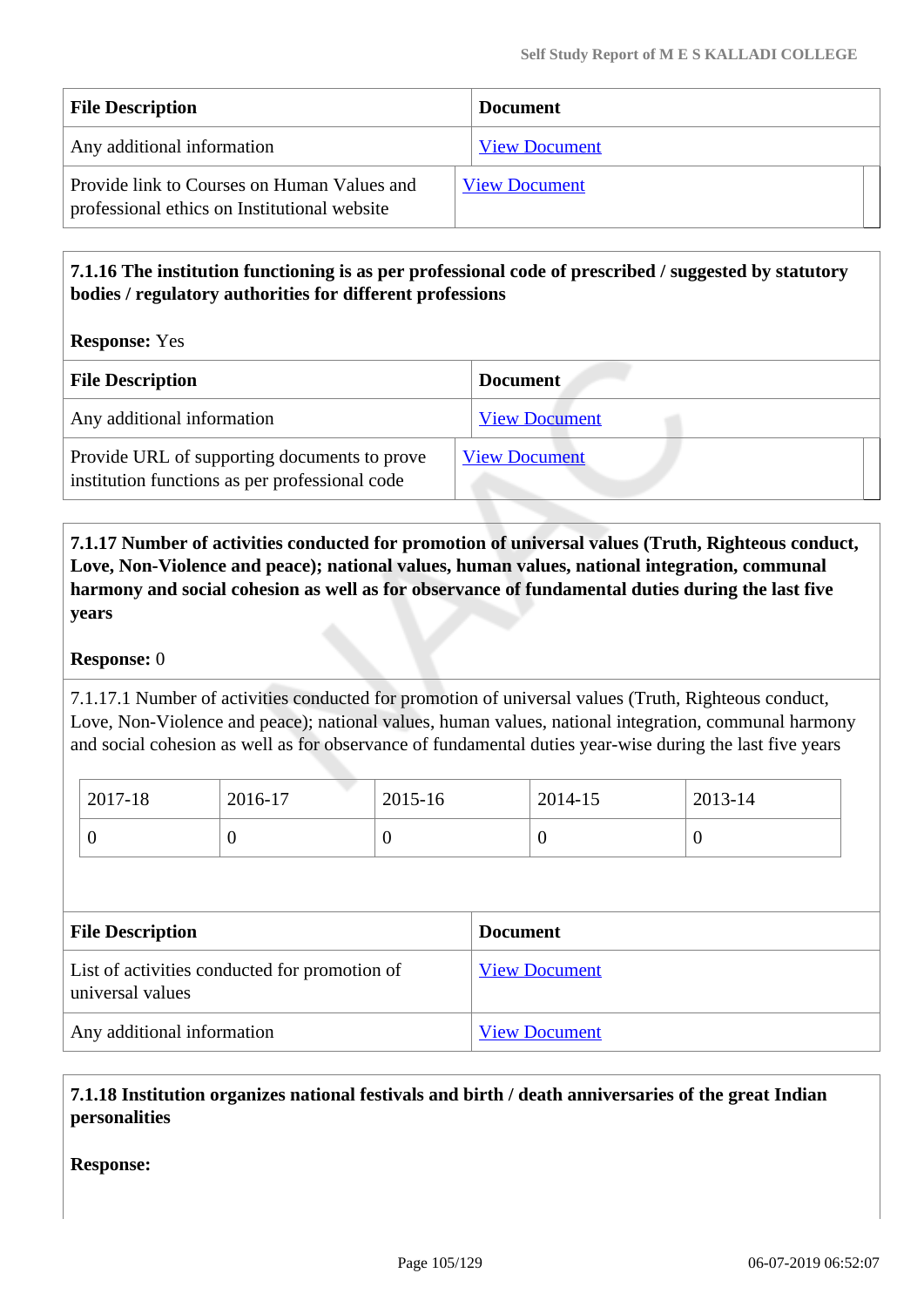College regularly celebrates National festivals, Observance of Days to commemorate National personalities.

- Republic day is celebrated every year with patriotic fervour. The principal of the college hoists the national flag and receives the Guard of Honor of NCC
- Independence Day: The students, teachers and non-teaching staff celebrate Independence Day. The Principal of the college hoists the flag. Intercollegiate quiz competition is regularly been organized.
- Tribute to Legend is an innovative gesture. Students from our college participated in a handwriting tribute campaign honouring Late President APJ Abdul Kalam.
- Gandhi Jayanthi. NSS unit engages in the cleaning of the Taluk hospital ground in connection with Swachh Bharath Abhiyan
- National Science Day is celebrated to mark the discovery of the Raman effect. College regularly observes national Science Day by conducting science exhibitions, seminars; quiz competitions etc. associating to the theme of National Science Day of every year.
- September 24, 1969, the birth centenary year of the Father of the Nation. This day is celebrated as NSS Day with appropriate programs by NSS.
- Children's Day: Our College observes Children's Day to commemorate the birthday of Pandit Jawaharlal Nehru, first Prime Minister of Independent India by organizing visits to Orphanages, providing study materials and toys along with various cultural programs.
- Vaikkom Muhammed Basheer Remembrance Day is observed with narration and presentation of Basheer stories by the Readers forum.
- Teachers Day is celebrated to mark the birth anniversary of Dr Sarvepalli Radhakrishnan by honouring teachers. Various programs like teaching by PG students, cultural fest by final year degree students are organized in this regard.
- National Mathematics Day is celebrated to honour Sreenivasa Ramanujan for his contribution to Mathematics on 22nd December. The day is observed by conducting seminars, talks by eminent personalities in the field of Mathematics and exhibitions.
- Reader's Day: The Department of Malayalam in association with Audio Visual Club provides more than fifty books in CD to the students in Hellen Keller Memory Blind School as a mark of respect in the death anniversary of P N Panicker, the father figure of Library and Literacy Movement in Kerala on 19th June every year
- International Yoga Day: The Department of Physical Education and Staff Association jointly organized a workshop in connection with International Yoga Day, which was observed on 21st June since 2015. NSS unit also celebrates the Yoga day by practical session and Demonstration
- Onam, Christmas, Eid, Kerala Piravi, Mother Tongue Day and festivals of National importance are celebrated by conducting cultural fest, games etc.

| <b>File Description</b>    | <b>Document</b>      |
|----------------------------|----------------------|
| Any additional information | <b>View Document</b> |

 **7.1.19 The institution maintains complete transparency in its financial, academic, administrative and auxiliary functions**

**Response:**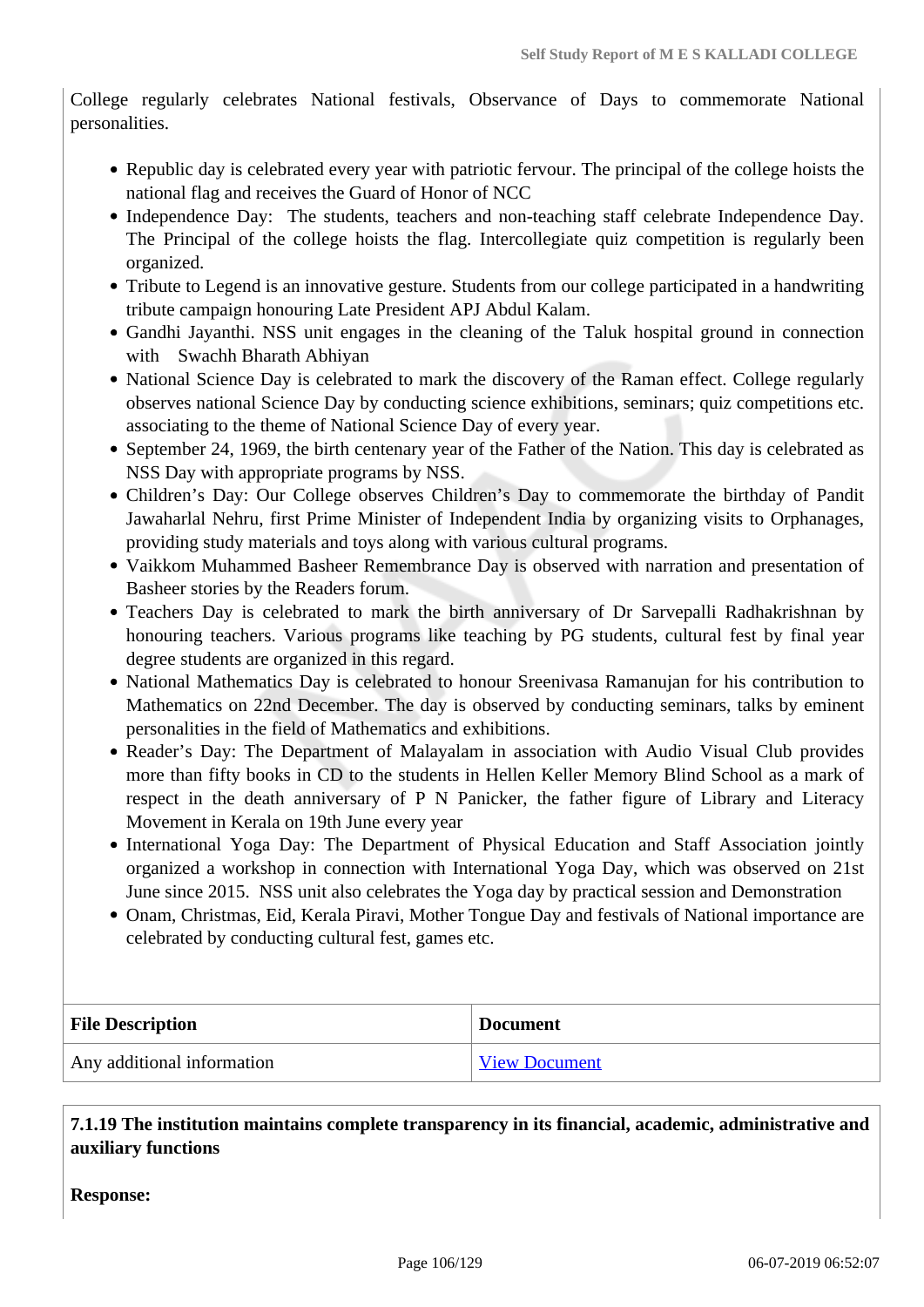# **Financial Function**

 All financial information and reports are prepared with complete transparency. All financial matters of the college pass through an internal and external audit for complete accuracy. The office accountant and other related office staff conduct the internal audit and financial reports are prepared. The auditing is done in association with M A Moideen & Associates, which is a certified chartered accounting firm. The finalized financial report is sent to the concerned authority and officials from the Department of Higher Education inspect it.

# **Academic Function**

The college ensures complete transparency in the student's admission process and the merit list is published in the notice board. The college has a strong Alumni base and they kind-heartedly contribute towards supporting financially backward students and in many other ways as possible. The alumni accounts are prepared and maintained efficiently. Separate accounts and reports are maintained for funded programs, seminars and conferences. Authorized personnel from the government conduct an audit to make sure the proper and effective utilization of funds. Since the Institution is a nonprofit organization, each account undergoes three-tier auditing which includes internal audit, external audit, and auditing conducted by government authorities. At the commencement of every academic year, each department formulates an academic and non- academic calendar based on the university academic calendar, which is strictly adhered to matters pertaining to internal assessment and other related aspects are briefed to the first year degree students and their parents at the very beginning of the first semester itself. Each department conducts class PTA every semester for students, which helps to creates a rapport between faculty members and parents wherein details regarding internal marks, attendance report, and other academic related information are shared. Attendance report and internal marks are published in the notice board as well as in the Total Campus Solution (TCS) software. Parents and students can log in to the TCS portal to view academic details of individual students.

# **Administration Function**

Administrative activities are conducted by maintaining a good level of transparency. Staff council makes decisions pertaining to administrative practices, which are then shared with teachers for constructive feedback and suggestions. All the administration process is on monitored separate administration committees like infrastructural development monitored by the building committee, Library activities monitored by Library advisory committee. The institution ensures the participation of student union members while materializing different activities and also encourages the active functioning of various student clubs. Students play a pivotal role in various clubs and committees in the college. They enthusiastically perform the responsibilities assigned to them under the guidance of faculty members. This way the institution always upholds complete transparency in all activities.

# **Auxiliary Functions**

The institution follows the guidelines of the Right to Information Act and the Right to Service Act. The institution has an Appellate authority to maintain Right to Information Act, RTI officer, and Assistant RTI officer and the concerned authorities monitor the right to service. The college also provides front office service for better access to the principal.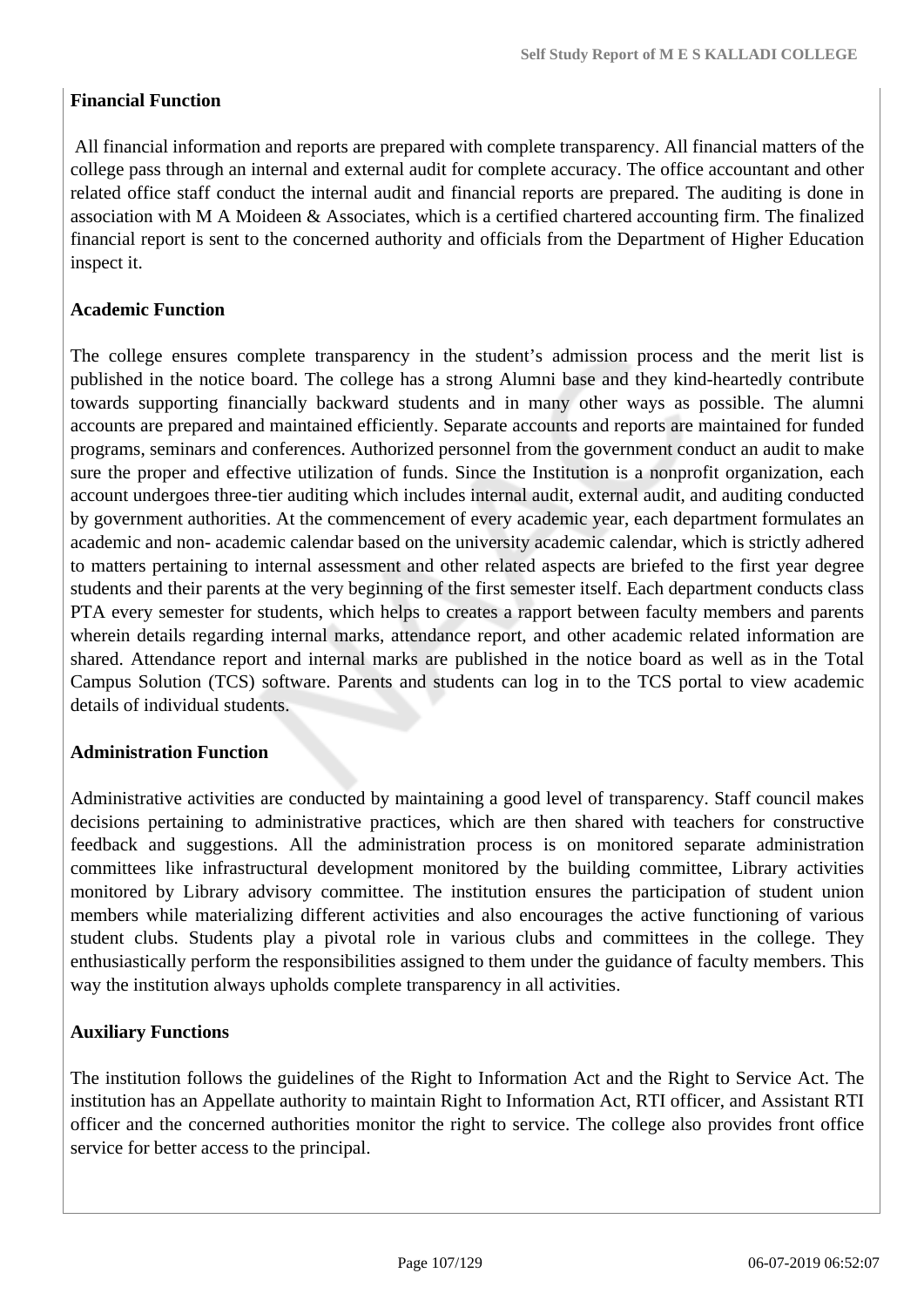| <b>File Description</b>    | <b>Document</b>      |
|----------------------------|----------------------|
| Any additional information | <b>View Document</b> |

# **7.2 Best Practices**

**7.2.1 Describe at least two institutional best practices (as per NAAC Format)**

**Response:** 

# **BEST PRACTICE -I**

# **DREAMES (MES Drive for the Socio-Cultural Empowerment of Tribes in Attappady)**

# **A Landmark to Modernity**

# **Objectives**

- To provide an integrated, sustainable approach for improving education, health, and standard of living of tribes in Attappady.
- To study the complex variables responsible for the lower level of education among tribal community.
- To assess the educational gaps and suggest suitable remedial measures for improvement of their education.
- To ensure holistic educational support for children, adolescents, and adults.
- To attain the highest possible level of the mental, physical and social health of the tribes.
- To execute poverty eradication programs among tribes.
- To empower and improve the socio-economic conditions of the tribes.

# **The Context**

Attappady is the largest tribal settlement in Kerala. College is situated nearby educationally and economically backward area of this tribal region. Owing to lack of education and skill development, they are not becoming part of the inclusive growth. As they located in remote hills, they are largely unaffected by the developmental process. The inhibition to adopt the new methods over the traditional base and gender bias also keep them out of progress. Access to educational institutions is a major factor of their educational backwardness. They are under-resourced to meet the treatment of illness caused after the liquor and drug addiction. It is in this context we thought to conduct tribal empowerment programs in Attappady. College conducted a survey and it is noticed that they are economically backwards and their dropout rate is high. In spite of having reservations in State and Central services, their enrollment is meagre and it underlines the lack of qualified hands among the tribes.

# **The Practice**

The College is executing various activities and programs focusing health, education and socio-economic empowerment of the tribes in Attappady. The Departments of Economics, History, Chemistry, Computer Science, Commerce, languages, and NSS of the college carry out these activities. The practice envisaged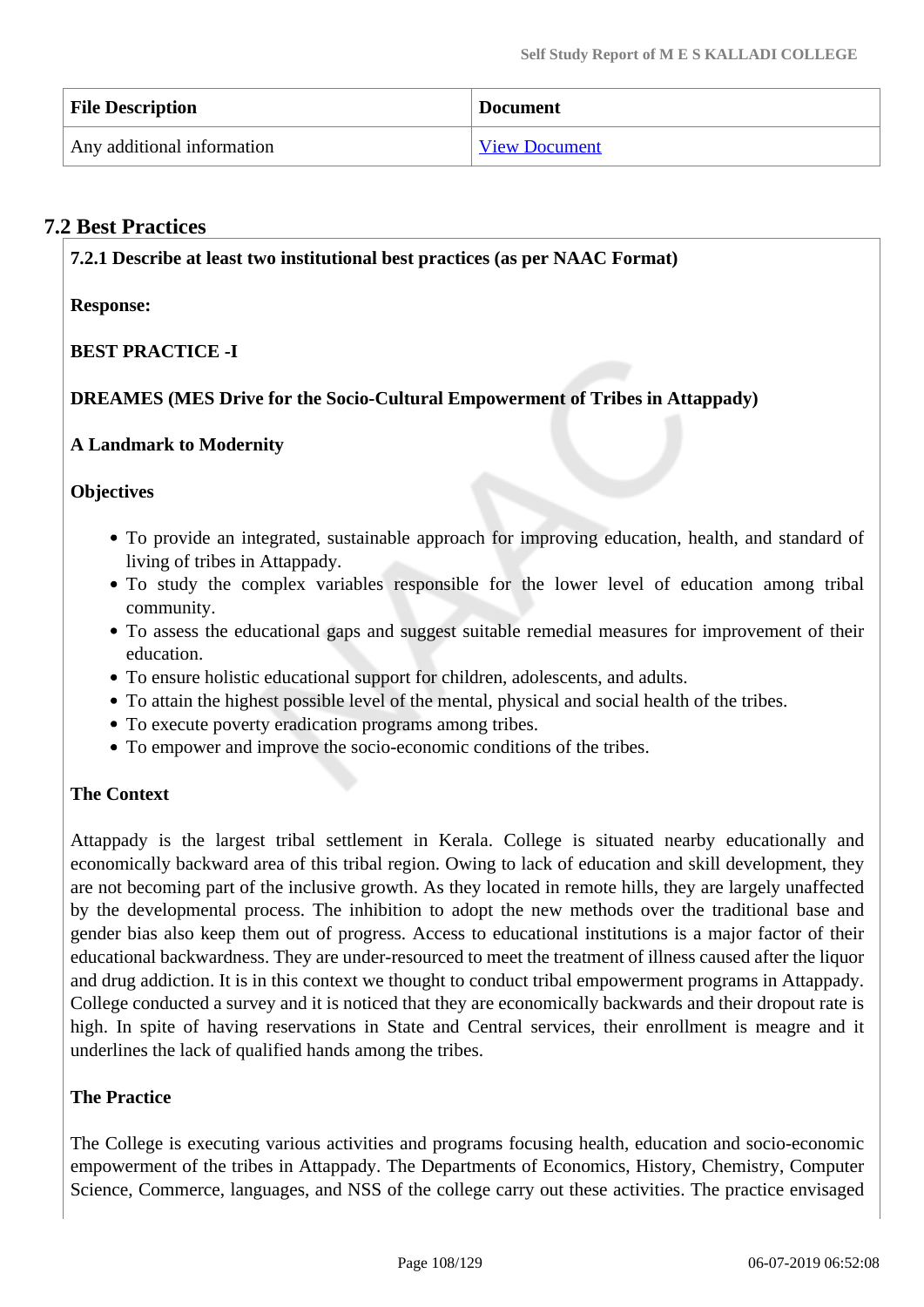- Provide awareness and motivation classes to the students.
- Started an educational institution in Attappady to fill the educational divide.
- To reduce the dropout rate of tribal children in Attappady, efforts were taken by the College and offered free undergraduate education to the students.
- Qualified guest faculty members are deputed to serve at the newly opened study centre along with the recruited one.
- Students of the college offered different classes and skill development program.
- Conducted a survey on infant mortality and health issues.
- Organized anti-narcotics awareness program by Anti-Narcotic Cell and educated them against the adverse effect of narcotics.
- Conducted anti-drug campaigns and ensured no sale of tobacco or narcotic products among the tribes.
- Provided awareness programs on health issues and hygiene.
- **Health Centre:** The tribes in Attappady faces serious health issues like infant mortality and they also lack access to health care facilities. With the initiative of college, a health centre was opened.
- Students and staff donated an Ambulance for emergency transportation.
- **Mega Medical Camp:** Three mega Health check-up camps were organized with the support of MES Institute of Medical Science Perinthalmanna. 639 tribes were benefited by the service of specialized doctors n General medicine, Pediatrics, Ophthalmology, Dermatology, Dentistry, General Surgery, Community Medicine, etc. Medicines of rupees 75,000 were distributed free of cost among the patients. Free lab tests and eye tests were also provided in the medical camp. Two permanent doctors and six nursing staffs are working in the medical centre and are paid by the College.
- **Construction of Houses**: Many of the tribes are landless and homeless. To address the problem NSS volunteers collected money from the students and supported in constructing their houses.
- **Self Employment Training** offered in grass cutting by using machines. Soap kits were distributed among the tribal families and trained them in Soap Making.

#### **Evidence of Success**

The tribal empowerment project was beneficial to both students and tribes. The programs received wide acceptance among the tribes and largely appreciated by the Member of Parliament from Palakkad, Member of Legislative Assembly from Mannarkkad and Presidents of Local Bodies. The awareness programs and classes of qualified lecturers opened new doors to the world of career choices, personal growth; build confidence and sustained development in tribes. By the opening of the Education Center, the tribes could access the facility of education. Many of the tribes utilized the facilities of the health center. Comparing with other health centers tribes are comfortable in the College health center. More than 2,729 tribes have become the beneficiaries of this service. As they have to travel more distance to reach to another hospital the health center was most beneficent among the empowerment program. The tribes have also utilized the services in Mega Medical Camp. The health awareness program raised awareness on health and hygiene. The provided Ambulance facility helped for the emergency transportation of expectant mothers. The antinarcotic campaigns helped to prevent drug use of tribes and encouraged occasional users to discontinue. Padheyam project was an alternative measure in the eradication of poverty to an extent. Self-training programs like grass cutting by the use of machines and soap making helped to reduce financial constraints among the tribes.

to: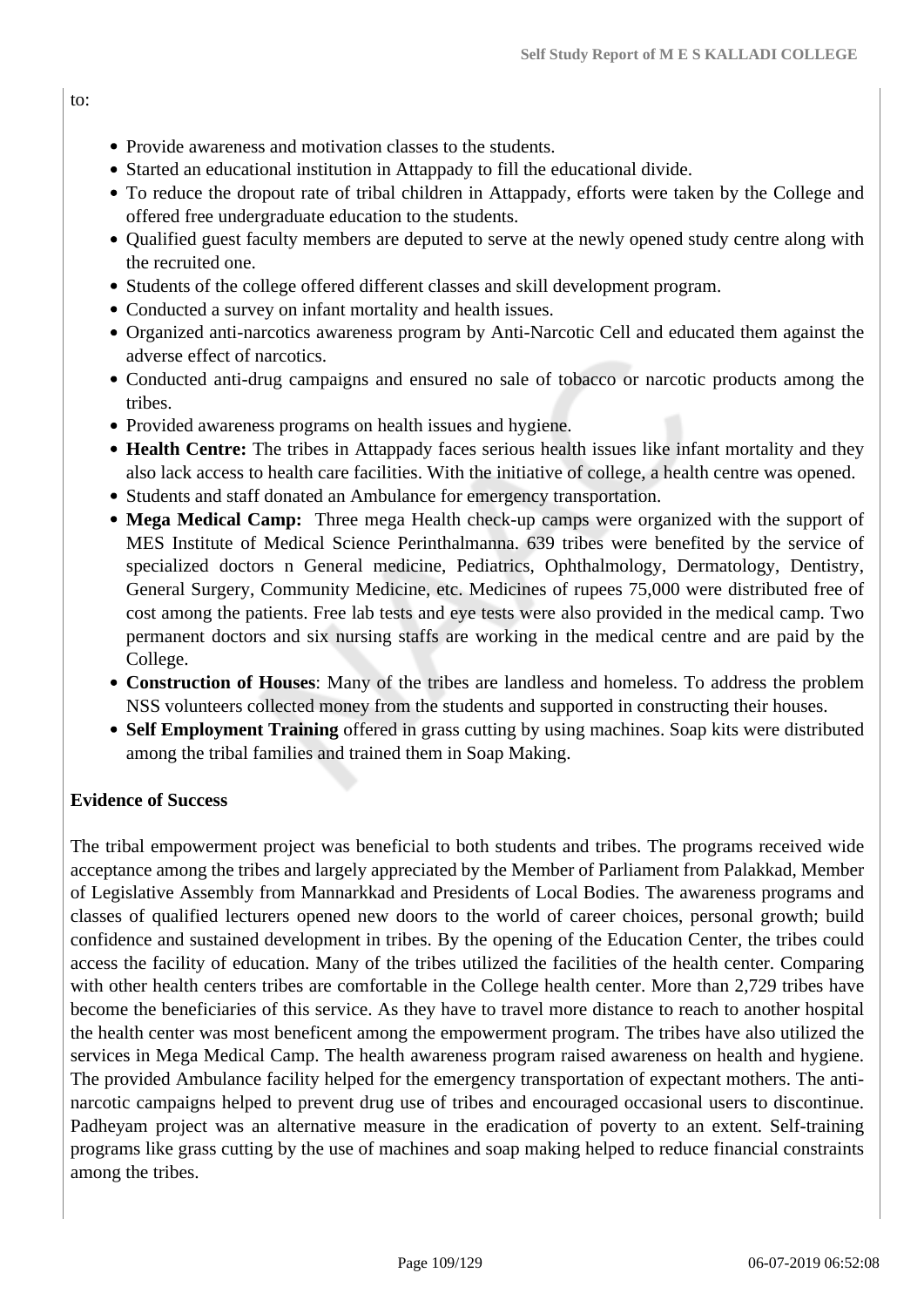#### **Problems Encountered and Resources Required**

The major constraints that we had to face during the execution of these programs were the lack of Transportation, Language barrier**,** Cultural barriers**,** Lack of tribal sensitive functionaries**,** Lack of Continuing Efforts**,** Educational attainments of tribes and Inadequacy of sufficient fund. As the transportation facilities in this area are not easily accessible, we faced difficulties in implementing these projects. Some people showed a suspicious attitude towards developmental programs and activities and they even disagree to cooperate with the teachers and students. Even though we have a centre for the health empowerment, we are in deficient of the permanent building. To handle the emergency situation we are in lacks of sufficient Ambulance service. Due to the lack of awareness of health issues, some people are reluctant to use the facilities of the health centre.

# **BEST PRACTICE -II**

## **Integration of ICT into Teaching Learning**

## **Objectives**

- To facilitate good communication between the students and teachers and thus promoting a better teaching-learning experience.
- Improving the quality and promotion of universalisation of education through the reduction of the digital divide
- To help students become more competent and confident so that they can use the basic knowledge and skills acquired to assist them in their daily lives.
- To prepare students for the world of tomorrow. It aims to help learners to have an open and flexible mind.
- To empower students who are unable to use this technology outside the college premises by ensuring sufficient access to those students.
- To facilitate good communication between the students and teachers and thus promoting a better teaching-learning experience.

## **The Practice**

The IQAC has implemented a Learning Management System (LMS). Through the LMS every faculty uploads their digital content including PowerPoint, PDF and other e-content. The content is designed in a structured program and course wise. Students can access the e-content for their program and course through the online link as well through the mobile app. Once the content is accessed the accession record of the e-content is also created automatically by the software to help the faculties understand the effective usage of the e-content. The faculties have an option to create an online course in the LMS. the online course consists of multiple sections and chapters and may contain text, images, animations, videos from other webpages and content sites like YouTube.

There is an integrated online MCQ module through which the faculties have implemented a Continuous Internal Assessment (CIE). For every module, question banks have been created. A random set of questions are generated for every student. The scores are automatically generated through the software. Students can take the MCQ through the mobile app or the online portal. The students securing lower marks in the MCQ are identified for remedial coaching or additional support through their mentors.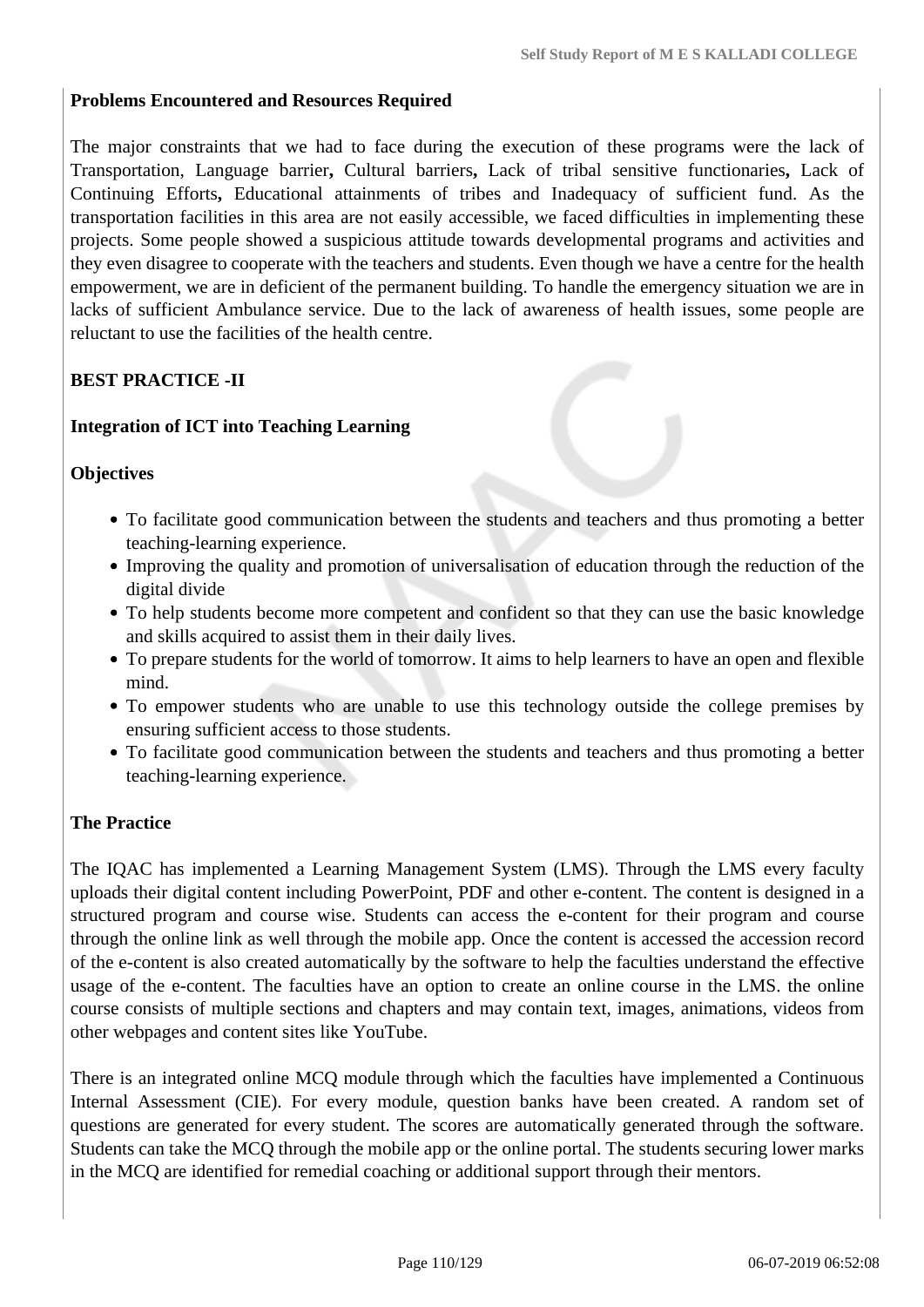The college has implemented high-speed internet connectivity through 1:1 leased internet connection with 50 MBPS bandwidth. The departments use projectors and Interactive Digital Boards/ Interactive Intelligent Panel that facilitate the better transaction of the teaching-learning plan.

Network Resource Centre is an added advantage to teachers and students and thus reducing the digital divide and promoting the optimum usage of E-resources.

E-Resource Development Centre / AV Lab ( Media Centre) equips the faculty members with a cutting edge in preparing digital learning resources.

Offers wi-fi facility in the college and E-mail address in the college domain to every student.

Subscribed N-List and made accessible to all teachers and students

E-Resources and other E-content available on INFLIBNET and other portals are made available on the campus.

Online Labs are introduced to the students for better comprehension.

Some of the departments also use online assignment through which assignment is given to the students and the students submit the assignment as word file through the online portal. The assignment module of the LMS is also integrated with the plagiarism check software. Some PG Research projects are also submitted through it.

## **Evidence of Success**

- The students have been able to understand the subject matter in a better way through illustrations and ICT content
- The institution has been able to provide better support to the students through continuous monitoring with limited resources
- The faculties have taken videos of lab procedures and made it available through the e-campus which has helped the students to understand the required procedures before the exam

## **Problems Encountered and Resources Required**

- All the faculties are not equally technology competent, so the institution has to arrange training for the faculties for using different ICT software
- The management had to arrange for additional hardware such as projectors, smart boards to facilitate the ICT based teaching - learning

| <b>File Description</b>         | <b>Document</b>      |
|---------------------------------|----------------------|
| Any additional information      | <b>View Document</b> |
| Link for Additional Information | <b>View Document</b> |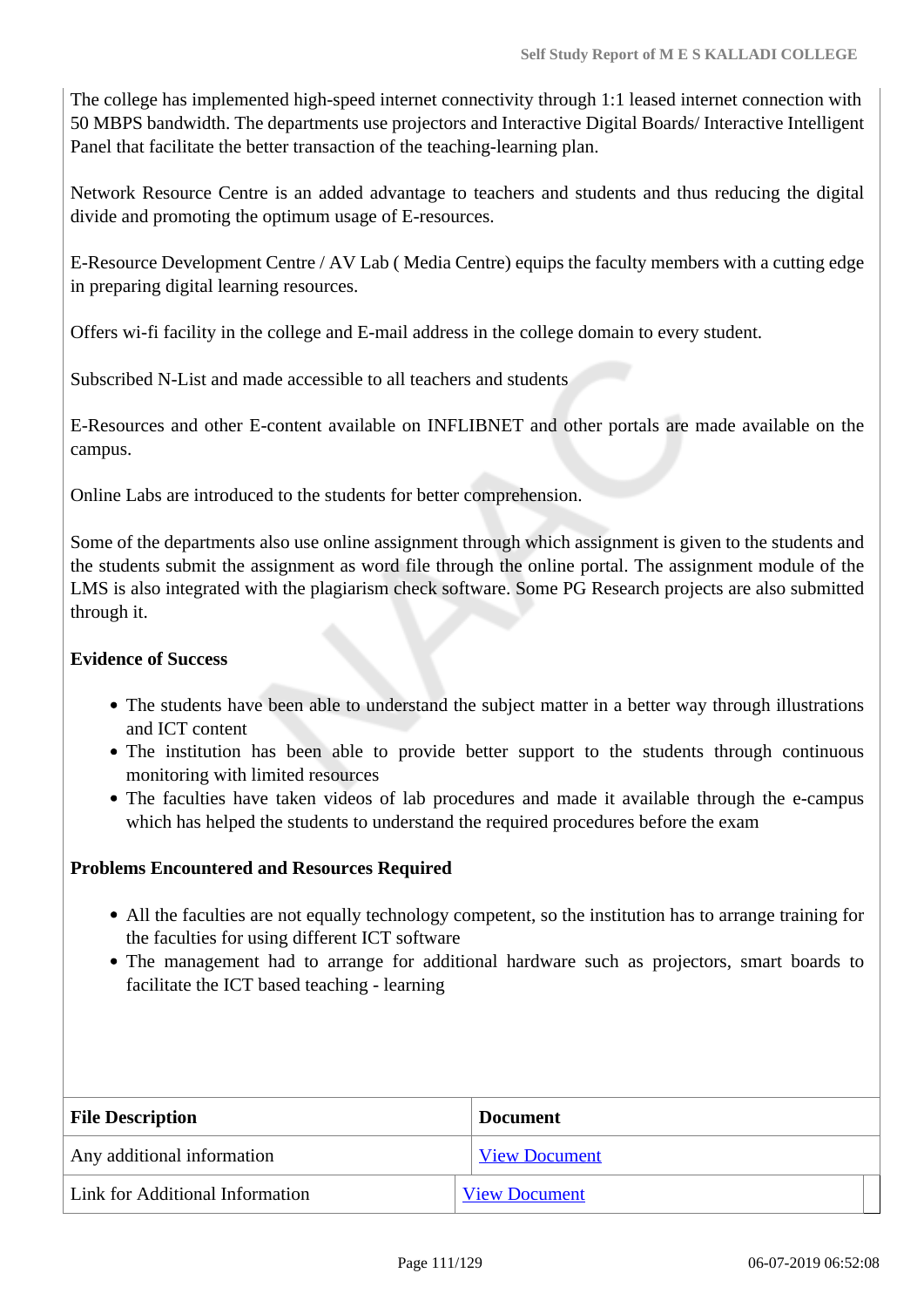# **7.3 Institutional Distinctiveness**

## **7.3.1 Describe/Explain the performance of the institution in one area distinctive to its vision, priority and thrust**

#### **Response:**

The vision of MES Kalladi College is, to aspire for the educational advancement, Economic development and welfare of society through excellence in activities. Institution consistently inspires students and provides a platform for methodological skill development, multidisciplinary scheme development, Ethical and human value development.

This institute has to focus on the following vision, mission and working methodology for the community to assure the standard performance through value-adding education and interdisciplinary research. Our college aims at bringing together nations who wish to do their little in empowering the Scheduled Tribes of the country. MES collectively seeks solutions to address the issues relating to a comprehensive and allencompassing strategy for the development of tribal. This emphasis is to create an enabling ecosystem of equal opportunities for education, health and livelihood and to ensure sustainable development of the tribal community while preserving the unique identities and culture of these communities. With the belief of academic and technical excellence, Institution stimulates and support students to participate in various rural developmental activities. The rural area where a higher education institution of this magnitude can contribute greatly towards local development and promotion of the rural public. The college has at all times shown willingness to adopt new dealings for the enrichment of values among faculty members and students in order to make them better residents. Thus all faculty members and students of our College are fortified to participate in social activities. Moreover, the college plays an active role in the communal range and offers all possible kinds of help to the bordering community. Attappadi is positioned in the mid-eastern part of Kerala; it is one of the neighbouring places of our college. Our mission guides and empowers the tribal population in their uphill potency. Enhanced quality of life, developed environment, justifiable living, human values and quality of education, which are all included under our project. Mainly, essences on quality of life over and done with different expansion activities including health, literacy, moral and ethical progress. As Attapadi faces a number of serious health issues including the death of infants due to malnutrition, sickle cell anaemia etc. And also Lack of accessibility to health facilities, Non-availability of health staff in the health centres, Quality of services, Local beliefs, customs, and practices have obstructed health care delivery to the tribal, etc. are the major issues related to tribal areas. We realize that we have a great role to play. With a view to addressing this serious issue of the health of the tribal, we run an indigenous health centre with all facilities including ambulance facility. Joining hands with the society we help them to be hospitalized and provided with all medical care. The quality of services being provided to tribal citizens is important. We provide high-quality health care with diagnosis, treatment and prevention of disease, illness, injury and other physical and mental impairments. We think that their satisfaction is the most important parameter to judge the quality of health care service provided.

To improve the quality of education among the tribal citizens we provide them with a good ambience for study by the consecutive college in their own village. Our practised and qualified faculties provide helpful lectures. Education is one of the most powerful means of bringing about socio-economic progress among scheduled tribes and it cannot be over-emphasized. The one major factor that can bring revolution in the overall ailment of this tribal population is education. Educated youth is capable of collectively bringing in significant changes and improving the whole community. Moreover, proper education will not just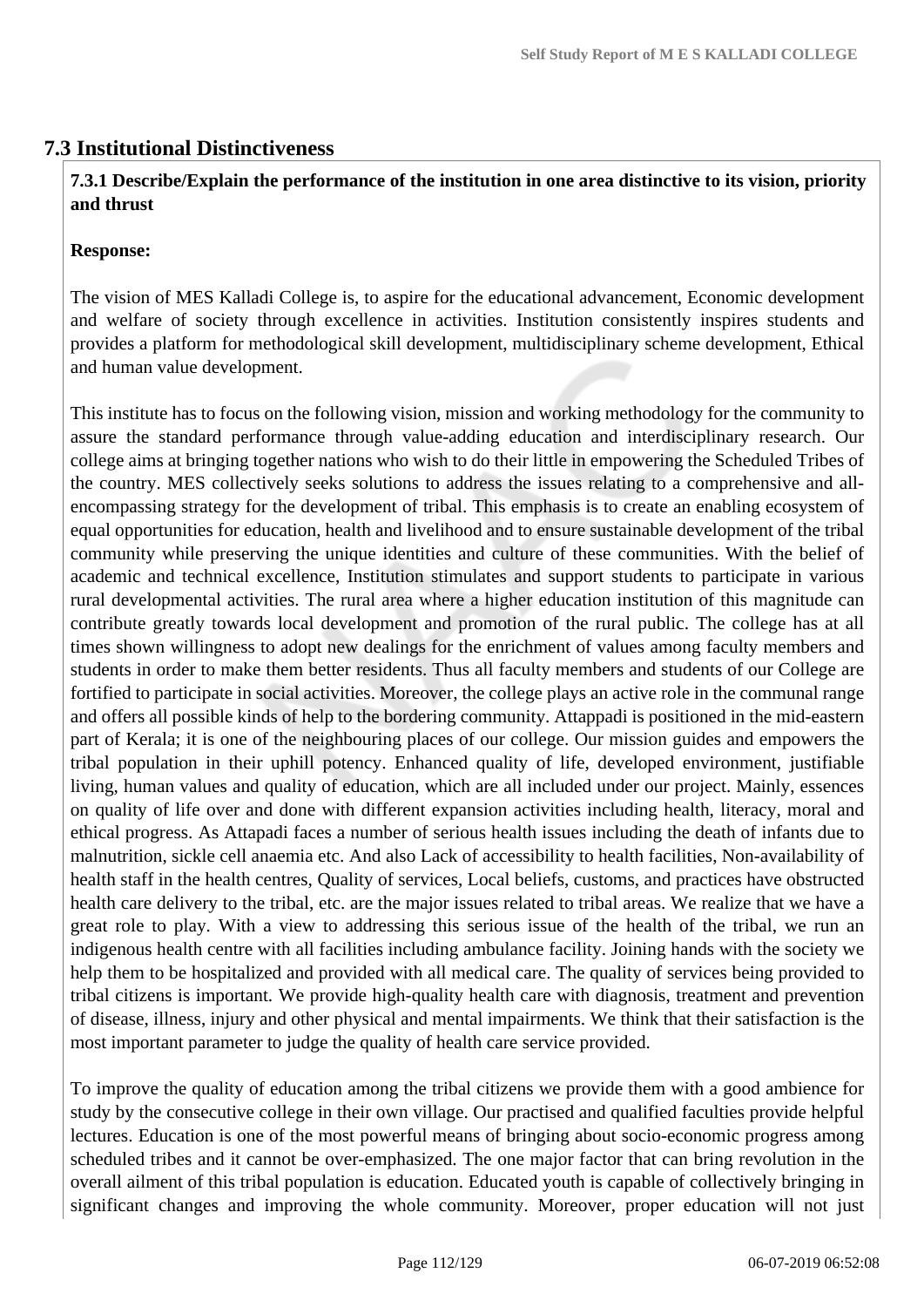advantage the tribal people but benefit the entire economy of India. Furthermore, applying effective educational resources for the tribal community will either carry instantaneous changes in their state of living or improve their future living state of affairs. Education is the only primary cause which can help individuals overcome earnings barriers, and expand the horizon of the community when it comes to making career adoptions, peculiar growth, build confidence, and sustained development in well-being. It is the most supreme and vital parameter for a better tomorrow of the tribal population. As a result, many professors and educationists lay major stress on stimulating education for all. Even the government has adopted various measures to conduct this practice, thereby adding to the development of the country. College gives priority for admission in scheduled tribes. Also, provide distinctive scholarships to those students. From our earlier account, it is observed that those students showed more academic excellence and bagged top positions in University examinations. The tribal students are provided with Hostel facility inside the campus guaranteeing the safety and security with all security procedures like surveillance cameras and 24-hour security guard services. "You can no longer see or identify yourself solely as a member of a group, but as a citizen of a nation of one people working toward a common purpose."

| <b>File Description</b>    | <b>Document</b>      |
|----------------------------|----------------------|
| Any additional information | <b>View Document</b> |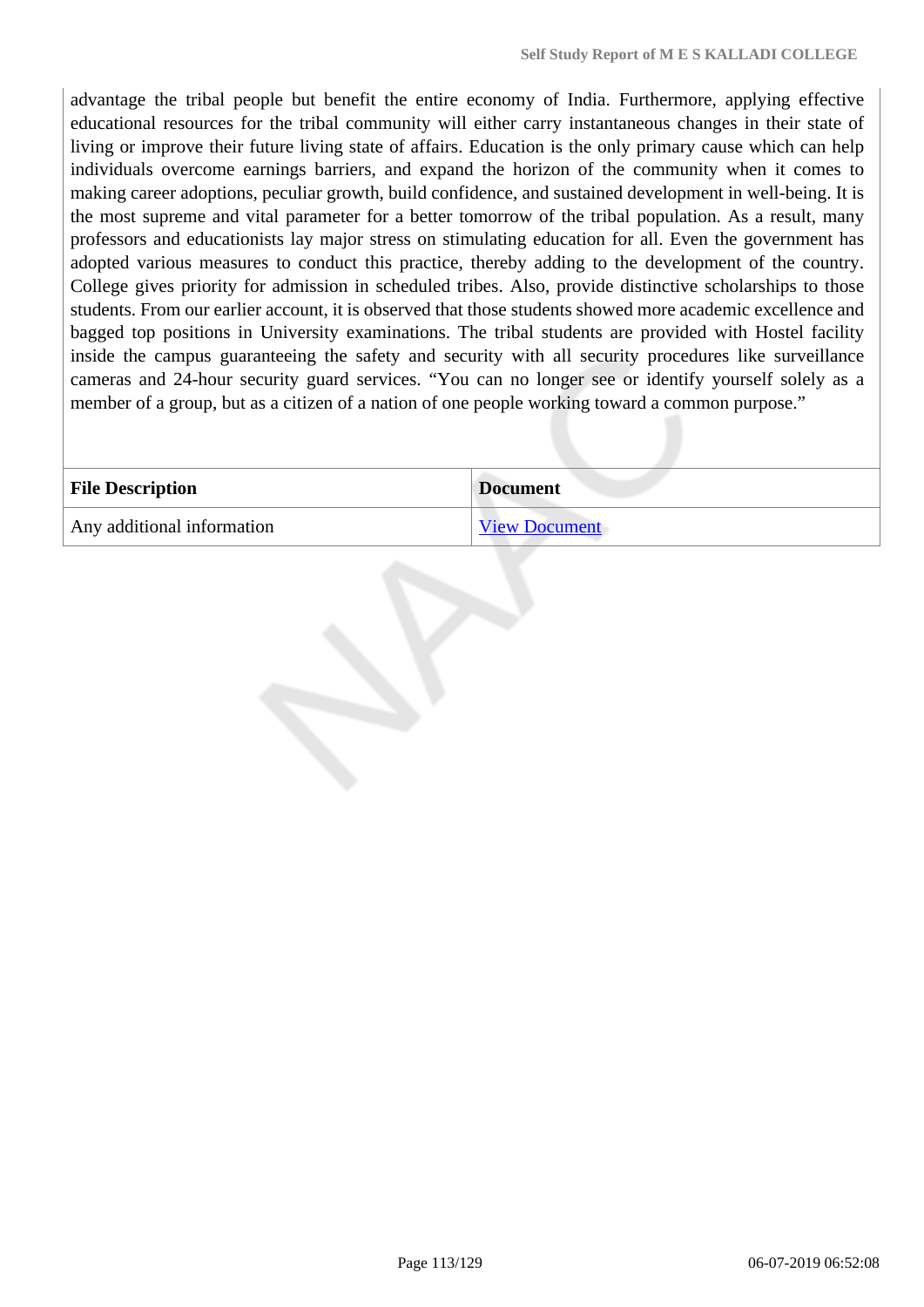# **5. CONCLUSION**

# **Additional Information :**

- serving as the best college among the MES Colleges with full-fledge research facility
- Five decades long service to the nation building keeping in par with fast changing academic environment the college is well poised to take on future challenges of higher education.
- The college strives to maintain and sustain standards of teaching-learning, research and innovation through the better integration of the ICT with teaching- learning process
- Fifty years of service had tremendous growth on the GER ratio of the district in Higher Education
- The tag of Alumninae Kalladianz have been found accross the world and it has a larger imprint locally and globally.
- The array of sucessful aluminae is well represented by world renouned scientist Dr. Ajith Paraemeswaran, a member in prestigeous Colordon Project

# **Concluding Remarks :**

- The institution stands for bringing up the best models in educational field with an inclusive approach and it is consistently looking for the sustainable development.
- We are committed to offer the best possible opportunities in education to the under privileged and marginalized. A bouquet of world renowned and globally recognized Scientists, larger number of Academicians, Technocrats, Bureaucrats, Politicians, Lawyers, Social workers, Entrepreneurs etc. forms a testimonial for the productive functioning of this great centre of learning since last fifty years.
- The College strives for bringing structural change with innovative approach to cater the needs of stakeholders and so as to bring up the 'Newgen' with enough potential to compete with the challenges in the digital world scenario; thus we believe in inherent change to untie the knot and to transform the stopping stones to stepping stones.
- We acknowledge the support of all stakeholders in developing the College as a leading institution under the University of Calicut. Also the feedback from students, Parents and society forms valuable inputs in addressing the need of the time and the manifestation of the dream- to evolve the College in to a Centre of Excellence.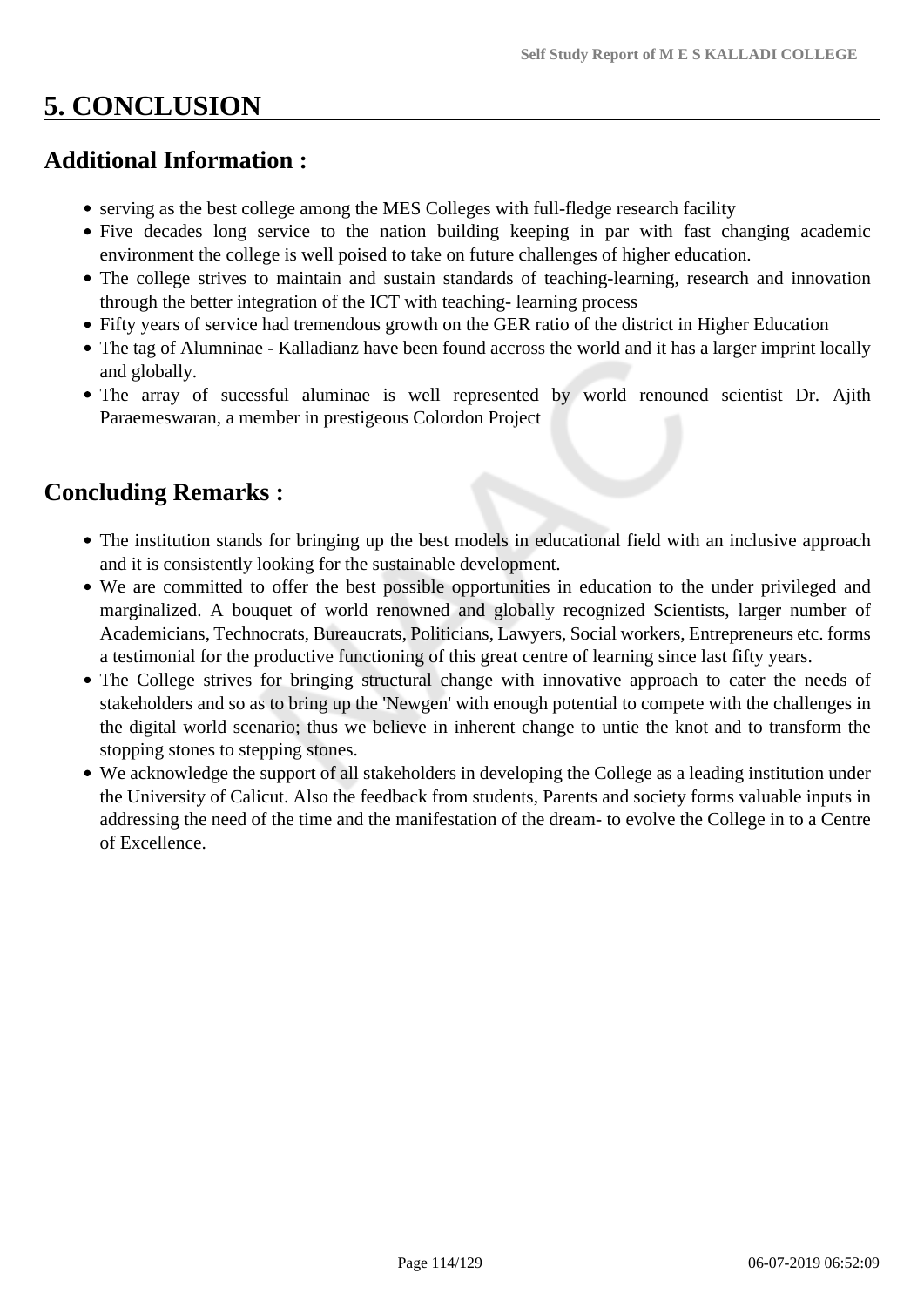# **6.ANNEXURE**

# **1.Metrics Level Deviations**

|       |       | <b>1. Metrics Level Deviations</b>                                         |                                       |                |              |                 |                                                                                                                                                                                                                                                                                                                                                                                                                                                                                                                                                                                                                                                                                                                                                                                                                                                                                          |
|-------|-------|----------------------------------------------------------------------------|---------------------------------------|----------------|--------------|-----------------|------------------------------------------------------------------------------------------------------------------------------------------------------------------------------------------------------------------------------------------------------------------------------------------------------------------------------------------------------------------------------------------------------------------------------------------------------------------------------------------------------------------------------------------------------------------------------------------------------------------------------------------------------------------------------------------------------------------------------------------------------------------------------------------------------------------------------------------------------------------------------------------|
|       |       | Metric ID Sub Questions and Answers before and after DVV Verification      |                                       |                |              |                 |                                                                                                                                                                                                                                                                                                                                                                                                                                                                                                                                                                                                                                                                                                                                                                                                                                                                                          |
| 1.1.2 |       |                                                                            |                                       |                |              |                 | Number of certificate/diploma program introduced during the last five years                                                                                                                                                                                                                                                                                                                                                                                                                                                                                                                                                                                                                                                                                                                                                                                                              |
|       |       |                                                                            |                                       |                |              |                 | 1.1.2.1. Number of certificate/diploma programs introduced year-wise during the last five                                                                                                                                                                                                                                                                                                                                                                                                                                                                                                                                                                                                                                                                                                                                                                                                |
|       | years |                                                                            |                                       |                |              |                 |                                                                                                                                                                                                                                                                                                                                                                                                                                                                                                                                                                                                                                                                                                                                                                                                                                                                                          |
|       |       |                                                                            | Answer before DVV Verification:       |                |              |                 |                                                                                                                                                                                                                                                                                                                                                                                                                                                                                                                                                                                                                                                                                                                                                                                                                                                                                          |
|       |       | 2017-18                                                                    | 2016-17                               | 2015-16        | 2014-15      | 2013-14         |                                                                                                                                                                                                                                                                                                                                                                                                                                                                                                                                                                                                                                                                                                                                                                                                                                                                                          |
|       |       |                                                                            |                                       |                |              |                 |                                                                                                                                                                                                                                                                                                                                                                                                                                                                                                                                                                                                                                                                                                                                                                                                                                                                                          |
|       |       | 20                                                                         | 20                                    | 20             | 20           | 20              |                                                                                                                                                                                                                                                                                                                                                                                                                                                                                                                                                                                                                                                                                                                                                                                                                                                                                          |
|       |       |                                                                            | <b>Answer After DVV Verification:</b> |                |              |                 |                                                                                                                                                                                                                                                                                                                                                                                                                                                                                                                                                                                                                                                                                                                                                                                                                                                                                          |
|       |       | 2017-18                                                                    | 2016-17                               | 2015-16        | 2014-15      | 2013-14         |                                                                                                                                                                                                                                                                                                                                                                                                                                                                                                                                                                                                                                                                                                                                                                                                                                                                                          |
|       |       | 04                                                                         | 01                                    | $\overline{0}$ | 01           | 11              |                                                                                                                                                                                                                                                                                                                                                                                                                                                                                                                                                                                                                                                                                                                                                                                                                                                                                          |
| 1.1.3 |       | academic council.<br>Academic Council year-wise during the last five years | Answer before DVV Verification:       |                |              |                 | Remark: Office Automation, professional Programmer, Graphic Designing Accouting, Garden<br>Management Web Designing, NET Technologies Animation, Vermi Composting Arabic<br>Translation, Jewellary Designing have been introduced in 2013-14. While Human Rights in 2014-15,<br>Seedling Preparation in Trays in 2016-17 and SPSS, Food Processing Technician Content writing and<br>Marketing Management have been introduced in 2017-18. Change of syllabus does not change the<br>course unless the new course is supported by additional minutes of meeting of the university BoS/<br>Percentage of participation of full time teachers in various bodies of the Universities/Autonomous<br>Colleges/ Other Colleges, such as BoS and Academic Council during the last five years<br>1.1.3.1. Number of teachers participating in various bodies of the Institution, such as BoS and |
|       |       | 2017-18                                                                    | 2016-17                               | 2015-16        | 2014-15      | 2013-14         |                                                                                                                                                                                                                                                                                                                                                                                                                                                                                                                                                                                                                                                                                                                                                                                                                                                                                          |
|       |       |                                                                            |                                       |                |              |                 |                                                                                                                                                                                                                                                                                                                                                                                                                                                                                                                                                                                                                                                                                                                                                                                                                                                                                          |
|       |       | 18                                                                         | 18                                    | $\overline{7}$ | 6            | $5\overline{)}$ |                                                                                                                                                                                                                                                                                                                                                                                                                                                                                                                                                                                                                                                                                                                                                                                                                                                                                          |
|       |       |                                                                            | Answer After DVV Verification:        |                |              |                 |                                                                                                                                                                                                                                                                                                                                                                                                                                                                                                                                                                                                                                                                                                                                                                                                                                                                                          |
|       |       | 2017-18                                                                    | 2016-17                               | 2015-16        | 2014-15      | 2013-14         |                                                                                                                                                                                                                                                                                                                                                                                                                                                                                                                                                                                                                                                                                                                                                                                                                                                                                          |
|       |       | 5                                                                          | 8                                     | $\mathbf{1}$   | $\mathbf{1}$ | 5               |                                                                                                                                                                                                                                                                                                                                                                                                                                                                                                                                                                                                                                                                                                                                                                                                                                                                                          |
|       |       |                                                                            |                                       |                |              |                 |                                                                                                                                                                                                                                                                                                                                                                                                                                                                                                                                                                                                                                                                                                                                                                                                                                                                                          |
| 1.2.1 |       | during last five years                                                     | Answer before DVV Verification: 289   |                |              |                 | Percentage of new Courses introduced out of the total number of courses across all Programs offered<br>1.2.1.1. How many new courses are introduced within the last five years                                                                                                                                                                                                                                                                                                                                                                                                                                                                                                                                                                                                                                                                                                           |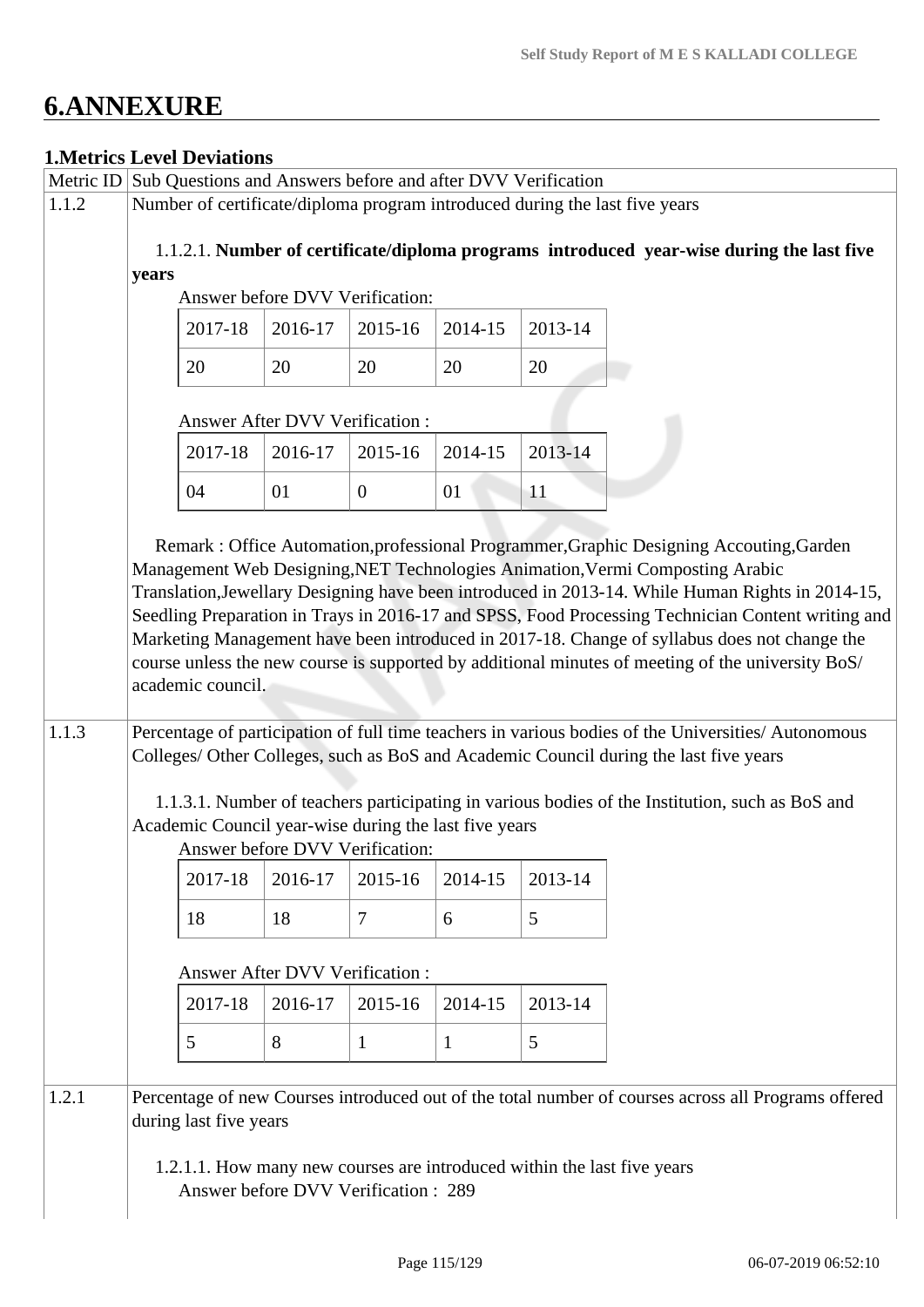|       | Answer after DVV Verification: 250                                          |                                 |         |         |         |                                                                                                         |
|-------|-----------------------------------------------------------------------------|---------------------------------|---------|---------|---------|---------------------------------------------------------------------------------------------------------|
| 1.2.3 | programs as against the total number of students during the last five years |                                 |         |         |         | Average percentage of students enrolled in subject related Certificate/ Diploma programs/Add-on         |
|       | year-wise during the last five years<br>Answer before DVV Verification:     |                                 |         |         |         | 1.2.3.1. Number of students enrolled in subject related Certificate or Diploma or Add-on programs       |
|       | 2017-18                                                                     | 2016-17                         | 2015-16 | 2014-15 | 2013-14 |                                                                                                         |
|       | 2450                                                                        | 2195                            | 1890    | 1510    | 1570    |                                                                                                         |
|       |                                                                             | Answer After DVV Verification : |         |         |         |                                                                                                         |
|       | 2017-18                                                                     | 2016-17                         | 2015-16 | 2014-15 | 2013-14 |                                                                                                         |
|       | 2148                                                                        | 2172                            | 1627    | 1497    | 1482    |                                                                                                         |
| 1.3.2 |                                                                             |                                 |         |         |         | Number of value added courses imparting transferable and life skills offered during the last five years |
|       |                                                                             |                                 |         |         |         | 1.3.2.1. Number of value-added courses imparting transferable and life skills offered during the        |
|       | last five years<br>Answer before DVV Verification: 115                      |                                 |         |         |         |                                                                                                         |
|       | Answer after DVV Verification: 54                                           |                                 |         |         |         |                                                                                                         |
| 1.4.1 | Structured feedback received from                                           |                                 |         |         |         |                                                                                                         |
|       | Semester wise/year-wise                                                     |                                 |         |         |         | 1) Students, 2)Teachers, 3)Employers, 4)Alumni and 5)Parents for design and review of syllabus-         |
|       | Answer before DVV Verification : A.Any 4 of the above                       |                                 |         |         |         |                                                                                                         |
|       | Answer After DVV Verification: B.Any 3 of the above                         |                                 |         |         |         | Remark : The HEI has not provided the information/clarification as requested by DVV (three              |
|       | cannot be verified                                                          |                                 |         |         |         | filled feedback forms from all stakeholders from whom feedback on curriculum) Hence HEI input           |
| 1.4.2 | Feedback processes of the institution may be classified as follows:         |                                 |         |         |         |                                                                                                         |
|       |                                                                             |                                 |         |         |         | Answer before DVV Verification : A. Feedback collected, analysed and action taken and                   |
|       | feedback available on website                                               |                                 |         |         |         |                                                                                                         |
|       | feedback available on website                                               |                                 |         |         |         | Answer After DVV Verification: A. Feedback collected, analysed and action taken and                     |
| 2.1.2 | Average Enrollment percentage                                               |                                 |         |         |         |                                                                                                         |
|       | (Average of last five years)                                                |                                 |         |         |         |                                                                                                         |
|       | Answer before DVV Verification:                                             |                                 |         |         |         | 2.1.2.1. Number of students admitted year-wise during the last five years                               |
|       | 2017-18                                                                     | 2016-17                         | 2015-16 | 2014-15 | 2013-14 |                                                                                                         |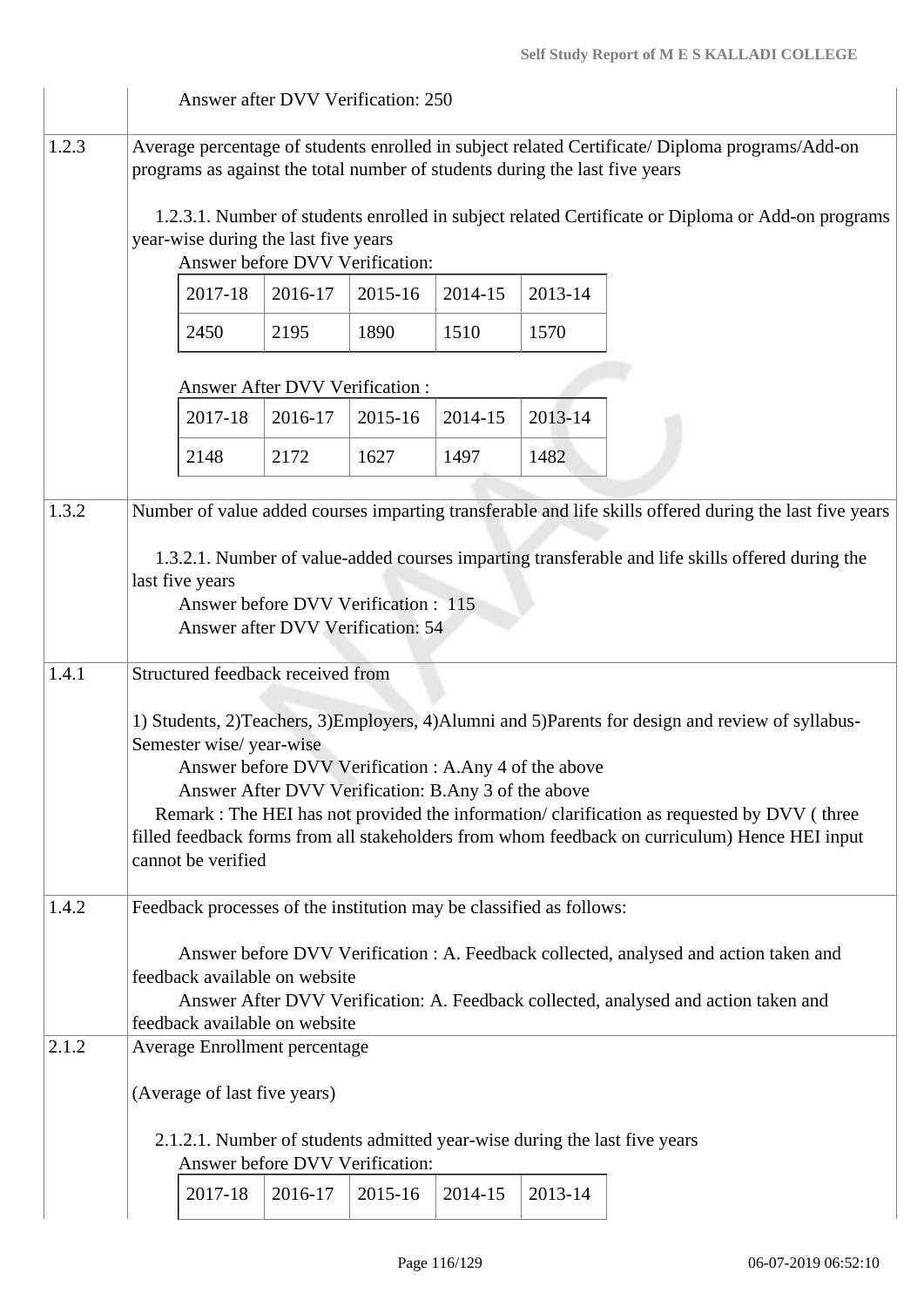|       | 969                                                            | 918                                                                      | 821     | 731     | 651                                                                      |                                                                                                    |
|-------|----------------------------------------------------------------|--------------------------------------------------------------------------|---------|---------|--------------------------------------------------------------------------|----------------------------------------------------------------------------------------------------|
|       |                                                                | <b>Answer After DVV Verification:</b>                                    |         |         |                                                                          |                                                                                                    |
|       | 2017-18                                                        | 2016-17                                                                  | 2015-16 | 2014-15 | 2013-14                                                                  |                                                                                                    |
|       | 969                                                            | 918                                                                      | 821     | 731     | 651                                                                      |                                                                                                    |
|       |                                                                |                                                                          |         |         | 2.1.2.2. Number of sanctioned seats year-wise during the last five years |                                                                                                    |
|       | 2017-18                                                        | Answer before DVV Verification:<br>2016-17                               | 2015-16 | 2014-15 | 2013-14                                                                  |                                                                                                    |
|       |                                                                |                                                                          |         |         |                                                                          |                                                                                                    |
| 2.2.3 | Percentage of differently abled students (Divyangjan) on rolls |                                                                          |         |         |                                                                          |                                                                                                    |
|       | 2.2.3.1. Number of differently abled students on rolls         |                                                                          |         |         |                                                                          |                                                                                                    |
|       |                                                                | Answer before DVV Verification: 24<br>Answer after DVV Verification: 15  |         |         |                                                                          |                                                                                                    |
| 2.3.2 |                                                                |                                                                          |         |         |                                                                          | Percentage of teachers using ICT for effective teaching with Learning Management Systems (LMS),    |
|       | E-learning resources etc.                                      |                                                                          |         |         |                                                                          |                                                                                                    |
|       | 2.3.2.1. Number of teachers using ICT                          |                                                                          |         |         |                                                                          |                                                                                                    |
|       |                                                                | Answer before DVV Verification: 97<br>Answer after DVV Verification: 107 |         |         |                                                                          |                                                                                                    |
| 2.3.3 |                                                                |                                                                          |         |         | Ratio of students to mentor for academic and stress related issues       |                                                                                                    |
|       |                                                                |                                                                          |         |         |                                                                          |                                                                                                    |
|       | 2.3.3.1. Number of mentors                                     | Answer before DVV Verification: 97                                       |         |         |                                                                          |                                                                                                    |
|       |                                                                | Answer after DVV Verification: 91                                        |         |         |                                                                          |                                                                                                    |
| 2.4.2 |                                                                |                                                                          |         |         |                                                                          | Average percentage of full time teachers with Ph.D. during the last five years                     |
|       |                                                                |                                                                          |         |         |                                                                          | 2.4.2.1. Number of full time teachers with Ph.D. year-wise during the last five years              |
|       |                                                                | Answer before DVV Verification:                                          |         |         |                                                                          |                                                                                                    |
|       | 2017-18                                                        | 2016-17                                                                  | 2015-16 | 2014-15 | 2013-14                                                                  |                                                                                                    |
|       | 12                                                             | 10                                                                       | 12      | 11      | 8                                                                        |                                                                                                    |
|       |                                                                | Answer After DVV Verification:                                           |         |         |                                                                          |                                                                                                    |
|       | 2017-18                                                        | 2016-17                                                                  | 2015-16 | 2014-15 | 2013-14                                                                  |                                                                                                    |
|       | 10                                                             | 9                                                                        | 12      | 10      | $\overline{7}$                                                           |                                                                                                    |
| 2.4.4 |                                                                |                                                                          |         |         |                                                                          | Percentage of full time teachers who received awards, recognition, fellowships at State, National, |
|       |                                                                |                                                                          |         |         |                                                                          | International level from Government, recognised bodies during the last five years                  |
|       |                                                                |                                                                          |         |         |                                                                          | 2.4.4.1. Number of full time teachers receiving awards from state /national /international level   |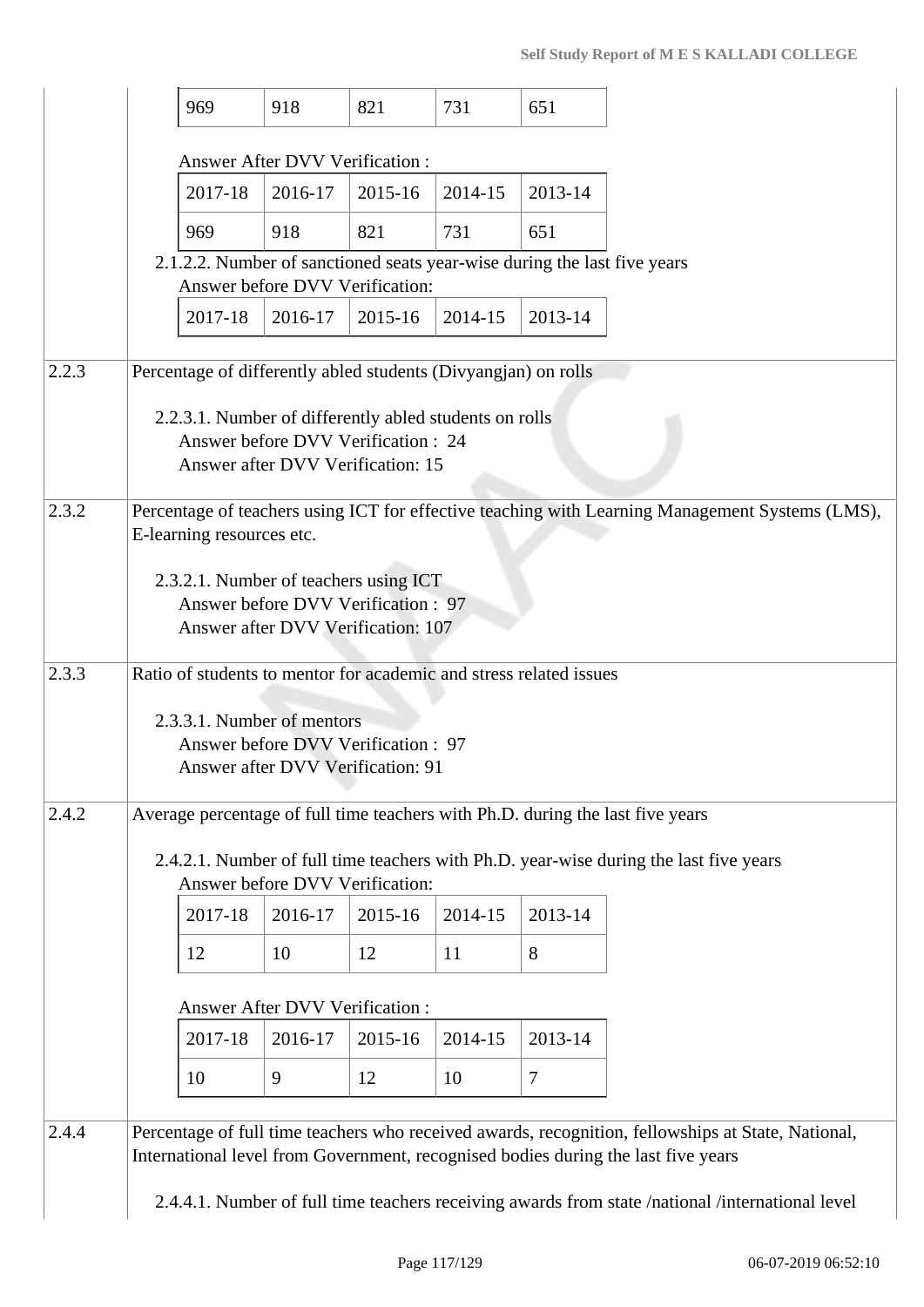|       | from Government recognised bodies year-wise during the last five years | Answer before DVV Verification:                                       |                |                |                |                                                                                                     |
|-------|------------------------------------------------------------------------|-----------------------------------------------------------------------|----------------|----------------|----------------|-----------------------------------------------------------------------------------------------------|
|       | 2017-18                                                                | 2016-17                                                               | 2015-16        | 2014-15        | 2013-14        |                                                                                                     |
|       | 31                                                                     | 22                                                                    | 8              | 5              | 8              |                                                                                                     |
|       |                                                                        | Answer After DVV Verification:                                        |                |                |                |                                                                                                     |
|       | 2017-18                                                                | 2016-17                                                               | 2015-16        | 2014-15        | 2013-14        |                                                                                                     |
|       | $\overline{0}$                                                         | $\mathbf{0}$                                                          | $\overline{0}$ | $\overline{0}$ | $\overline{0}$ |                                                                                                     |
|       | Remark : Opted out metric                                              |                                                                       |                |                |                |                                                                                                     |
| 2.4.5 | five years                                                             |                                                                       |                |                |                | Average percentage of full time teachers from other States against sanctioned posts during the last |
|       |                                                                        | Answer before DVV Verification:                                       |                |                |                | 2.4.5.1. Number of full time teachers from other states year-wise during the last five years        |
|       | 2017-18                                                                | 2016-17                                                               | 2015-16        | 2014-15        | 2013-14        |                                                                                                     |
|       | 35                                                                     | 30                                                                    | 29             | 22             | 17             |                                                                                                     |
|       |                                                                        | Answer After DVV Verification :                                       |                |                |                |                                                                                                     |
|       | 2017-18                                                                | 2016-17                                                               | 2015-16        | 2014-15        | 2013-14        |                                                                                                     |
|       | 37                                                                     | 30                                                                    | 27             | 15             | 13             |                                                                                                     |
|       |                                                                        |                                                                       |                |                |                |                                                                                                     |
| 2.6.3 | Average pass percentage of Students                                    |                                                                       |                |                |                |                                                                                                     |
|       |                                                                        | Answer before DVV Verification: 492                                   |                |                |                | 2.6.3.1. Total number of final year students who passed the examination conducted by Institution.   |
|       |                                                                        | Answer after DVV Verification: 462                                    |                |                |                |                                                                                                     |
|       | institution                                                            |                                                                       |                |                |                | 2.6.3.2. Total number of final year students who appeared for the examination conducted by the      |
|       |                                                                        | Answer before DVV Verification : 623                                  |                |                |                |                                                                                                     |
|       |                                                                        | Answer after DVV Verification: 680                                    |                |                |                |                                                                                                     |
| 3.1.2 | Percentage of teachers recognised as research guides at present        |                                                                       |                |                |                |                                                                                                     |
|       | 3.1.2.1. Number of teachers recognised as research guides              | Answer before DVV Verification: 6<br>Answer after DVV Verification: 4 |                |                |                |                                                                                                     |
| 3.1.3 | during the last five year                                              |                                                                       |                |                |                | Number of research projects per teacher funded, by government and non-government agencies,          |
|       |                                                                        |                                                                       |                |                |                | 3.1.3.1. Number of research projects funded by government and non-government agencies during        |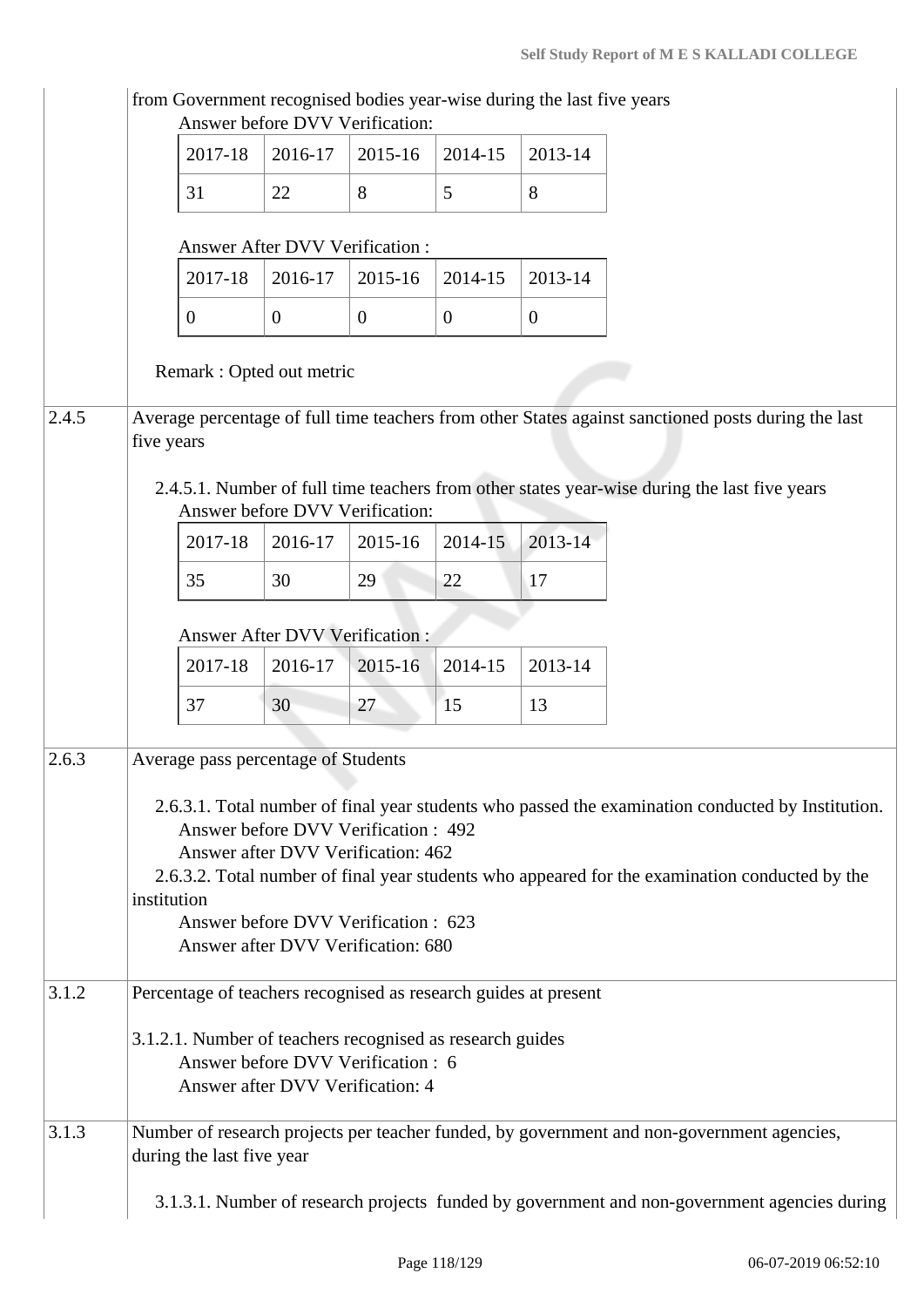|       |       | the last five years<br>institution during the last 5 years |         | Answer before DVV Verification : 70<br>Answer before DVV Verification : 104<br>Answer after DVV Verification: 169 |                                                        |                                                                 | 3.1.3.2. Number of full time teachers worked in the                                                                                                                                                                                                                                                                                                                                        |
|-------|-------|------------------------------------------------------------|---------|-------------------------------------------------------------------------------------------------------------------|--------------------------------------------------------|-----------------------------------------------------------------|--------------------------------------------------------------------------------------------------------------------------------------------------------------------------------------------------------------------------------------------------------------------------------------------------------------------------------------------------------------------------------------------|
| 3.3.1 |       |                                                            |         |                                                                                                                   |                                                        |                                                                 | The institution has a stated Code of Ethics to check malpractices and plagiarism in Research                                                                                                                                                                                                                                                                                               |
|       |       |                                                            |         | Answer before DVV Verification: Yes<br><b>Answer After DVV Verification: Yes</b>                                  |                                                        |                                                                 |                                                                                                                                                                                                                                                                                                                                                                                            |
| 3.3.3 |       |                                                            |         |                                                                                                                   |                                                        | Number of Ph.D.s awarded per teacher during the last five years |                                                                                                                                                                                                                                                                                                                                                                                            |
|       |       | during the last five years                                 |         | Answer before DVV Verification : 0<br>Answer before DVV Verification: 6<br>Answer after DVV Verification: 4       | 3.3.3.1. How many Ph.Ds awarded within last five years |                                                                 | 3.3.3.2. Number of teachers recognized as guides                                                                                                                                                                                                                                                                                                                                           |
| 3.3.5 |       |                                                            |         | Answer before DVV Verification:                                                                                   |                                                        |                                                                 | Number of books and chapters in edited volumes/books published and papers in<br>national/international conference proceedings per teacher during the last five years<br>3.3.5.1. Total number of books and chapters in edited volumes / books published, and papers in<br>national/international conference-proceedings year-wise during the last five years                               |
|       |       | 2017-18                                                    | 2016-17 | 2015-16                                                                                                           | 2014-15                                                | 2013-14                                                         |                                                                                                                                                                                                                                                                                                                                                                                            |
|       |       | 14                                                         | 19      | 29                                                                                                                | 36                                                     | 19                                                              |                                                                                                                                                                                                                                                                                                                                                                                            |
|       |       | Answer After DVV Verification:                             |         |                                                                                                                   |                                                        |                                                                 |                                                                                                                                                                                                                                                                                                                                                                                            |
|       |       | 2017-18                                                    | 2016-17 | 2015-16                                                                                                           | 2014-15                                                | 2013-14                                                         |                                                                                                                                                                                                                                                                                                                                                                                            |
|       |       | 14                                                         | 18      | 29                                                                                                                | 36                                                     | 17                                                              |                                                                                                                                                                                                                                                                                                                                                                                            |
| 3.4.3 | years | wise during the last five years                            |         |                                                                                                                   |                                                        |                                                                 | Number of extension and outreach Programs conducted in collaboration with Industry, Community<br>and Non- Government Organizations through NSS/ NCC/ Red Cross/ YRC etc., during the last five<br>3.4.3.1. Number of extension and outreach Programs conducted in collaboration with Industry,<br>Community and Non- Government Organizations through NSS/ NCC/ Red Cross/ YRC etc., year- |
|       |       |                                                            |         | Answer before DVV Verification:                                                                                   |                                                        |                                                                 |                                                                                                                                                                                                                                                                                                                                                                                            |
|       |       | 2017-18                                                    | 2016-17 | 2015-16                                                                                                           | 2014-15                                                | 2013-14                                                         |                                                                                                                                                                                                                                                                                                                                                                                            |
|       |       | 209                                                        | 153     | 160                                                                                                               | 26                                                     | 22                                                              |                                                                                                                                                                                                                                                                                                                                                                                            |
|       |       | Answer After DVV Verification :                            |         |                                                                                                                   |                                                        |                                                                 |                                                                                                                                                                                                                                                                                                                                                                                            |
|       |       | 2017-18                                                    | 2016-17 | 2015-16                                                                                                           | 2014-15                                                | 2013-14                                                         |                                                                                                                                                                                                                                                                                                                                                                                            |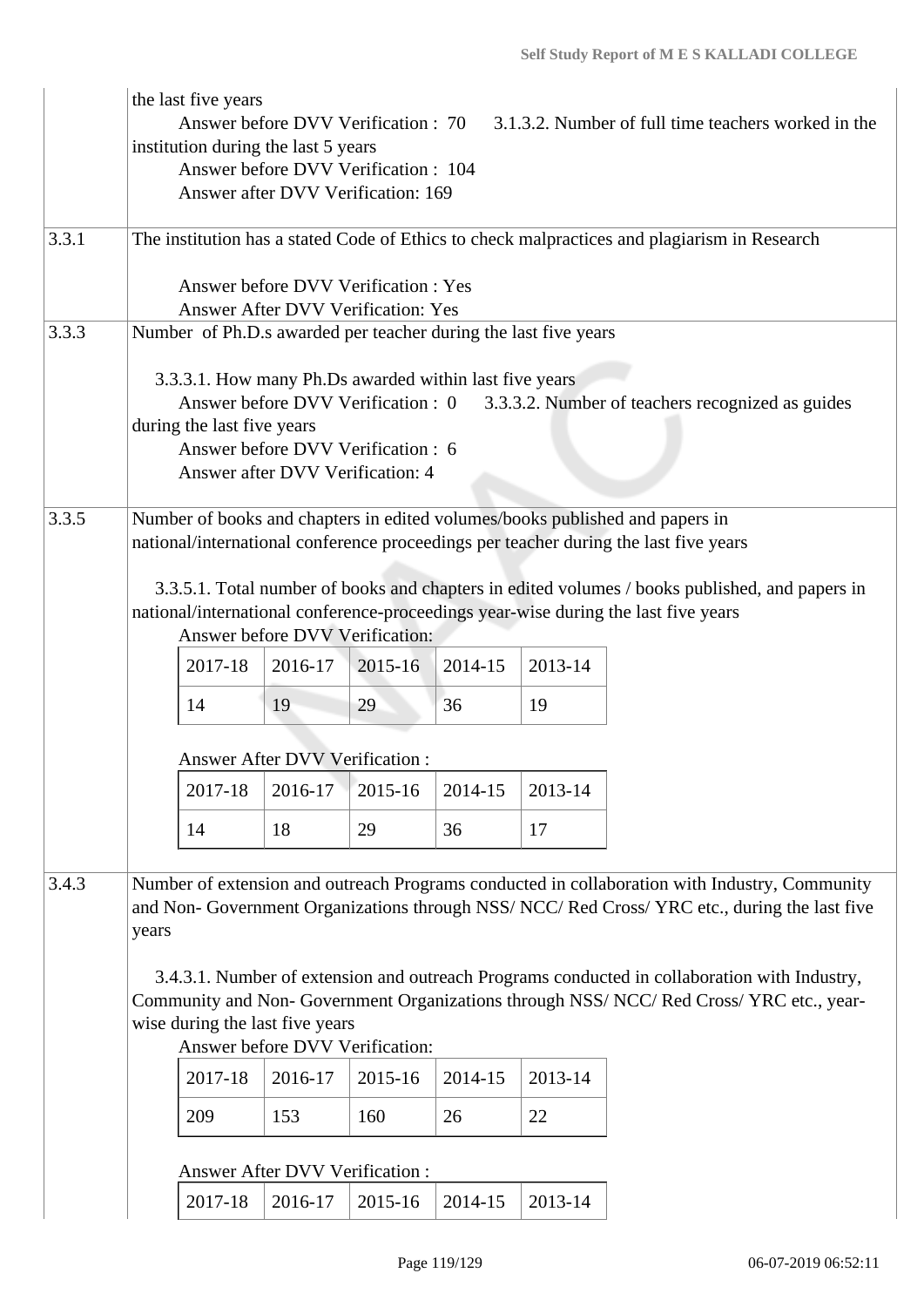|       |     | 34                                                | 33             | 15                                                                                                               | 15             | 10           |                                                                                                                                                                                                                                                                                                                                                                                                                                                                                                       |
|-------|-----|---------------------------------------------------|----------------|------------------------------------------------------------------------------------------------------------------|----------------|--------------|-------------------------------------------------------------------------------------------------------------------------------------------------------------------------------------------------------------------------------------------------------------------------------------------------------------------------------------------------------------------------------------------------------------------------------------------------------------------------------------------------------|
|       |     | through NSS/ NCC/ Red Cross/ YRC.                 |                |                                                                                                                  |                |              | Remark : The HEI input updated after considering only those activities that have been conducted                                                                                                                                                                                                                                                                                                                                                                                                       |
| 3.4.4 |     | Issue, etc. during the last five years<br>2017-18 | 2016-17        | Awareness, Gender Issue, etc. year-wise during the last five years<br>Answer before DVV Verification:<br>2015-16 | 2014-15        | 2013-14      | Average percentage of students participating in extension activities with Government Organisations,<br>Non-Government Organisations and programs such as Swachh Bharat, Aids Awareness, Gender<br>3.4.4.1. Total number of students participating in extension activities with Government<br>Organisations, Non-Government Organisations and programs such as Swachh Bharat, Aids                                                                                                                     |
|       |     |                                                   |                |                                                                                                                  |                |              |                                                                                                                                                                                                                                                                                                                                                                                                                                                                                                       |
|       |     | 2560<br>Answer After DVV Verification:            | 2200           | 1900                                                                                                             | 1660           | 1540         |                                                                                                                                                                                                                                                                                                                                                                                                                                                                                                       |
|       |     | 2017-18                                           | 2016-17        | 2015-16                                                                                                          | 2014-15        | 2013-14      |                                                                                                                                                                                                                                                                                                                                                                                                                                                                                                       |
|       |     | 01                                                | $\overline{0}$ | $\mathbf{0}$                                                                                                     | $\overline{0}$ | $\mathbf{0}$ |                                                                                                                                                                                                                                                                                                                                                                                                                                                                                                       |
|       |     |                                                   |                |                                                                                                                  |                |              | Remark : All the activities in the attached data are either through NSS/NCC OR through the<br>departments of the college. None of these have been with or in collaboration with Government<br>Organisations, Non-Government Organisations. It was requested to HEI in deviation remarks as well<br>to not consider the NSS and NCC activities mentioned in 3.4.3. The HEI has removed the word NSS/<br>NCC from excel sheet but the attached reports/ certificates are all of NSS and NCC activities. |
| 3.5.1 |     | research, etc during the last five years          |                |                                                                                                                  |                |              | Number of linkages for faculty exchange, student exchange, internship, field trip, on-the-job training,                                                                                                                                                                                                                                                                                                                                                                                               |
|       |     |                                                   |                | job training, research, etc year-wise during the last five years<br>Answer before DVV Verification:              |                |              | 3.5.1.1. Number of linkages for faculty exchange, student exchange, internship, field trip, on-the-                                                                                                                                                                                                                                                                                                                                                                                                   |
|       |     | 2017-18                                           | 2016-17        | 2015-16                                                                                                          | 2014-15        | 2013-14      |                                                                                                                                                                                                                                                                                                                                                                                                                                                                                                       |
|       |     | 34                                                | 40             | 27                                                                                                               | 46             | 40           |                                                                                                                                                                                                                                                                                                                                                                                                                                                                                                       |
|       |     | Answer After DVV Verification:                    |                |                                                                                                                  |                |              |                                                                                                                                                                                                                                                                                                                                                                                                                                                                                                       |
|       |     | 2017-18                                           | 2016-17        | 2015-16                                                                                                          | 2014-15        | 2013-14      |                                                                                                                                                                                                                                                                                                                                                                                                                                                                                                       |
|       |     | 24                                                | 27             | 24                                                                                                               | 17             | 31           |                                                                                                                                                                                                                                                                                                                                                                                                                                                                                                       |
| 4.1.3 | etc |                                                   |                |                                                                                                                  |                |              | Percentage of classrooms and seminar halls with ICT - enabled facilities such as smart class, LMS,                                                                                                                                                                                                                                                                                                                                                                                                    |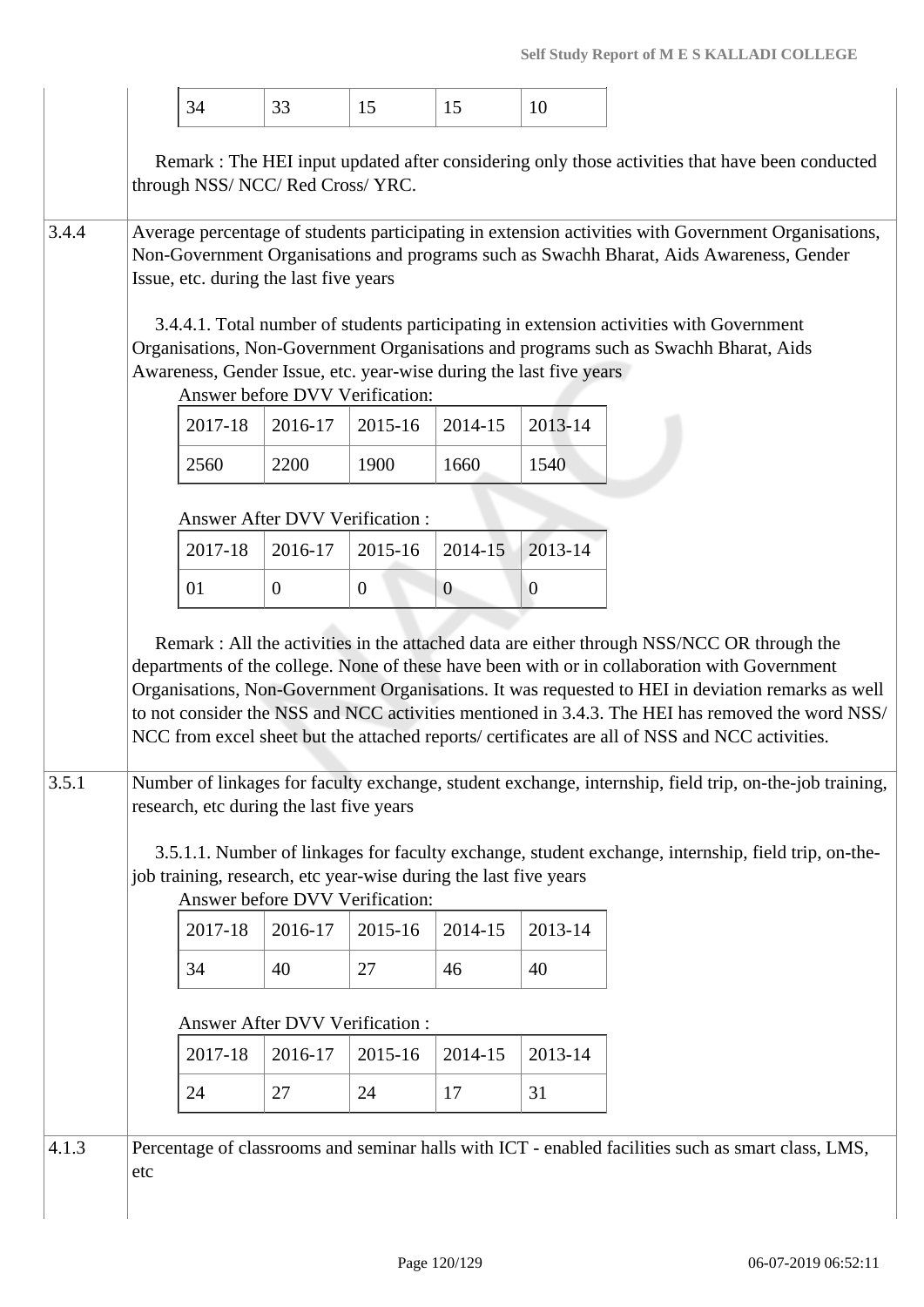|       | 4.1.3.1. Number of classrooms and seminar halls with ICT facilities<br>Answer before DVV Verification : 74<br>Answer after DVV Verification: 69                      |                                 |               |          |               |                                                                                                      |
|-------|----------------------------------------------------------------------------------------------------------------------------------------------------------------------|---------------------------------|---------------|----------|---------------|------------------------------------------------------------------------------------------------------|
| 4.1.4 | last five years.                                                                                                                                                     |                                 |               |          |               | Average percentage of budget allocation, excluding salary for infrastructure augmentation during the |
|       | last five years (INR in Lakhs)                                                                                                                                       | Answer before DVV Verification: |               |          |               | 4.1.4.1. Budget allocation for infrastructure augmentation, excluding salary year-wise during the    |
|       | 2017-18                                                                                                                                                              | 2016-17                         | 2015-16       | 2014-15  | 2013-14       |                                                                                                      |
|       | 113.0025<br>8                                                                                                                                                        | 39.82586                        | 160.3917<br>8 | 71.34084 | 102.3239<br>7 |                                                                                                      |
|       |                                                                                                                                                                      | Answer After DVV Verification:  |               |          |               |                                                                                                      |
|       | 2017-18                                                                                                                                                              | 2016-17                         | 2015-16       | 2014-15  | 2013-14       |                                                                                                      |
|       | 125.5287                                                                                                                                                             | 122.8110                        | 150.3917      | 71.34084 | 102.3239      |                                                                                                      |
| 4.2.5 | Availability of remote access to e-resources of the library<br><b>Answer before DVV Verification: Yes</b><br><b>Answer After DVV Verification: Yes</b>               |                                 |               |          |               |                                                                                                      |
| 4.2.6 | Percentage per day usage of library by teachers and students<br>Answer before DVV Verification: 12538<br>Answer after DVV Verification: 70                           |                                 |               |          |               | 4.2.6.1. Average number of teachers and students using library per day over last one year            |
| 4.3.3 | Available bandwidth of internet connection in the Institution (Lease line)<br>Answer before DVV Verification : >=50 MBPS<br>Answer After DVV Verification: >=50 MBPS |                                 |               |          |               |                                                                                                      |
| 5.1.1 | during the last five years                                                                                                                                           |                                 |               |          |               | Average percentage of students benefited by scholarships and freeships provided by the Government    |
|       | year-wise during the last five years<br>Answer before DVV Verification:                                                                                              |                                 |               |          |               | 5.1.1.1. Number of students benefited by scholarships and freeships provided by the Government       |
|       | 2017-18                                                                                                                                                              | 2016-17                         | 2015-16       | 2014-15  | 2013-14       |                                                                                                      |
|       | 1329                                                                                                                                                                 | 1126                            | 1119          | 1128     | 1037          |                                                                                                      |
|       | <b>Answer After DVV Verification:</b>                                                                                                                                |                                 |               |          |               |                                                                                                      |
|       | 2017-18                                                                                                                                                              | 2016-17                         | 2015-16       | 2014-15  | 2013-14       |                                                                                                      |
|       |                                                                                                                                                                      |                                 |               |          |               |                                                                                                      |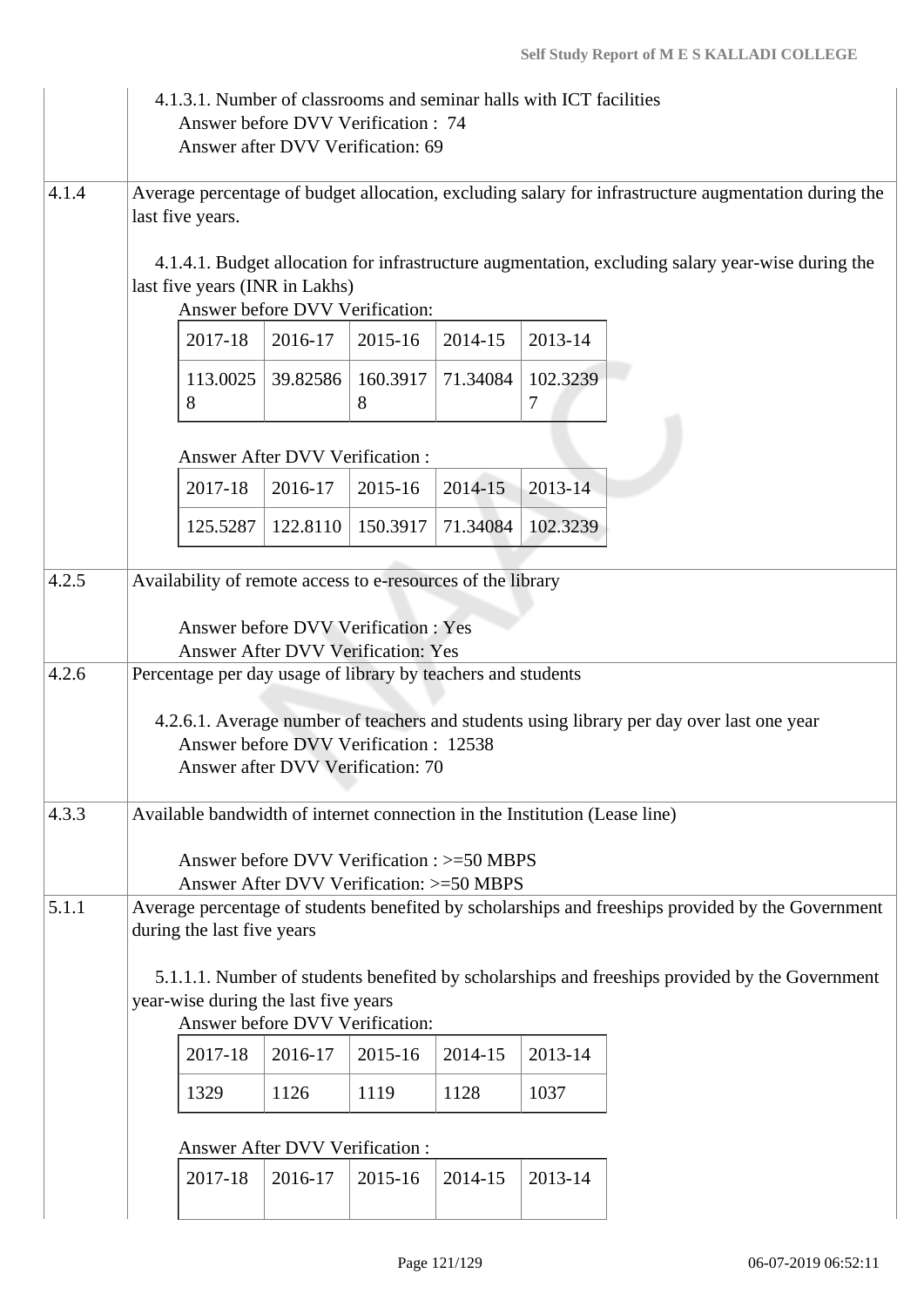|       | 1329                                                                        | 1126                                                                                                               | 1119    | 1128    | 1288    |                                                                                                                                                                                                      |
|-------|-----------------------------------------------------------------------------|--------------------------------------------------------------------------------------------------------------------|---------|---------|---------|------------------------------------------------------------------------------------------------------------------------------------------------------------------------------------------------------|
|       |                                                                             |                                                                                                                    |         |         |         |                                                                                                                                                                                                      |
| 5.1.2 | besides government schemes during the last five years                       |                                                                                                                    |         |         |         | Average percentage of students benefited by scholarships, freeships, etc. provided by the institution<br>5.1.2.1. Total number of students benefited by scholarships, freeships, etc provided by the |
|       | institution besides government schemes year-wise during the last five years | Answer before DVV Verification:                                                                                    |         |         |         |                                                                                                                                                                                                      |
|       | 2017-18                                                                     | 2016-17                                                                                                            | 2015-16 | 2014-15 | 2013-14 |                                                                                                                                                                                                      |
|       | 820                                                                         | 540                                                                                                                | 353     | 268     | 253     |                                                                                                                                                                                                      |
|       |                                                                             | Answer After DVV Verification:                                                                                     |         |         |         |                                                                                                                                                                                                      |
|       | 2017-18                                                                     | 2016-17                                                                                                            | 2015-16 | 2014-15 | 2013-14 |                                                                                                                                                                                                      |
|       | 820                                                                         | 540                                                                                                                | 353     | 268     | 253     |                                                                                                                                                                                                      |
| 5.1.3 | Number of capability enhancement and development schemes -                  |                                                                                                                    |         |         |         |                                                                                                                                                                                                      |
|       |                                                                             |                                                                                                                    |         |         |         |                                                                                                                                                                                                      |
|       |                                                                             | 1. For competitive examinations                                                                                    |         |         |         |                                                                                                                                                                                                      |
|       | 2. Career counselling                                                       |                                                                                                                    |         |         |         |                                                                                                                                                                                                      |
|       |                                                                             | 3. Soft skill development                                                                                          |         |         |         |                                                                                                                                                                                                      |
|       | 4. Remedial coaching                                                        |                                                                                                                    |         |         |         |                                                                                                                                                                                                      |
|       | 5. Language lab                                                             |                                                                                                                    |         |         |         |                                                                                                                                                                                                      |
|       | 6. Bridge courses                                                           |                                                                                                                    |         |         |         |                                                                                                                                                                                                      |
|       |                                                                             | 7. Yoga and meditation                                                                                             |         |         |         |                                                                                                                                                                                                      |
|       |                                                                             | 8. Personal Counselling                                                                                            |         |         |         |                                                                                                                                                                                                      |
|       |                                                                             |                                                                                                                    |         |         |         |                                                                                                                                                                                                      |
|       |                                                                             | Answer before DVV Verification : A. 7 or more of the above<br>Answer After DVV Verification: B. Any 6 of the above |         |         |         |                                                                                                                                                                                                      |
| 5.2.1 |                                                                             |                                                                                                                    |         |         |         | Average percentage of placement of outgoing students during the last five years                                                                                                                      |
|       |                                                                             |                                                                                                                    |         |         |         | 5.2.1.1. Number of outgoing students placed year-wise during the last five years                                                                                                                     |
|       |                                                                             | Answer before DVV Verification:                                                                                    |         |         |         |                                                                                                                                                                                                      |
|       | 2017-18                                                                     | 2016-17                                                                                                            | 2015-16 | 2014-15 | 2013-14 |                                                                                                                                                                                                      |
|       | 216                                                                         | 131                                                                                                                | 152     | 128     | 165     |                                                                                                                                                                                                      |
|       |                                                                             |                                                                                                                    |         |         |         |                                                                                                                                                                                                      |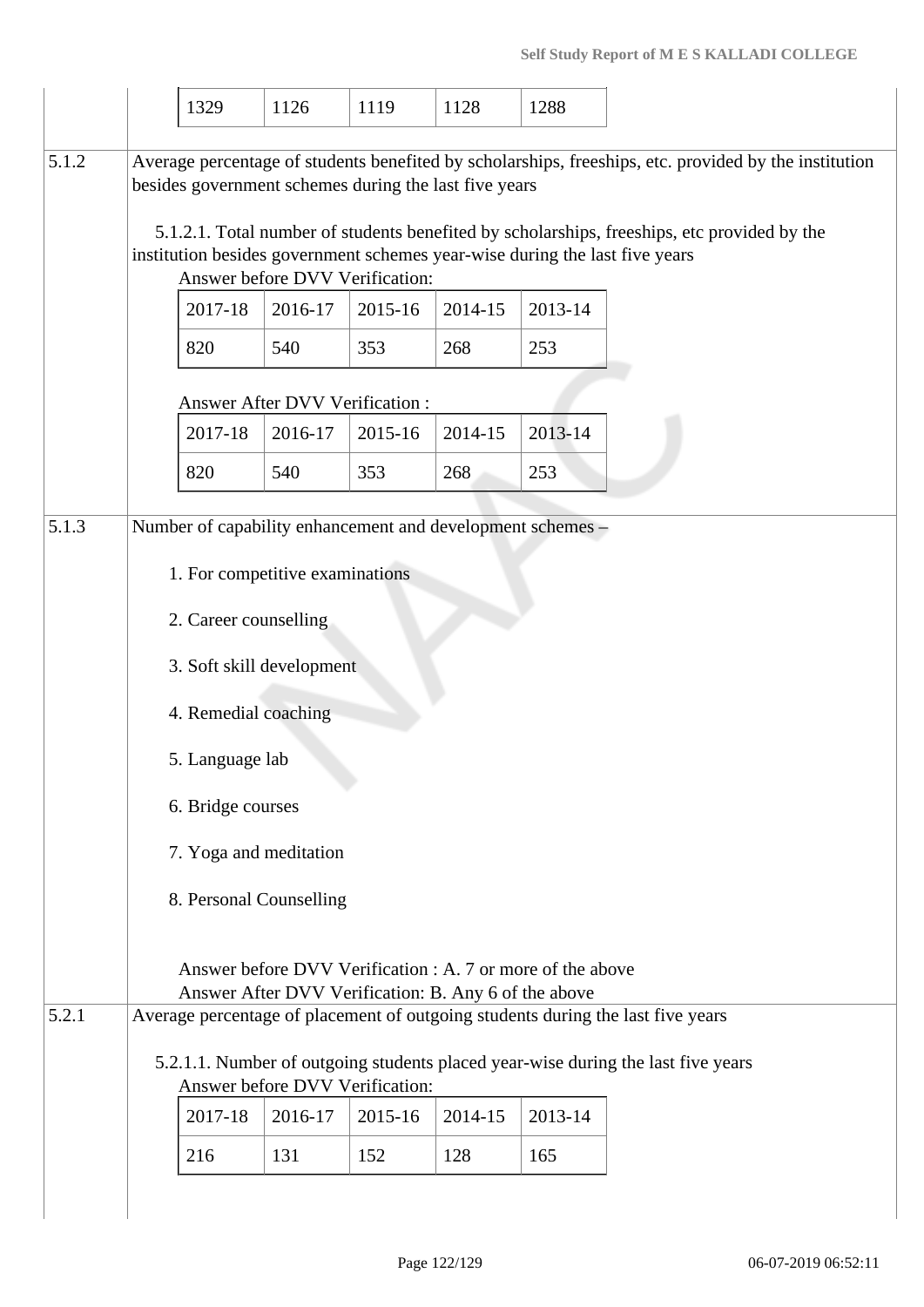|       |                                     | <b>Answer After DVV Verification:</b>                                              |             |         |                |                                                                                                                                                                                                                                                                                                                                                                                                              |
|-------|-------------------------------------|------------------------------------------------------------------------------------|-------------|---------|----------------|--------------------------------------------------------------------------------------------------------------------------------------------------------------------------------------------------------------------------------------------------------------------------------------------------------------------------------------------------------------------------------------------------------------|
|       | 2017-18                             | 2016-17                                                                            | 2015-16     | 2014-15 | 2013-14        |                                                                                                                                                                                                                                                                                                                                                                                                              |
|       | 127                                 | 76                                                                                 | 90          | 80      | 131            |                                                                                                                                                                                                                                                                                                                                                                                                              |
| 5.2.3 | government examinations)<br>2017-18 | year-wise during the last five years<br>Answer before DVV Verification:<br>2016-17 | $2015 - 16$ | 2014-15 | 2013-14        | Average percentage of students qualifying in State/National/International level examinations during<br>the last five years (eg: NET/ SLET/ GATE/ GMAT/ CAT/ GRE/ TOEFL/ Civil Services/State<br>5.2.3.1. Number of students qualifying in state/national/international level examinations (eg:<br>NET/ SLET/ GATE/ GMAT/ CAT/ GRE/ TOEFL/ Civil services/ State government examinations)                     |
|       |                                     |                                                                                    |             |         |                | 5.2.3.2. Number of students who have appeared for the exams year-wise during the last five years                                                                                                                                                                                                                                                                                                             |
|       | 2017-18                             | Answer before DVV Verification:<br>2016-17                                         | 2015-16     | 2014-15 | 2013-14        |                                                                                                                                                                                                                                                                                                                                                                                                              |
|       | 21                                  | 14                                                                                 | 18          | 7       | $\mathfrak{Z}$ |                                                                                                                                                                                                                                                                                                                                                                                                              |
|       |                                     | <b>Answer After DVV Verification:</b>                                              |             |         |                |                                                                                                                                                                                                                                                                                                                                                                                                              |
|       | 2017-18                             | 2016-17                                                                            | 2015-16     | 2014-15 | 2013-14        |                                                                                                                                                                                                                                                                                                                                                                                                              |
|       | 800                                 | 800                                                                                | 800         | 800     | 800            |                                                                                                                                                                                                                                                                                                                                                                                                              |
| 5.3.1 | last five years                     | Answer before DVV Verification:                                                    |             |         |                | Number of awards/medals for outstanding performance in sports/cultural activities at national /<br>international level (award for a team event should be counted as one) during the last five years.<br>5.3.1.1. Number of awards/medals for outstanding performance in sports/cultural activities at<br>national/international level (award for a team event should be counted as one) year-wise during the |
|       |                                     |                                                                                    |             |         |                |                                                                                                                                                                                                                                                                                                                                                                                                              |
|       |                                     | Answer After DVV Verification:                                                     |             |         |                |                                                                                                                                                                                                                                                                                                                                                                                                              |
|       |                                     |                                                                                    |             |         |                |                                                                                                                                                                                                                                                                                                                                                                                                              |
|       | 00                                  | 00                                                                                 | 00          | $00\,$  | $00\,$         |                                                                                                                                                                                                                                                                                                                                                                                                              |
|       |                                     | Remark : As per the HEI data.                                                      |             |         |                |                                                                                                                                                                                                                                                                                                                                                                                                              |
| 5.4.3 |                                     |                                                                                    |             |         |                | Number of Alumni Association / Chapters meetings held during the last five years                                                                                                                                                                                                                                                                                                                             |
|       |                                     |                                                                                    |             |         |                | 5.4.3.1. Number of Alumni Association / Chapters meetings held year-wise during the last five                                                                                                                                                                                                                                                                                                                |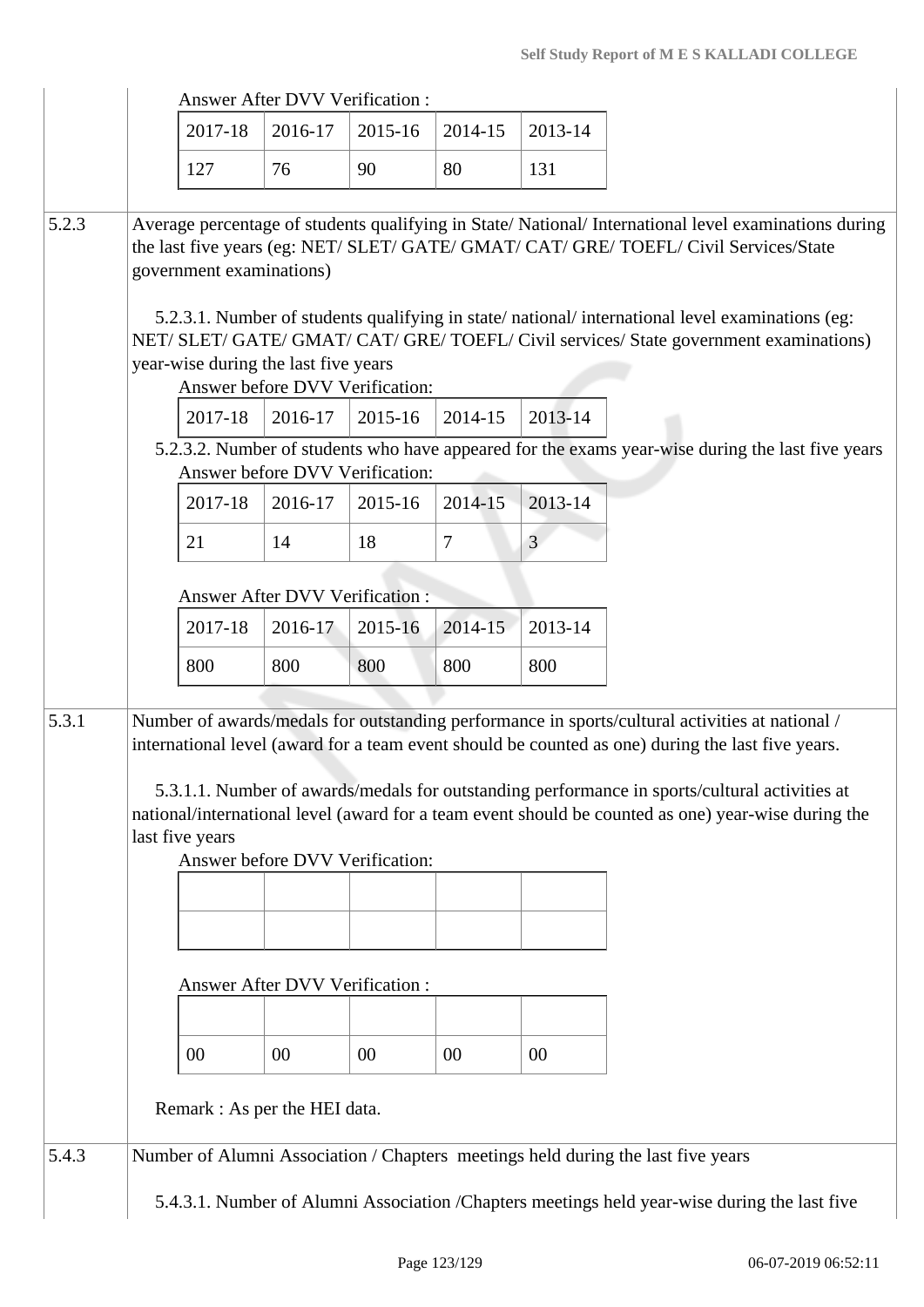|       | years |                 | Answer before DVV Verification:                  |         |         |                                                                          |                                                                                                                                                                                                                                                                                                                                                                                                       |
|-------|-------|-----------------|--------------------------------------------------|---------|---------|--------------------------------------------------------------------------|-------------------------------------------------------------------------------------------------------------------------------------------------------------------------------------------------------------------------------------------------------------------------------------------------------------------------------------------------------------------------------------------------------|
|       |       | 2017-18         | 2016-17                                          | 2015-16 | 2014-15 | 2013-14                                                                  |                                                                                                                                                                                                                                                                                                                                                                                                       |
|       |       | 24              | 10                                               | 9       | 12      | 8                                                                        |                                                                                                                                                                                                                                                                                                                                                                                                       |
|       |       |                 | <b>Answer After DVV Verification:</b>            |         |         |                                                                          |                                                                                                                                                                                                                                                                                                                                                                                                       |
|       |       | 2017-18         | 2016-17                                          | 2015-16 | 2014-15 | 2013-14                                                                  |                                                                                                                                                                                                                                                                                                                                                                                                       |
|       |       | 02              | 02                                               | 02      | 02      | 02                                                                       |                                                                                                                                                                                                                                                                                                                                                                                                       |
| 6.3.2 |       |                 |                                                  |         |         | towards membership fee of professional bodies during the last five years | Remark : The HEI has attached mixed papers of Registers, Reports, normals hand written papers<br>for AY 2015-16, 16-17 and 17-18. From the papers it evident that maximum of 2 Alumni Association<br>/ Chapters meetings were held during an academic year, Accordingly it has been updated<br>Average percentage of teachers provided with financial support to attend conferences/workshops and     |
|       |       |                 | Answer before DVV Verification:                  |         |         |                                                                          | 6.3.2.1. Number of teachers provided with financial support to attend conferences / workshops and<br>towards membership fee of professional bodies year-wise during the last five years                                                                                                                                                                                                               |
|       |       | 2017-18         | 2016-17                                          | 2015-16 | 2014-15 | 2013-14                                                                  |                                                                                                                                                                                                                                                                                                                                                                                                       |
|       |       | 96              | 88                                               | 91      | 76      | 71                                                                       |                                                                                                                                                                                                                                                                                                                                                                                                       |
|       |       |                 | <b>Answer After DVV Verification:</b>            |         |         |                                                                          |                                                                                                                                                                                                                                                                                                                                                                                                       |
|       |       | 2017-18         | 2016-17                                          | 2015-16 | 2014-15 | 2013-14                                                                  |                                                                                                                                                                                                                                                                                                                                                                                                       |
|       |       | 100             | 95                                               | 88      | 78      | 50                                                                       |                                                                                                                                                                                                                                                                                                                                                                                                       |
|       |       |                 |                                                  |         |         |                                                                          |                                                                                                                                                                                                                                                                                                                                                                                                       |
| 6.3.4 | years | last five years | Answer before DVV Verification:                  |         |         |                                                                          | Average percentage of teachers attending professional development programs viz., Orientation<br>Program, Refresher Course, Short Term Course, Faculty Development Program during the last five<br>6.3.4.1. Total number of teachers attending professional development programs, viz., Orientation<br>Program, Refresher Course, Short Term Course, Faculty Development Programs year-wise during the |
|       |       | 2017-18         | 2016-17                                          | 2015-16 | 2014-15 | 2013-14                                                                  |                                                                                                                                                                                                                                                                                                                                                                                                       |
|       |       | 94              | 83                                               | 71      | 67      | 69                                                                       |                                                                                                                                                                                                                                                                                                                                                                                                       |
|       |       |                 |                                                  |         |         |                                                                          |                                                                                                                                                                                                                                                                                                                                                                                                       |
|       |       | 2017-18         | <b>Answer After DVV Verification:</b><br>2016-17 | 2015-16 | 2014-15 | 2013-14                                                                  |                                                                                                                                                                                                                                                                                                                                                                                                       |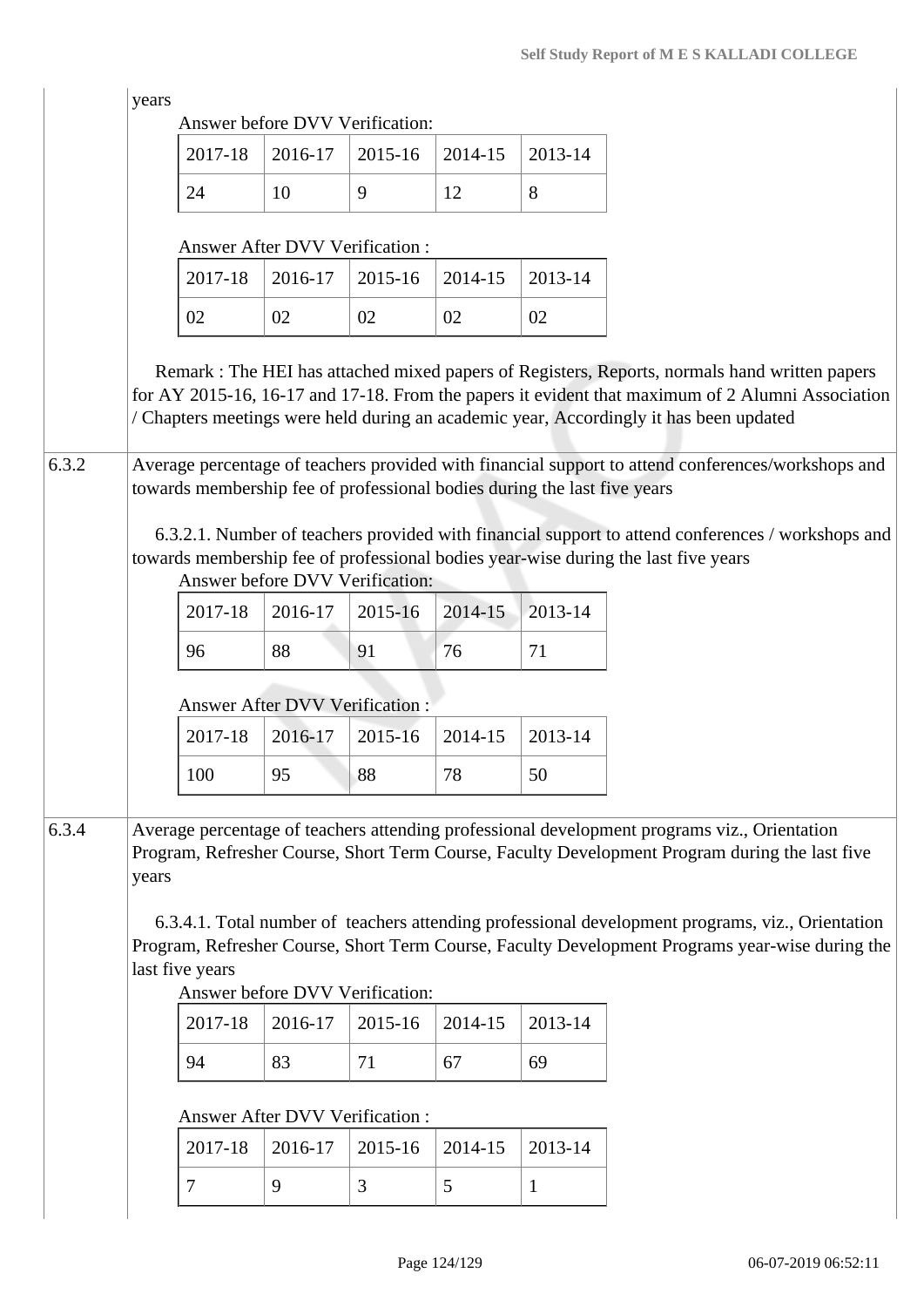|       | One-day programs have been removed.                                                                            |          |          |          |          | Remark : The HEI input updated after considering ONLY professional development programs<br>viz., Orientation Program, Refresher Course, Short Term Course, Faculty Development Program.                                                                      |
|-------|----------------------------------------------------------------------------------------------------------------|----------|----------|----------|----------|--------------------------------------------------------------------------------------------------------------------------------------------------------------------------------------------------------------------------------------------------------------|
| 6.4.2 | years (not covered in Criterion III) (INR in Lakhs)                                                            |          |          |          |          | Funds / Grants received from non-government bodies, individuals, Philanthropists during the last five                                                                                                                                                        |
|       | during the last five years (INR in Lakhs)<br>Answer before DVV Verification:                                   |          |          |          |          | 6.4.2.1. Total Grants received from non-government bodies, individuals, philanthropists year-wise                                                                                                                                                            |
|       | 2017-18                                                                                                        | 2016-17  | 2015-16  | 2014-15  | 2013-14  |                                                                                                                                                                                                                                                              |
|       | 20.00000                                                                                                       | 19.80000 | 95.10000 | 56.15000 | 81.71769 |                                                                                                                                                                                                                                                              |
|       | Answer After DVV Verification:                                                                                 |          |          |          |          |                                                                                                                                                                                                                                                              |
|       | 2017-18                                                                                                        | 2016-17  | 2015-16  | 2014-15  | 2013-14  |                                                                                                                                                                                                                                                              |
|       | 20.00000                                                                                                       | 19.80000 | 95.10000 | 56.15000 | 81.71769 |                                                                                                                                                                                                                                                              |
| 6.5.4 | Quality assurance initiatives of the institution include:                                                      |          |          |          |          |                                                                                                                                                                                                                                                              |
|       | improvements                                                                                                   |          |          |          |          | 1. Regular meeting of Internal Quality Assurance Cell (IQAC); timely submission of Annual<br>Quality Assurance Report (AQAR) to NAAC; Feedback collected, analysed and used for<br>2. Academic Administrative Audit (AAA) and initiation of follow up action |
|       | 3. Participation in NIRF                                                                                       |          |          |          |          |                                                                                                                                                                                                                                                              |
|       | 4. ISO Certification                                                                                           |          |          |          |          |                                                                                                                                                                                                                                                              |
|       | 5. NBA or any other quality audit                                                                              |          |          |          |          |                                                                                                                                                                                                                                                              |
|       | Answer before DVV Verification : A. Any 4 of the above<br>Answer After DVV Verification: C. Any 2 of the above |          |          |          |          | Remark : As per attached documents and links, NIRF participation has been accepted                                                                                                                                                                           |
| 7.1.3 | Alternate Energy initiatives such as:                                                                          |          |          |          |          |                                                                                                                                                                                                                                                              |
|       | sources                                                                                                        |          |          |          |          | 1. Percentage of annual power requirement of the Institution met by the renewable energy                                                                                                                                                                     |
|       | Answer before DVV Verification: 10                                                                             |          |          |          |          | 7.1.3.1. Annual power requirement met by the renewable energy sources (in KWH)                                                                                                                                                                               |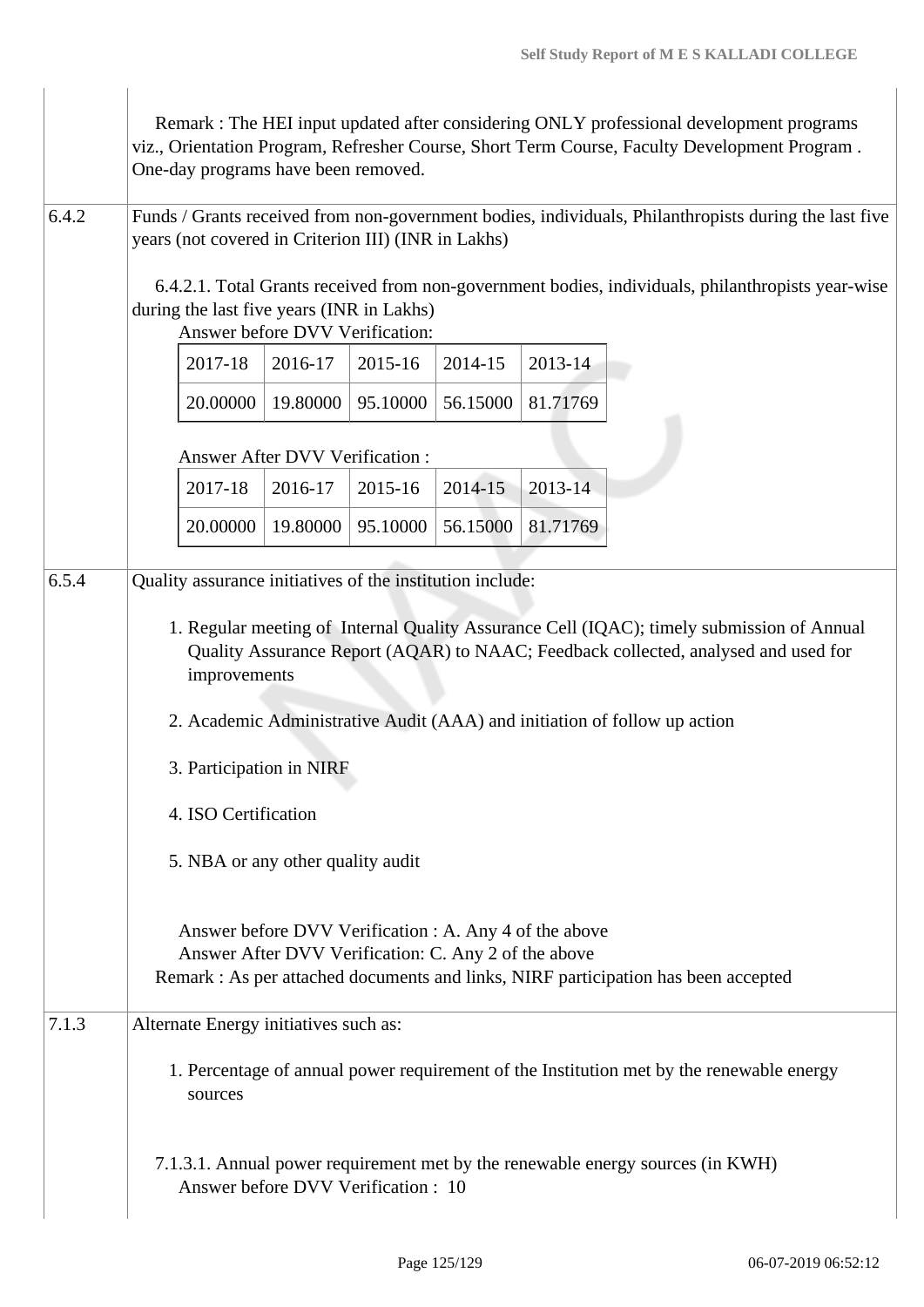|        |       | Answer after DVV Verification: 00                                                                                                                                                              |                                       |         |                                                                |                                                                        |                                                                                                                                                                                                       |
|--------|-------|------------------------------------------------------------------------------------------------------------------------------------------------------------------------------------------------|---------------------------------------|---------|----------------------------------------------------------------|------------------------------------------------------------------------|-------------------------------------------------------------------------------------------------------------------------------------------------------------------------------------------------------|
|        |       |                                                                                                                                                                                                |                                       |         | 7.1.3.2. Total annual power requirement (in KWH)               |                                                                        |                                                                                                                                                                                                       |
|        |       | Answer before DVV Verification: 40                                                                                                                                                             |                                       |         |                                                                |                                                                        |                                                                                                                                                                                                       |
|        |       | Answer after DVV Verification: 01                                                                                                                                                              |                                       |         |                                                                |                                                                        |                                                                                                                                                                                                       |
|        |       | geotagged. Hence HEI input cannot be verified                                                                                                                                                  |                                       |         |                                                                |                                                                        | Remark : The Green audit report which HEI has attached do not have any mentioned to the inputs<br>and subject of this metric . The Picture of renewable energy sources (Solar Panel) is also not      |
| 7.1.4  |       |                                                                                                                                                                                                |                                       |         |                                                                | Percentage of annual lighting power requirements met through LED bulbs |                                                                                                                                                                                                       |
|        |       | Answer before DVV Verification: 6.958<br>Answer after DVV Verification: 0<br>Answer before DVV Verification: 9.8<br>Answer after DVV Verification: 01                                          |                                       |         | 7.1.4.2. Annual lighting power requirement (in KWH)            |                                                                        | 7.1.4.1. Annual lighting power requirement met through LED bulbs (in KWH)                                                                                                                             |
|        |       |                                                                                                                                                                                                |                                       |         | and subject of this metric .Hence HEI input cannot be verified |                                                                        | Remark : The Green audit report which HEI has attached do not have any mentioned to the inputs                                                                                                        |
| 7.1.9  |       |                                                                                                                                                                                                |                                       |         |                                                                |                                                                        | Differently abled (Divyangjan) Friendliness Resources available in the institution:                                                                                                                   |
|        |       | 1. Physical facilities<br>2. Provision for lift<br>3. Ramp / Rails<br>4. Braille Software/facilities<br>5. Rest Rooms<br>6. Scribes for examination<br>8. Any other similar facility (Specify) |                                       |         | 7. Special skill development for differently abled students    |                                                                        |                                                                                                                                                                                                       |
|        |       |                                                                                                                                                                                                |                                       |         |                                                                | Answer before DVV Verification : A. 7 and more of the above            |                                                                                                                                                                                                       |
|        |       |                                                                                                                                                                                                |                                       |         |                                                                | Answer After DVV Verification: C. At least 4 of the above              | Remark : The HEI input accepted for 1. Physical Facilities 2. Ramps/ Rails 3. Rest rooms. No                                                                                                          |
|        |       | other Resource is supported by documentary proof                                                                                                                                               |                                       |         |                                                                |                                                                        |                                                                                                                                                                                                       |
| 7.1.10 | years | year-wise during the last five years<br>Answer before DVV Verification:                                                                                                                        |                                       |         |                                                                |                                                                        | Number of Specific initiatives to address locational advantages and disadvantages during the last five<br>7.1.10.1. Number of specific initiatives to address locational advantages and disadvantages |
|        |       | 2017-18                                                                                                                                                                                        | 2016-17                               | 2015-16 | 2014-15                                                        | 2013-14                                                                |                                                                                                                                                                                                       |
|        |       | 33                                                                                                                                                                                             | 33                                    | 34      | 30                                                             | 23                                                                     |                                                                                                                                                                                                       |
|        |       |                                                                                                                                                                                                | <b>Answer After DVV Verification:</b> |         |                                                                |                                                                        |                                                                                                                                                                                                       |
|        |       | 2017-18                                                                                                                                                                                        | 2016-17                               | 2015-16 | 2014-15                                                        | 2013-14                                                                |                                                                                                                                                                                                       |
|        |       |                                                                                                                                                                                                |                                       |         |                                                                |                                                                        |                                                                                                                                                                                                       |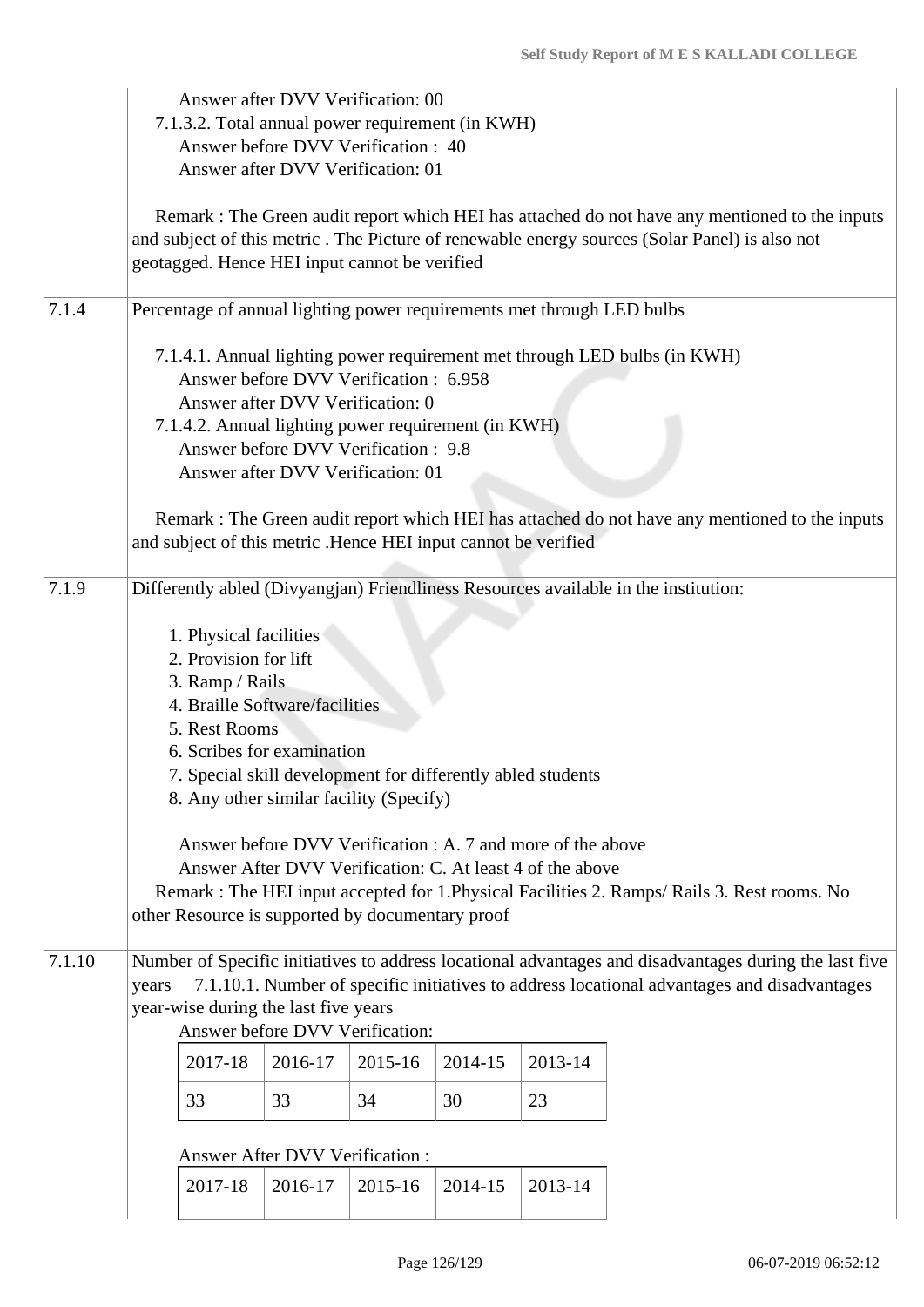|        | $00\,$                                                        | 00                                        | 00             | 00             | 00                                                                      |                                                                                                                                                                                                                                                                                                       |
|--------|---------------------------------------------------------------|-------------------------------------------|----------------|----------------|-------------------------------------------------------------------------|-------------------------------------------------------------------------------------------------------------------------------------------------------------------------------------------------------------------------------------------------------------------------------------------------------|
|        |                                                               |                                           |                |                |                                                                         | Remark : The attached circulars do not prove the conduct of initiatives to address locational<br>advantages and disadvantages, Hence HEI input cannot be verified. No reports/news/pictures/<br>attendance sheets etc are attached which prove that the initiatives were conducted                    |
| 7.1.11 | years (Not addressed elsewhere)                               |                                           |                |                |                                                                         | Number of initiatives taken to engage with and contribute to local community during the last five                                                                                                                                                                                                     |
|        | during the last five years                                    | Answer before DVV Verification:           |                |                |                                                                         | 7.1.11.1. Number of initiatives taken to engage with and contribute to local community year-wise                                                                                                                                                                                                      |
|        | 2017-18                                                       | 2016-17                                   | 2015-16        | 2014-15        | 2013-14                                                                 |                                                                                                                                                                                                                                                                                                       |
|        | 33                                                            | 33                                        | 34             | 30             | 23                                                                      |                                                                                                                                                                                                                                                                                                       |
|        |                                                               | <b>Answer After DVV Verification:</b>     |                |                |                                                                         |                                                                                                                                                                                                                                                                                                       |
|        | 2017-18                                                       | 2016-17                                   | 2015-16        | 2014-15        | 2013-14                                                                 |                                                                                                                                                                                                                                                                                                       |
|        | $00\,$                                                        | 00                                        | 00             | 00             | 00                                                                      |                                                                                                                                                                                                                                                                                                       |
|        |                                                               |                                           |                |                |                                                                         | Remark : The HEI has again attached NSS activities which are not eligible in this metric.                                                                                                                                                                                                             |
| 7.1.15 |                                                               |                                           |                |                | The institution offers a course on Human Values and professional ethics |                                                                                                                                                                                                                                                                                                       |
|        | Answer before DVV Verification : Yes                          | <b>Answer After DVV Verification: Yes</b> |                |                |                                                                         |                                                                                                                                                                                                                                                                                                       |
| 7.1.17 |                                                               |                                           |                |                |                                                                         | Number of activities conducted for promotion of universal values (Truth, Righteous conduct, Love,<br>Non-Violence and peace); national values, human values, national integration, communal harmony<br>and social cohesion as well as for observance of fundamental duties during the last five years |
|        | during the last five years<br>Answer before DVV Verification: |                                           |                |                |                                                                         | 7.1.17.1. Number of activities conducted for promotion of universal values (Truth, Righteous<br>conduct, Love, Non-Violence and peace); national values, human values, national integration,<br>communal harmony and social cohesion as well as for observance of fundamental duties year-wise        |
|        | 2017-18                                                       | 2016-17                                   | 2015-16        | 2014-15        | 2013-14                                                                 |                                                                                                                                                                                                                                                                                                       |
|        | 13                                                            | 15                                        | 11             | 9              | $\overline{4}$                                                          |                                                                                                                                                                                                                                                                                                       |
|        |                                                               | Answer After DVV Verification :           |                |                |                                                                         |                                                                                                                                                                                                                                                                                                       |
|        | 2017-18                                                       | 2016-17                                   | 2015-16        | 2014-15        | 2013-14                                                                 |                                                                                                                                                                                                                                                                                                       |
|        | $\overline{0}$                                                | $\overline{0}$                            | $\overline{0}$ | $\overline{0}$ | $\overline{0}$                                                          |                                                                                                                                                                                                                                                                                                       |
|        |                                                               |                                           |                |                |                                                                         |                                                                                                                                                                                                                                                                                                       |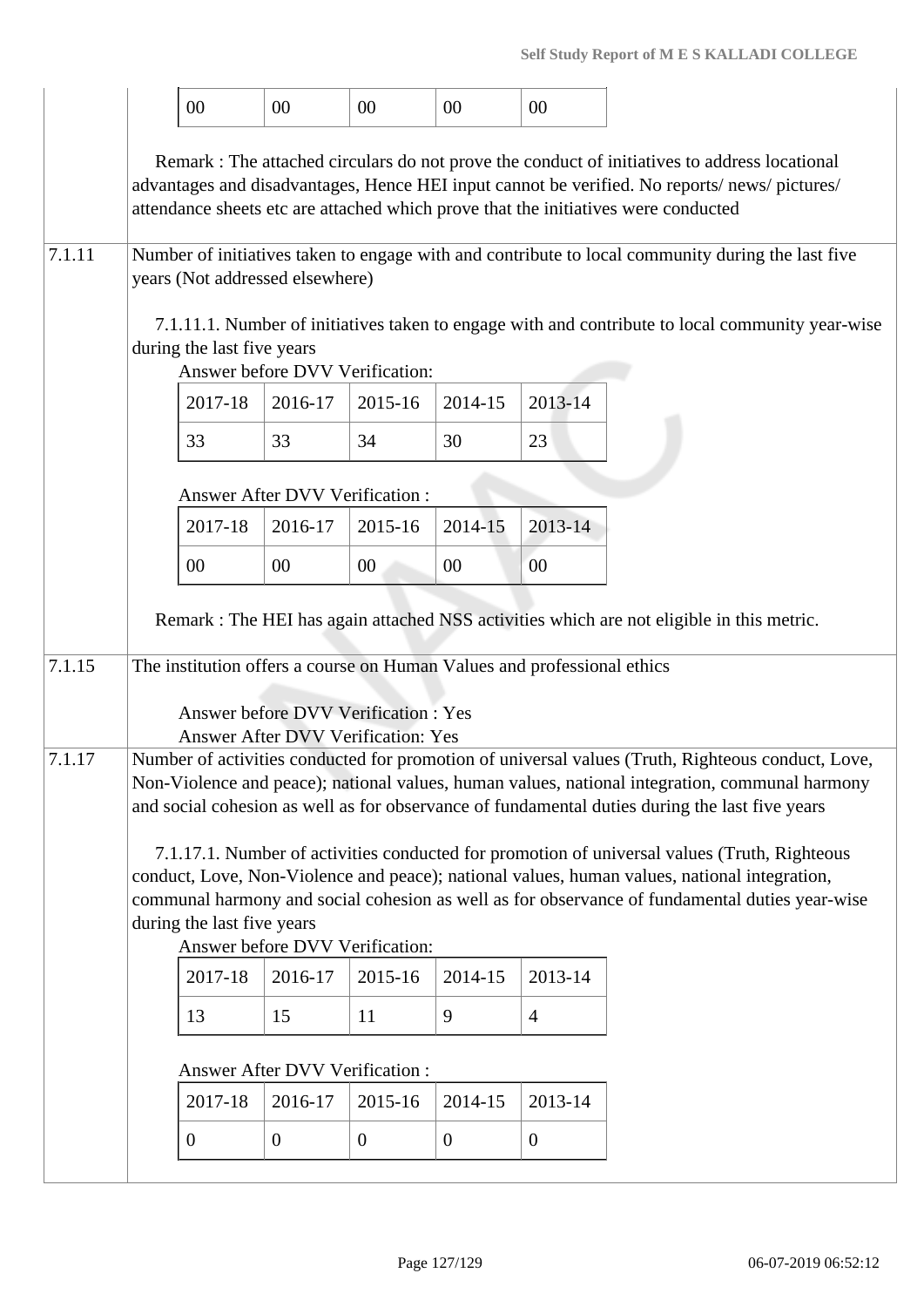# **2.Extended Profile Deviations**

| ID  | <b>Extended Questions</b> |                                     |         |         |                                                                   |                                                                                                 |
|-----|---------------------------|-------------------------------------|---------|---------|-------------------------------------------------------------------|-------------------------------------------------------------------------------------------------|
| 1.1 |                           |                                     |         |         |                                                                   | Number of courses offered by the institution across all programs during the last five years     |
|     |                           | Answer before DVV Verification: 606 |         |         |                                                                   |                                                                                                 |
|     |                           | Answer after DVV Verification : 500 |         |         |                                                                   |                                                                                                 |
|     |                           |                                     |         |         |                                                                   |                                                                                                 |
| 2.2 |                           |                                     |         |         |                                                                   | Number of seats earmarked for reserved category as per GOI/State Govt rule year-wise during the |
|     | last five years           |                                     |         |         |                                                                   |                                                                                                 |
|     |                           | Answer before DVV Verification:     |         |         |                                                                   |                                                                                                 |
|     |                           |                                     |         |         |                                                                   |                                                                                                 |
|     | 2017-18                   | 2016-17                             | 2015-16 | 2014-15 | 2013-14                                                           |                                                                                                 |
|     | 282                       | 281                                 | 250     | 228     | 222                                                               |                                                                                                 |
|     |                           |                                     |         |         |                                                                   |                                                                                                 |
|     |                           | Answer After DVV Verification:      |         |         |                                                                   |                                                                                                 |
|     | 2017-18                   | 2016-17                             | 2015-16 | 2014-15 | 2013-14                                                           |                                                                                                 |
|     | 282                       | 281                                 | 250     | 228     | 222                                                               |                                                                                                 |
|     |                           |                                     |         |         |                                                                   |                                                                                                 |
| 2.3 |                           |                                     |         |         |                                                                   | Number of outgoing / final year students year-wise during the last five years                   |
|     |                           |                                     |         |         |                                                                   |                                                                                                 |
|     |                           | Answer before DVV Verification:     |         |         |                                                                   |                                                                                                 |
|     | 2017-18                   | 2016-17                             | 2015-16 | 2014-15 | 2013-14                                                           |                                                                                                 |
|     | 775                       | 611                                 | 578     | 436     | 392                                                               |                                                                                                 |
|     |                           |                                     |         |         |                                                                   |                                                                                                 |
|     |                           | Answer After DVV Verification:      |         |         |                                                                   |                                                                                                 |
|     | 2017-18                   | 2016-17                             | 2015-16 | 2014-15 | 2013-14                                                           |                                                                                                 |
|     |                           |                                     |         |         |                                                                   |                                                                                                 |
|     | 680                       | 595                                 | 523     | 414     | 381                                                               |                                                                                                 |
|     |                           |                                     |         |         |                                                                   |                                                                                                 |
| 3.1 |                           |                                     |         |         | Number of full time teachers year-wise during the last five years |                                                                                                 |
|     |                           | Answer before DVV Verification:     |         |         |                                                                   |                                                                                                 |
|     | 2017-18                   |                                     |         |         | 2013-14                                                           |                                                                                                 |
|     |                           | 2016-17                             | 2015-16 | 2014-15 |                                                                   |                                                                                                 |
|     | 97                        | 88                                  | 91      | 76      | 71                                                                |                                                                                                 |
|     |                           |                                     |         |         |                                                                   |                                                                                                 |
|     |                           | Answer After DVV Verification:      |         |         |                                                                   |                                                                                                 |
|     | 2017-18                   | 2016-17                             | 2015-16 | 2014-15 | 2013-14                                                           |                                                                                                 |
|     | 107                       | 109                                 | 96      | 80      | 78                                                                |                                                                                                 |
|     |                           |                                     |         |         |                                                                   |                                                                                                 |
| 3.2 |                           |                                     |         |         | Number of sanctioned posts year-wise during the last five years   |                                                                                                 |
|     |                           |                                     |         |         |                                                                   |                                                                                                 |
|     |                           | Answer before DVV Verification:     |         |         |                                                                   |                                                                                                 |
|     | 2017-18                   | 2016-17                             | 2015-16 | 2014-15 | 2013-14                                                           |                                                                                                 |
|     | 101                       | 97                                  | 94      | 83      | 77                                                                |                                                                                                 |
|     |                           |                                     |         |         |                                                                   |                                                                                                 |
|     |                           |                                     |         |         |                                                                   |                                                                                                 |